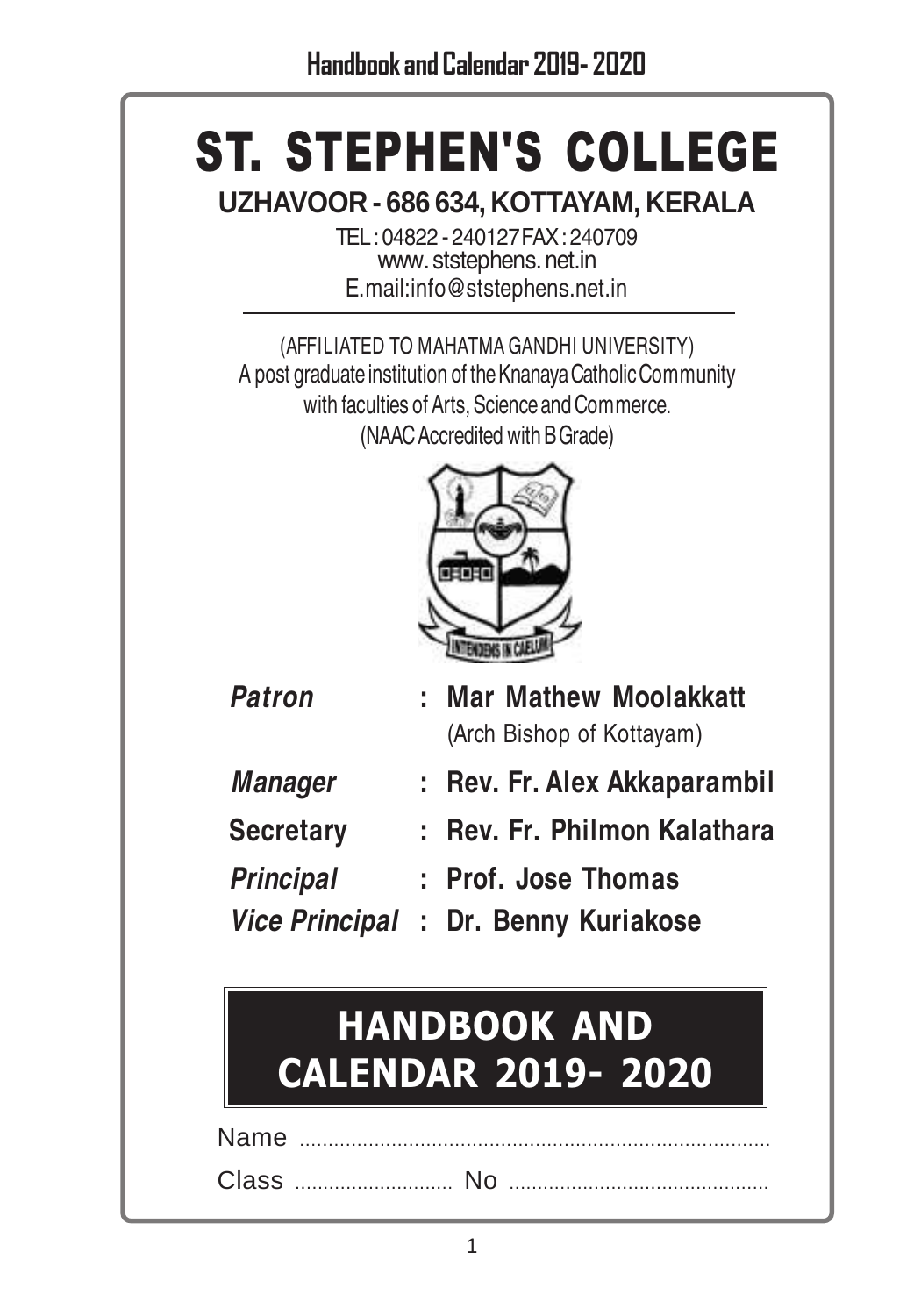# **PRAYER SONG**

There shall be showers of blessing This is the promise of love There shall be seasons refreshing Sent from the Saviour above

> Showers of blessing Showers of blessing we need Mercy drops round us are falling But for the showers we plead

There shall be showers of blessing Precious reviving again Over the hills and the valleys Sound of abundance of rain

(Showers of blessing….)

There shall be showers of blessing Send them upon us O' Lord Grant to us now a refreshing Come and now honour Thy Word. (Showers of blessing…)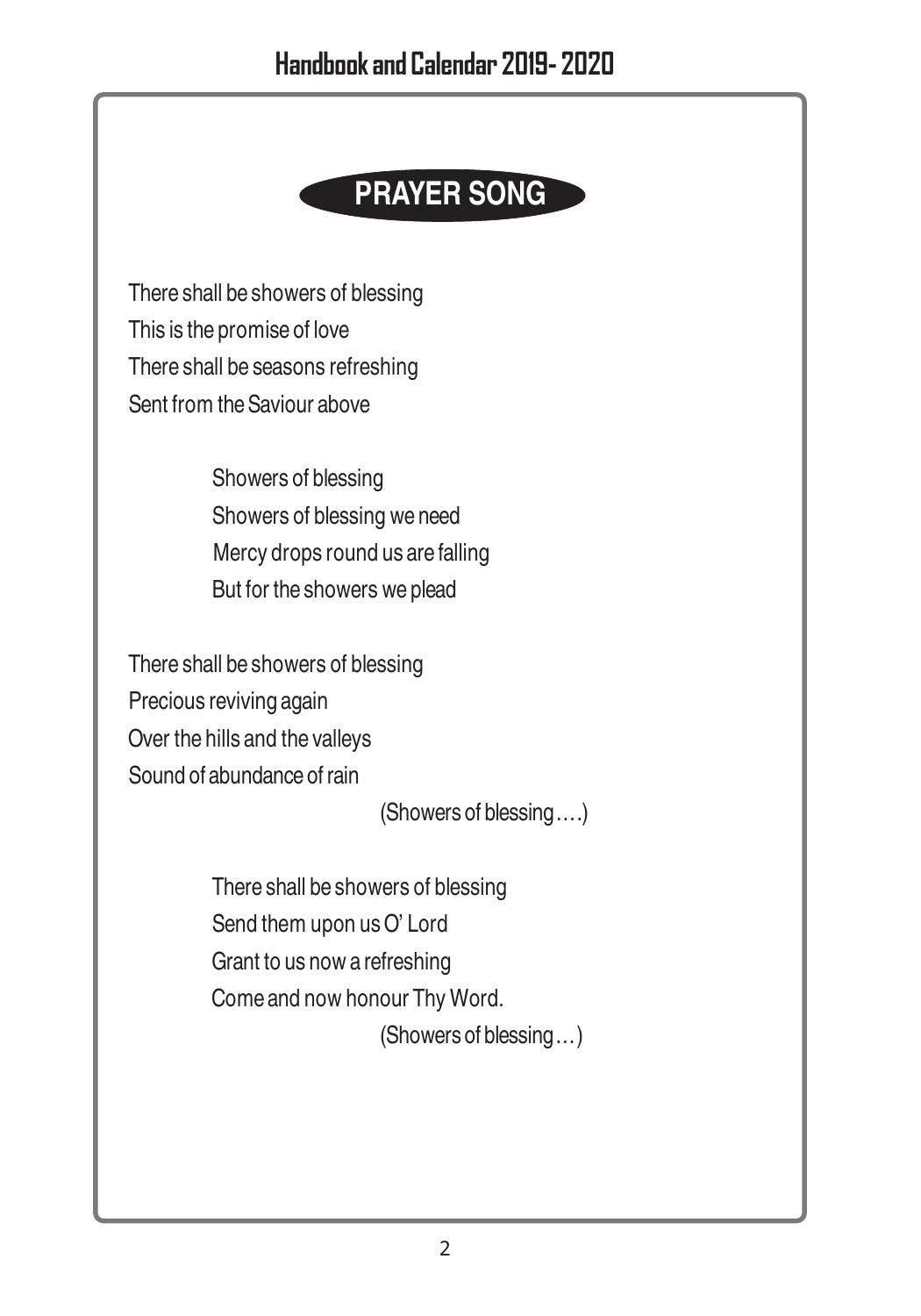# **TORCH BEARERS**

### **PATRONS**

### **LATE MAR THOMAS THARAYIL**

**LATE MAR KURIAKOSE KUNNACHERRY**

### **MANAGERS**

| 1.  | Late Fr. Stephen Chollambel       |           |
|-----|-----------------------------------|-----------|
| 2.  | Late Msgr. Cyriac Mattathil       |           |
| 3.  | Late Fr. Joseph Karottukunnel     |           |
| 4.  | Late Msgr. Peter Poochakattil     |           |
| 5.  | Late Dr. Fr. Jacob Kollaparambil  |           |
| 6.  | Late Msgr. Peter Uralil           |           |
| 7.  | Late Msgr. Simon Koonthamattathil |           |
| 8.  | Late Msgr. Mathew Pulikoottil     |           |
| 9.  | Rev. Dr. Fr. Alex Chettiathu      |           |
| 10. | Rev. Dr. Fr. Thomas Kottoor       |           |
|     | <b>PRINCIPALS</b>                 |           |
| 1.  | Late Msgr. Peter Uralil           | 1964-1968 |
| 2.  | Late Rev. Fr. Simon Kottoor       | 1968-1977 |
| 3.  | Late Sr. Goretti                  | 1977-1983 |
| 4.  | Late Rev. Fr. Luke Puthiyakunnel  | 1983-1992 |
| 5.  | Late Prof. K.M. Mathew            | 1992-1996 |
| 6.  | Prof. Joseph George Kanattu       | 1996-1998 |
| 7.  | Prof. V.P. Thomaskutty            | 1998-2003 |
| 8.  | Dr. Stephen A                     | 2003-2006 |
| 9.  | Prof. Babu Thomas                 | 2006-2010 |
| 10. | Dr. Francis Cyriac E.             | 2010-2016 |
| 11. | Dr. Mercy Philip C                | 2016-2017 |
| 12. | Dr. Shiney Baby                   | 2017-2019 |
|     |                                   |           |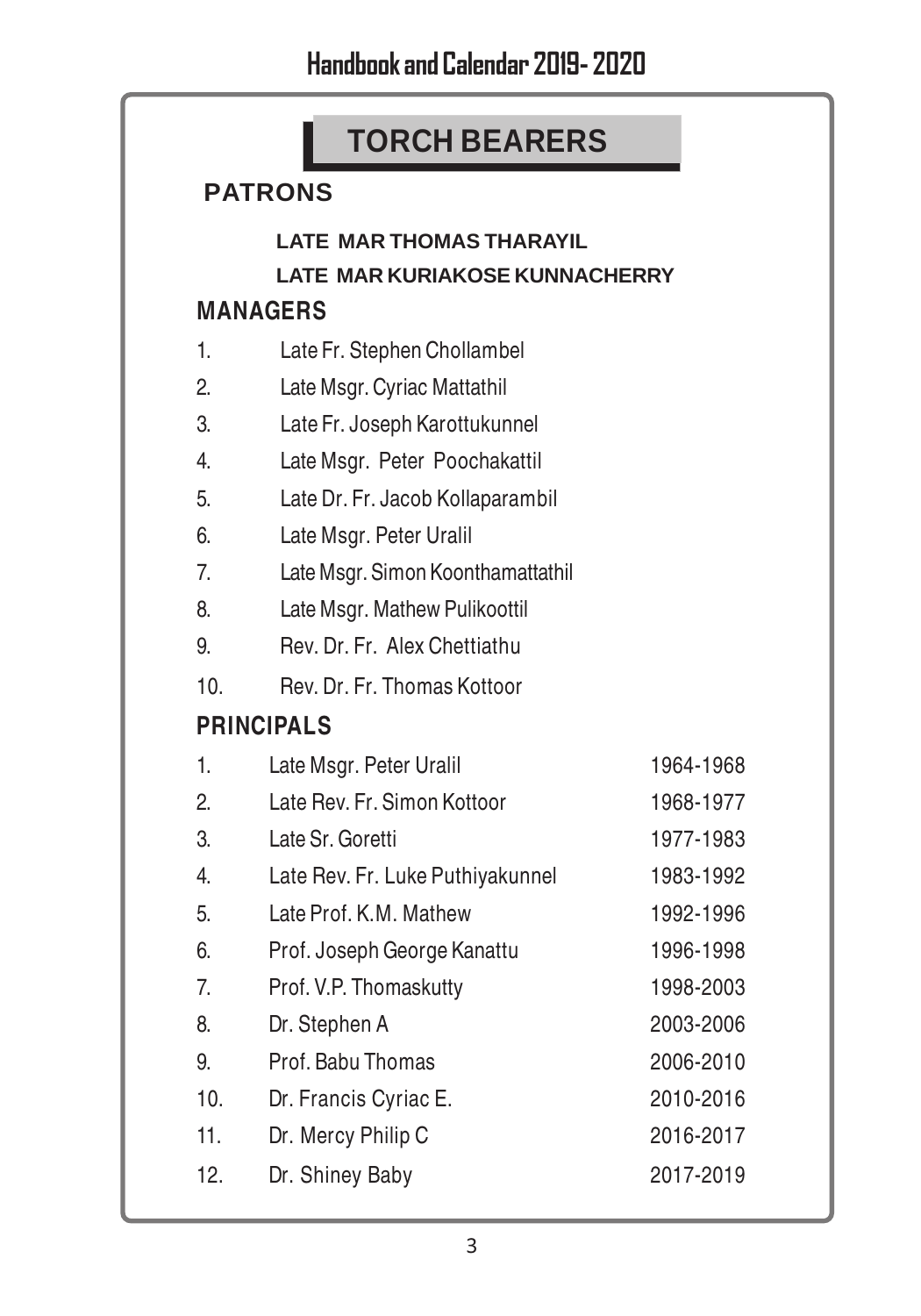# **GOVERNING BODY**

- 1. Mar Joseph Pandarasseril
- 2. Rev.Fr. Michael Vettickat
- 3. Rev. Fr. Alex Akkaparambil
- 4. Sri. Thomas Chazhikadan, MP.
- 5. Dr. Jose James
- 6. Chev. Adv. Joy Joseph
- 7. Dr. T.M Joseph
- 8. Prof. Jose Thomas
- 9. Rev. Fr. Thomas Animoottil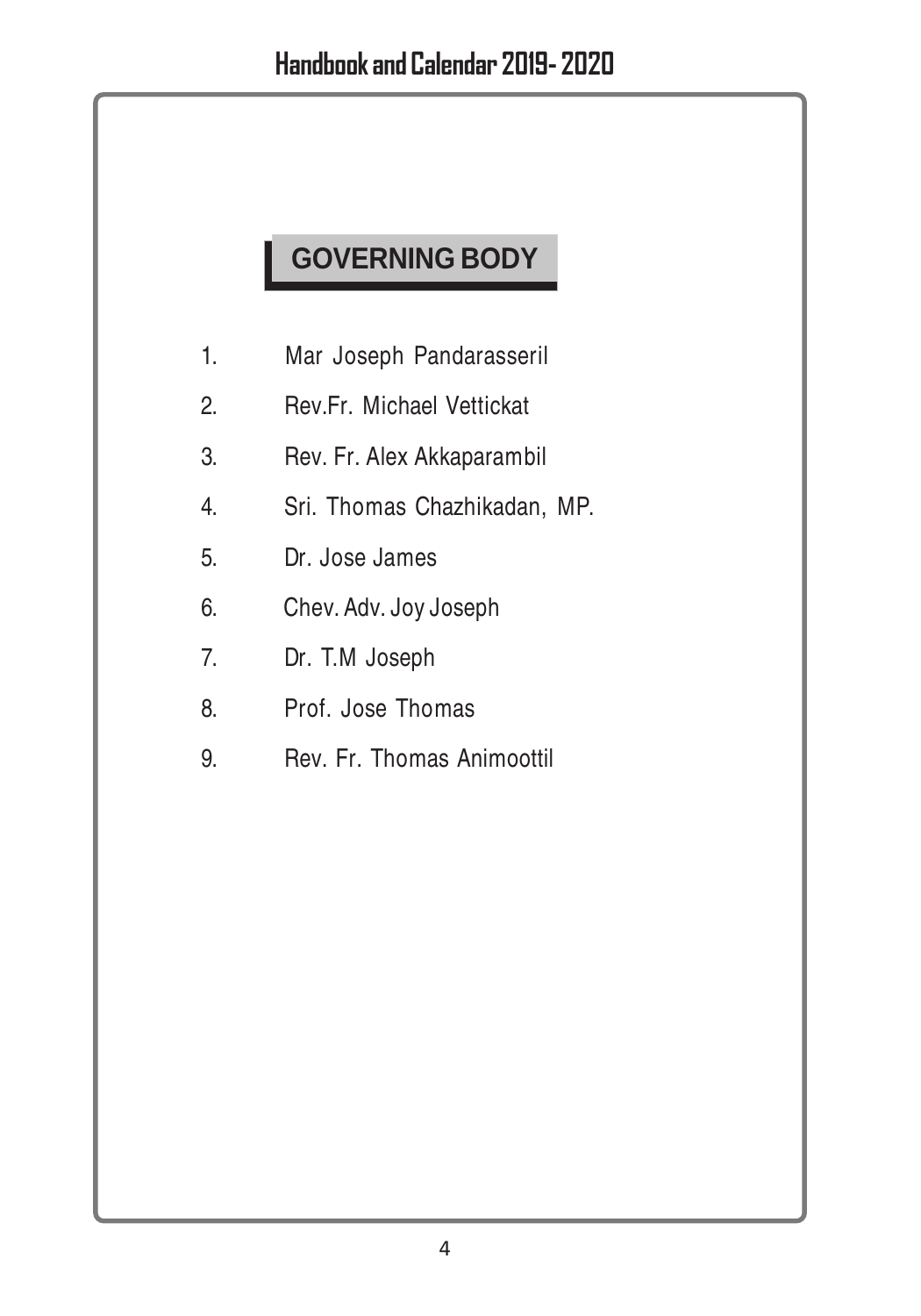# **THE COLLEGE COUNCIL 2019- 2020**

- 1. Sri. Jose Thomas (Principal)
- 2. Dr. Benny Kuriakose (Vice Principal)
- 3. Smt. Minni Philip
- 4. Lt. Jais Kurian (IQAC Co ordinator)
- 5. Sri. Biju Thomas (Council Secretary)
- 6. Smt. Bindu Cherian
- 7. Dr. Jisha George
- 8. Sri. Prince Joseph
- 9. Dr. Merly K Punnoose
- 10. Sri. Aby Jimson
- 11. Sr. Sherly SVM (Office Superintendent)
- 12. Sri. Jasimudeen S (UGC Librarian)
- 13. Sri. K J Sebastian (Staff Representative)
- 14. Smt. Ambili Catherine Thomas (Staff Secretary)
- 15. Sri. Manoj Kumar K (Co ordinator- Self financing courses)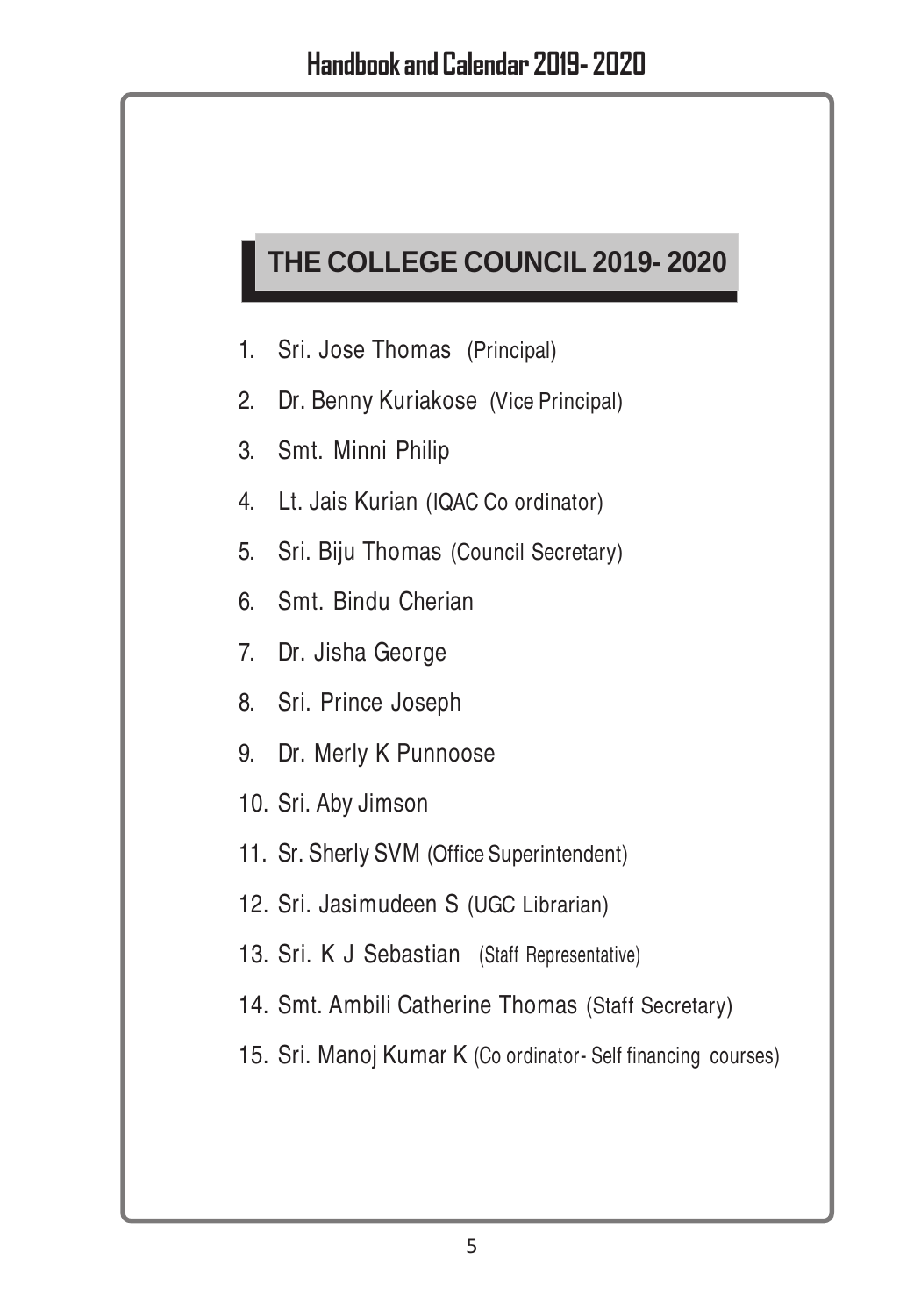### **INTERNAL QUALITY ASSURANCE CELL (IQAC)**

IQAC is a body proposed by University Grants Commission (UGC). As per the UGC guidelines every higher education institution should have an internal quality assurance system with appropriate structure and process. It is meant for planning, guiding and monitoring quality assurance and quality enhancement activities of the college.

### **IQAC MEMBERS**

| 1.  | Prof. Jose Thomas, Principal         | $\ddot{\cdot}$       | Chairman                           |
|-----|--------------------------------------|----------------------|------------------------------------|
| 2   | Rev.Fr. Alex Akkaparambil            | t                    | Manager                            |
| 3.  | Rev. Fr. Thomas Animoottil           |                      | Vicar, St. Stephen's Forane Church |
| 4.  | Dr. T.M. Joseph                      |                      | <b>Education Expert</b>            |
| 5.  | Lt. Jais Kurian                      | $\ddot{\phantom{0}}$ | Co-ordinator                       |
| 6.  | Dr. Benny Kuriakose                  |                      | <b>Vice Principal</b>              |
| 7.  | Sri, K.J. Sebastian                  |                      |                                    |
| 8.  | Dr. Stephen Mathew                   |                      |                                    |
| 9.  | Dr. Sincy Joseph                     |                      |                                    |
| 10. | Smt. Bindu Cherian                   |                      |                                    |
| 11. | Dr. Merly K Punnoose                 |                      |                                    |
| 12. | Sri. Thomas KC                       |                      |                                    |
| 13. | Smt. Ambili Catherine Thomas         |                      |                                    |
| 14. | Sri. Biju Thomas                     |                      |                                    |
| 15. | Sri, Jasimudeen S                    | t                    | Librarian                          |
| 16. | President, Uzhavoor Grama Panchayat: |                      | Local body Representative          |
| 17. | Sri. Vincent VC                      | ÷.                   | Alumni Representative              |
| 18. | Sr. Sherly                           | İ                    | <b>Office Superintendent</b>       |
| 19. | Sri. James Joseph                    | t.                   | <b>Industry Expert</b>             |
| 20. | Sri. Sunil Philip Kavungumparayil:   |                      | <b>Industry Expert</b>             |
|     |                                      |                      |                                    |

21. Student Representative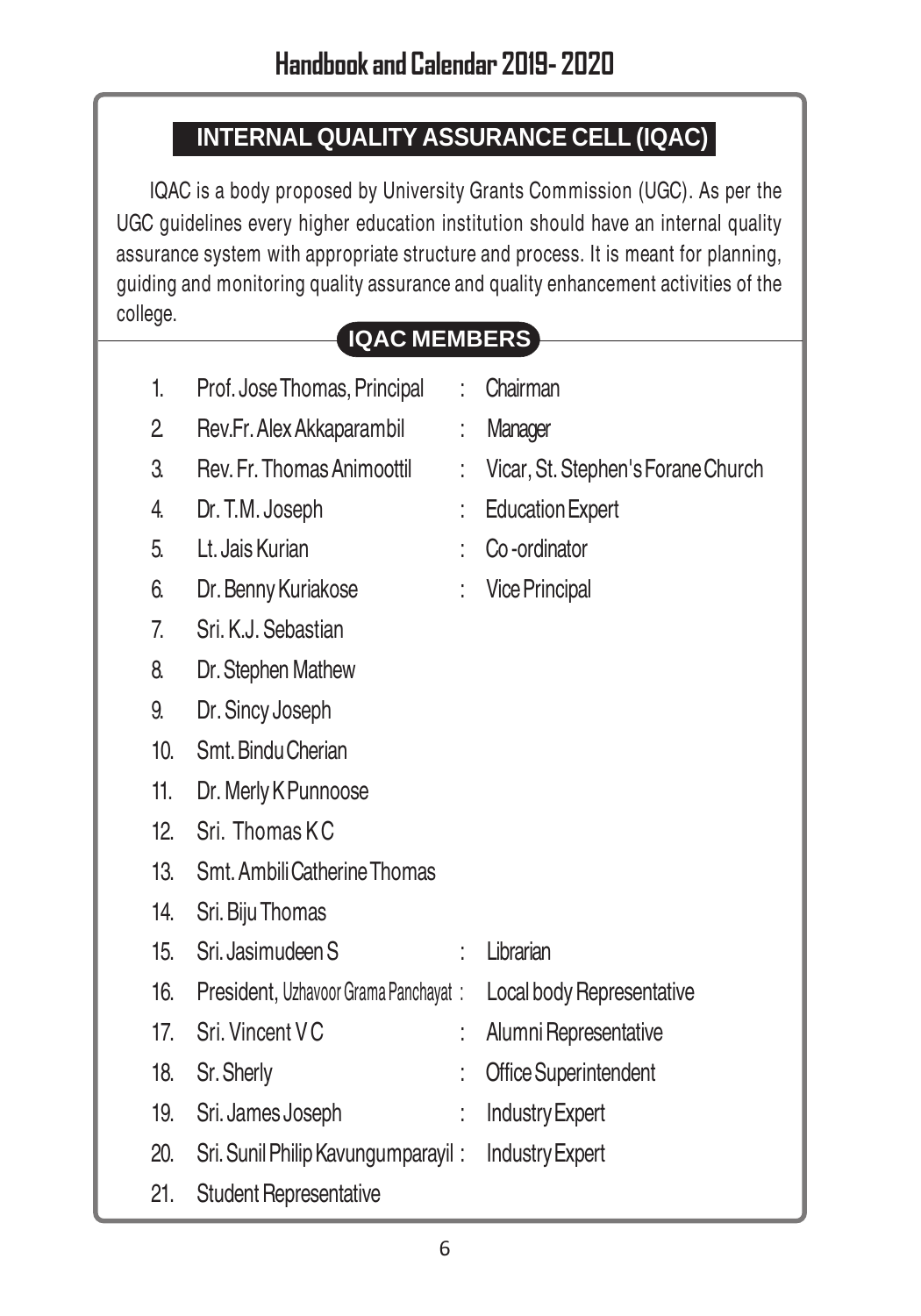# *Contents*

| 1.               |                                                       |
|------------------|-------------------------------------------------------|
| 2.               |                                                       |
| 3.               |                                                       |
| $\overline{4}$ . |                                                       |
| 5.               |                                                       |
| 6.               | Course, Faculty, Administrative and Support Staff  14 |
| 7.               |                                                       |
| 8.               | Class teachers for 2019 - 2020 & Advisors  40         |
| 9.               |                                                       |
| 10.              |                                                       |
| 11.              |                                                       |
| 12.              |                                                       |
| 13.              |                                                       |
| 14.              |                                                       |
| 15.              |                                                       |
| 16.              |                                                       |
| 17.              |                                                       |
| 18.              |                                                       |
| 19.              |                                                       |
| 20.              | Regulation for UG Programes- Credit system 2017 66    |
| 21.              |                                                       |
| 22.              |                                                       |
| 23.              | Msgr. Peter Uralil Bibliothecal Centre  94            |
| 24.              | Bishop Kunnacherry Computer Centre  94                |
| 25.              |                                                       |
| 26.              |                                                       |
| 27.              |                                                       |
| 28.              |                                                       |
| 29.              |                                                       |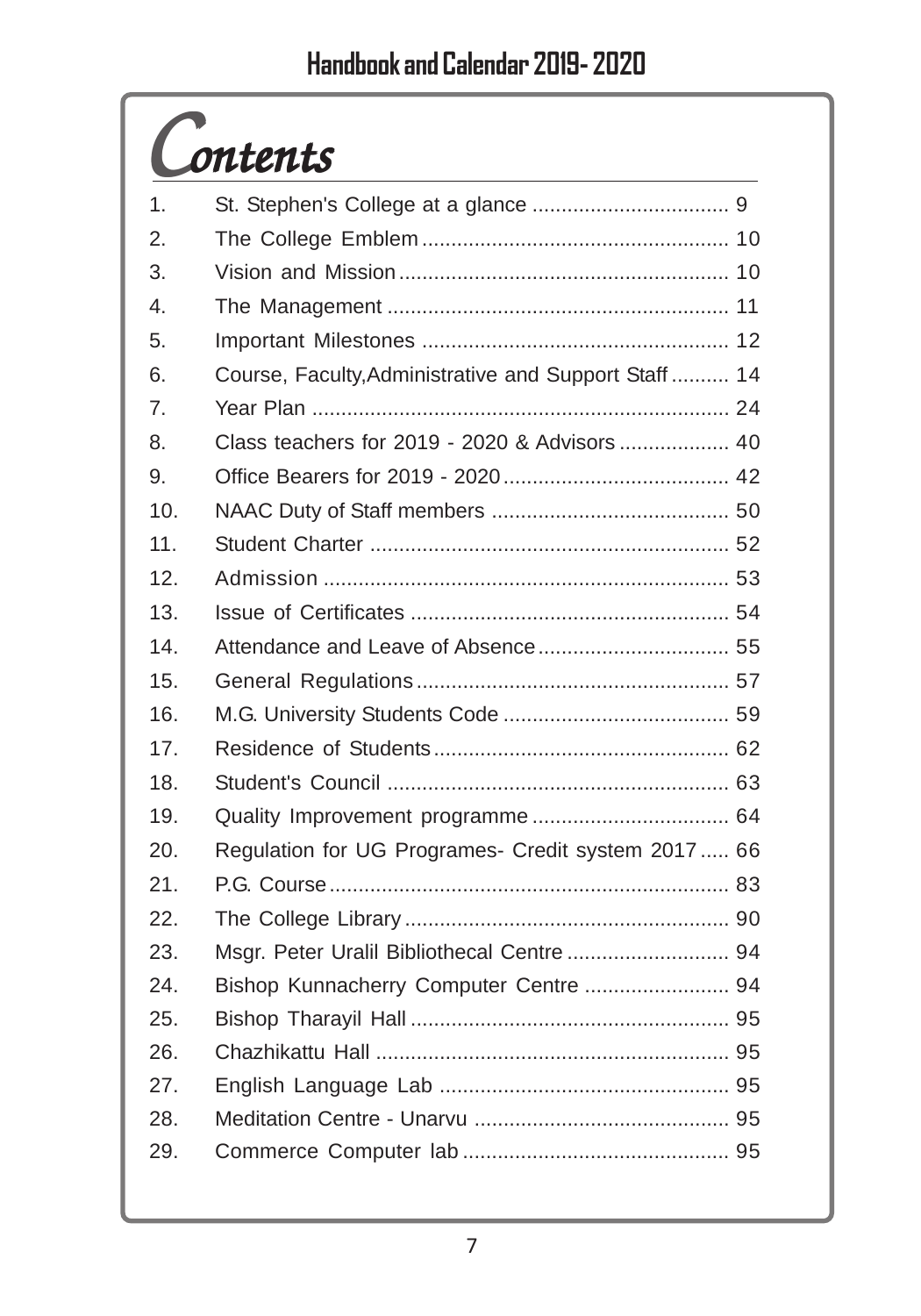| 30.             |                                          |  |
|-----------------|------------------------------------------|--|
| 31.             |                                          |  |
| 32.             |                                          |  |
| 33.             |                                          |  |
| 34.             | Prof. K.M. Mathew Astroview Centre  97   |  |
| 35.             |                                          |  |
| 36.             |                                          |  |
| 37.             |                                          |  |
| 38.             |                                          |  |
| 39.             |                                          |  |
| 40 <sub>1</sub> |                                          |  |
| 41.             |                                          |  |
| 42.             |                                          |  |
| 43.             | Kerala Ragging Prohibition Act 1998  108 |  |
| 44.             | Examination Calendar 2019 - 2020  110    |  |
| 45.             |                                          |  |
| 46.             |                                          |  |
| 47.             |                                          |  |
| 48.             |                                          |  |
| 49.             | Non Teaching Staff -Former members  130  |  |
| 50.             |                                          |  |
| 51.             |                                          |  |
| 52.             |                                          |  |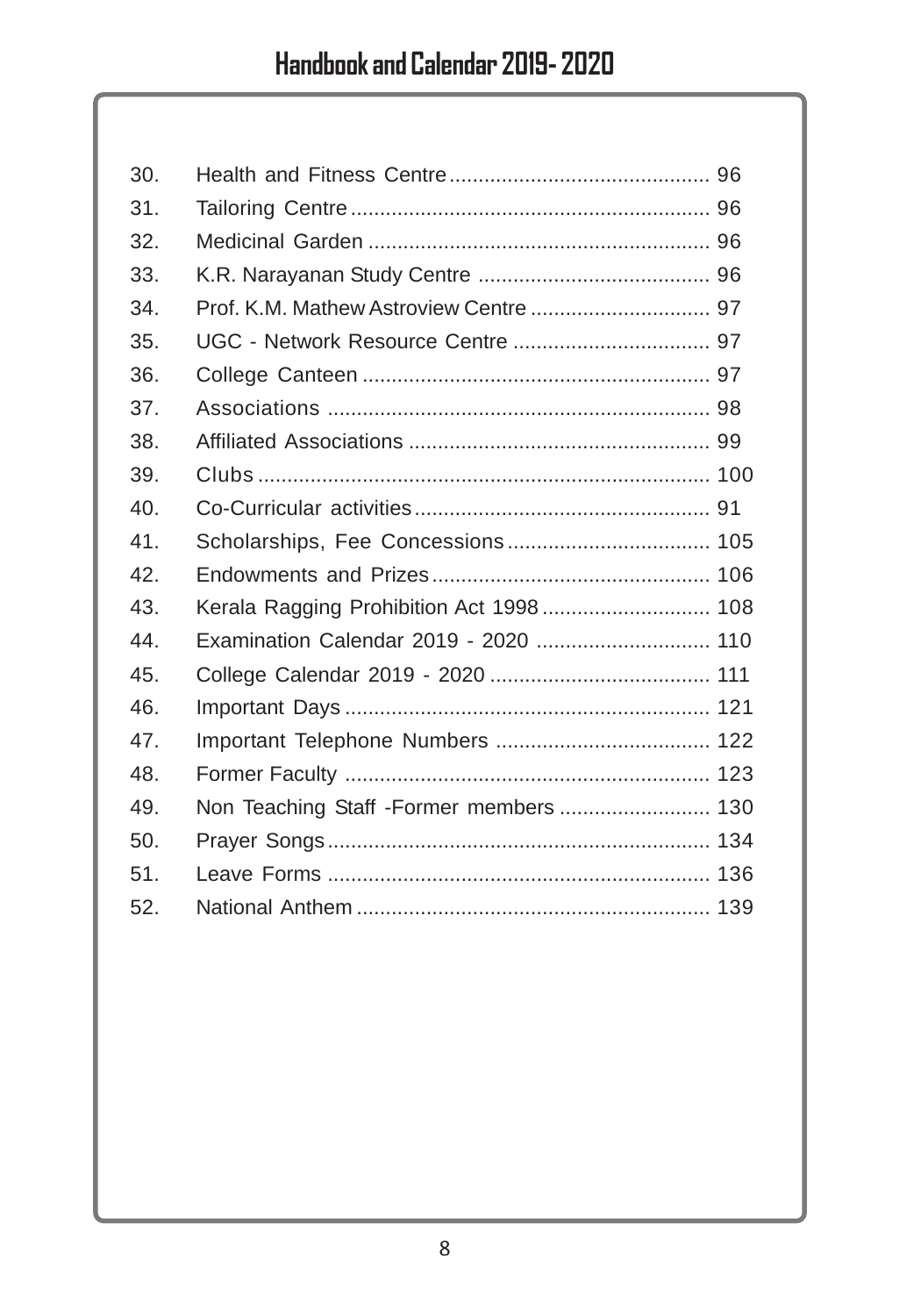# **ST. STEPHEN'S COLLEGE AT A GLANCE**

Crowning a hillock in majestic splendour and set against a lush verdant backdrop, St. Stephen's College is the pride of Uzhavoor. The college which belongs to the Knanaya Catholic Arch Diocese of Kottayam is affiliated to Mahatma Gandhi University.

The brain child of the then Bishop of Kottayam, His Excellency Rev. Dr. Thomas Tharayil, the college was established in 1964. Sri. Joseph Chazhikadan ex-MLA and Rev. Fr. Peter Uralil, the first Principal of the college, were the guiding forces behind this noble endeavour. They were supported and encouraged by the active co-operation of the people of Uzhavoor and a host of well-wishers. In the beginning, St. Stephen's was a Junior College with four batches of Pre-Degree students.

The small step taken in 1964 culminated into a giant leap by the beginning of the new millennium. In 1968 the college was upgraded to the degree level. Today it has gained in strength and size with 4 postgraduate courses, 9 undergraduate courses, a computer centre, a media centre, a network resource centre, an astroview centre, K.R. Narayanan Study Centre, a full-fledged library and reading room, a language lab, a health and fitness centre, a big auditorium, a ladies' hostel, a well-functioning canteen, a store, spacious staff-rooms, rest rooms for students, a medicinal garden, a vermicompost unit, large grounds for sports and games, ample parking facilities and an Indoor stadium.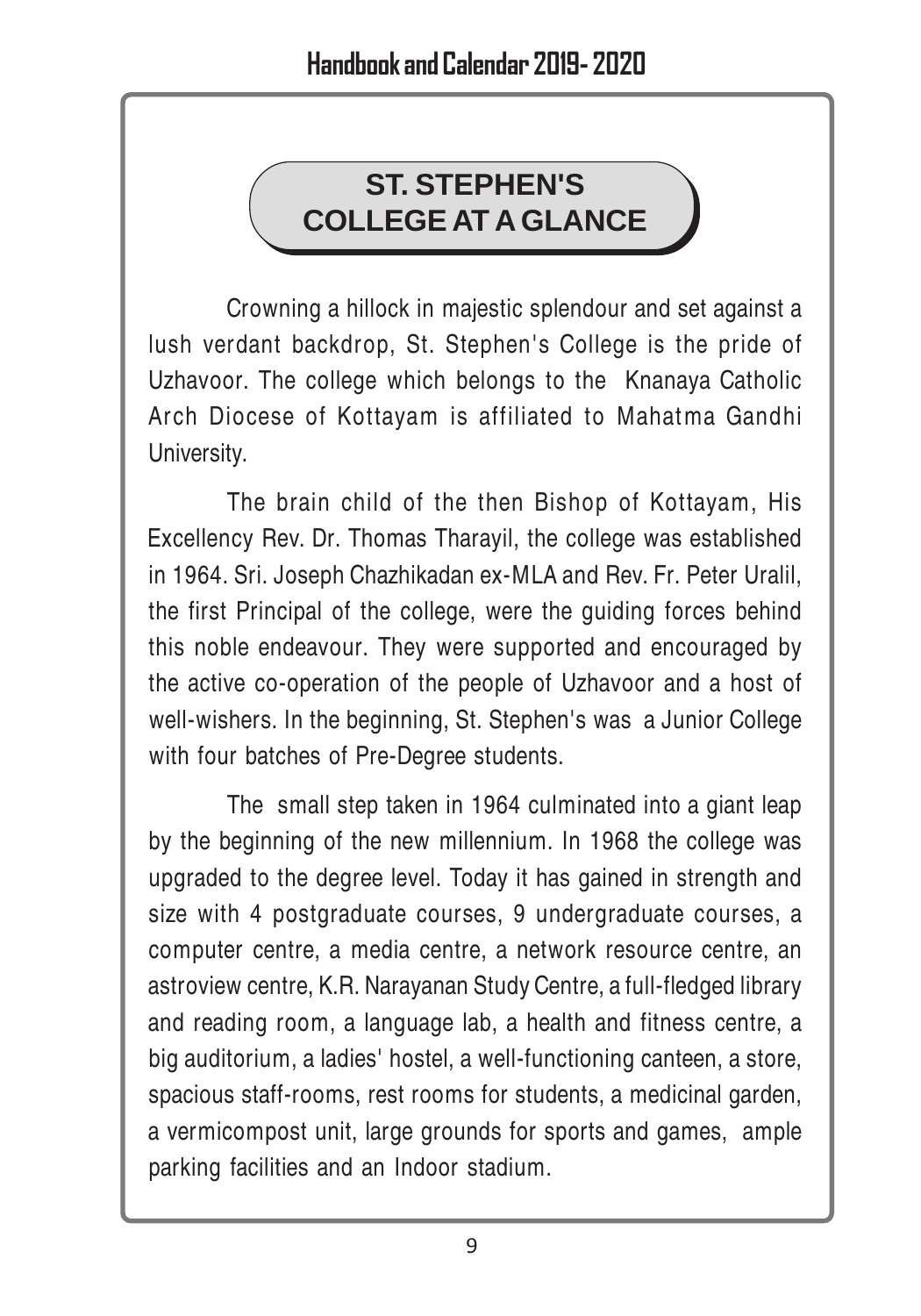# **THE COLLEGE EMBLEM**

The college emblem is symbolic and evocative. The lighted candle represents Jesus Christ, the Light of the World as well as the light of knowledge which dispels the darkness of ignorance. Alpha and Omega, the first and the last letters of the Greek alphabet symbolize the word of God as the Beginning and the End. The building represents the college while the hills and coconut palm are suggestive of the beautiful and tranquil hilly locale of the college. Encircled in the centre is the "Kallumthuvala" closely associated with St. Stephen, the patron saint of the college. The motto INTENDENCE IN CAELUM translated 'looking up to heaven', suggests the determination to aim high.

# **VISION AND MISSION**

St. Stephen's College is an academic fraternity of individuals dedicated to its motto. We strive to reach out to the star of human excellence based on the love of God and service to mankind as modelled in Jesus Christ, in a background of Indian heritage so as to produce intellectually trained, morally upright, socially committed and spiritually inspired citizens.

Translating the vision into action, St. Stephen's College seeks;

1. To give liberal and quality education that includes the imparting of sound learning, building of character, the spread of Truth and the knowledge of God.

2. To inculcate moral values, social commitment and dignity of labour among the youth through value education programmes.

3. To develop in the students an attitude of reconciliation between man and nature which will help them become peace makers, defenders of the poor and keepers of the environment.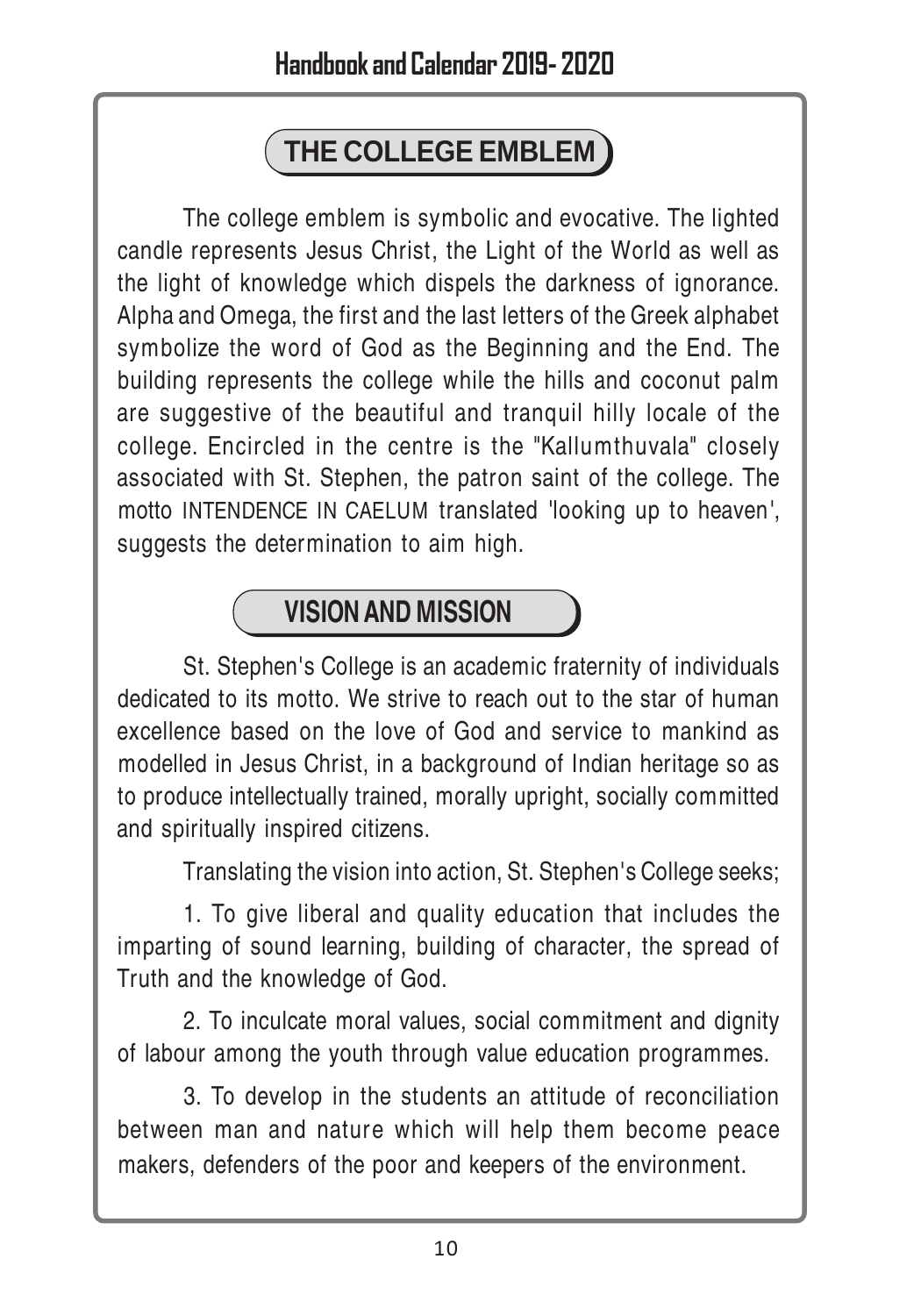4. To promote the acquisition of knowledge and communication skills by ensuring the participation of students in research projects and extra-curricular activities.

5. To evolve a close-knit network with the local people and the village administration through appropriate schemes, so as to contribute to the socio-economic progress of the local community, thereby ensuring the overall development of the students.

# **MISSION OF THE YEAR**

Mission of the College for the academic year 2019 - 2020: **"ACADEMIC EXCELLENCE AND ENRICHED MINDS".**

# **THE MANAGEMENT**

St. Stephen's College is a minority co-educational institution owned and run by the Knanaya Catholic Arch Diocese of Kottayam. The college is under the Corporate Educational Agency of the Arch Diocese of Kottayam.

Mar Mathew Moolakkatt, the Arch Bishop of Kottayam, is the Patron of the college and Rev. Fr. Alex Akkaparambil is its Manager.

The general management of the college is vested in the Governing Body whose ex-officio President is the Manager. The internal administration of the college is done by the Principal who is assisted by the college council in administrative and academic matters.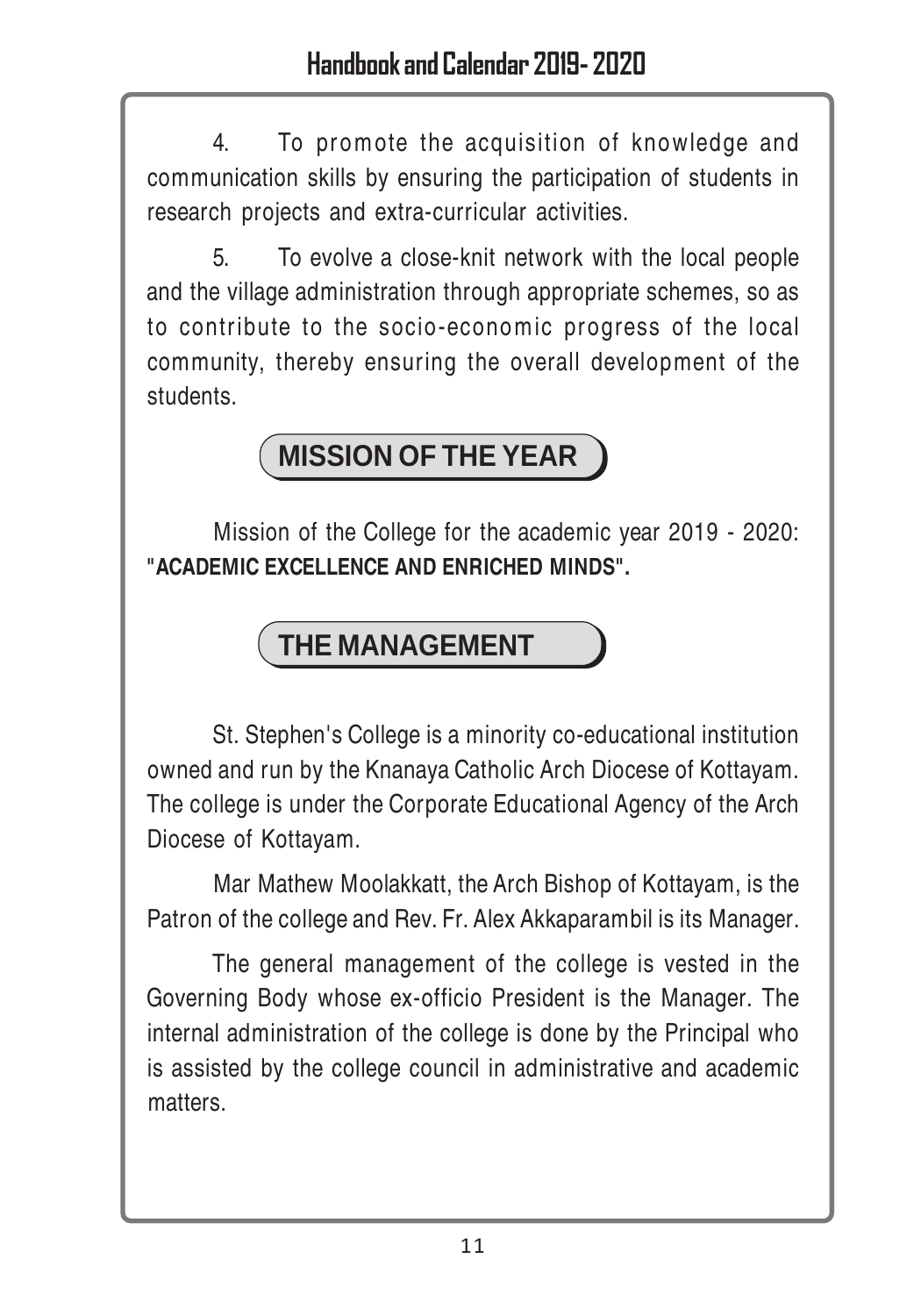# **IMPORTANT MILESTONES**

| ℺ | 1964         | Established as a Junior College                                                                        |
|---|--------------|--------------------------------------------------------------------------------------------------------|
| ⇔ | 1968         | Upgraded with degree courses in Mathematics,<br>Physics, Zoology, Economics and English<br>Literature. |
| ℺ | 1981         | B.Com course was introduced                                                                            |
| ⇐ | 1982         | Degree course in Chemistry was introduced.                                                             |
| ⇔ | 1988         | Bishop Tharayil, Sr. Goretti memorial All Kerala<br>Inter collegiate Volleyball tournament started.    |
| ℺ | 1994         | Bishop Kunnacherry Computer Centre was<br>established.                                                 |
| ⇔ | 1995         | Postgraduate Course in Physics was started.                                                            |
| ℺ | П            | Msgr. Peter Uralil Bibliothecal Information<br>Centre was established.                                 |
| ℺ | 1998         | Postgraduate course in Commerce was started.                                                           |
| ♡ | 1999         | Vocational Degree Course in English was<br>introduced.                                                 |
| ℺ | 2001         | Centre for Environmental Education and<br>Rural Development (CEERD) was established.                   |
| ⇔ | 2003         | NAAC accredited with B+.                                                                               |
| ⇔ | 2004         | M.Sc. Computer Science started as a self<br>Financing Course.                                          |
| ⇔ | П            | U.G.C. sponsored Add -on- Courses were started.                                                        |
| ℺ | 2005         | Health and Fitness Centre was started.                                                                 |
| ℺ | 2007         | English Language Lab was installed.                                                                    |
| ℺ | П            | K. R. Narayanan Memorial Lecture Series was<br>started by the Alumni Association                       |
| ℺ | $\mathbf{I}$ | Publication of the IQAC Bulletin - Ripples                                                             |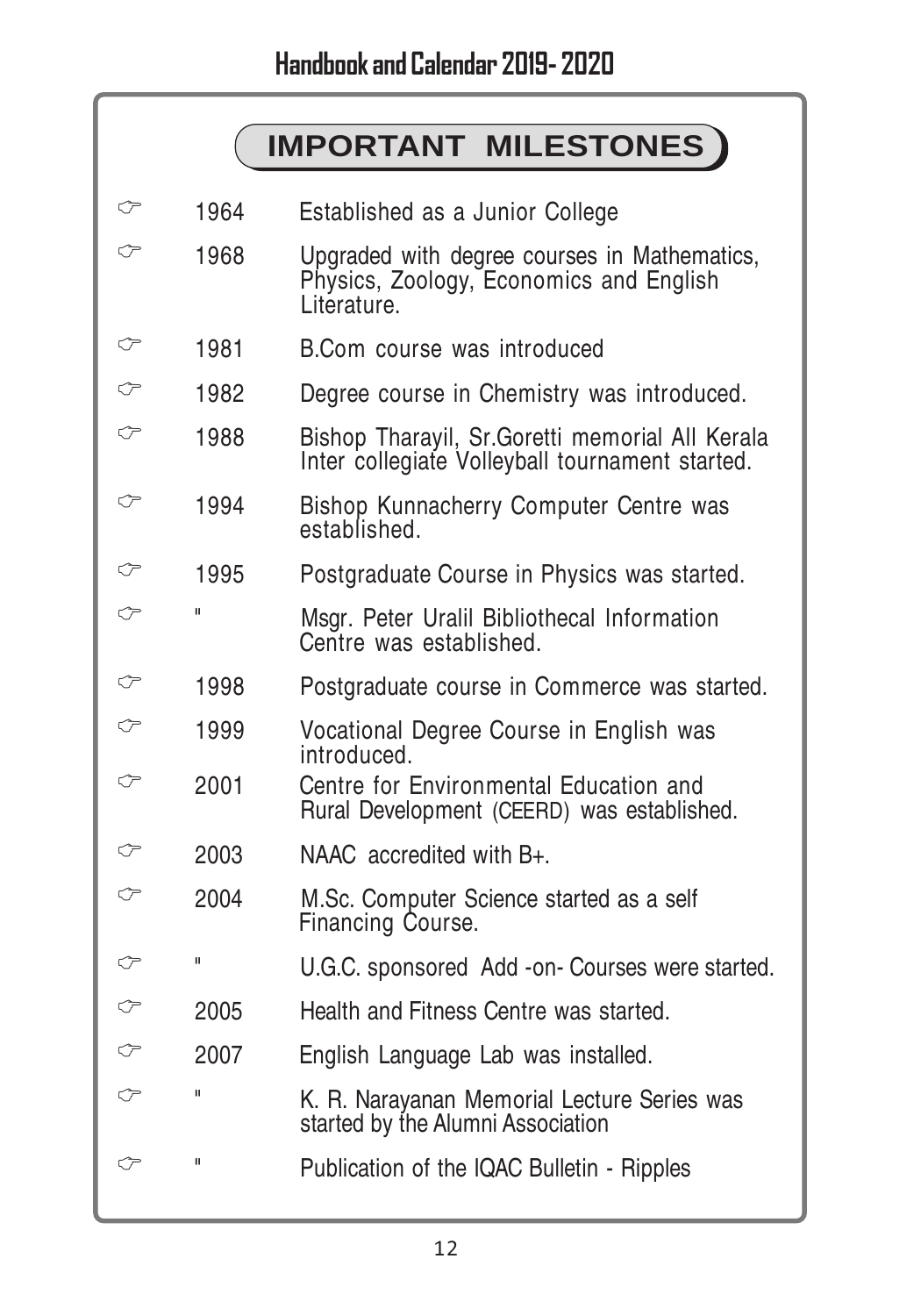| ⇔ | 2008<br>2009 | Paristhithi Mithra Award By CEERD<br>Publication of the multidisciplinary Journal<br><b>AUREOLE</b>            |
|---|--------------|----------------------------------------------------------------------------------------------------------------|
| ℺ | 2010         | Establishment of UGC Sponsored K.R. Narayanan<br>Study Centre.                                                 |
| ⇐ | $\mathbf{u}$ | UGC Sponsored certificate course in Human rights<br>& duties education.                                        |
| ℺ | 2011         | Three career oriented courses sanctioned by UGC                                                                |
|   | 2012         | Academic Excellence with two A+.                                                                               |
| ⇔ | 2013         | Post Graduate Course in Chemistry started.                                                                     |
|   | Ш            | Commerce Computer lab started.                                                                                 |
| ♡ | 2014         | B Com Finance & Taxation started.                                                                              |
| ⇐ | Ш            | Golden Jubilee Celebration.                                                                                    |
| ♡ | $\mathbf{u}$ | Golden Jubilee Memorial block construction.                                                                    |
| ⇐ | Ш            | UGC sponsored Indoor stadium construction.                                                                     |
| ⇔ | Ш            | Wi-Fi Campus.                                                                                                  |
| ♡ | 2015         | NAAC Accredited with 'B' Grade.                                                                                |
| ℺ | 2016         | Inauguration of Golden Jubilee Block                                                                           |
|   | Ш            | DST-FIST Support Rupees 50 lakhs                                                                               |
| ℺ | 2017         | Construction of new Ladies Hostel St. Alphonsa                                                                 |
|   | 2018         | <b>RUSA</b> support Rupees 2 Crore                                                                             |
| ℺ | Ш            | Blessing of Indoor Stadium (UGC)                                                                               |
|   | Ш            | Blessing of St. Alphonsa Girls Hostel (UGC)                                                                    |
| ⇔ | П            | Golden Jubilee Celebration of B A Economics,<br>English Literature, B Sc. Mathematics, Physics<br>and Zoology. |
| ℺ | 2019         | NAAC Re accreditation Process.                                                                                 |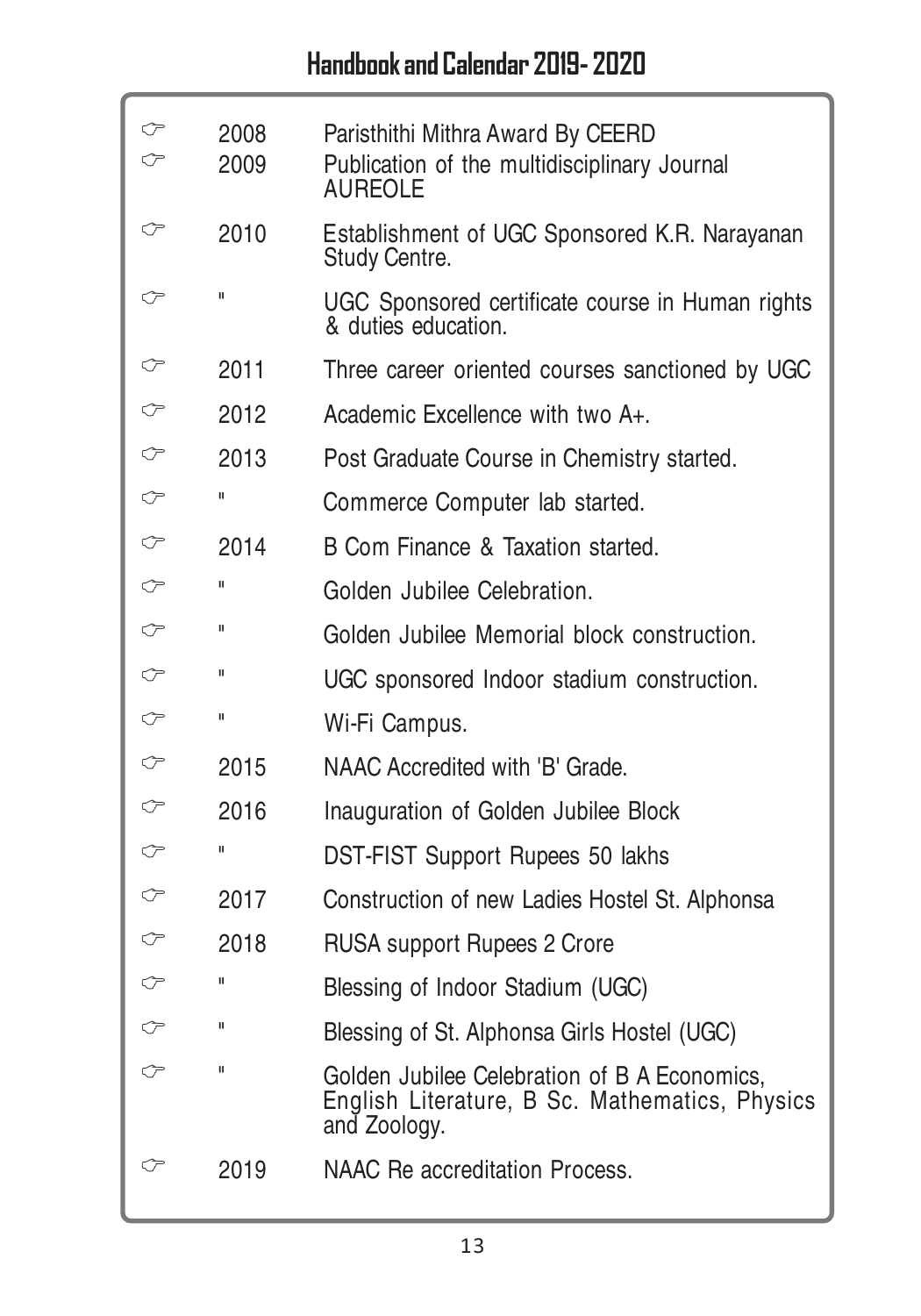### COURSE, FACULTY,

### ADMINISTRATIVE AND SUPPORT STAFF

### **PROGRAMMES OFFERED**

### **A. UNDER GRADUATE PROGRAMMES**

Common Course I : English

Common Course II : Additional Language (Malayalam/Hindi)

#### **BACHELOR OF SCIENCE**

|    | Programme          | <b>Complementary Courses</b>     | <b>Remarks</b> |
|----|--------------------|----------------------------------|----------------|
| 1. | <b>Mathematics</b> | <b>Statistics and Physics</b>    | Aided          |
| 2. | Physics            | <b>Chemistry and Mathematics</b> | Aided          |
| 3. | Chemistry          | <b>Mathematics and Physics</b>   | Aided          |
| 4. | Zoology            | Botany and Chemistry             | Aided          |

#### **BACHELOR OF ARTS**

|    | Programme                                | <b>Complementary Courses</b>                                                   | <b>Remarks</b> |
|----|------------------------------------------|--------------------------------------------------------------------------------|----------------|
| 1. | English Lang. & Lit.<br>(Model I)        | Evolution of Literary Movements &<br><b>Political Science</b>                  | Aided          |
| 2. | Economics                                | Mathematical Economics & Political<br>Science                                  | Aided          |
| 3. | B.A. English<br>Vocational<br>(Model II) | English for Business Communication &<br><b>Evolution of Literary Movements</b> | Aided          |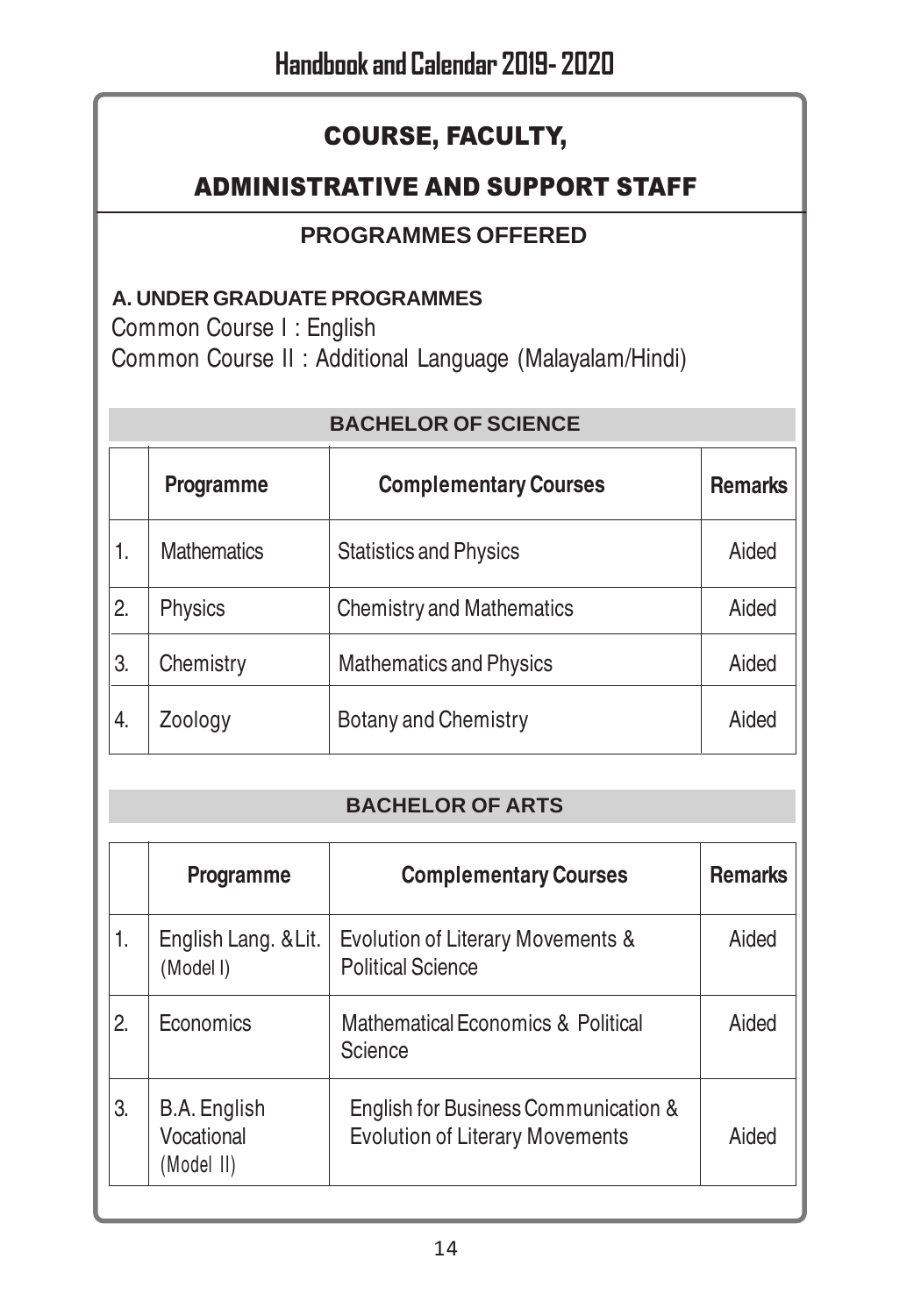|    | <b>BACHELOR OF COMMERCE</b>          |                                                          |                |  |  |
|----|--------------------------------------|----------------------------------------------------------|----------------|--|--|
|    | Programme                            | <b>Complementary</b><br><b>Courses</b>                   | <b>Remarks</b> |  |  |
| 1. | B.Com.<br>Computer<br>Application    | Banking & Insurance Principles<br>of Business Decisions. | Aided          |  |  |
| 2. | <b>BCom</b><br>Finance &<br>Taxation | Banking & Insurance Principles<br>of Business Decisions. | Un Aided       |  |  |

| <b>POSTGRADUATE PROGRAMMES</b> |                                               |                             |          |  |  |  |
|--------------------------------|-----------------------------------------------|-----------------------------|----------|--|--|--|
|                                | Specialisation<br>Programme<br><b>Remarks</b> |                             |          |  |  |  |
| 1.                             | M.Sc Physics                                  | <b>Advanced Electronics</b> | Aided    |  |  |  |
| 2.                             | M.Com                                         | Finance                     | Aided    |  |  |  |
| 3.                             | M.Sc Chemistry                                | <b>Pure Chemistry</b>       | Aided    |  |  |  |
| 4.                             | M.Sc Computer Science                         | Android                     | Un aided |  |  |  |

#### **OPEN COURSES FOR VARIOUS UG PROGRAMMES IN SEMESTER V**

- 1. Applicable Mathematics Dept. of Mathematics
- 
- 2. Physics in daily life Dept. of Physics
- 
- 
- 3. Chemistry in every day life Dept. of Chemistry
- 4. Nutrition, health and life style management
	- Dept. of Zoology
- 5. Theatre Studies Model I Dept. of English
- 6. Theatre Studies Model II Dept. of English
- 7. Fundamentals of Economics Dept. of Economics
	-
- 8. Fundamentals of Accounting Dept. of Commerce
- 9. Physical Health & Life Skills Education
	- Dept. of Physical Education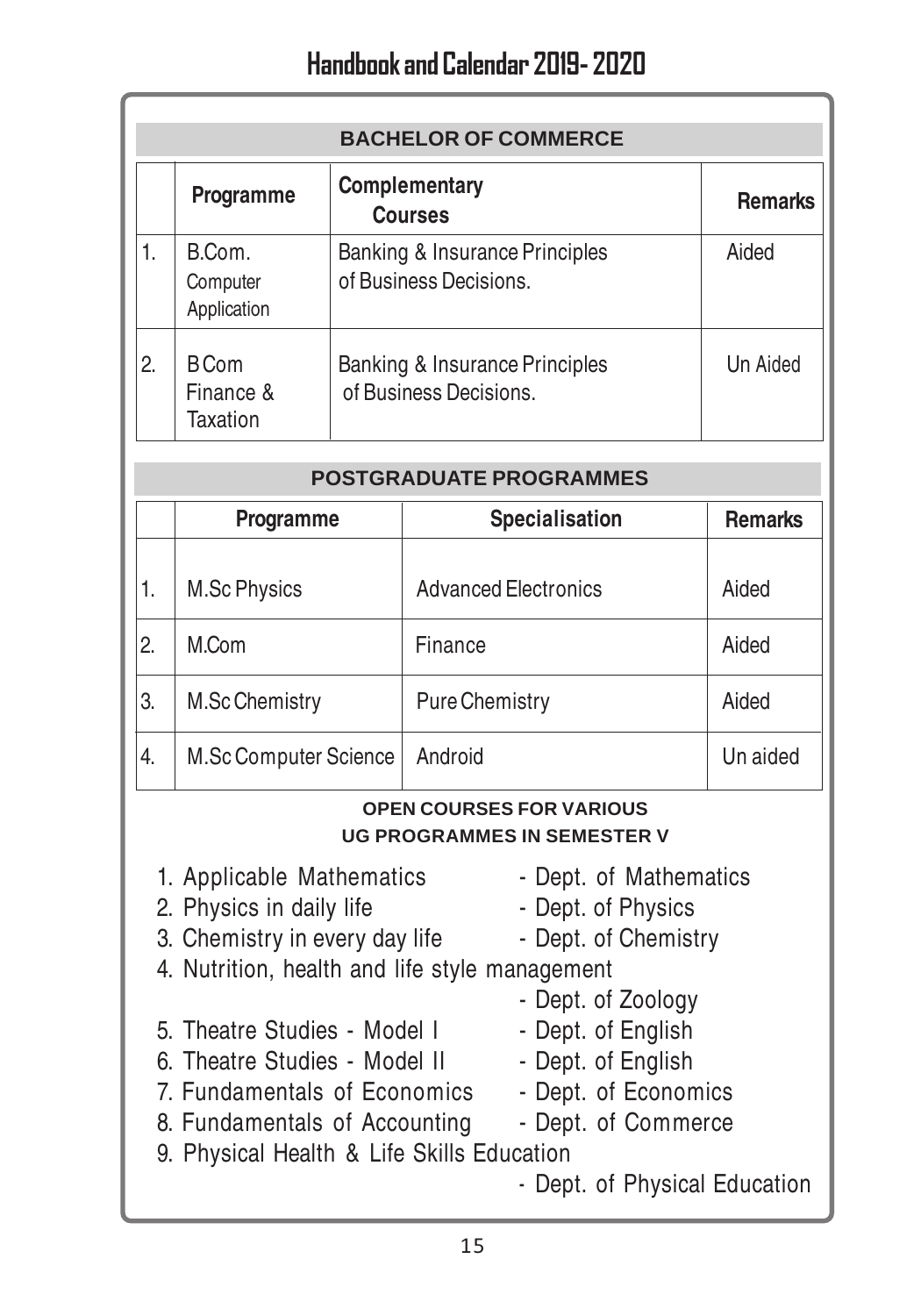| <b>CAREER ORIENTED PROGRAMMES</b>                                                                                     |                       |                                                      |  |  |  |
|-----------------------------------------------------------------------------------------------------------------------|-----------------------|------------------------------------------------------|--|--|--|
| (UGC SPONSORED)                                                                                                       |                       |                                                      |  |  |  |
| Name of the course                                                                                                    | <b>Department</b>     | Co-ordinator                                         |  |  |  |
| 1. Electrical and Electronics<br>equipment maintanance                                                                | Physics               | Smt. Minni Philip                                    |  |  |  |
| <b>CERTIFICATE COURSE</b>                                                                                             |                       |                                                      |  |  |  |
| Name of the course                                                                                                    | Organized by          | Co-ordinators                                        |  |  |  |
| 1. Environment and sustainable<br>developement - Training and<br>Practices                                            | <b>CEERD</b>          | Sri. Thomas KC<br>& Dr. Sincy Joseph                 |  |  |  |
| 2. Academic Communication<br>and Publishing                                                                           | College Library       | Sri. Jasimudeen S.                                   |  |  |  |
| 3. Insurance                                                                                                          | Commerce              | Dr. Stephen Mathew &<br>Smt. Ambili Catherine Thomas |  |  |  |
| 4. MS Excel                                                                                                           | Commerce              | Dr. Stephen Mathew &<br>Sri.CA Kurian V John         |  |  |  |
| 5. Tally                                                                                                              | Commerce              | Dr. Stephen Mathew &<br>Sri. Abhishek Thomas         |  |  |  |
| 6. Practical Auditing                                                                                                 | Commerce              | Dr. Stephen Mathew &                                 |  |  |  |
|                                                                                                                       |                       | Smt. Jinnu Anna Kuriakose                            |  |  |  |
| 7.GST                                                                                                                 | Commerce              | Dr. Stephen Mathew &<br>Dr. Jisha George             |  |  |  |
|                                                                                                                       | <b>Add on Courses</b> |                                                      |  |  |  |
| 1. Computer Applications<br>2. Computer Hardware & Networking<br>3. Desk-top Publishing                               |                       |                                                      |  |  |  |
| Certificate                                                                                                           | 1 Year Course         |                                                      |  |  |  |
| Diploma                                                                                                               | 2 Years Course        | Part Time                                            |  |  |  |
| Advanced Diploma                                                                                                      | 3 Years               |                                                      |  |  |  |
| Diploma Courses by Department of Computer Science<br>(2) D.C.A. ('O' Level) (3) Office Automation<br>$(1)$ P.G.D.C.A. |                       |                                                      |  |  |  |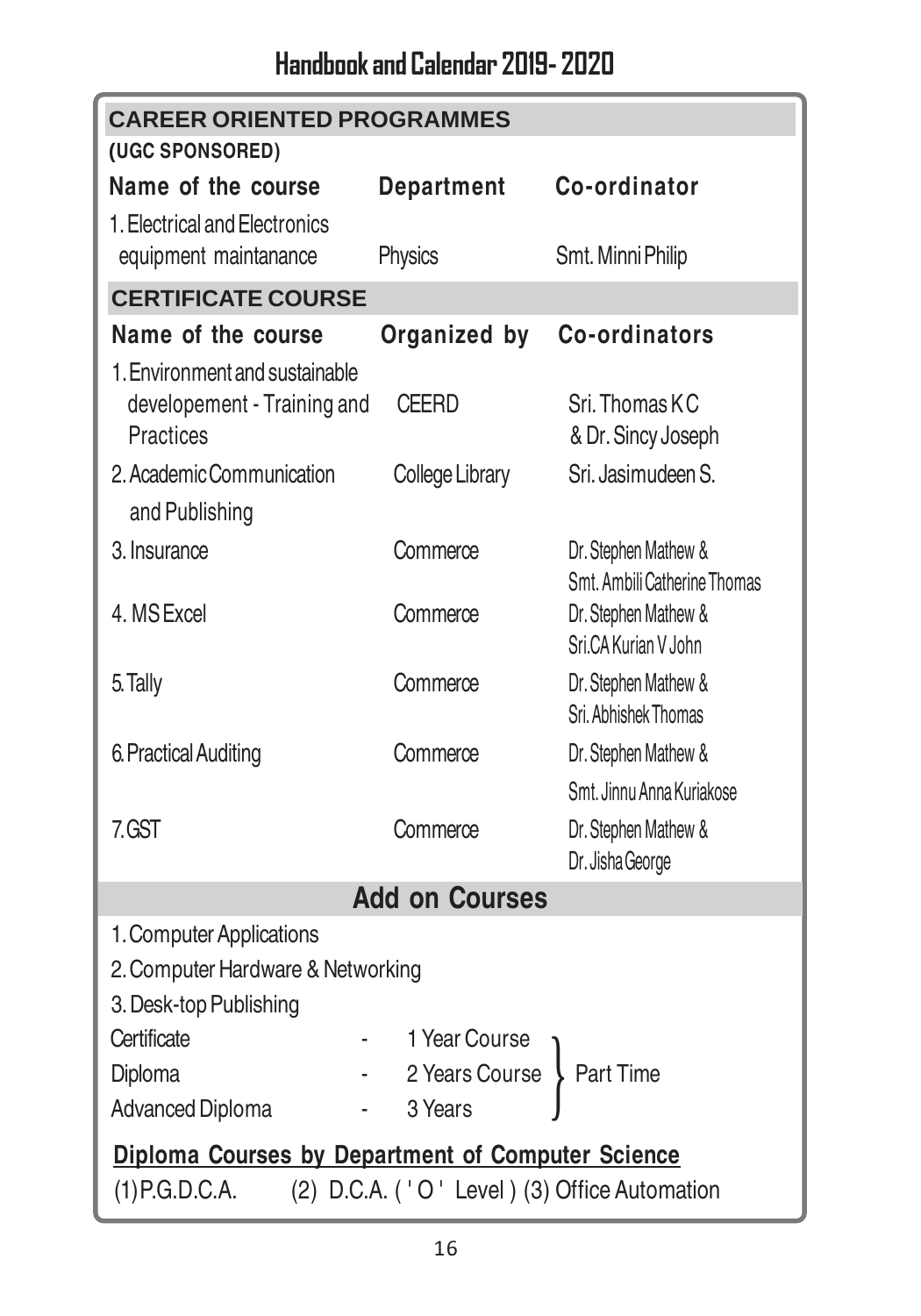# FACULTY / STAFF

### **PRINCIPAL**

Sri. Jose Thomas M.Sc. (Maths)and M.Sc. (Comp. Application) (Associate Professor) 04829-283050, 9744241905, E-mail: joset9131@gmail.com

### **VICE PRINCIPAL**

Dr. Benny Kuriakose M.Sc., M.Phil., Ph.D (H.o.D.) (Associate Professor) 0485-2244444, 9747200212, E-mail: drbennykuriakose@yahoo.com

# **CHEMISTRY**

1.Sri. Aby Jimson M.Sc. 9562681142 (Assistant Professor & HOD) abyjimson@gmail.com

2.Smt. Bibi Joseph M.Sc., B.Ed. 9447761702 (Assistant Professor) bibijoseph5@gmail.com

### **Guest Faculty :**

1.Dr. Arun Thomas, M Sc., Ph.D. 9495024739

2.Dr. Christy Philip M.Sc., M Phil, Ph.D. 9446511078

3.Sri. Ajaykumar P. V., M Sc.,M Phil. 9497327247

4. Ms. Ann Maria Binoy, M Sc 8547597172

5.Ms. Anitha Reghu M.Sc. 9567842923

6.Mr. Tomson Devassia, M. Sc., M. Phil. 8921145216

aruthomas441@gmail.com

christyelackattu@gmail.com

ajaykumar5101@gmail.com

annmariabinoy72@gmail.com

anithaanilr@gmail.com

tomsondevassia25@gmail.com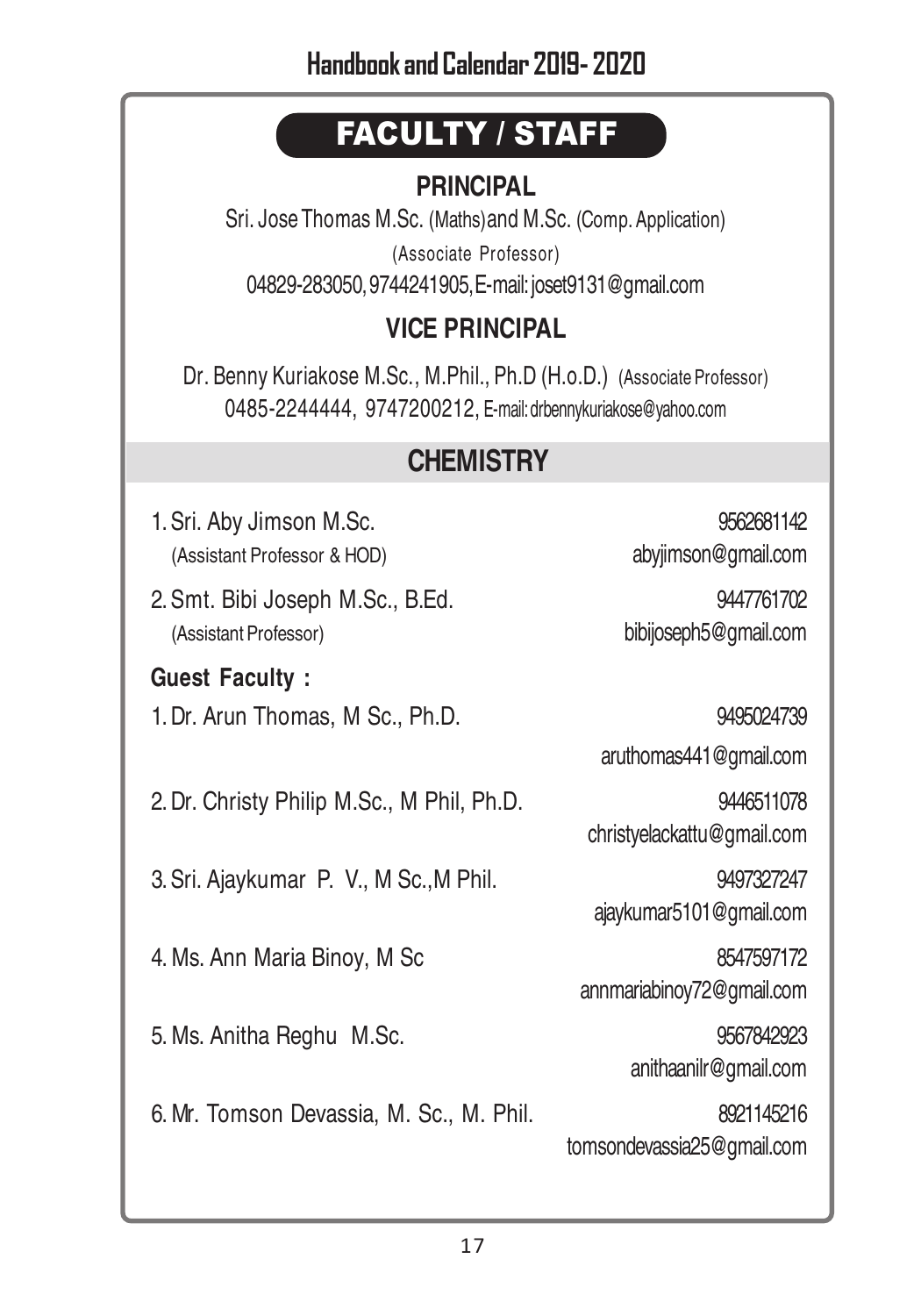| <b>COMMERCE</b>                                                        | ssccommerce64@gmail.com                                              |
|------------------------------------------------------------------------|----------------------------------------------------------------------|
| 1. Dr. Stephen Mathew, M. Com., PGDHRM, Ph.D.<br>(Assistant Professor) | 04822-244350,<br>9446015903, 9562392024<br>stephenmparayil@gmail.com |
| 2. Dr. Jisha George, M. Com., MBA, Ph.D                                | 9446249211,8113836541                                                |
| (Assistant Professor & HOD)                                            | jishaanngeorge@gmail.com                                             |
| 3. Smt. Ambili Catherine Thomas, M.Com. B.Ed., MBA                     | 9847549127                                                           |
| (Assistant Professor)                                                  | ambilicatherine@gmail.com                                            |
| 4. Smt. Jinnu Anna Kuriakose, M.Com.                                   | 9446014797                                                           |
| (Assistant Professor)                                                  | jinnuak@gmail.com                                                    |
| 5. Sri. Baby Lukose E., B.A., L.L.B.,                                  | 04822-240034, 9447552573                                             |
| (Part-time Lecturer in Law)                                            | baby.l@ststephens.net.in                                             |
| 6. C.A. Kurian V. John, ACA, M. Com, M. Phil, PGDFM, PGDMM             | 8129333377                                                           |
| (Assistant Professor)                                                  | cakurianvjohn@gmail.com                                              |
| 7. Smt. Jincy Mathew, M.Com, MBA                                       | 9747943675                                                           |
| (Assistant Professor)                                                  | jincyellickaparambil@gmail.com                                       |
| 8. Sri. Abhishek Thomas, M.Com, DCFA                                   | 9744280255                                                           |
| (Assistant Professor)                                                  | abhishekthomasm@gmail.com                                            |
| <b>Guest Faculty:</b>                                                  |                                                                      |
| 1. Smt. Susan Saji Kavumkal, M.Com, M Phil.                            | 9447891637                                                           |
|                                                                        | vavasusan53@gmail.com                                                |
| 2. Ms. Christy Chacko, M.Com                                           | 9747193510<br>christychacko1992@gmail.com                            |
| <b>ECONOMICS</b>                                                       | economics@ststephens.net.in                                          |
| 1. Sri. Thomas K. C, M.A., B.Ed                                        | 0481-2713055, 9495686561                                             |
| (Assistant Professor)                                                  | thomas.k@ststephens.net.in                                           |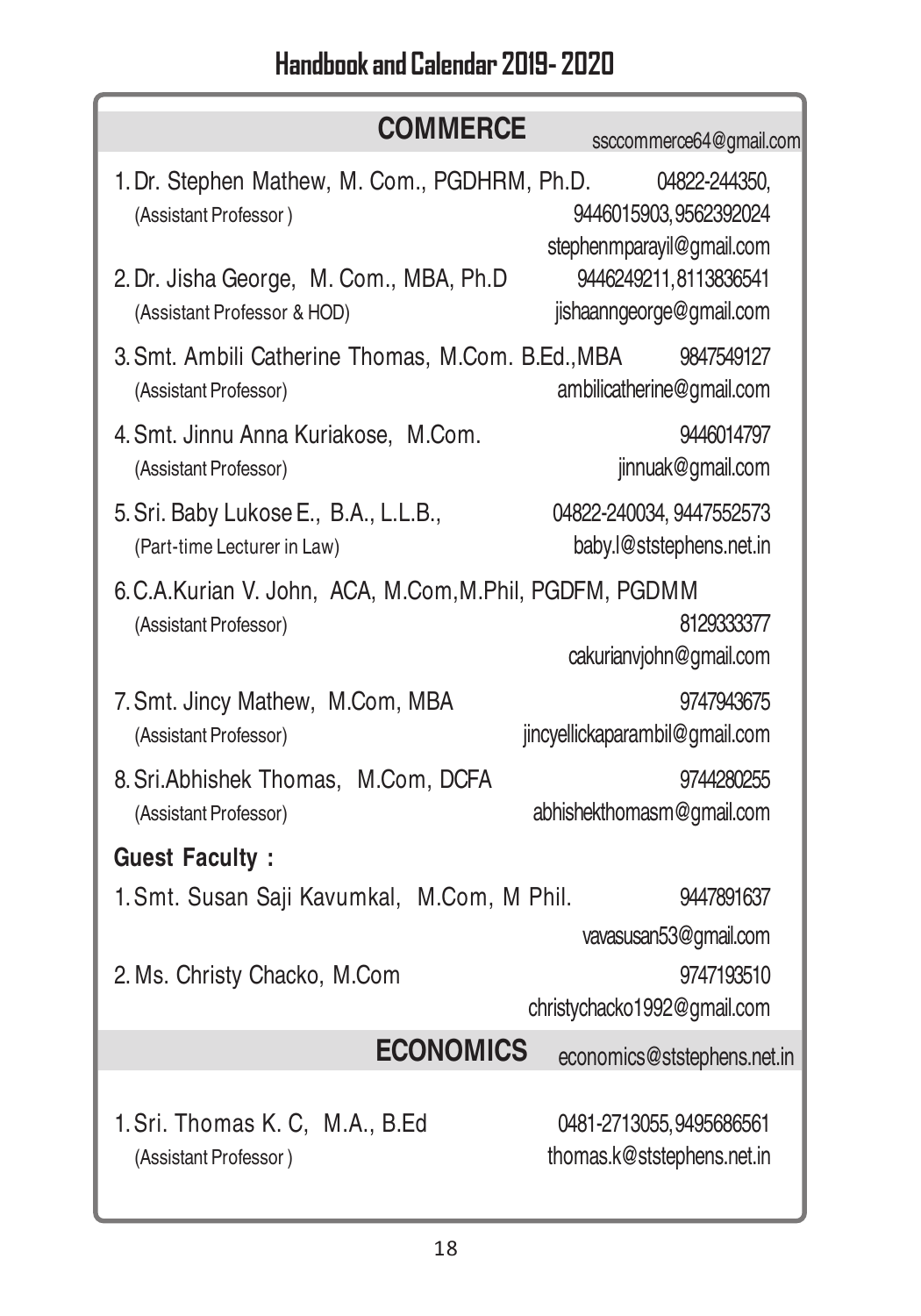ſ

| 2. Sri. Prince Joseph M.A., B.Ed, HDC<br>(Assistant Professor & HOD)                                                                                                                                                                                                                                                                                                | 9495417268,7034392200<br>prince.joseph31@gmail.com                                                                                                                                                                            |  |  |  |  |
|---------------------------------------------------------------------------------------------------------------------------------------------------------------------------------------------------------------------------------------------------------------------------------------------------------------------------------------------------------------------|-------------------------------------------------------------------------------------------------------------------------------------------------------------------------------------------------------------------------------|--|--|--|--|
| <b>Guest Faculty:</b><br>1. Smt. Anu Jose E, M.A., B Ed.                                                                                                                                                                                                                                                                                                            | 9497040380                                                                                                                                                                                                                    |  |  |  |  |
| POLITICAL SCIENCE                                                                                                                                                                                                                                                                                                                                                   |                                                                                                                                                                                                                               |  |  |  |  |
| <b>Guest Faculty:</b>                                                                                                                                                                                                                                                                                                                                               |                                                                                                                                                                                                                               |  |  |  |  |
| 1. Sri. Arun Ravindran, M.A, M Phil.                                                                                                                                                                                                                                                                                                                                | 9961617062<br>arunravindran@gmail.com                                                                                                                                                                                         |  |  |  |  |
| <b>ENGLISH</b>                                                                                                                                                                                                                                                                                                                                                      |                                                                                                                                                                                                                               |  |  |  |  |
| 1. Smt. Bindu Cherian M.A., B.Ed.<br>(Assistant Professor & HOD)<br>2. Smt. Lijiyamol Thankachan M.A., B.Ed.<br>(Assistant Professor)<br>3. Smt. Navitha Elizabeth Jose M.A.<br>(Assistant Professor)<br>4. Sri. Jimmy James M.A, B.Ed., M A (History)<br>(Assistant Professor)<br>5. Smt. Tina Jose M.A., M.Phil<br>(Assistant Professor)<br><b>Guest Faculty:</b> | 04812397673,9496161538<br>binducherian77@yahoo.com<br>04822271286, 8281261586<br>lijiyamt@gmail.com<br>9495928808<br>navitha.jose@gmail.com<br>9745162742<br>v.jimmyjames@gmail.com<br>9961711202<br>tinaannrebecca@gmail.com |  |  |  |  |
| 1. Ms. Christina Romeo, M.A.                                                                                                                                                                                                                                                                                                                                        | 8547158235                                                                                                                                                                                                                    |  |  |  |  |
| 2. Smt. Nishakumari N., M.A, B.Ed.                                                                                                                                                                                                                                                                                                                                  | christinaromeol@gmail.com<br>9495388520                                                                                                                                                                                       |  |  |  |  |
| 3. Ms. Resmi Thomas, M.A.                                                                                                                                                                                                                                                                                                                                           | 9656980514                                                                                                                                                                                                                    |  |  |  |  |
| 4. Ms. Anupriya P B M.A.                                                                                                                                                                                                                                                                                                                                            | richu.resmy@gmail.com<br>8547006861<br>anupriyapb0@gmail.com                                                                                                                                                                  |  |  |  |  |
| 5. Smt. Riya Rose, M.A., B Ed.                                                                                                                                                                                                                                                                                                                                      | 9497896453<br>esorayir@gmail.com                                                                                                                                                                                              |  |  |  |  |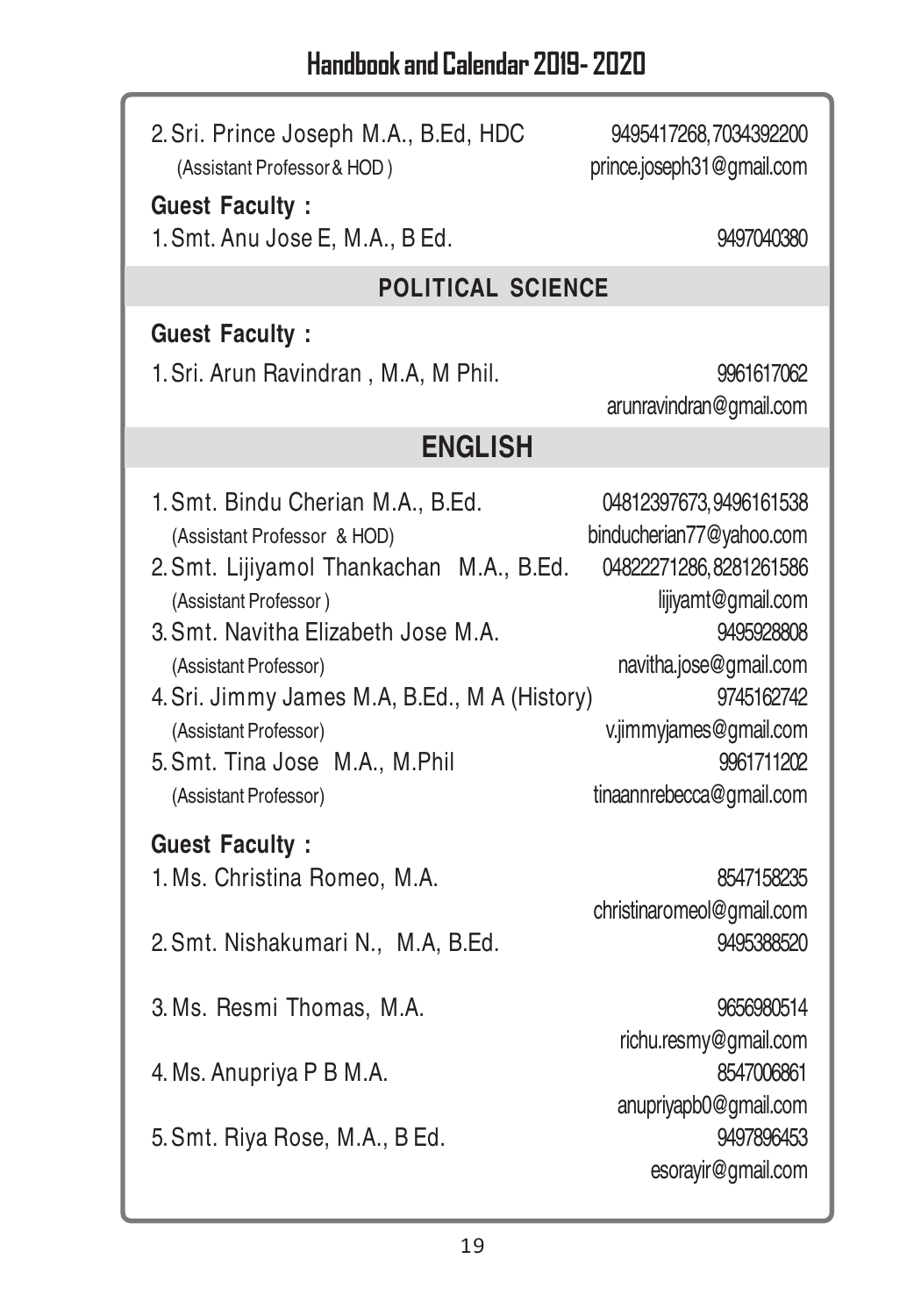### **MATHEMATICS**

1. Sri. Jose Thomas M.Sc. (Maths), M.Sc. (Comp. Application) (Principal, Associate Professor ) 04829-283050, 9744241905

2.Lt. Jais Kurian M.Sc., B.Ed. 9539903472, 9349802181 (Assistant Professor & HOD) jaiskurian1729@gmail.com

**Guest Faculty :** 1.Smt. Priya Philip M.Sc., M Phil. 7559023370

2.Ms. Aparna Rajendran M Sc. 7025293948

joset9131@gmail.com

 priyachethimattom@gmail.com aparnarajendran984@gmail.com

### **STATISTICS**

**Guest Faculty :**

1. Ms. Sharmy Ann James M.Sc. 8593818426 sharmyann1610@gmail.com

# **ORIENTAL LANGUAGES**

### **MALAYALAM**

1.Smt. Blessy P. James M.A., B.Ed. 9496464346 (Assistant Professor ) blessypjames@gmail.com

**Guest Faculty :** 2.Sr. Mareesa M.A., B.Ed. 8078566848

srsheejaphilip@gmail.com

### **HINDI**

1.Dr. Merly K. Punnose M.A, B.Ed. Ph.D 9447589516 (Assistant Professor & HOD) merlykpunnose@gmail.com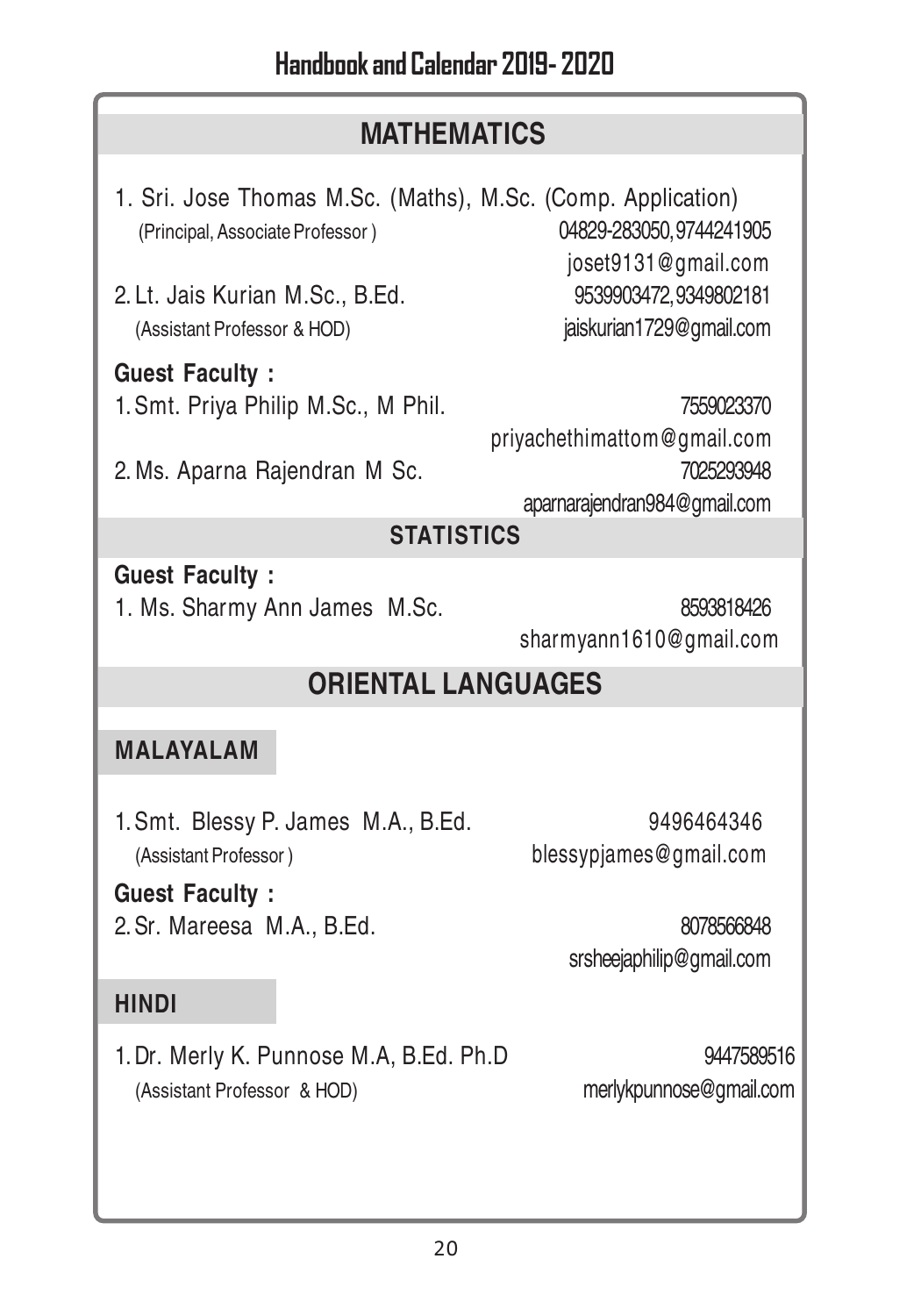# **PHYSICS**

| 1. Smt. Minni Philip M.Sc., M.Phil<br>(Associate Professor & HOD)<br>2. Smt. Lally K. Cyriac M.Sc., M.Phil., B.Ed.<br>(Associate Professor)<br>3. Smt. Mercy Kurian M.Sc., B.Ed.<br>(Associate Professor)<br>4. Sri. K.J. Sebastian M.Sc., M.Phil<br>(Associate Professor)<br>5. Sri. Thomas Mathew M.Sc.<br>(Assistant Professor)<br>7. Sri. Anu Thomas M.Sc., B.Ed.<br>(Assistant Professor) | 0481-2569324, 9400569324<br>minni.p@ststephens.net.in<br>04822-233418, 9446343419<br>lallyjoy@gmail.com<br>0481-2594823, 9400959003<br>mercy.k@ststephens.net.in<br>04822-230481,9495021350<br>kj.sebastian@ststephens.net.in<br>0481-2598770, 8129473653<br>mathew.physics@gmail.com<br>9645177133<br>anukunduthode@gmail.com |  |  |  |
|------------------------------------------------------------------------------------------------------------------------------------------------------------------------------------------------------------------------------------------------------------------------------------------------------------------------------------------------------------------------------------------------|--------------------------------------------------------------------------------------------------------------------------------------------------------------------------------------------------------------------------------------------------------------------------------------------------------------------------------|--|--|--|
| <b>Guest Faculty:</b>                                                                                                                                                                                                                                                                                                                                                                          |                                                                                                                                                                                                                                                                                                                                |  |  |  |
| 1. Ms. Bibily Baby, M.Sc.                                                                                                                                                                                                                                                                                                                                                                      | 8281178568                                                                                                                                                                                                                                                                                                                     |  |  |  |
| 2. Ms. Dona Maria Thomas, M Sc.<br>3. Ms. Krishnapriya V., M Sc.                                                                                                                                                                                                                                                                                                                               | bibilybaby94@gmail.com<br>8939369225<br>donamaria93@gmail.com<br>9495049278<br>krishnapriya3216@gmail.com                                                                                                                                                                                                                      |  |  |  |
| <b>PHYSICAL EDUCATION</b>                                                                                                                                                                                                                                                                                                                                                                      |                                                                                                                                                                                                                                                                                                                                |  |  |  |
| 1. Dr. Benny Kuriakose, M.Sc., M.Phil., Ph.D 0485-2244444, 9747200212<br>(Vice Principal, Associate Professor)                                                                                                                                                                                                                                                                                 | drbennykuriakose@yahoo.com                                                                                                                                                                                                                                                                                                     |  |  |  |
| <b>ZOOLOGY</b>                                                                                                                                                                                                                                                                                                                                                                                 |                                                                                                                                                                                                                                                                                                                                |  |  |  |
| 1. Sri. Biju Thomas, M.Sc., B.Ed.<br>(Assistant Professor & HOD)                                                                                                                                                                                                                                                                                                                               | 04822-249820, 9496720475<br>biju.t@ststephens.net.in                                                                                                                                                                                                                                                                           |  |  |  |
| <b>Guest Faculty:</b>                                                                                                                                                                                                                                                                                                                                                                          |                                                                                                                                                                                                                                                                                                                                |  |  |  |
| 1. Smt. Asha Raju, M.Sc., M.S. (Equivalent degree)                                                                                                                                                                                                                                                                                                                                             | 8943865890<br>asharaju92@gmail.com                                                                                                                                                                                                                                                                                             |  |  |  |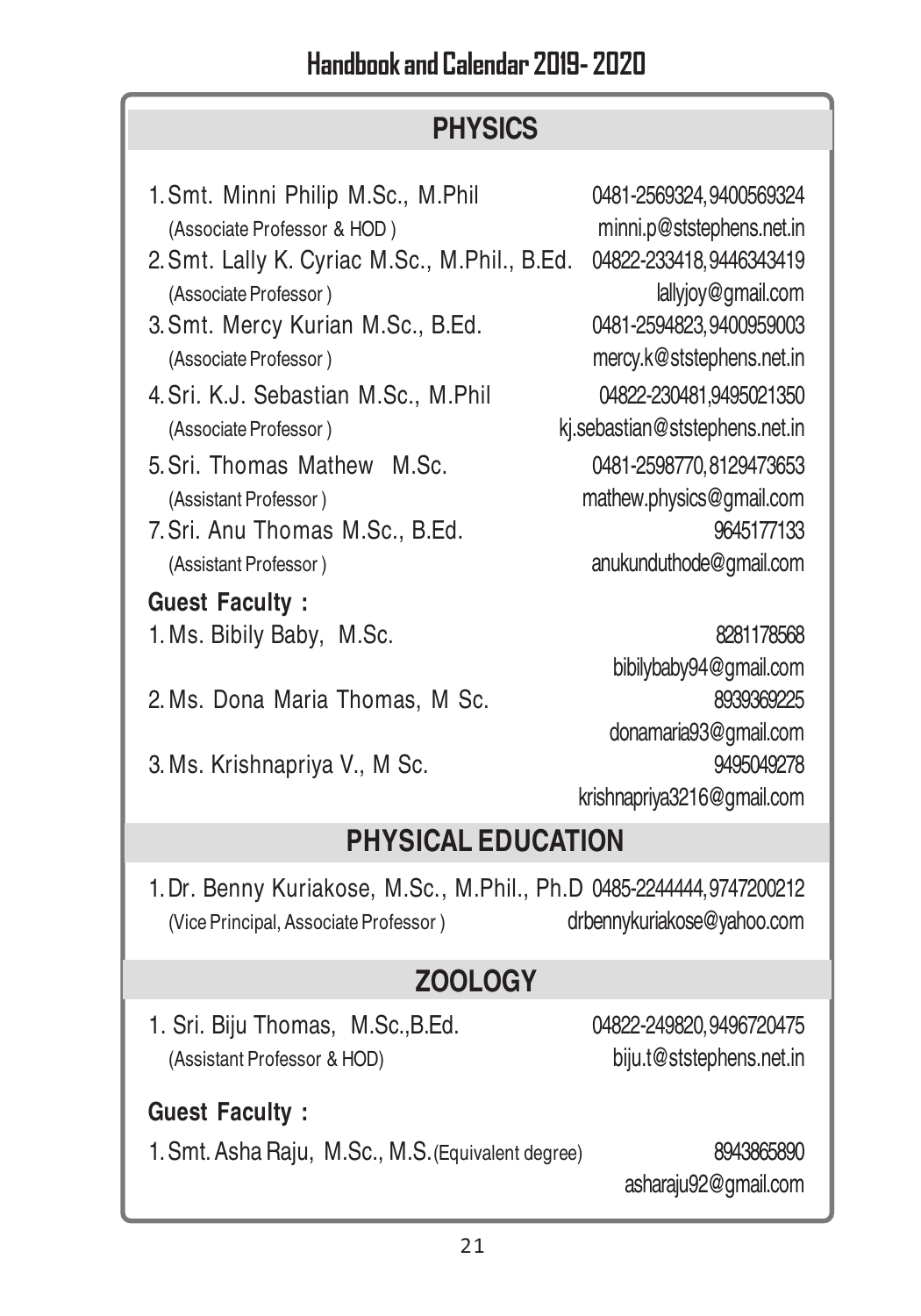| 2. Ms. Ambily C B, M.Sc.                                                                                                       | 9995144630                                                                                                                                  |  |  |  |
|--------------------------------------------------------------------------------------------------------------------------------|---------------------------------------------------------------------------------------------------------------------------------------------|--|--|--|
|                                                                                                                                | cbambily@cusat.ac.in                                                                                                                        |  |  |  |
| <b>BOTANY</b>                                                                                                                  |                                                                                                                                             |  |  |  |
| 1. Dr. Sincy Joseph, M.Sc., Ph.D<br>(Assistant Professor)                                                                      | 04822-241469, 9447959048<br>sincy.j@ststephens.net.in                                                                                       |  |  |  |
| <b>B COM FINANCE &amp; TAXATION (Self Finance)</b>                                                                             |                                                                                                                                             |  |  |  |
| 1. Smt. Aswathy P., M.Com<br>2. Smt. Resmipriya C.,<br>M.Com<br>3. Smt. Ani Aby, M.Com., MBA<br>4. Ms. Jintumol Joseph, M Com. | 9744683561<br>vayalilputhenpurayil@gmail.com<br>9605423365<br>9946758226<br>aniaby90@gmail.com<br>8526257695<br>jintumoljoseph123@gmail.com |  |  |  |
| <b>COMPUTER SCIENCE</b> (Self Finance)                                                                                         |                                                                                                                                             |  |  |  |
| 1. Sri. Manoj K. Yesodh, M. Sc. PGDCA (A Level) (HOD)<br>04822-261583, 9447433321<br>manojkyesodh@gmail.com                    |                                                                                                                                             |  |  |  |
| 2. Smt. Seena. S. Nair,<br>M.C.A.                                                                                              | 04822-205707, 9495733467<br>seenamsnair@gmail.com                                                                                           |  |  |  |
| 3. Sr. Sameena S.J.C., M.Sc.                                                                                                   | 8547673211<br>sameenavettickat@yahoo.com                                                                                                    |  |  |  |
| 4. Smt. Darsana D., B. Tech.                                                                                                   | 9495959396<br>darsana.d@gmail.com                                                                                                           |  |  |  |
| 5. Smt. Remyamol V.M. - Lab Assistant                                                                                          | 9526593167                                                                                                                                  |  |  |  |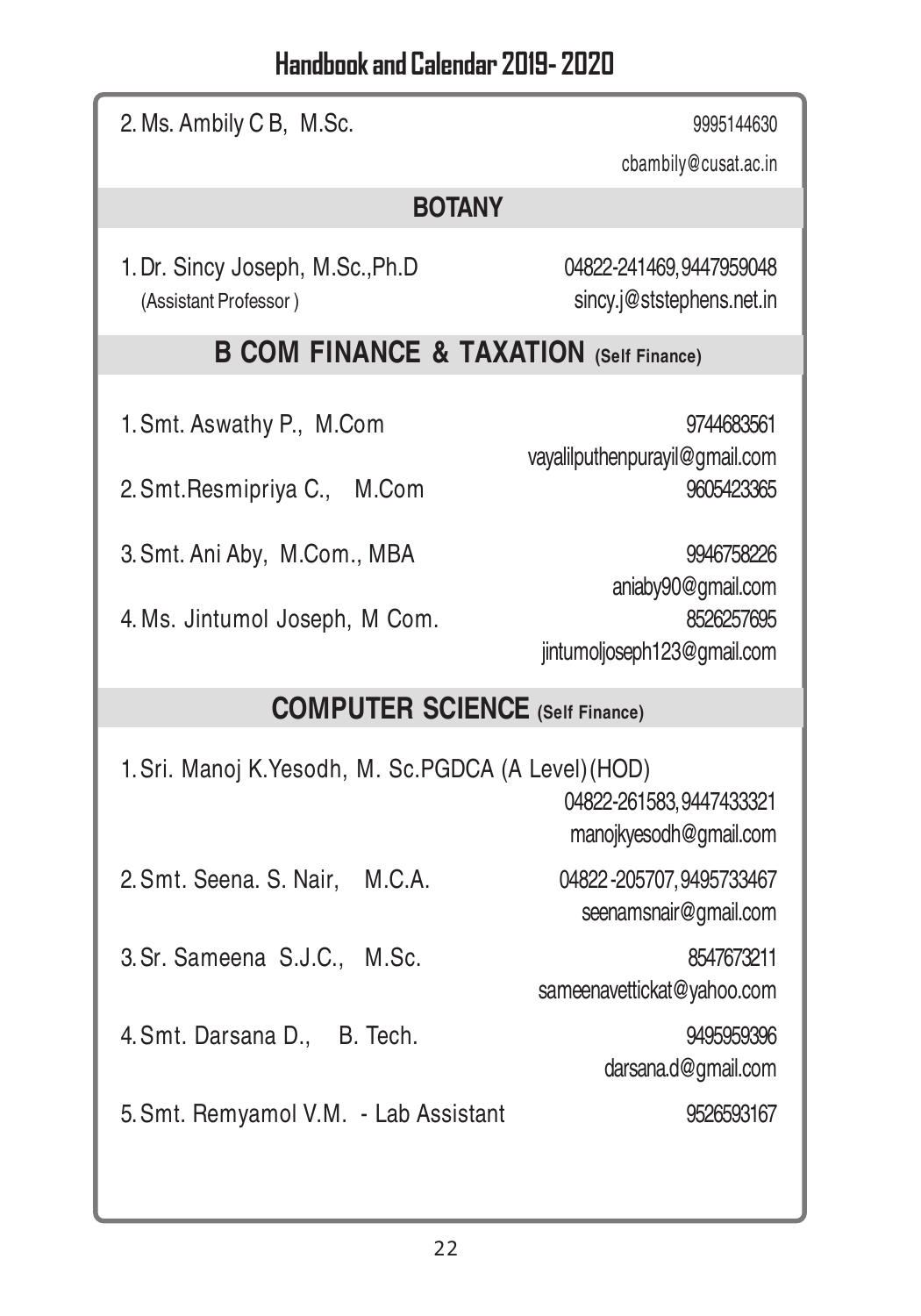| <b>ADMINISTRATIVE AND SUPPORT STAFF</b>         |                                       |                                           |                          |  |
|-------------------------------------------------|---------------------------------------|-------------------------------------------|--------------------------|--|
|                                                 |                                       | <b>BURSAR</b>                             |                          |  |
| Rev. Fr. Santhosh Mullamangalathu<br>8281665309 |                                       |                                           |                          |  |
|                                                 |                                       | <b>OFFICE</b>                             |                          |  |
|                                                 | 1. Sr. Sherly SVM                     | Junior Superintendent                     | 9496571103               |  |
|                                                 | 2. Sri. Roy Mathew                    | H.A.                                      | 9447507446               |  |
| $\mathcal{S}_{\cdot}$                           | Smt.Celinamma K.K.                    | U D Clerk                                 | 04822240514 9497664974   |  |
|                                                 | 4. Smt. Beena Joseph                  | L.D. Clerk                                | 8281696091               |  |
|                                                 | 5. Smt. Nisha Manoj                   | (Guest)                                   | 9446955575               |  |
| 6.                                              | Smt. Sindhu Reghunath                 | (Guest)                                   | 7025262197               |  |
|                                                 | 7. Smt. Lainy Joseph                  | (DTP Operator)                            | 9544186722               |  |
|                                                 |                                       | <b>LIBRARY</b>                            |                          |  |
|                                                 | 1. Sri. Jasimudeen S.                 | M.LI.Sc., PGDJ., PGDCA, PGDOST, CWD, DDTP |                          |  |
|                                                 |                                       | (UGC Librarian)                           | 9895786534               |  |
|                                                 |                                       |                                           | jasimndd@gmail.com       |  |
|                                                 | 2. Ms. Neethu K R                     | Library (Guest)                           | 9605075461               |  |
| <b>LABORATORY</b>                               |                                       |                                           |                          |  |
| 1.                                              | Smt. Anjamma E. J.                    | (Lab Asst.- Zoology)                      | 04822-240583, 8547040583 |  |
|                                                 | 2. Smt. Thresiamma Ulahannan          | (Lab Asst.-Chemistry)                     | 04822-241458, 9656416422 |  |
| 3                                               | Smt. Daisy Philip                     | (Lab Asst.-Physics)                       | 9809908712               |  |
| 4                                               | Sri. Thomas Mathew                    | (Lab Asst.-Chemistry)                     | 04822-241032, 9495447293 |  |
| 5.                                              | Sri. Sabu T. John                     | (Lab Asst.- Physics)                      | 04822-243265, 9947206990 |  |
| <b>Office Attendants</b>                        |                                       |                                           |                          |  |
|                                                 | 1. Smt. Rainy Stephen (Guest)         |                                           | 9539023151               |  |
|                                                 | 2. Smt. Shiby Joseph (Guest)          |                                           | 9496312766               |  |
|                                                 |                                       |                                           |                          |  |
| <b>PTA</b>                                      |                                       |                                           |                          |  |
|                                                 | 1. Sri. Baby K K (PTA Vice President) |                                           | 9895833547               |  |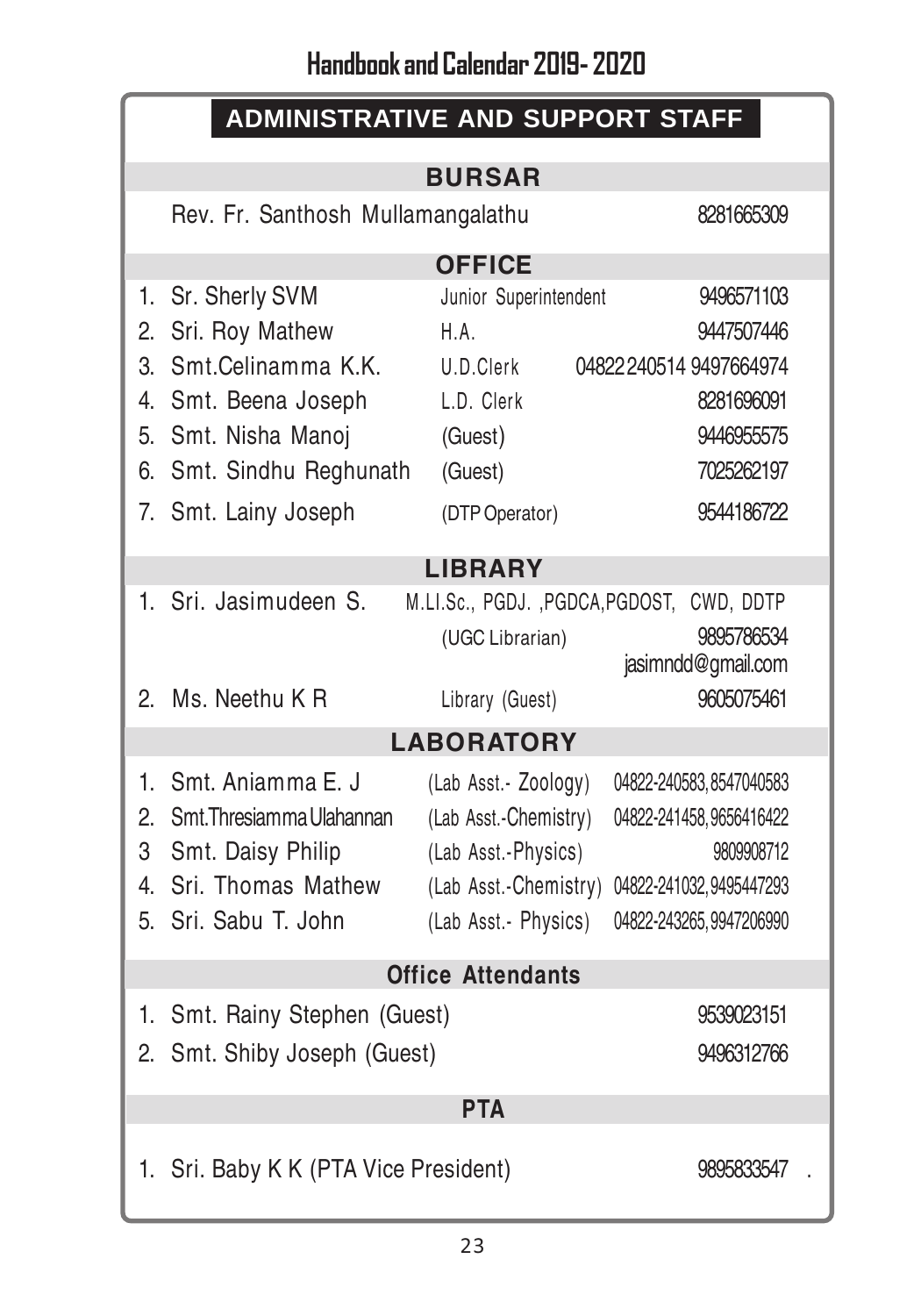# **YEAR PLAN OF THE DEPARTMENTS**

### **JUNE 2019**

- College reopens after summer vacation
- ♦ Commencement of first semester degree classes
- $\bullet$  Orientation programme for parents of  $I<sup>st</sup>$  sem.students

#### 12345678901234567890123456789012345678901234567890123456789012345678901234567890123456789012345678901234567890 **Physical Education** 1234567890123456789012345678901 12345678901234567890123456789012345678901234567890123456789012345678901234567890123456789012345678901234567890

1234567890123456789012345678901

12345678901234567890123456789012345678901234567890123456789012345678901234567890123456789012345678901234567890

- Cricket World cup prediction
- ♦ Yoga posture ridings display competition

#### 1234567890123456789012345678901 1234567890123456789012345678901 1234567890123456789012345678901 1234567890123456789012345678901 **Physics** 1234567890123456789012345678901

**Project Presentation by M.Sc. Final year Students.** 

#### 1234567890123456789012345678901 1234567890123456789012345678901 1234567890123456789012345678901 **Economics** 1234567890123456789012345678901

 $\leftarrow$  Fortnight examinations.

#### 12345678901234567890123456789012345678901234567890123456789012345678901234567890123456789012345678901234567890 1234567890123456789012345678901 **Zoology**////////////// 1234567890123456789012345678901 12345678901234567890123456789012345678901234567890123456789012345678901234567890123456789012345678901234567890

12345678901234567890123456789012345678901234567890123456789012345678901234567890123456789012345678901234567890

1234567890123456789012345678901

- World Environmental day celebration.
- ♦ Discussion on topic in association with Bird Club international Small bite, Big threat- Stake out mosquito.
- ♦ Living with Nature Programme.
- Medicinal Garden Renovation.

#### 1234567890123456789012345678901 Commerce 111111111 1234567890123456789012345678901

- ♦ Inter Departmental Penalty Shoot-out Competition
- ♦ Subject Updating Seminar by 3rd year B. Com students
- ♦ Motivational talk by Alumni.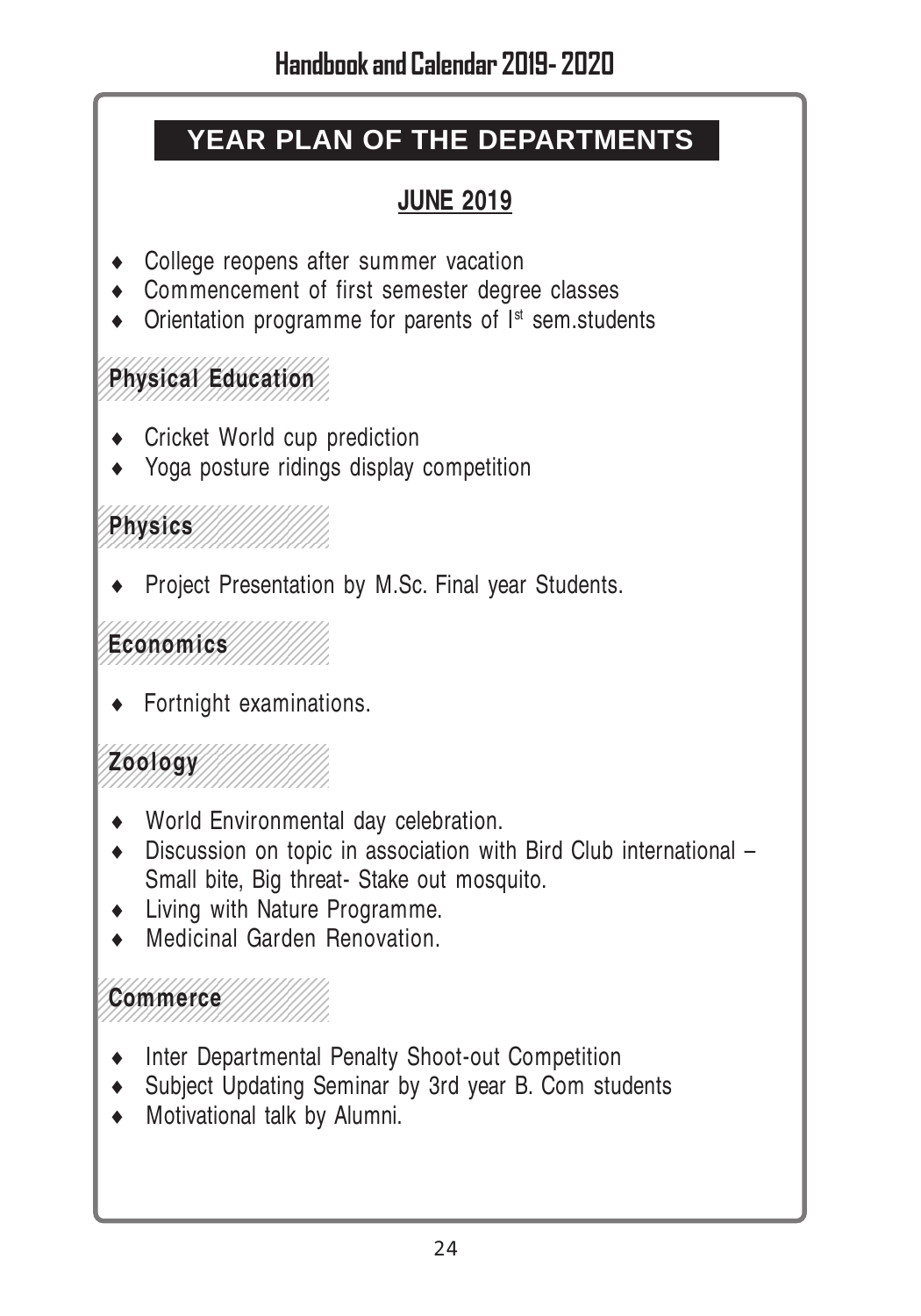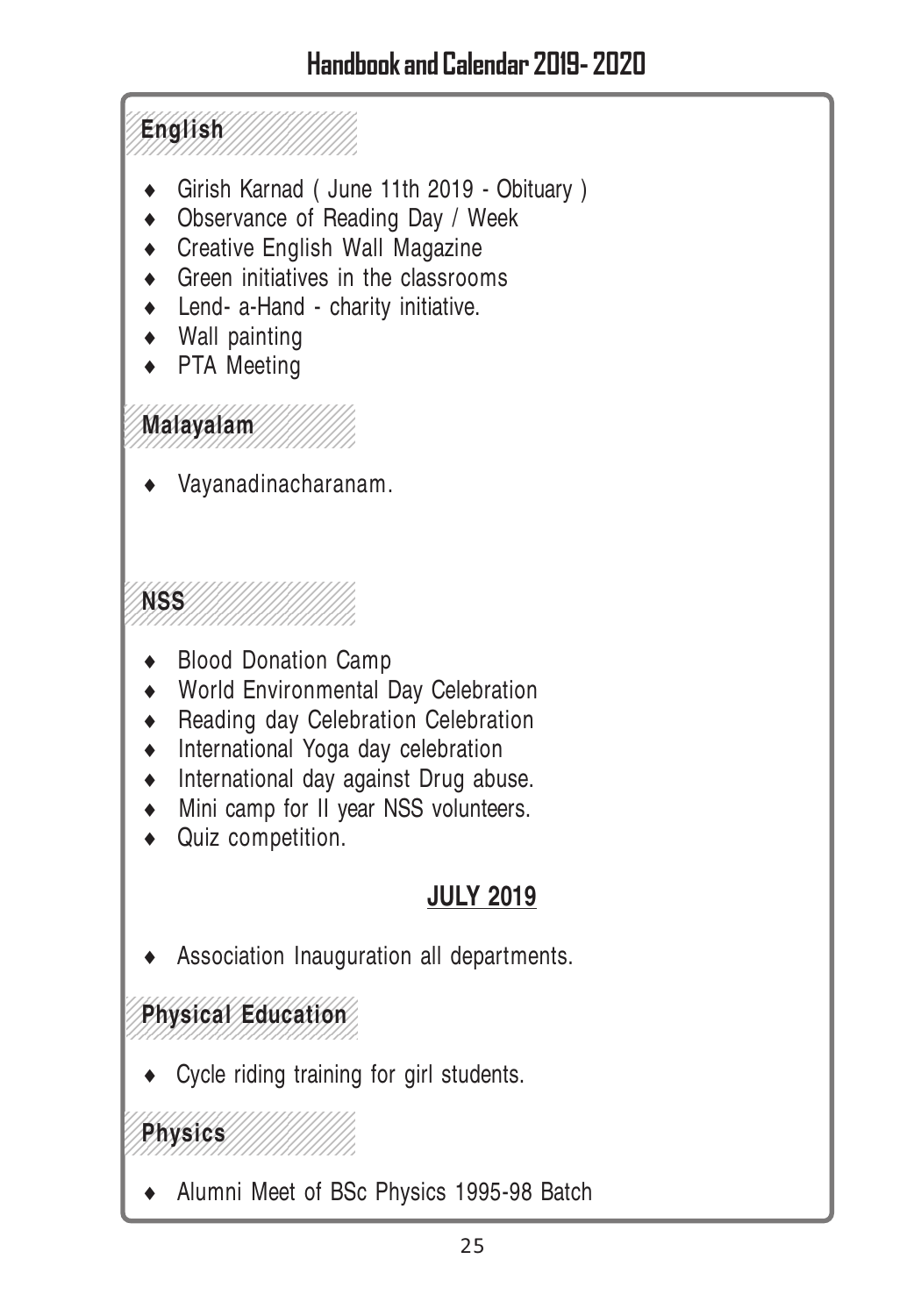12345678901234567890123456789012345678901234567890123456789012345678901234567890123456789012345678901234567890 1234567890123456789012345678901 1234567890123456789012345678901 1234567890123456789012345678901 1234567890123456789012345678901 **Economics** 1234567890123456789012345678901 1234567890123456789012345678901

- Psc coaching.
- Post admission exam.

12345678901234567890123456789012345678901234567890123456789012345678901234567890123456789012345678901234567890 1234567890123456789012345678901 120010gy///////////// 1234567890123456789012345678901 1234567890123456789012345678901

- An invited talk on Career in Zoology
- ♦ Debate /Quiz on biodiversity/Environmental issues
- ♦ Discussion on topic in association with Bird Club international
- Research Station Visit.

12345678901234567890123456789012345678901234567890123456789012345678901234567890123456789012345678901234567890 1234567890123456789012345678901 1234567890123456789012345678901 123456789012345678901234567890123456789012345678901234567890123456789012345678901234567890123456789012345678901 1234567890123456789012345678901 1234567890123456789012345678901

- ♦ Subject Updating Seminar by second year B. Com students.
- Live Budiet Analysis for PG students.
- ♦ Orientation programme by Kottayam insurance institute.
- ♦ Commencement of Certificate course in Microsoft Excel for II B Com.
- ♦ Commencement of Certificate course in Insurance for I B Com.
- ♦ Commencement of Certificate course in Tally ERP for III B Com

12345678901234567890123456789012345678901234567890123456789012345678901234567890123456789012345678901234567890 1234567890123456789012345678901 1234567890123456789012345678901 1234567890123456789012345678901 **English** 1234567890123456789012345678901 1234567890123456789012345678901 12345678901234567890123456789012345678901234567890123456789012345678901234567890123456789012345678901234567890

- Observance of death anniversary of Vaikom Muhammed Basheer.
- English Day Costume Day.
- Art Exhibition
- ♦ Invited talks by rank holders / toppers of the department as academic ambassadors.
- ♦ Observance of literary personalities / days.
- Online web / blog.

12345678901234567890123456789012345678901234567890123456789012345678901234567890123456789012345678901234567890 1234567890123456789012345678901 **Malayalam** 1234567890123456789012345678901

Basheer Anusmaranam & Book fair.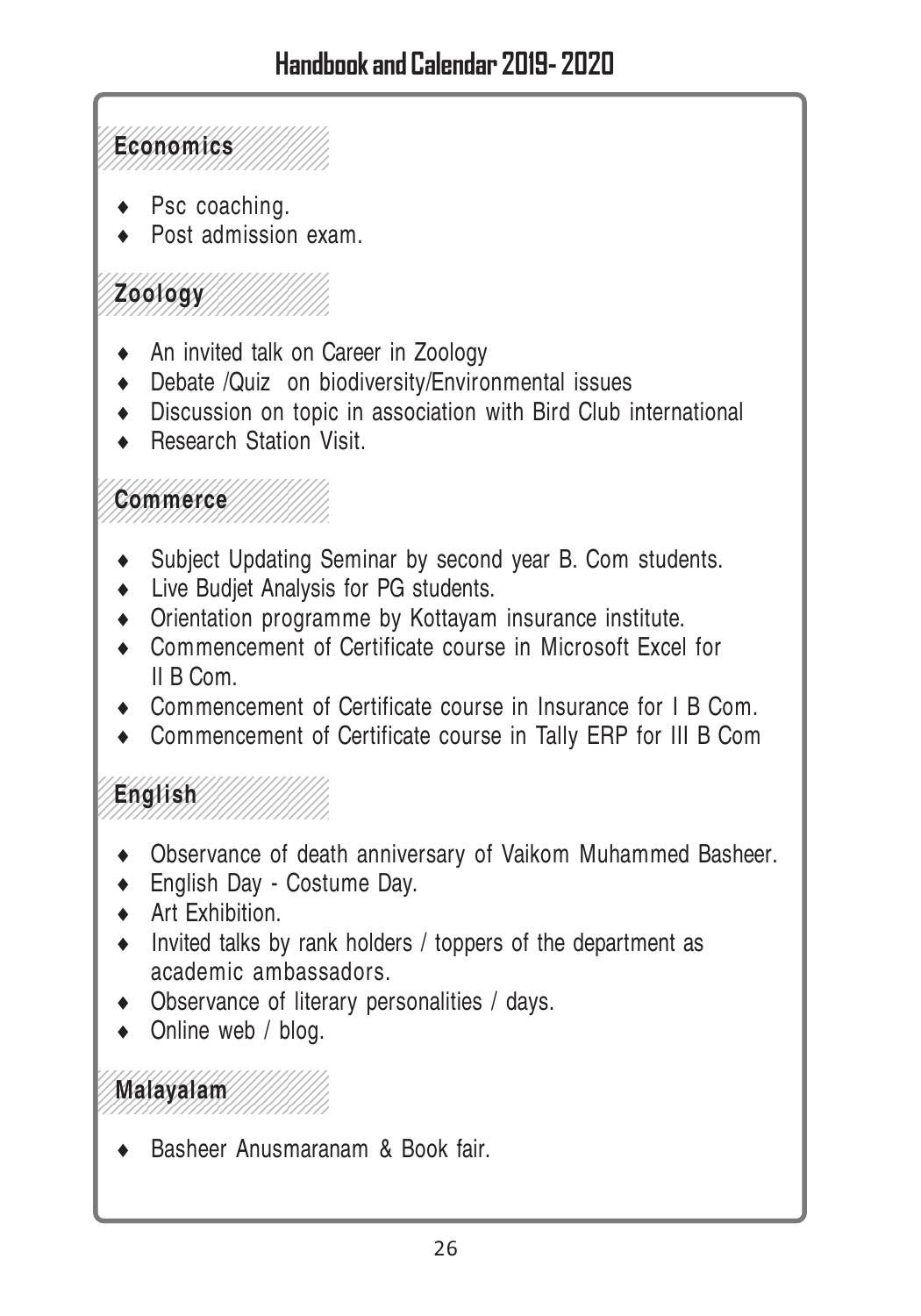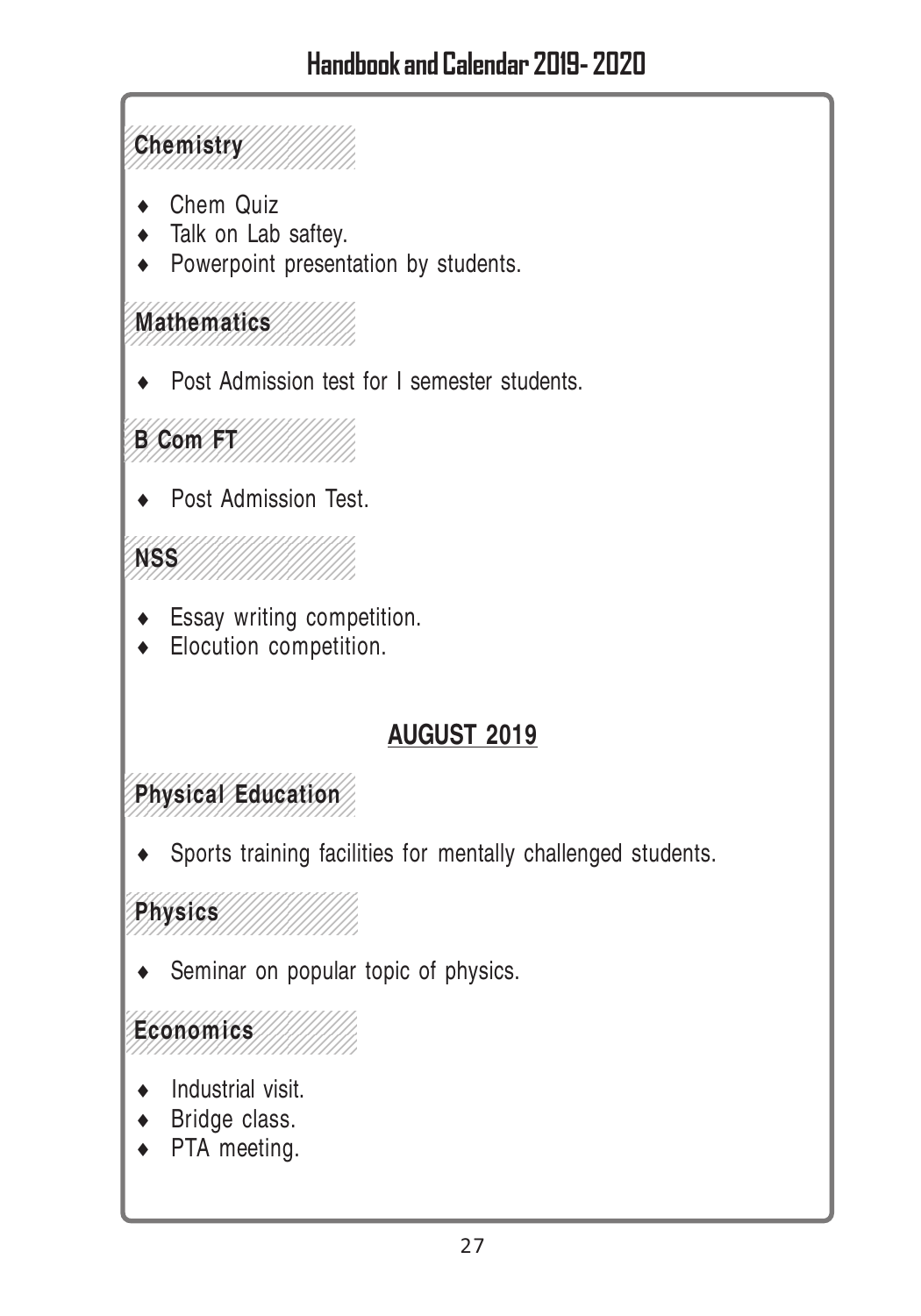123456789012345678901234567890 123456891234568912345689 120010gy////////////// 123456789012345678901234567890 123456789012345678901234567890

- Hands on training in Api Culture
- ♦ A talk on Aquarium Management
- Laboratory/Farm visit.
- ♦ Discussion on topic in association with Bird Club international
- ♦ Nature Camp (IInd year students).
- ♦ Nature Experience study camp (First Year students) at TIES.

12345678901234567890123456789012345678901234567890123456789012345678901234567890123456789012345678901234567890 1234567890123456789012345678901 1234567890123456789012345678901 **Commerce** ///////// 1234567890123456789012345678901

12345678901234567890123456789012345678901234567890123456789012345678901234567890123456789012345678901234567890

- Subject Updating Seminar by 2nd year M Com students
- ♦ Inter College Workshop on Research Methodology for final year PG students.
- State Level M Com Project Presentation Competition
- ♦ Five day State Level Workshop on Research Methodology.
- ♦ Industrial visit for second year II B Com students.

#### 12345678901234567890123456789012345678901234567890123456789012345678901234567890123456789012345678901234567890 1234567890123456789012345678901 1234 English //////////////////////// 12*3456890123455555555555555* 1234567890123456789012345678901 12345678901234567890123456789012345678901234567890123456789012345678901234567890123456789012345678901234567890

- Spelling Bee.
- ♦ Inter Department Literary Quiz + Music Quiz.
- ♦ Talks by retired faculty gender sensitisation etc.

# Chemistry///////////

12345678901234567890123456789012345678901234567890123456789012345678901234567890123456789012345678901234567890

1234567890123456789012345678901

- PTA meeting
- Power point presentation by Students.

#### 12345678901234567890123456789012345678901234567890123456789012345678901234567890123456789012345678901234567890 1234567890123456789012345678901 Mathematics 1234567890123456789012345678901

Mathematics exhibition.

#### 123456789012345678901234567890 123456789012345678901234567890 13 Com FT 123456789012345678901234567890

1234567890123456789012345678901

Intra-department Commerce fest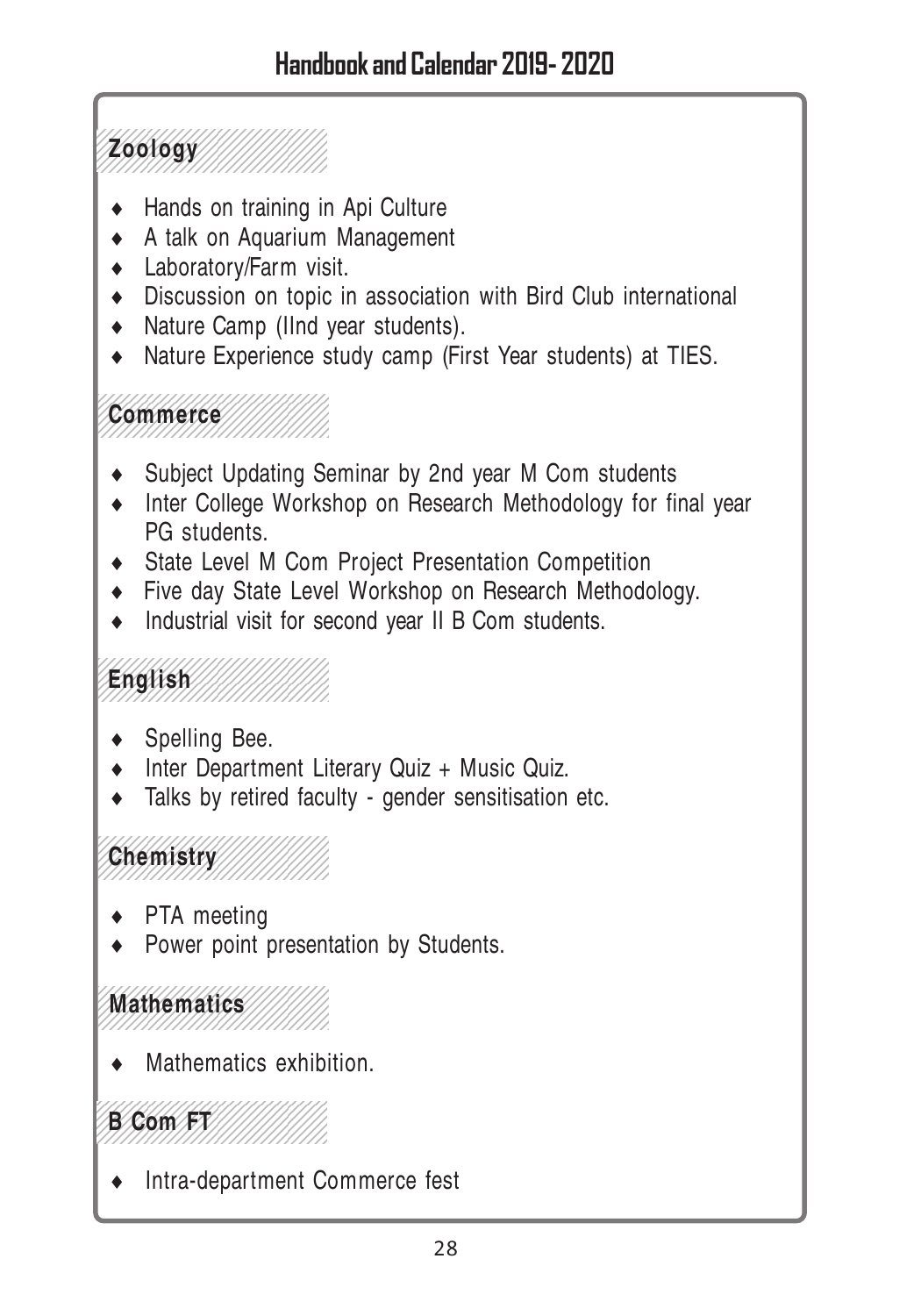- Subject updating seminar for second year students.
- PTA meeting.

#### 12345678901234567890123456789012345678901234567890123456789012345678901234567890123456789012345678901234567890 12345678901234567890123456789012 1235 1234 1234 1234 1234 1234 1235 1234 1235 1234 1235 1234 1235 1234 1235 1234 1235 1234 1235 1235 1235 1235 1 12345678912345678912345

- Orientation programme for Ist year NSS Voluntears.
- Free Eye Testing Camp.
- $\bullet$  Independence day celebration.
- ♦ Activities related to Valicheriyil Vimuktha Gramam Nagaram in adopted village (Mulakkulam Grama Panchayat).

### **SEPTEMBER 2019**

#### 12345678901234567890123456789012345678901234567890123456789012345678901234567890123456789012345678901234567890 123456789134567891345678912345678 **Physical Education** 12345678901234567890123456789012 12345678901234567890123456789012

**BMI Calculation of students** 

1234567890123456789012345678901 1249 **Physics** //////////////////// 1234567890123456789012345678901

12345678901234567890123456789012345678901234567890123456789012345678901234567890123456789012345678901234567890

12345678901234567890123456789012 12345678901234567890123456789012345678901234567890123456789012345678901234567890123456789012345678901234567890

Golden Jubilee memorial Lecture Series.

#### 12345678901234567890123456789012 Economics ///////// 12345678901234567890123456789012

Intensive support programme

12345678901234567890123456789012345678901234567890123456789012345678901234567890123456789012345678901234567890 120010gy////////////// 12*345678901334567891334557891* 123456789134567891345678912345678

- Onam celebration with destitute home (Akashapparavakal)
- $\bullet$  A talk on bioinformatics
- ♦ Discussion on topic in association with Bird Club international
- ♦ Research station visit (II Year Students)
- ♦ Participation in Zoofest
- ♦ Interdepartmental recycling competition
- Agriculture University Visit (III year students )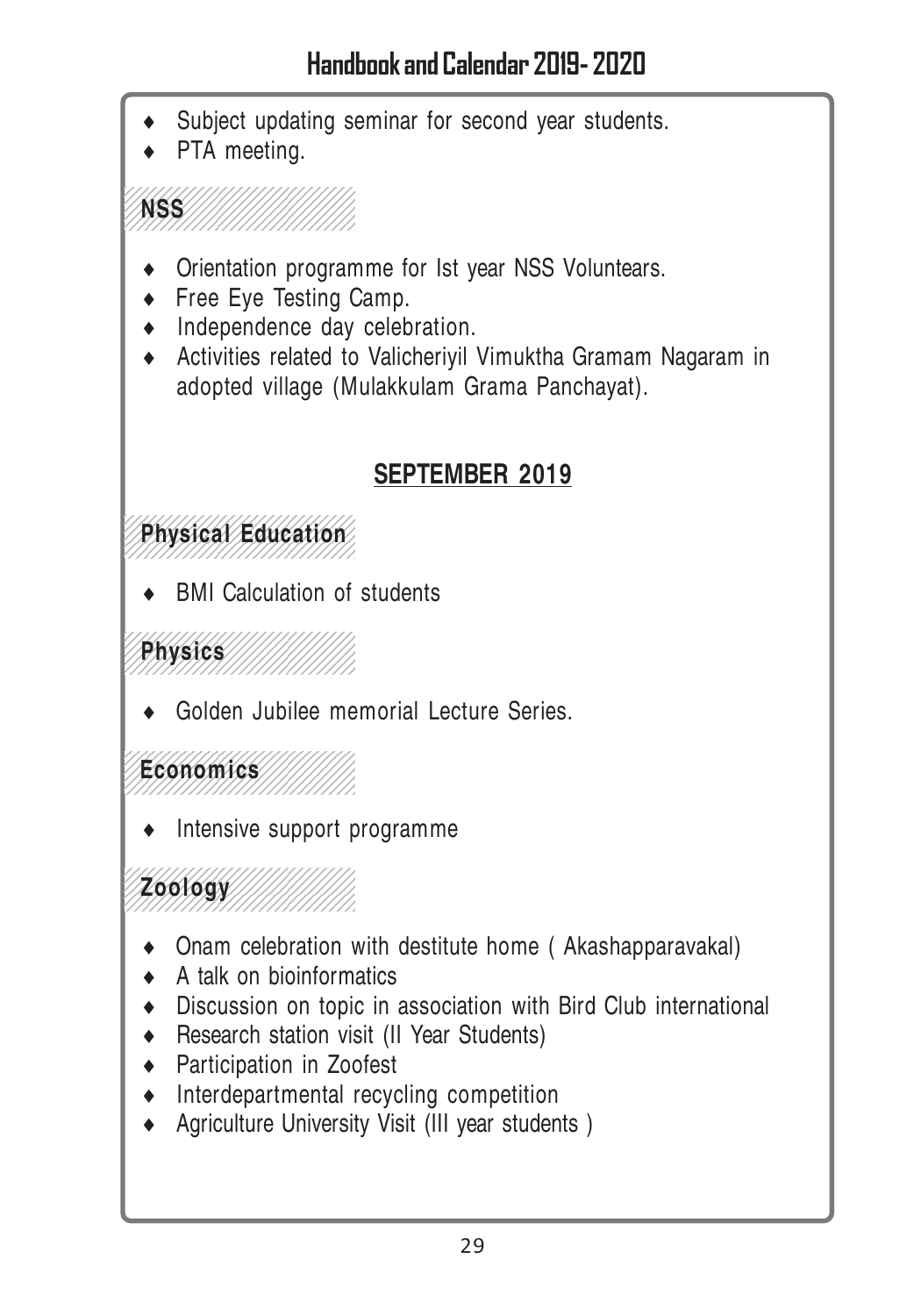12345678901234567890123456789012345678901234567890123456789012345678901234567890123456789012345678901234567890 12345678912345678912345678912345 1234567890123456789012345678901 **NSS** /////////////////// 1234567890123456789012345678901 12345678901234567890123456789012345678901234567890123456789012345678901234567890123456789012345678901234567890 **1234 Computer Science** 1234567890123456789012345678901 12345678901234567890123456789012345678901234567890123456789012345678901234567890123456789012345678901234567890 1234567890123456789012345678901 123456901234567890123456789012345678901234567890123456789012345678901234567890123456789012345678901234567890123 1234567890123456789012345678901 12345678901234567890123456789012345678901234567890123456789012345678901234567890123456789012345678901234567890 1234 Mathematics 1234567890123456789012345678901 1234567890123456789012345678901 12345678901234567890123456789012345678901234567890123456789012345678901234567890123456789012345678901234567890 1234567890123456789012345678901 125 English 1234567890123456789012345678901 1234567890123456789012345678901 12345678901234567890123456789012345678901234567890123456789012345678901234567890123456789012345678901234567890 12345678901234567890123456789012345678901234567890123456789012345678901234567890123456789012345678901234567890 1234567890123456789012345678901 1234567890123456789012345 1234567890123456789012345678901 1234567890123456789012345678901 Release of the inhouse publication 'Bulls Eye'. ♦ Commerce Cultural Fiesta. ♦ Inter-departmental Quiz competition. ♦ Counselling Programme for the 1st year PG and UG students. ♦ Two-day International Conference in association with the Insurance Institute of India. Commencement of UGC Net coaching class. Seminar.  $\leftarrow$  Expert sessions / talks by alumni. Sessions on scope in the advertising sector. • Career guidance Seminar. ♦ Departmental Quiz competition. Inter-departmental Tiktok competition. One-day GST seminar for second year students. Subject Updating Seminar based on New Syllabus • Workshop on Android and Python.

- Releasing of Haritha Patrika.
- ♦ Teacher's day Celebration.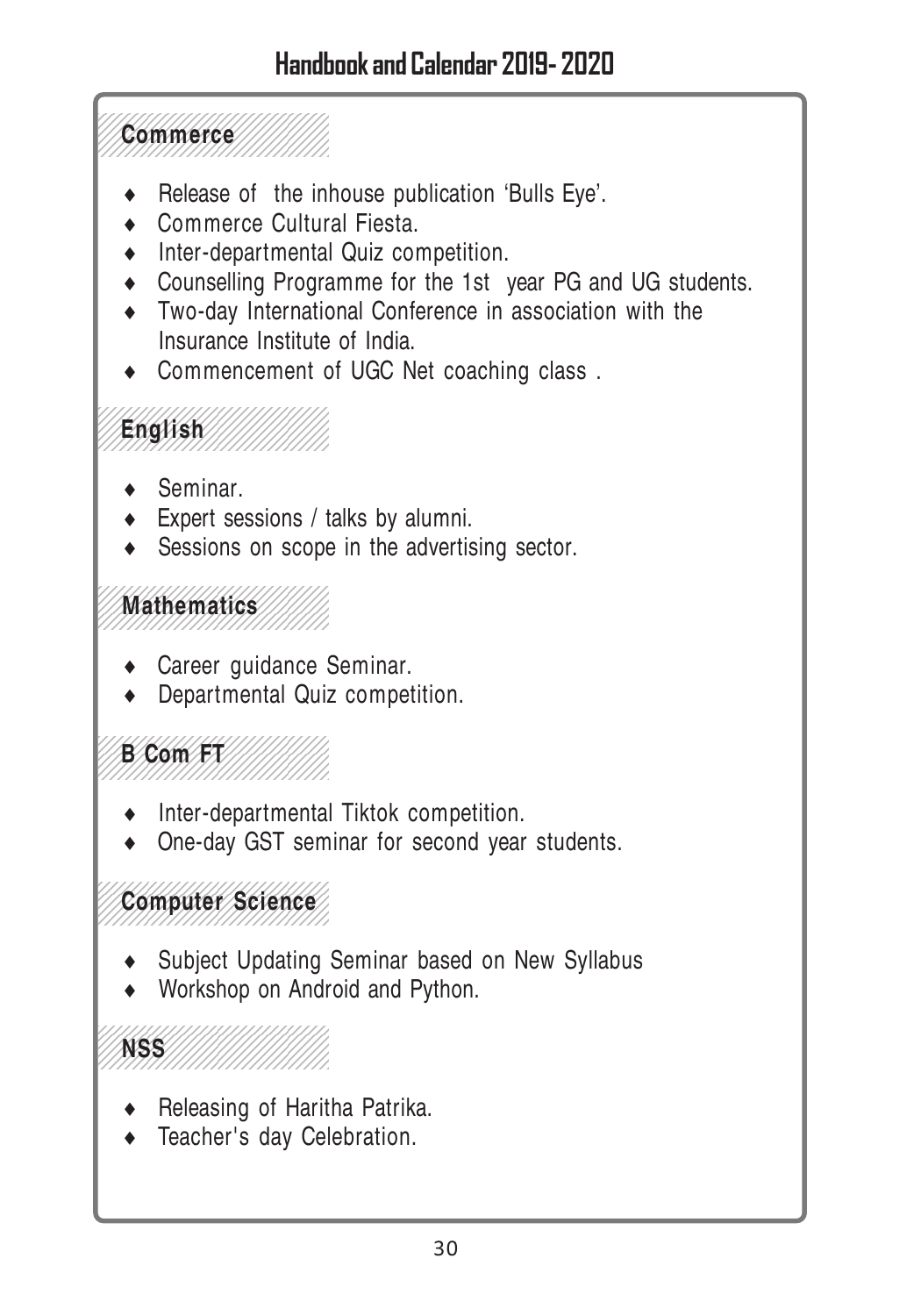**English** /////////////// 1234567890123456789012345678901 ,,,,,,,,,,,,,,,,,,,,,,,,,,,,, Commerce ///////// 1234567890123456789012345678901 1234567890123456789012345678901 **Zoology** ////////////// 1234567890123456789012345678901 ,,,,,,,,,,,,,,,,,,,,,,,,,,,,,, 12345678901234567890123456789012345678901234567890123456789012345678901234567890123456789012345678901234567890 123456891891234567891891234568 12345678901234567890123456789012 12345678901234567890123456789012 12345678901234567890123456789012 **Physics** 12345678901234567890123456789012 12345678901234567890123456789012 12345678901234567890123456789012345678901234567890123456789012345678901234567890123456789012345678901234567890 **Physical Education** 123456789134567891345678912345678 123456789134567891345678912345678 12345678901234567890123456789012 Special Camp (Mulakulam Grama Panchayath) ward No: 2,5. **OCTOBER 2019** ♦ CPR Training for Ist and IInd DC students by Open course Physical Education students. ♦ Quiz competition for S1 Students ♦ Special intense coaching for students for University examination. ♦ Birth day celebration of Dr. A P J Abdul Kalam- Quiz competitions & Documentary. ♦ Discussion on topic in association with Bird Club international. ♦ Nature Study camp (I Year Students) ♦ Practical training on mushroom cultivation ♦ Bird Watching in Kuttanadu in association with Jayaraj foundation. Commerce Alumni Meet'. ♦ Industrial Visit for 1st year M Com students. ♦ Subject Updating Seminar by first year M Com students. ♦ Observance of important literary personalities / days.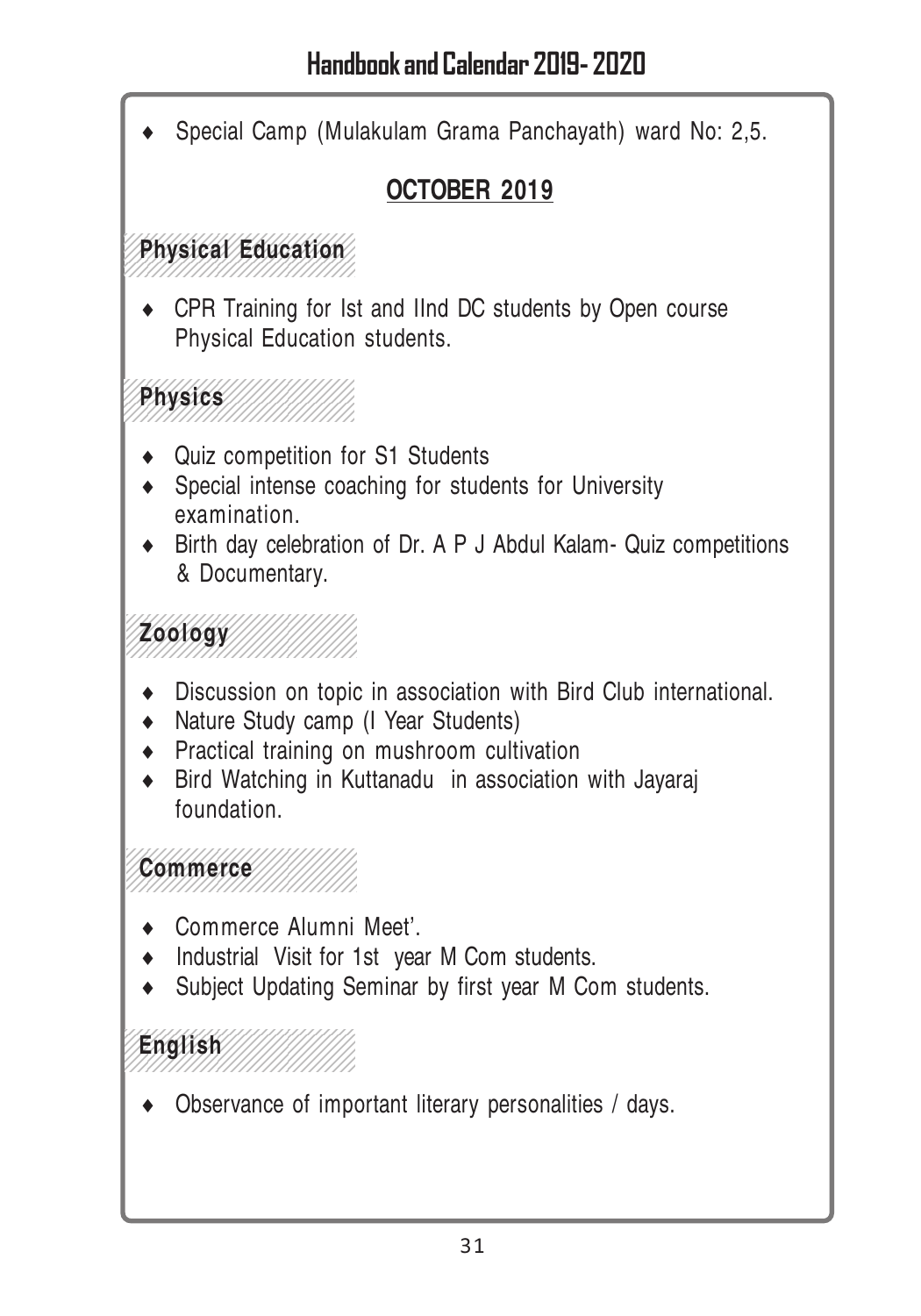Quiz competition.

 **Mathematics** 112345789<del>123457912345791234</del>78912347891 

Prof. K.M Joseph Endowment Lecture.

 **Computer Science** 

- Workshop on Networking.
- Provide facilitation to our students through the electronic medium

 1235 1234 1234 1234 1234 1234 1235 1234 1235 1234 1235 1234 1235 1234 1235 1234 1235 1234 1235 1235 1235 1235 1 

Orphanage visit.

### **NOVEMBER 2019**

#### **Physical Education**

Physical training for candidate who clear PSC written test.

 

- Prof. Celine K Joseph Memorial All Kerala Intercollegiate Quiz.
- Seminar Presentation Competition.
- Workshop on 'E-waste management' for the public.

#### 

Workshop on research methodology.

#### 

Workshop on Research Methodology for final year B Com students.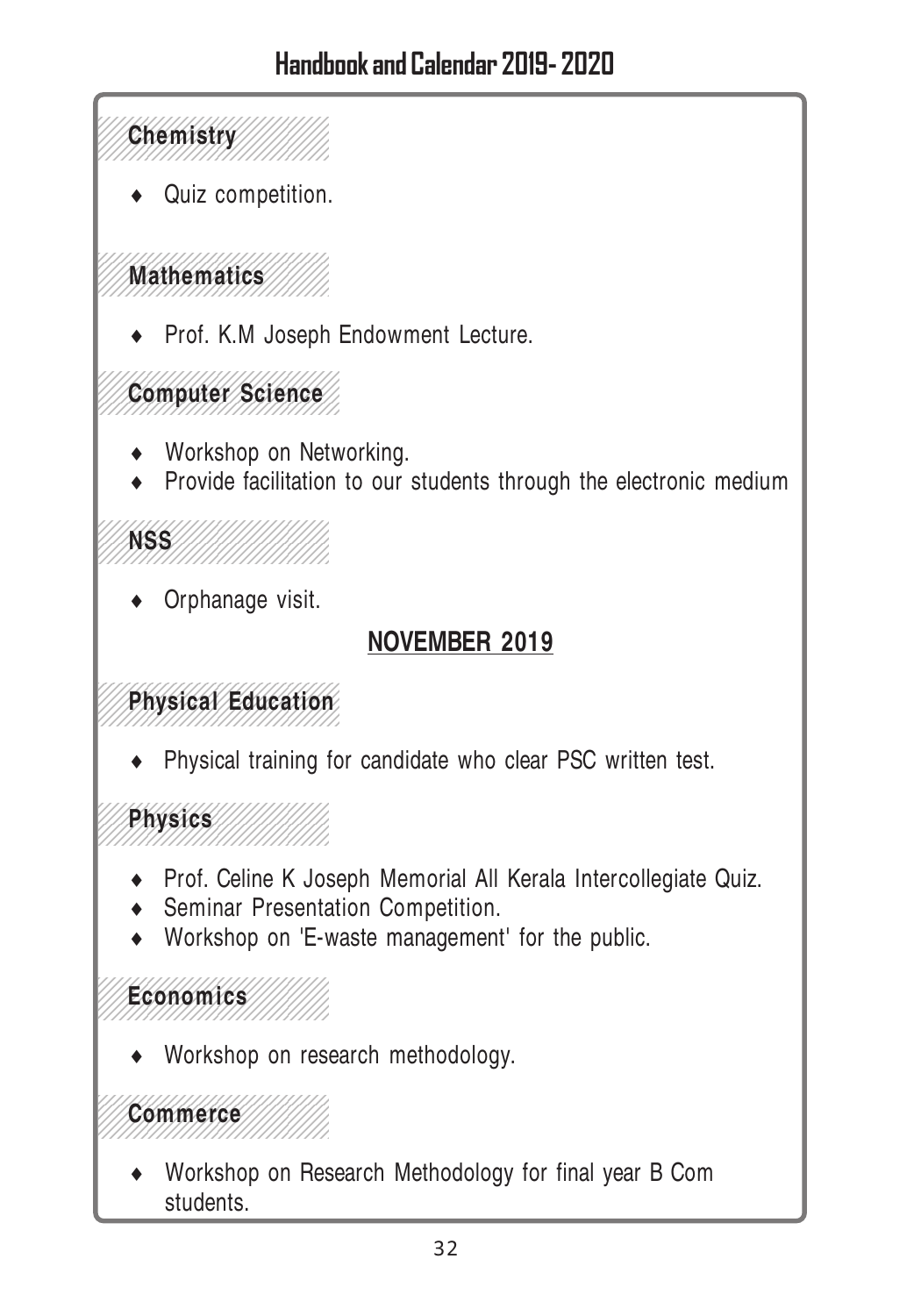- Three day Career Counselling and Moulding Session for third year B Com Students.
- 11th Silver Jubilee Lecture Series.

12345678901234567890123456789012345678901234567890123456789012345678901234567890123456789012345678901234567890 12345678901234567890123456789012 12345678901234567890123456789012 12345678901234567890123456789012 12345678901234567890123456789012 **English** 123456789134567891345678912345678 12345678901234567890123456789012345678901234567890123456789012345678901234567890123456789012345678901234567890

Online Question Banks

1234567890123456789012345678901 Chemistry////////// 1234567890123456789012345678901

Study tour for 3rd DC.

1234567890123456789012345678901 1234567890123456789012345678901 1234567890123456789012345678901 1234567890123456789012345678901 **B Com FT** 1234567890123456789012345678901 1234567890123456789012345678901

- ♦ Workshop on Research Methodology for third year students.
- ♦ Industrial visit for second year students.

1234567890123456789012345678901 1235 111 111 111 111 111 111 111 111 11 1234567890123456789012345678901 1234567890123456789012345678901

Kerala Piravi day celebration.

12345678901234567890123456789012345678901234567890123456789012345678901234567890123456789012345678901234567890 12345678901234567890123456789012 **Computer Science** 12345678901234567890123456789012 12345678901234567890123456789012345678901234567890123456789012345678901234567890123456789012345678901234567890

- ♦ Giving quality computer training for visually impaired using special software
- ♦ Develop an online news letter on latest updates in IT.
- ♦ Give training to write blog stories and link the blog stories to the news letter.

### **DECEMBER 2019**

12345678901234567890123456789012345678901234567890123456789012345678901234567890123456789012345678901234567890 123456789134567891345678912345678 **Physical Education** 1234567890133456913456789012345

Annual Sports meet.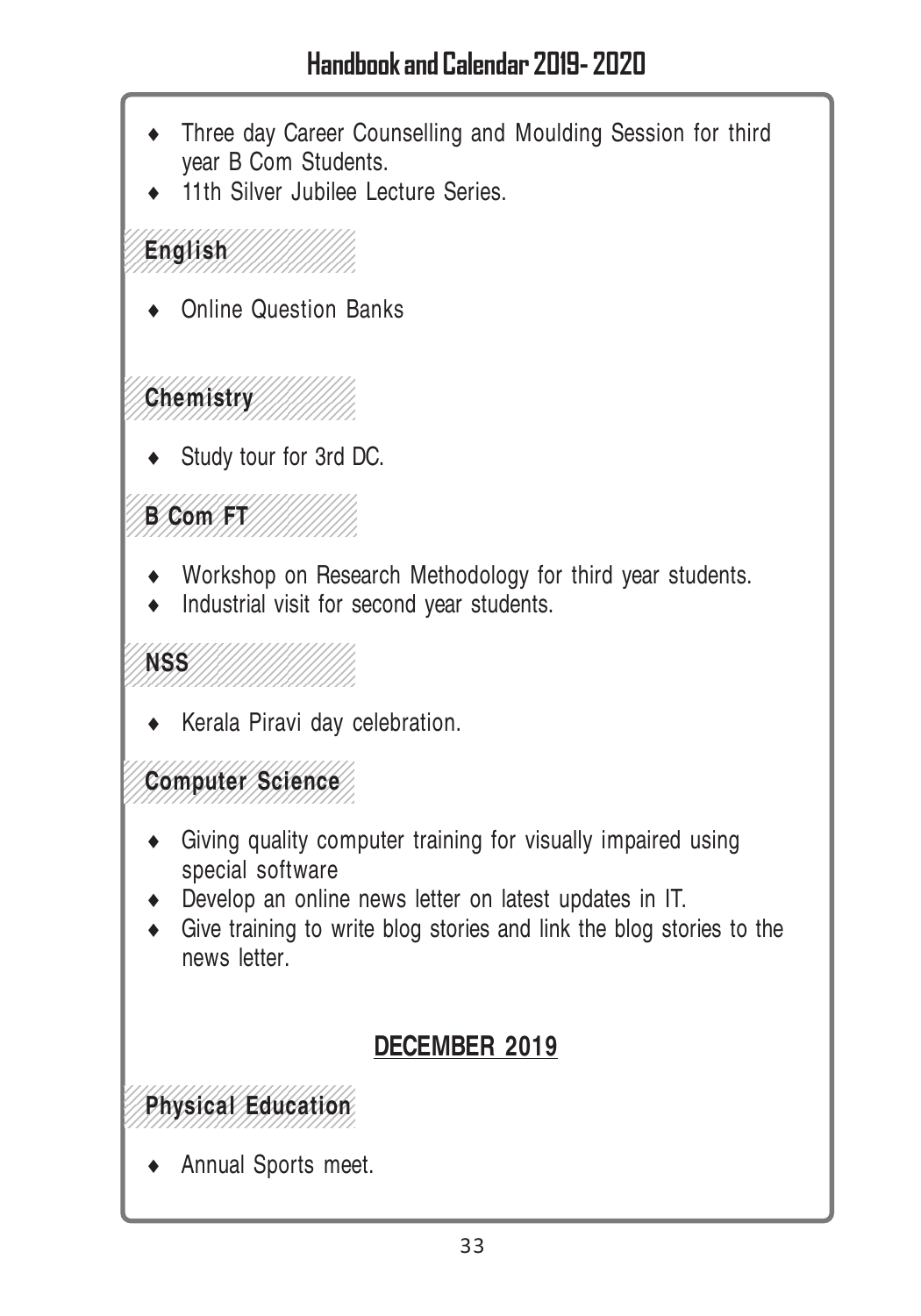12345678901234567890123456789012345678901234567890123456789012345678901234567890123456789012345678901234567890 1234567890123456789012345678901 1234567890123456789012345678901 1234567890123456789012345678901 1234567890123456789012345678901 **Physics** 1234567890123456789012345678901 1234567890123456789012345678901

- Expert Lectures on advanced topics by Eminent Physicists
- ♦ A day with Navajeevan Inmates.
- $\bullet$  One day Field trip.

#### 12345678901234567890123456789012345678901234567890123456789012345678901234567890123456789012345678901234567890 1234567890123456789012345678901 **Economics** 1234567890123456789012345678901

- ♦ Alumni meet & Dept. Golden jubilee valedictory.
- ♦ Human rights day.
- Annual Tour.

#### 12345678901234567890123456789012345678901234567890123456789012345678901234567890123456789012345678901234567890 1234567890123456789012345678901 120010gy 12*3456789012345689012345678912345* 1234567890123456789012345678901

- Study tour & Agriculture University Visit (III Year Students).
- ♦ Christmas celebration with Cancer Paliative care Centre at Gandhinagar
- ♦ Discussion on topic in association with Bird Club international.

#### 12345678901234567890123456789012345678901234567890123456789012345678901234567890123456789012345678901234567890 12345678912345678912345678912345 1234567890123456789012345678901 **Commerce** 1234567890123456789012345678901 12345678901234567890123456789012345678901234567890123456789012345678901234567890123456789012345678901234567890

- ♦ Inter Collegiate Commerce & Management Fest.
- ♦ Industrial Visit for 3rd year B Com Students
- Training Session on Online Trading for second year B Com students.

#### 12345678901234567890123456789012345678901234567890123456789012345678901234567890123456789012345678901234567890 1234567890123456789012345678901  $12356$ 1234567890123456789012345678901 1234567890123456789012345678901

Inter- departmental exhibition in association with Department of Oriental Languages & Library/ Folklore Club.

#### 12345678901234567890123456789012345678901234567890123456789012345678901234567890123456789012345678901234567890 1234567890123456789012345678901 **Chemistry** ///////// 1234567890123456789012345678901

Industrial Visit for 2nd DC main.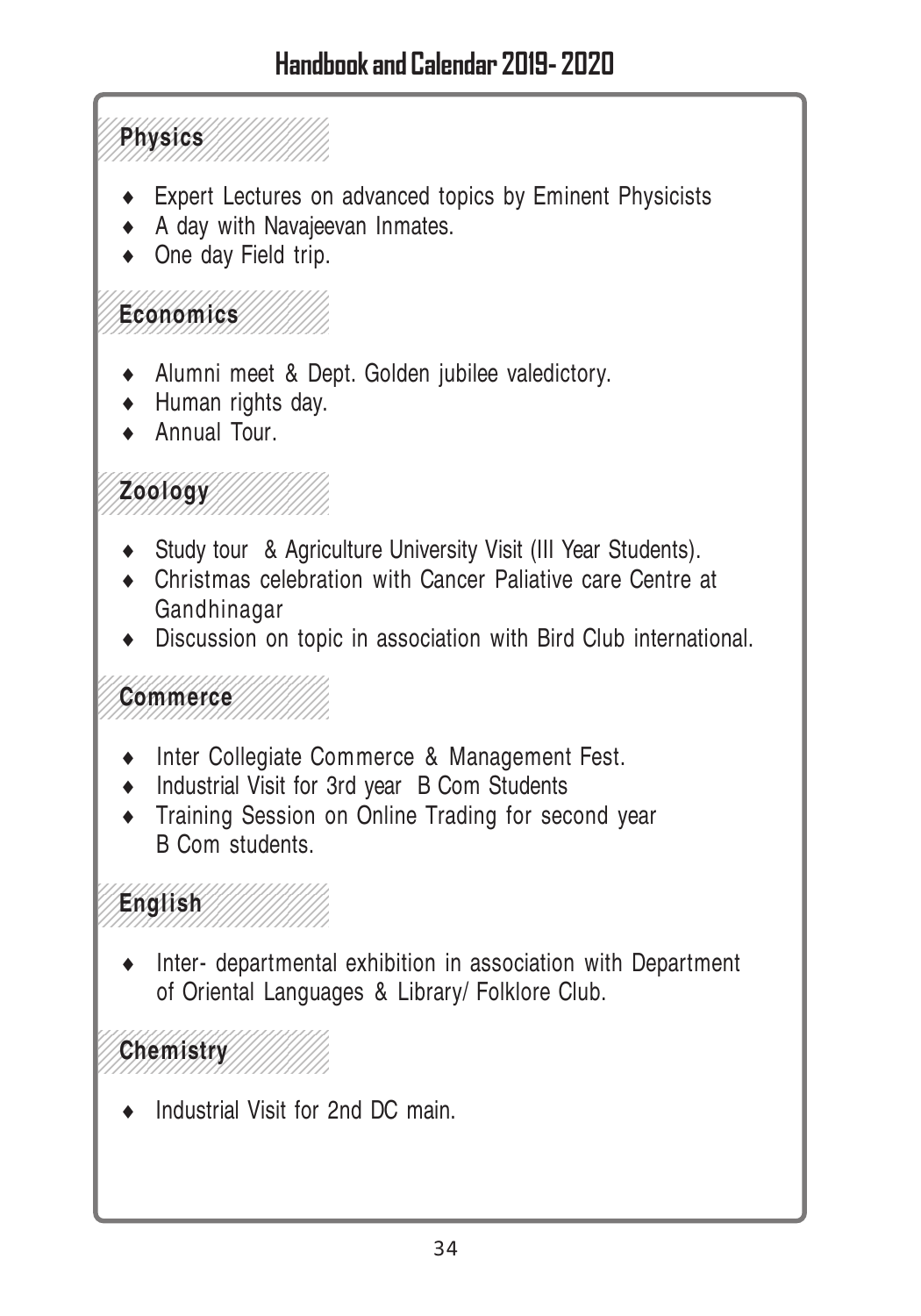12345678901234567890123456789012345678901234567890123456789012345678901234567890123456789012345678901234567890 **Mathematics** 12345678901234567890123456789012

State level Mathematics Seminar.

1234567890123456789012345678901 1234567890123456789012345678901 1234567890123456789012345678901 **NSS** 1234567890123456789012345678901 1234567890123456789012345678901

- World Aids day observation.
- ♦ Intercollegiate competition fest.

#### 1234567890123456789012345678901 1234567890123456789012345678901 **B Com FT** ,,,,,,,,,,,,,,,,,,,,,,,,,,,,,,,

♦ Intra-department Commerce fest organized by second year students.

• Subject updating seminar for third year students.

12345678901234567890123456789012345678901234567890123456789012345678901234567890123456789012345678901234567890 Computer Science 12345678901234567890123456789012 12345678901234567890123456789012345678901234567890123456789012345678901234567890123456789012345678901234567890

- Workshop on Web Designing
- ♦ Industrial Visit and Study Tour

### **JANUARY 2020**

#### 1234567890123456789012345678901 **Physical Education** 1234567890123456789012345678901 1234567890123456789012345678901

- ♦ Bishop Tharayil and Sr. Goretti memorial All Kerala Intercollegiate Volleyball tournament for Men and Women.
- ♦ Bishop Kunnachery memorial All Kerala Intercollegiate Football tournament for Men.

#### 1234567890123456789012345678901 1234568 1234567890123456789012345678901

- ♦ Inter departmental Debate/Quiz Competition organized by II MSc Students.
- Stargazing session.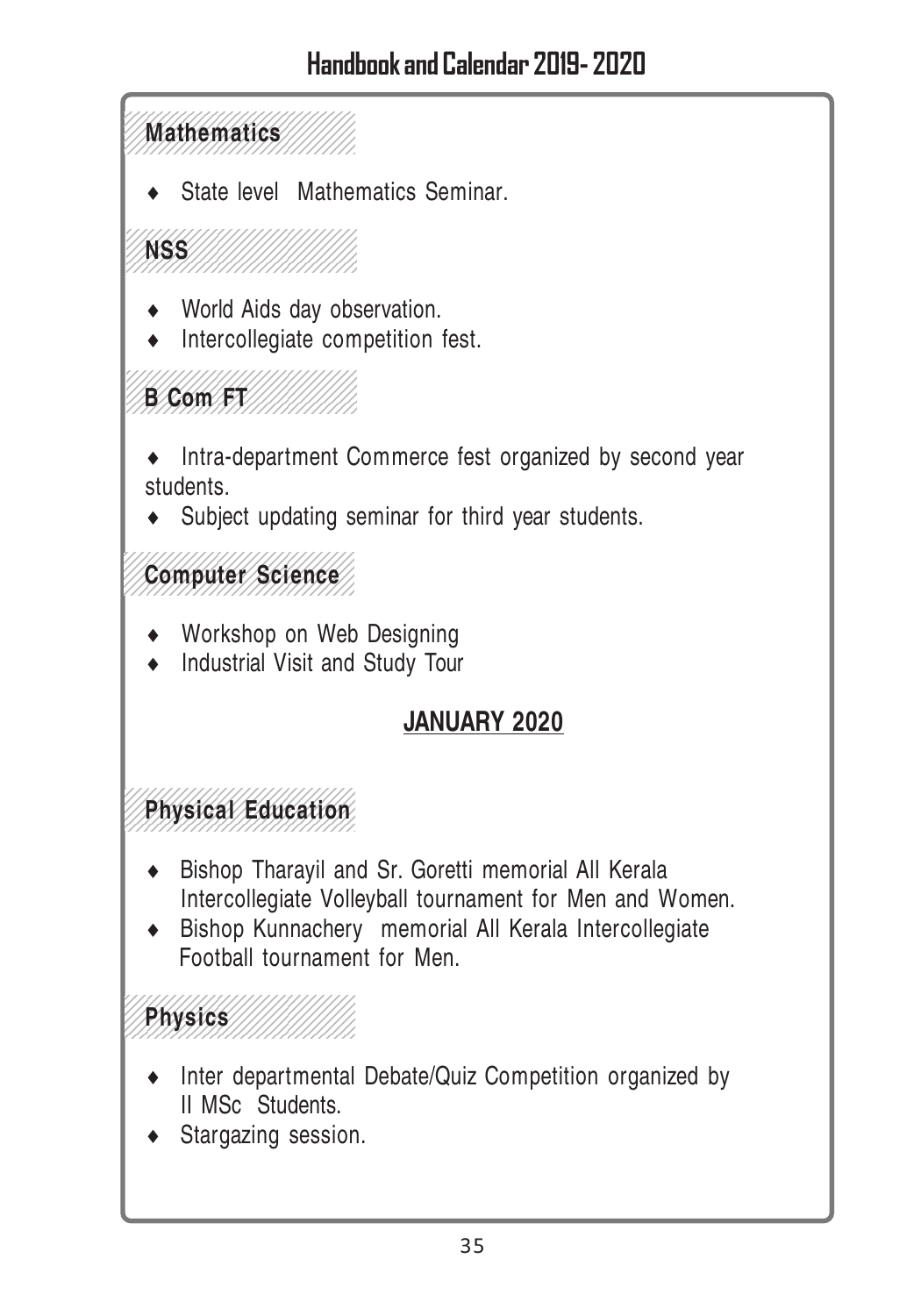• Career guidance Seminar.

12345678901234567890123456789012345678901234567890123456789012345678901234567890123456789012345678901234567890 1234567890123456789012345678901 1234567890123456789012345678901  $E$ conomics 1234567890123456789012345678901 1234567890123456789012345678901

- All Kerala intercollegiate debate competition.
- Artha fiesta.
- 12345678901234567890123456789012345678901234567890123456789012345678901234567890123456789012345678901234567890 1234567890123456789012345678901 120010gy///////////// 1234567890123456789012345678901 1234567890123456789012345678901
	- ♦ Publication of In House magazine " Windows-2020".
	- ♦ Bacteriological Analysis of water of Uzhavoor Panchayath.
	- Determination of BMI of Students.

12345678901234567890123456789012345678901234567890123456789012345678901234567890123456789012345678901234567890 1234567890123456789012345678901 123456789012345678901234567890123456789012345678901234567890123456789012345678901234567890123456789012345678901 1234567890123456789012345678901 1234567890123456789012345678901

- Orientation Programme for plus two students in the near by schools about the "Opportunities in Commerce" Commerce Cultural Fiesta .
- ♦ Half day seminar on "Financial Markets" for the students of the Department.
- Industrial visit for Final M Com Students.
- Commerce Cultural Fiesta.

12345678901234567890123456789012345678901234567890123456789012345678901234567890123456789012345678901234567890 1234567890123456789012345678901 1234567890123456789012345678901  $12569$ 1234567890123456789012345678901 12345678901234567890123456789012345678901234567890123456789012345678901234567890123456789012345678901234567890

- Lit Fest 2019-20.
- ♦ Invited talks by media personnel / British Council / IELTS-OET agencies.

12345678901234567890123456789012345678901234567890123456789012345678901234567890123456789012345678901234567890 1254678991 1234567890123456789012345678901

- 12345678901234567890123456789012345678901234567890123456789012345678901234567890123456789012345678901234567890 ♦ Talk on Lab Safety
	- Power point presentation by students.

12345678901234567890123456789012345678901234567890123456789012345678901234567890123456789012345678901234567890 1234567890123456789012345678901 **Mathematics** 1234567890123456789012345678901 1234567890123456789012345678901

General Quiz competition.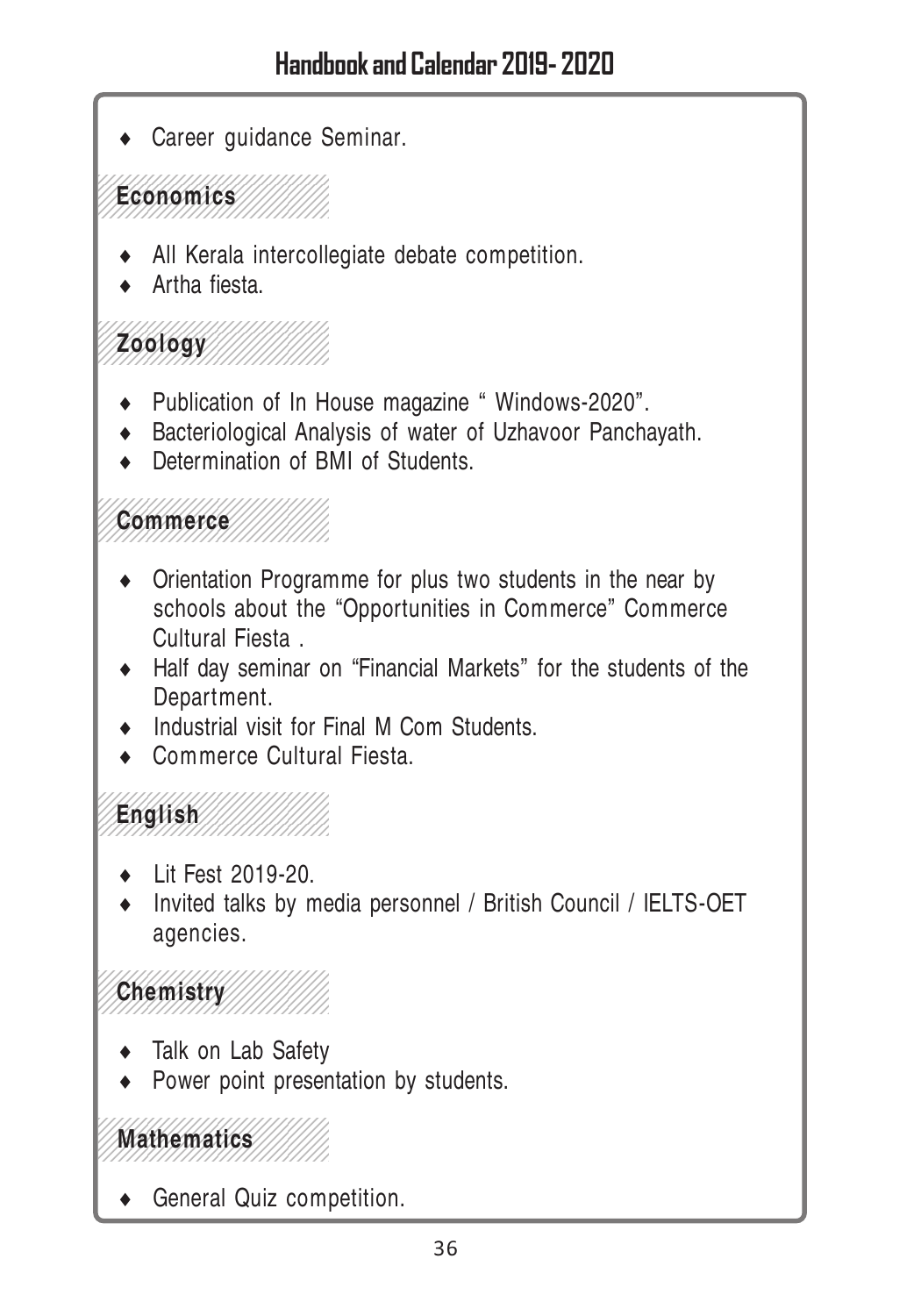#### 1234567890123456789012345678901 1**3 Com FT** 1234567890123456789012345678901 1234567890123456789012345678901

- Intra-department Commerce fest organized by first year students.
- PTA meeting.

#### 12345678901234567890123456789012345678901234567890123456789012345678901234567890123456789012345678901234567890 12345678901234567890123456789012 **Computer Science** 12345678901234567890123456789012 12345678901234567890123456789012

- To develop e-content in the area of CS and publish through web
- ♦ Inter collegiate Paper presentation competition.

,,,,,,,,,,,,,,,,,,,,,,,,,,,,,,, ,,,,,,,,,,,,,,,,,,,,,,,,,,,,,, **NSS** 11/1/1/1/1/1/1/1/1 ,,,,,,,,,,,,,,,,,,,,,,,,,,,,,,

National Youth day Celebration.

## **FEBRUARY 2020**

Association Validictory.

#### 1234567890123456789012345678901 **Physical Education** 1234567890123456789012345678901 1234567890123456789012345678901

Golden Jubilee Memorial Intercollegiate Shuttle Badminton tournament for men.

,,,,,,,,,,,,,,,,,,,,,,,,,,,,,,,,  $129$ 1234567890123456789012345678901

- Special Intense Coaching for University Exams.
- Science day celebration Debate Competition and Talent show.

12345678901234567890123456789012345678901234567890123456789012345678901234567890123456789012345678901234567890 **Economics** 12345678901234567890123456789012 12345678901234567890123456789012

- Intensive support programme.
- PTA meeting.

1234567890123456789012345678901 **120010gy** 1234567890123456789012345678901

- Determination of Blood group of students.
- Class for local people on Mushroom cultivation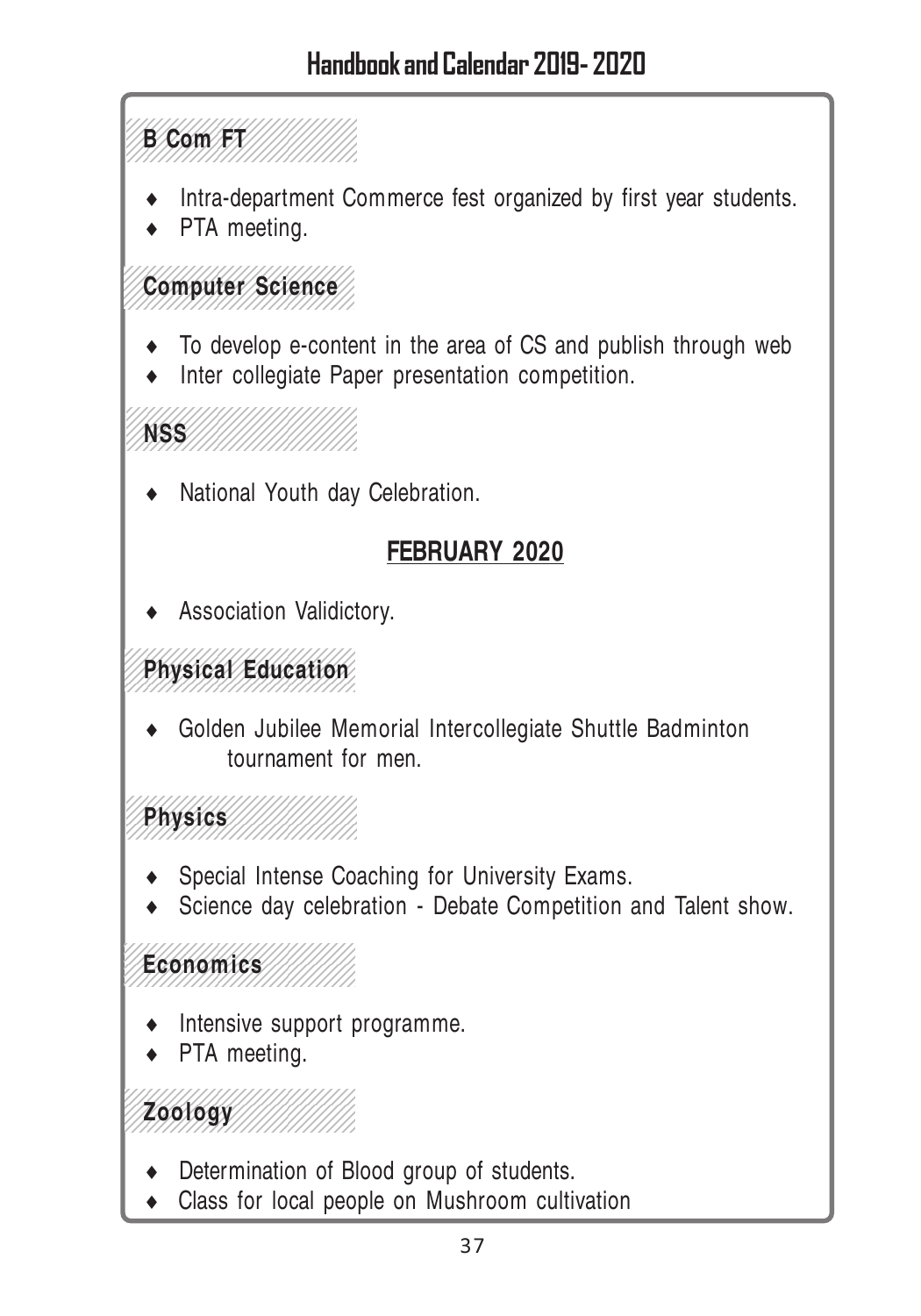- Subject Updating Seminar by 1st year B Com students
- Inter-class Debate Competition for the students of the Department.
- Release of 'Bulls Eye'

  $1.5899$ 

Annual Manuscript magazine.

 123456789012345678901234567890123456789012345678901234567890123456789012345678901234567890123456789012345678901<br>12345689012345689012345689012345689012345688901234568901234568901234568901234568901234568901234568901234568901 

- ♦ Observance of Mother tongue and Folklore days
- ♦ Publication of Manuscript Magazine.

 

Science day celebration

 1234567890123456789012345678901 1234567890123456789012345678901 **Mathematics** 

Inter Collegiate Mathematics Quiz Competition.

 

Carrier guidance for third year students.

#### **2345 Computer Science**

Provide training to students and faculty to the world of Internet of Things (IOT).

 **NSS** 11/1/1/1/1/1/1/1 

- Campus Cleaning.
- Beutification of campus.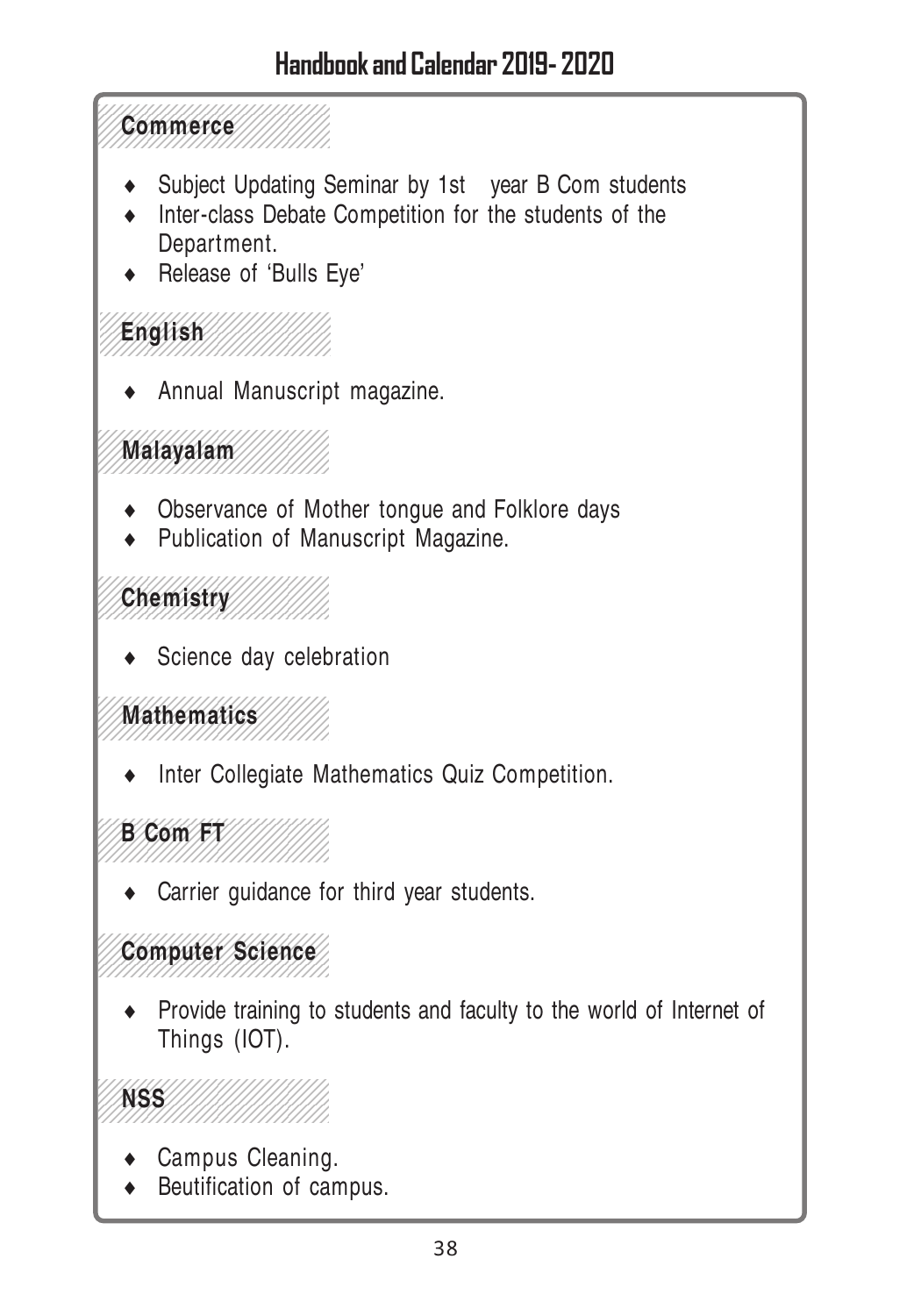

♦ Training on Online Banking and online application filing to Small Public Units like Kudumba Shree, Ayalkoottam etc

 12345678901234567890123456789012 **NSS** 

- ♦ Releasing of Haritah Patrika.
- International Women's day Celebration.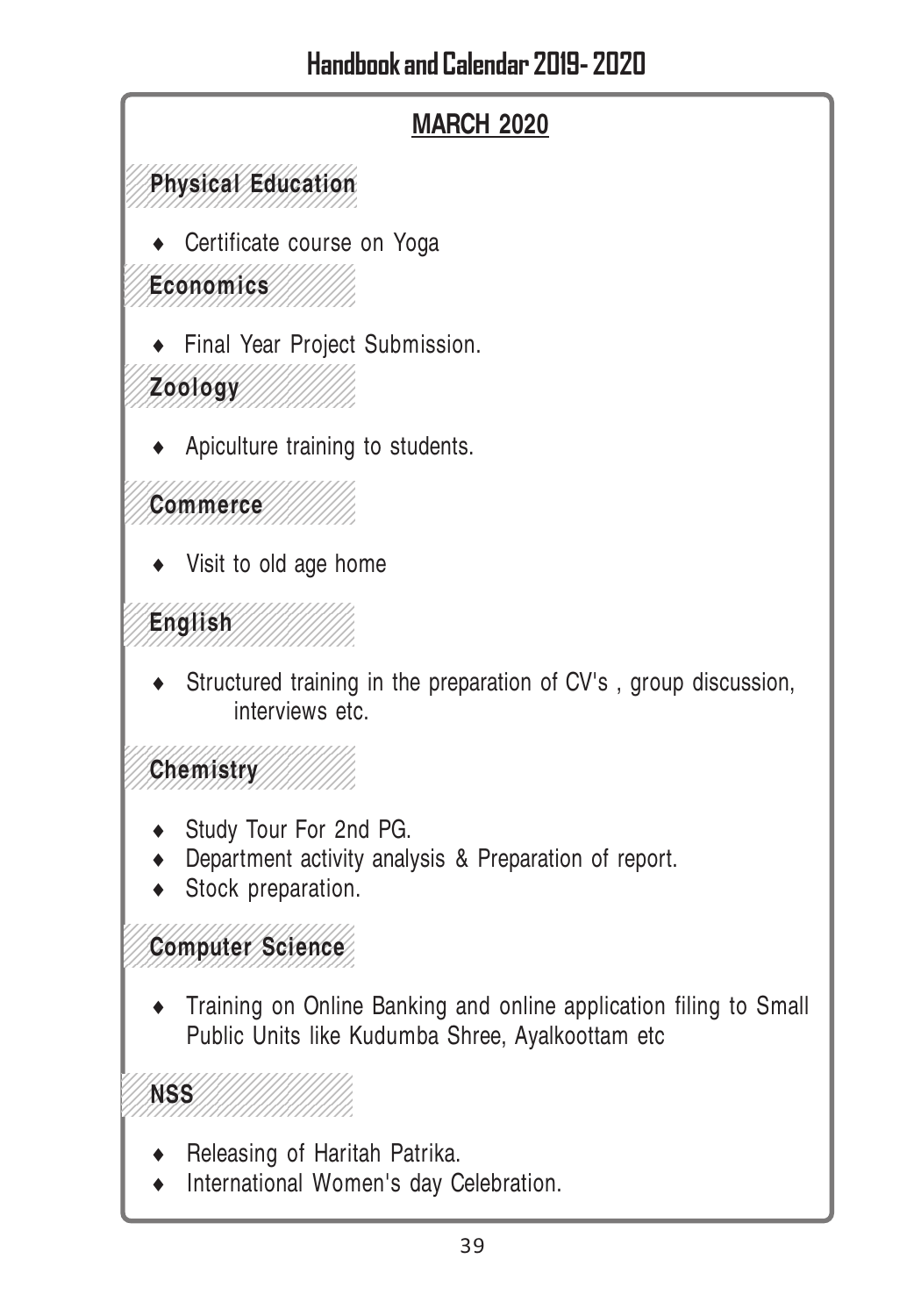## **CLASS TEACHERS FOR 2019- 2020**

#### **DEPT. OF MATHEMATICS**

| I & II Sem. Maths   | Ms. Aparna Rajendran |
|---------------------|----------------------|
| III & IV Sem. Maths | Ms. Sharmy Ann James |
| V & VI Sem. Maths   | Ms. Priya Philip     |

#### **DEPT. OF PHYSICS**

| I & II Sem. Physics   |                | : Sri. Anu Thomas      |
|-----------------------|----------------|------------------------|
| III & IV Sem. Physics |                | Sri. Thomas Mathew     |
| V & VI Sem. Physics.  |                | : Smt. Lally K. Cyriac |
| I M. Sc Physics       | <b>College</b> | Sri. KJ Sebastian      |
| II M. Sc Physics      |                | : Smt. Mercy Kurian    |

#### **DEPT. OF CHEMISTRY**

| I & II Sem.Chemistry   | : Smt. Anitha Reghu  |
|------------------------|----------------------|
| III & IV Sem.Chemistry | Dr. Arun Thomas      |
| V & VI Sem.Chemistry   | : Sri. Ajaykumar P V |
| I M. Sc Chemistry      | : Sri. Aby Jimson    |
| II M. Sc Chemistry     | : Smt. Biby Joseph   |

#### **DEPT. OF ZOOLOGY**

| I & II Sem. Zoology   | Dr. Sincy Joseph |
|-----------------------|------------------|
| III & IV Sem. Zoology | Smt. Ambily CV   |
| V & VI Sem. Zoology   | Sri. Biju Thomas |

#### **DEPARTMENT OF ENGLISH**

| I & II Sem. English Main   | Sri. Jimmy James          |
|----------------------------|---------------------------|
| III & IV Sem. English Main | Ms. Christina Romeo       |
| V & VI Sem.English Main    | Smt. Lijiyamol Thankachan |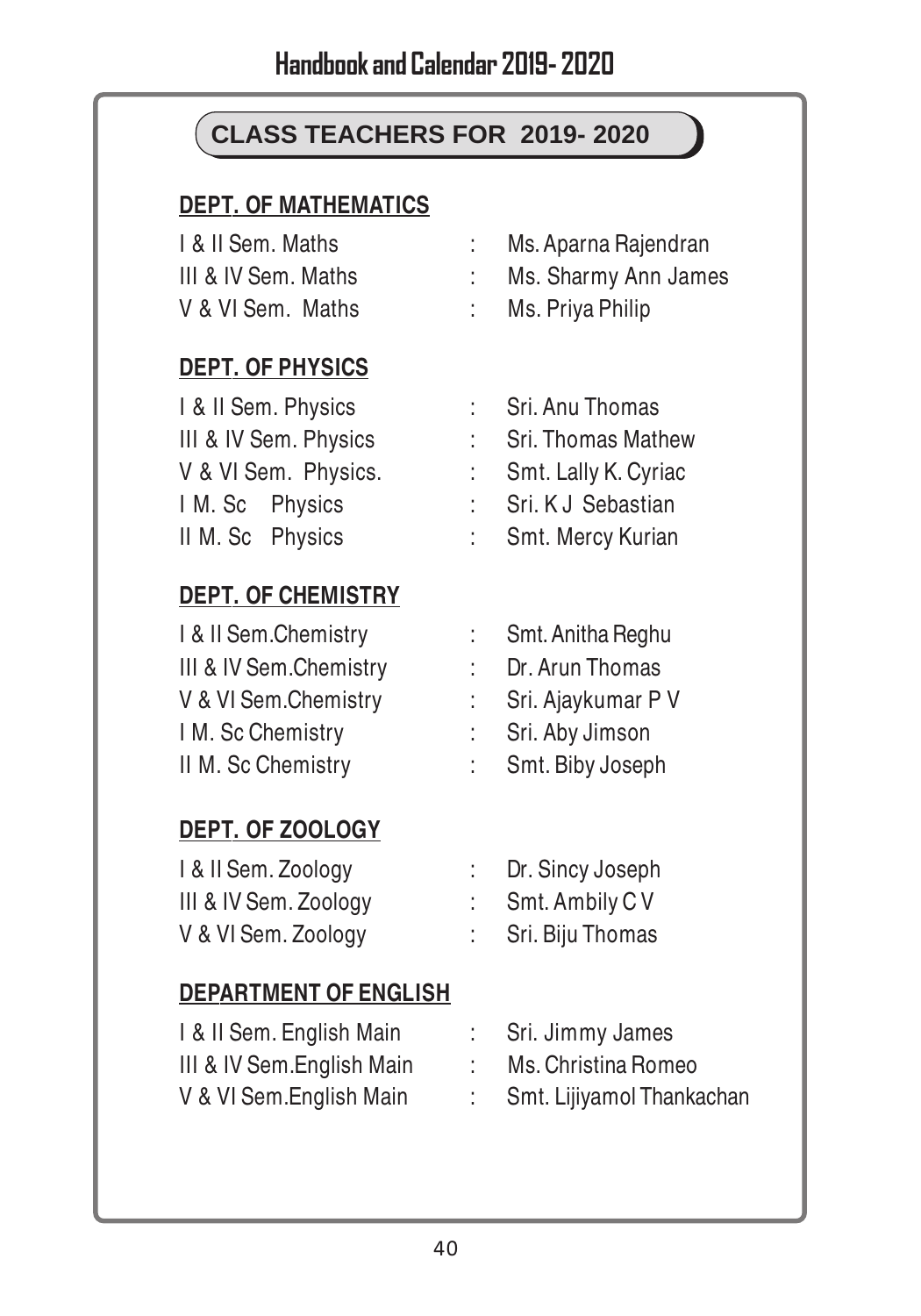| I & II Sem. Eng. Voc.<br>III & IV Sem.Eng. Voc.<br>V & VI Sem. Eng. Voc. | t. | Ms. Anupriya P B<br>Ms. Resmi Thomas<br>: Smt. Tina Jose         |
|--------------------------------------------------------------------------|----|------------------------------------------------------------------|
| <b>DEPT OF ECONOMICS</b>                                                 |    |                                                                  |
| L & II Sem Economics<br>III & IV Sem.Economics<br>V & VI Sem. Economics  | t. | Smt. Anu Jose E<br>: Sri, Arun Ravindran<br>: Sri. Prince Joseph |
| DEPT. OF COMMERCE(COMPUTER APPLICATION)                                  |    |                                                                  |
| I & II Sem.B.Com                                                         | t. | Smt. Ambili Catherine Thomas                                     |
| III & IV Sem.B.Com                                                       | t. | CA Kurian V. John                                                |
| V & VI Sem. B.Com                                                        | ÷  | Sri. Abhishek Thomas                                             |

| I M.Com | Smt. Jinnu Anna Kuriakose |
|---------|---------------------------|
|         |                           |

II M.Com : Dr. Jisha George

#### **DEPT. OF COMMERCE (FINANCE & TAXATION)**

| I & II Sem.B.Com   | Smt. Ani Aby        |
|--------------------|---------------------|
| III & IV Sem.B.Com | Ms. Jintumol Joseph |
| V & VI Sem. B.Com  | Smt. Aswathy P      |

#### **DEPT. OF COMPUTER SCIENCE**

| I M.Sc   | : Sri. Manoj K Yesodh |
|----------|-----------------------|
| II M.Sc. | : Sr. Sameena S.J.C.  |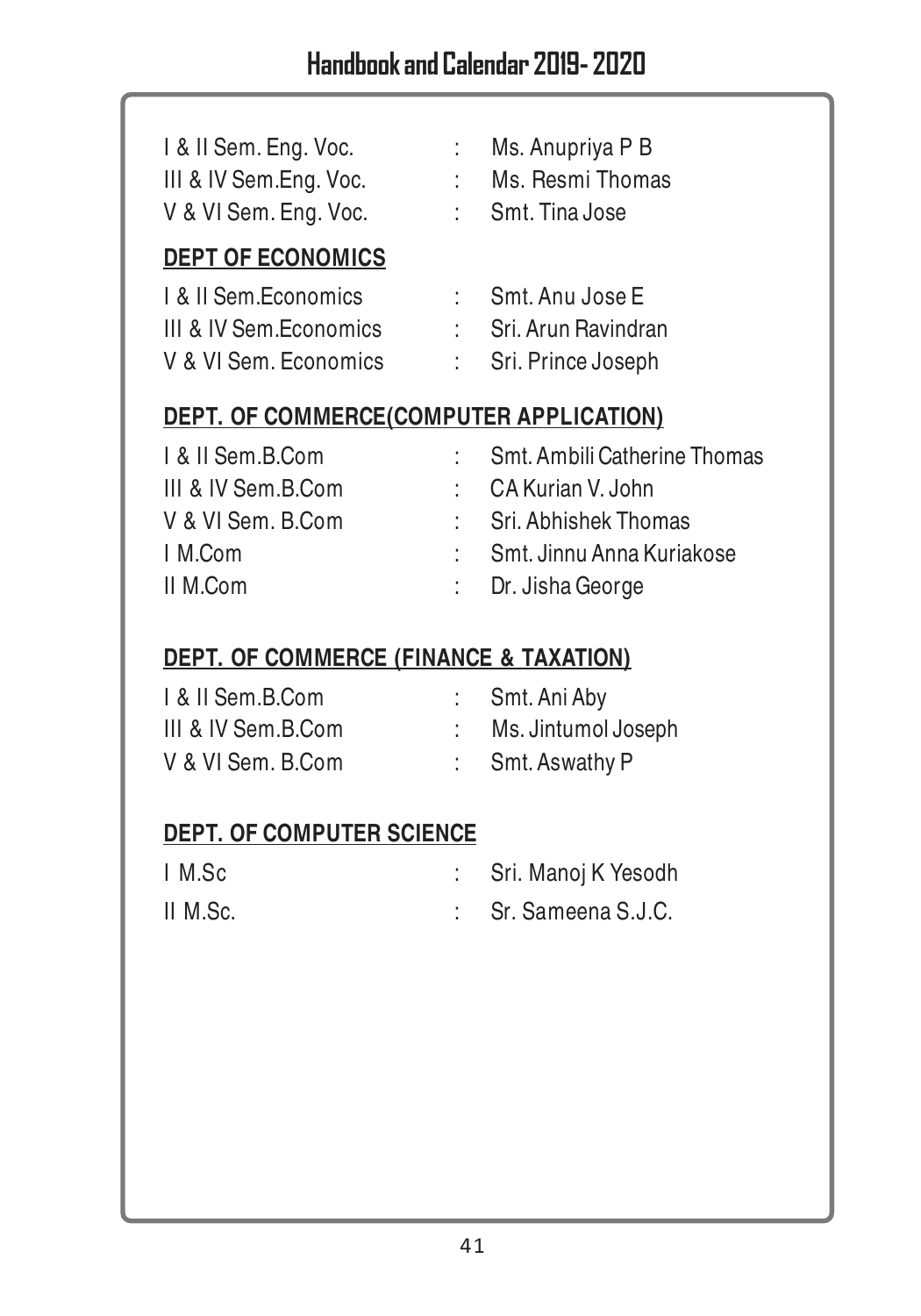# **OFFICE BEARERS FOR 2019- 2020**

| Examinations                | t. | Dr. Stephen Mathew (Dept. of Commerce)            |
|-----------------------------|----|---------------------------------------------------|
|                             |    | Sri. Manoj K Yesodh (Dept. of Computer Science)   |
| <b>Students Union</b>       | t. | Lt. Jais Kurian (Returning Officer)               |
|                             |    | Sri. Aby Jimson (Joint Returning Officer)         |
|                             | ł. | Dr. Benny Kuriakose (Staff Advisor)               |
|                             |    | Smt. Lally K. Cyriac (Staff Advisor)              |
|                             |    | Smt. Ambili Catherine Thomas (Treasurer)          |
| IQAC Co ordinator           |    | Lt. Jais Kurian (Dept. of Mathematics)            |
| RUSA Co ordinator           |    | Sri. Aby Jimson (Dept. of Chemistry)              |
| <b>CBCSS Co ordinator</b>   |    | Dr. Jisha George (Dept. of Commerce)              |
| Open Course Co ordinator    |    | Sri. K J Sebastian (Dept. of Physics)             |
| <b>NIRF Team</b>            |    | Sri. Aby Jimson (Dept. of Chemistry)              |
|                             |    | Sri. Manoj K Yesodh (Dept. of Computer Science)   |
| Scholarship (Nodal Officer) |    | Sri. Anu Thomas (Dept. of Physics)                |
| CEERD                       |    | Sri. Thomas KC (Director)<br>(Dept. of Economics) |
|                             |    | Dr. Sincy Joseph (Secretary)                      |
|                             |    | (Dept. of Botany)                                 |
| <b>N.S.S.</b>               |    | Dr. Merly K Punnoose (Dept. of Oriental Lang.)    |
|                             |    | Sri. Abhishek Thomas (Dept. of Commerce)          |
| N.C.C.                      |    | Lt. Jais Kurian (Dept. of Mathematics)            |
| Insurance                   |    | Sri. Abhishek Thomas (Dept. of Commerce)          |
| Calendar                    |    | Sri. Thomas K.C. (Dept. of Economics)             |
|                             |    | Smt. Jinnu Anna Kuriakose (Dept. of Commerce)     |
|                             |    | Smt. Remyamol V.M.                                |
| Career & Placement Cell     | t. | Dr. Stephen Mathew (Co ordinator)                 |
|                             |    | (Dept. of Commerce)                               |
|                             |    | Smt. Minni Philip (Dept. of Physics)              |
|                             |    | Lt. Jais Kurian (Dept. of Mathematics)            |
|                             |    |                                                   |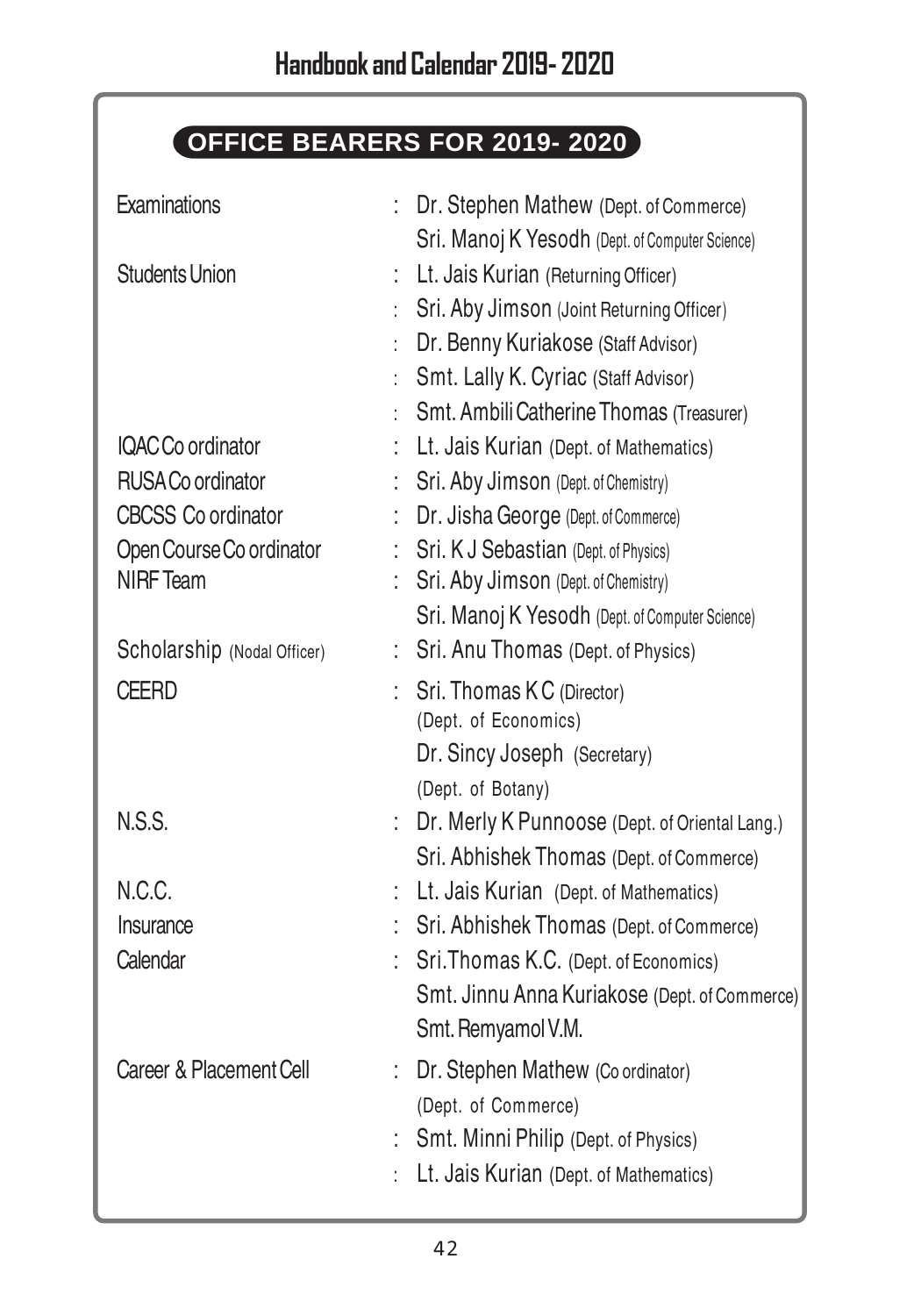|                                             |   | Sri. Biju Thomas (Dept. of Zoology)                                        |
|---------------------------------------------|---|----------------------------------------------------------------------------|
|                                             |   | Dr. Jisha George (Dept. of Commerce)                                       |
|                                             |   | Smt. Bindu Cherian (Dept. of English)                                      |
|                                             |   | Sri. Prince Joseph (Dept. of Economics)                                    |
|                                             |   | Sri. Aby Jimson (Dept. of Chemistry)                                       |
|                                             |   | Sri. Manoj K Yesodh (Dept. of Computer Science)                            |
|                                             |   | Sri. Jasimudeen S (Librarian)                                              |
| <b>Teaching Staff Association Secretary</b> |   | Smt. Ambili Catherine Thomas (Dept. of Commerce)                           |
| Parent Teacher Association Secretary        |   | Dr. Stephen Mathew (Dept. of Commerce)                                     |
| <b>Alumni Association Secretary</b>         |   | Dr. Stephen Mathew (Dept. of Commerce)                                     |
| Non teaching Association Secretary          |   | Sri. Jasimudeen S (Librarian)                                              |
| Co operative Society Secretary              |   | Dr. Benny Kuriakose (Dept. of Physical Edu.)                               |
| Snehanidhi Secretary                        |   | Smt. Ambili Catherine Thomas (Dept. of Commerce)                           |
| Staff fund Auditor                          |   | C.A. Kurian V. John (Dept. of Commerce)                                    |
| <b>Endowment Convenor</b>                   |   | Lt. Jais Kurian (Dept. of Mathematics)                                     |
|                                             |   |                                                                            |
| <b>Clubs</b>                                |   |                                                                            |
| Electoral Club                              |   | Lt. Jais Kurian (Returning Officer)                                        |
|                                             |   | Dr. Benny Kuriakose                                                        |
|                                             |   |                                                                            |
|                                             |   | Smt. Lally K Cyriac                                                        |
| Arts Club & Celebration Committee :         |   | Dr. Stephen Mathew (Convenor) (Dept. of Commerce)                          |
|                                             |   | Sri. Biju Thomas (Dept. of Zoology)                                        |
|                                             |   | Smt. Bindu Cherian (Dept. of English)                                      |
|                                             |   | Dr. Merly K Punnoose (Dept. of Hindi)                                      |
|                                             |   | Smt. Lijiyamol Thankachan (Dept. of English)                               |
|                                             |   | Sri. Anu Thomas (Dept. of Physics)                                         |
|                                             | t | C.A. Kurian V. John (Convenor)                                             |
| Oratory, Debate & Quiz Club                 |   | (Dept. of Commerce)                                                        |
|                                             |   | Sri. Jimmy James (Dept. of English)                                        |
|                                             |   |                                                                            |
| News Letter & Magazine                      |   | Smt. Tina Jose (Dept. of English)<br>Smt. Bindu Cherian (Dept. of English) |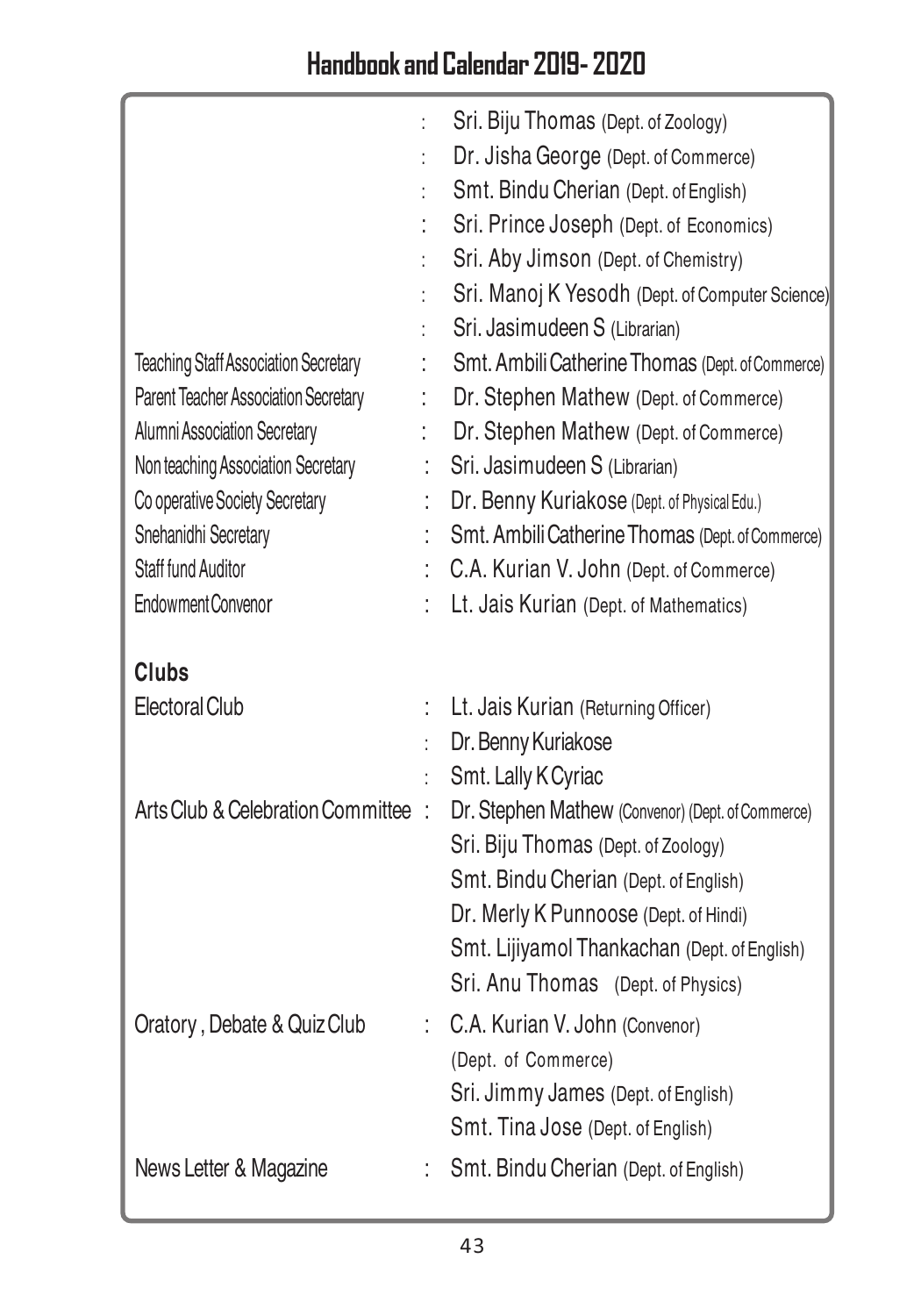|    |                                |    | Smt. Tina Jose (Dept. of English)                                                |
|----|--------------------------------|----|----------------------------------------------------------------------------------|
|    |                                |    | Smt. Blessy P James (Dept. of Malayalam)                                         |
|    |                                |    | Dr. Merly K. Punnoose (Dept. of Hindi)                                           |
|    |                                |    | Sri. Jimmy James (Dept. of English)                                              |
|    |                                |    | Sri. Manoj K Yesodh (Dept. of Computer Science)                                  |
|    | Anti-Narcotic Club             | t. | Smt. Minni Philip (Co ordinator)                                                 |
|    |                                |    | (Dept. of Physics)                                                               |
|    | Entrepreneurship Club          |    | Smt. Mercy Kurian (Dept. of Physics)<br>Sri. Abhishek Thomas (Dept. of Commerce) |
|    |                                |    | Smt. Jincy Mathew (Dept. of Commerce)                                            |
|    | Tourism, Forestry & Birds Club | t. | Sri. Biju Thomas (Co ordinator)                                                  |
|    |                                |    | (Dept. of Zoology)                                                               |
|    |                                |    | Dr. Sincy Joseph (Dept. of Botany)                                               |
|    |                                |    | Sri. Prince Joseph (Dept. of Economics)                                          |
|    | <b>Health Club</b>             | t. | Dr. Benny Kuriakose (Dept. of Phyl.Edn.)                                         |
|    | Drama Club                     |    | Smt. Bindu Cherian (Dept. of English)                                            |
|    |                                |    | Smt. Tina Jose (Dept. of English)                                                |
|    |                                |    | Sri. Jimmy James (Dept. of English)                                              |
|    | Folklore Club                  |    | Smt. Blessy P. James (Dept of Malayalam)                                         |
|    |                                |    | Dr. Merly K. Punnose (Dept of Hindi)                                             |
|    | Photography Club               |    | Lt. Jais Kurian (Dept. of Mathematics)                                           |
|    |                                |    | Smt. Tina Jose (Dept. of English)                                                |
|    | <b>Teachers in Charge</b>      |    |                                                                                  |
| 1. | Maintenance & Reparing         |    | Rev. Fr. Santhosh Mullamangalathu (Bursar)                                       |
|    |                                |    | Dr. Benny Kuriakose (Vice Principal)                                             |
| 2  | FIST Instrumentation and       |    |                                                                                  |
|    | Networking System              |    | Sri. Thomas Mathew                                                               |
|    |                                |    | Sri. Aby Jimson                                                                  |
| 3. | Women's Cell                   |    | Smt. Biby Joseph                                                                 |
|    |                                |    | Dr. Jisha George                                                                 |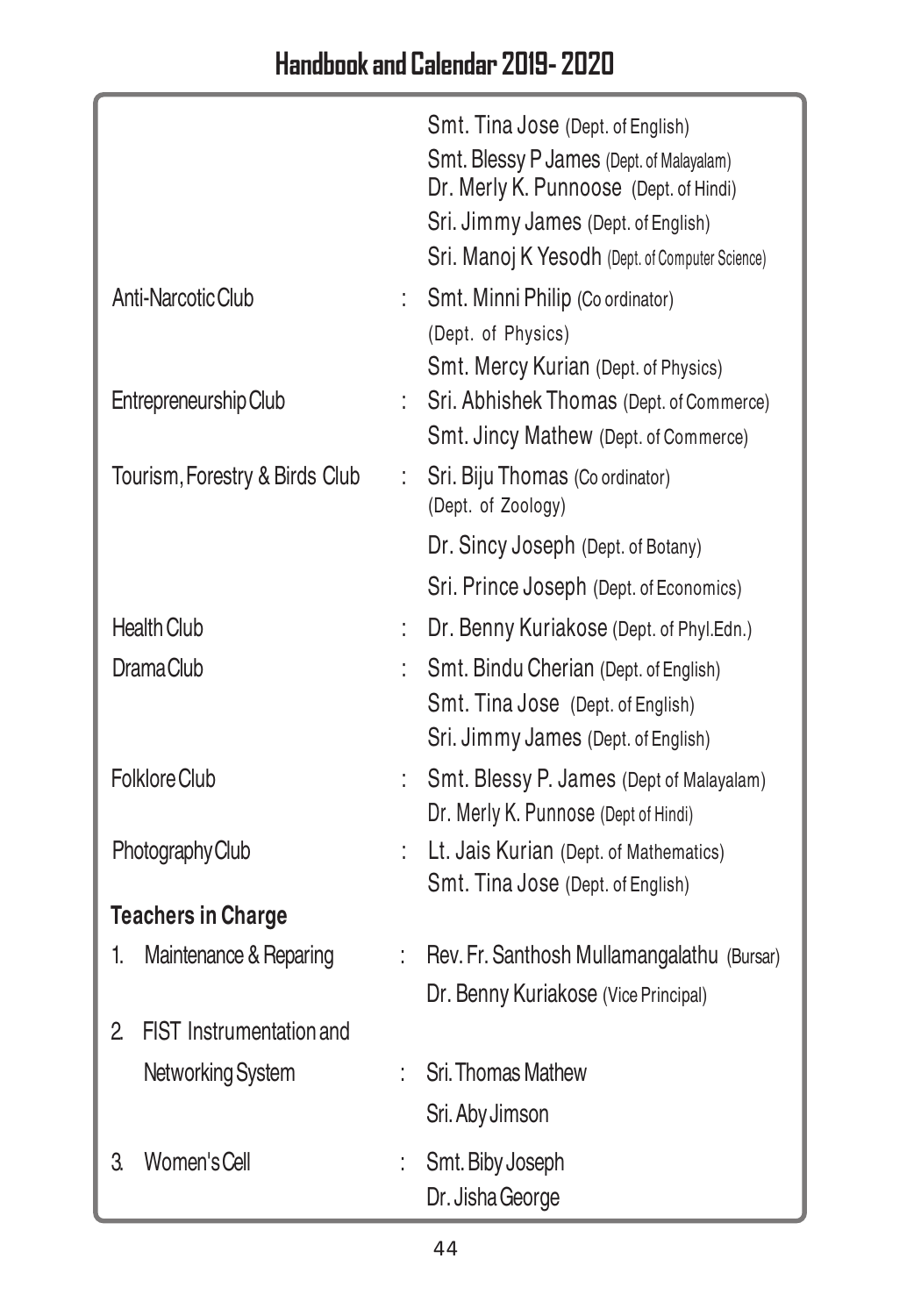# Handbook and Calendar 2019- 2020

| 4. | Skill development training for girls | t. | Smt. Jinnu Anna Kuriakose<br>Smt. Biby Joseph |
|----|--------------------------------------|----|-----------------------------------------------|
| 5. | Library                              | t. | Lt.Jais Kurian                                |
|    |                                      |    | Sri. Thomas Mathew                            |
|    |                                      |    | Smt. Jincy Mathew                             |
| 6. | Counselling                          | t, | Smt. Blessy P. James                          |
|    |                                      |    | Smt. Biby Joseph                              |
| 7. | Canteen                              |    | Lt. Jais Kurian                               |
|    |                                      |    | Smt. Ambili Catherine Thomas                  |
| 8. | Website                              | t, | Sri. Manoj K Yesodh                           |
|    |                                      |    | Smt. Seena S Nair                             |
|    |                                      |    | Smt. Darsana D.                               |
| 9. | Research cell & Aureole              | t. | Dr. Sincy Joseph (Convenor)                   |
|    |                                      |    | Sri. Thomas KC                                |
|    |                                      |    | Dr. Jisha George                              |
|    |                                      |    | Dr.Merly K.Punnose                            |
|    |                                      |    | Sri. Thomas Mathew                            |
|    | 10. Career Oriented Courses          | t. | Smt. Minni Philip                             |
|    |                                      |    | Sri. Anu Thomas                               |
|    | 11. First Aid                        |    | Smt. Biby Joseph                              |
|    | 12. Campus Beautification            |    | Rev. Fr. Santhosh Mullamangalathu             |
|    |                                      |    | Lt. Jais Kurian                               |
|    |                                      |    | Sri. Kurian V John                            |
|    | 13. ASAP                             |    | Sri. Abhishek Thomas                          |
|    | 14. S.S.P.                           |    | Sri. Prince Joseph                            |
|    | 15. Walk With a Scholar              | t. | Sri. Biju Thomas                              |
|    | 16. Community Engage Service         | t, | Dr. Sincy Joseph                              |
|    |                                      |    | Sri. Prince Joseph                            |
|    | 17. C.S.M.& Jesus Youth              | t. | C.A. Kurian V. John (Co ordinator)            |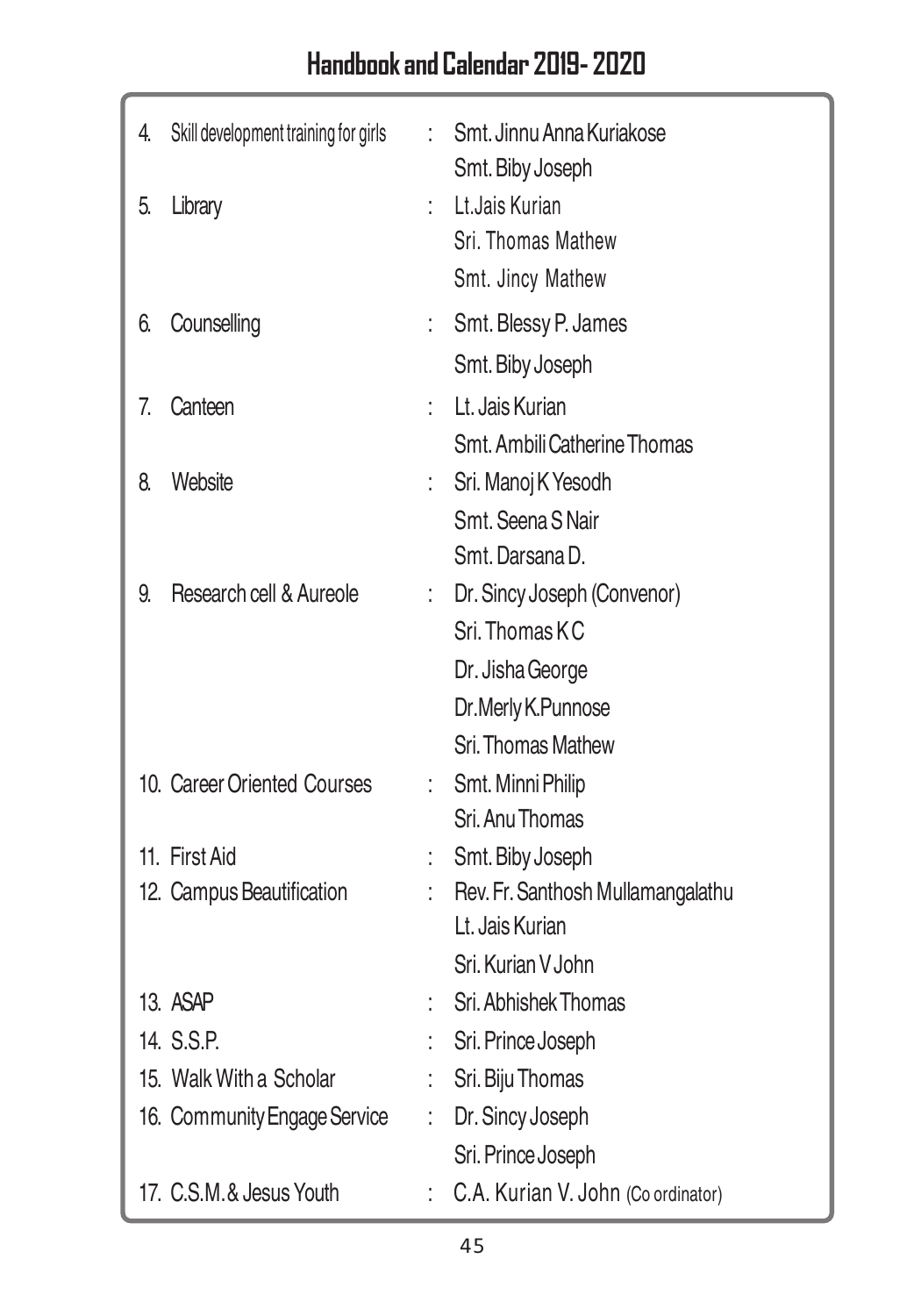| 18. K R Narayanan Study Centre<br>t.                                                                                                                                                                                                                                                       | Rev. Fr. Santhosh Mullamangalathu (Bursar)<br>Smt. Minni Philip<br>Smt. Ambili Catherine Thomas<br>Sr. Sameena S.J.C.<br>Sri. Thomas KC |
|--------------------------------------------------------------------------------------------------------------------------------------------------------------------------------------------------------------------------------------------------------------------------------------------|-----------------------------------------------------------------------------------------------------------------------------------------|
| 19. News & Publicity                                                                                                                                                                                                                                                                       | Smt. Blessy P James                                                                                                                     |
| <b>UGC-Planning Board</b><br>Sri. Jose Thomas (Chairman)<br>1.<br>$\overline{2}$<br>Dr. Benny Kuriakose<br>Lt. Jais Kurian<br>3.<br>4. Sri. Thomas KC<br>5. Smt. Bindu Cherian<br>6. Dr. Jisha George<br>7. Sri. Prince Joseph<br>8. Sr. Sherly<br>Sri. Jasimudeen S. (Co-ordinator)<br>9. |                                                                                                                                         |
| <b>Research Assessment Committee</b>                                                                                                                                                                                                                                                       |                                                                                                                                         |
| 1 <sup>1</sup><br>Sri. Jose Thomas (Chairman)<br>2 Dr. Benny Kuriakose                                                                                                                                                                                                                     |                                                                                                                                         |
| 3.<br>Dr. Sincy Joseph                                                                                                                                                                                                                                                                     |                                                                                                                                         |
| Dr. Stephen Mathew<br>4.                                                                                                                                                                                                                                                                   |                                                                                                                                         |
| Dr. Jisha George<br>5.                                                                                                                                                                                                                                                                     |                                                                                                                                         |
| 6.<br>Dr. Shiney Baby (External expert)                                                                                                                                                                                                                                                    |                                                                                                                                         |
| <b>Students' Grievance Redressal Committee</b>                                                                                                                                                                                                                                             |                                                                                                                                         |
| 1.<br>Sri. Jose Thomas (Chairman)                                                                                                                                                                                                                                                          |                                                                                                                                         |
| Dr. Benny Kuriakose<br>2.                                                                                                                                                                                                                                                                  |                                                                                                                                         |
| 3. Lt. Jais Kurian                                                                                                                                                                                                                                                                         |                                                                                                                                         |
| Smt. Minni Philip<br>4.                                                                                                                                                                                                                                                                    |                                                                                                                                         |
| 5.<br>Smt. Lally K Cyriac                                                                                                                                                                                                                                                                  |                                                                                                                                         |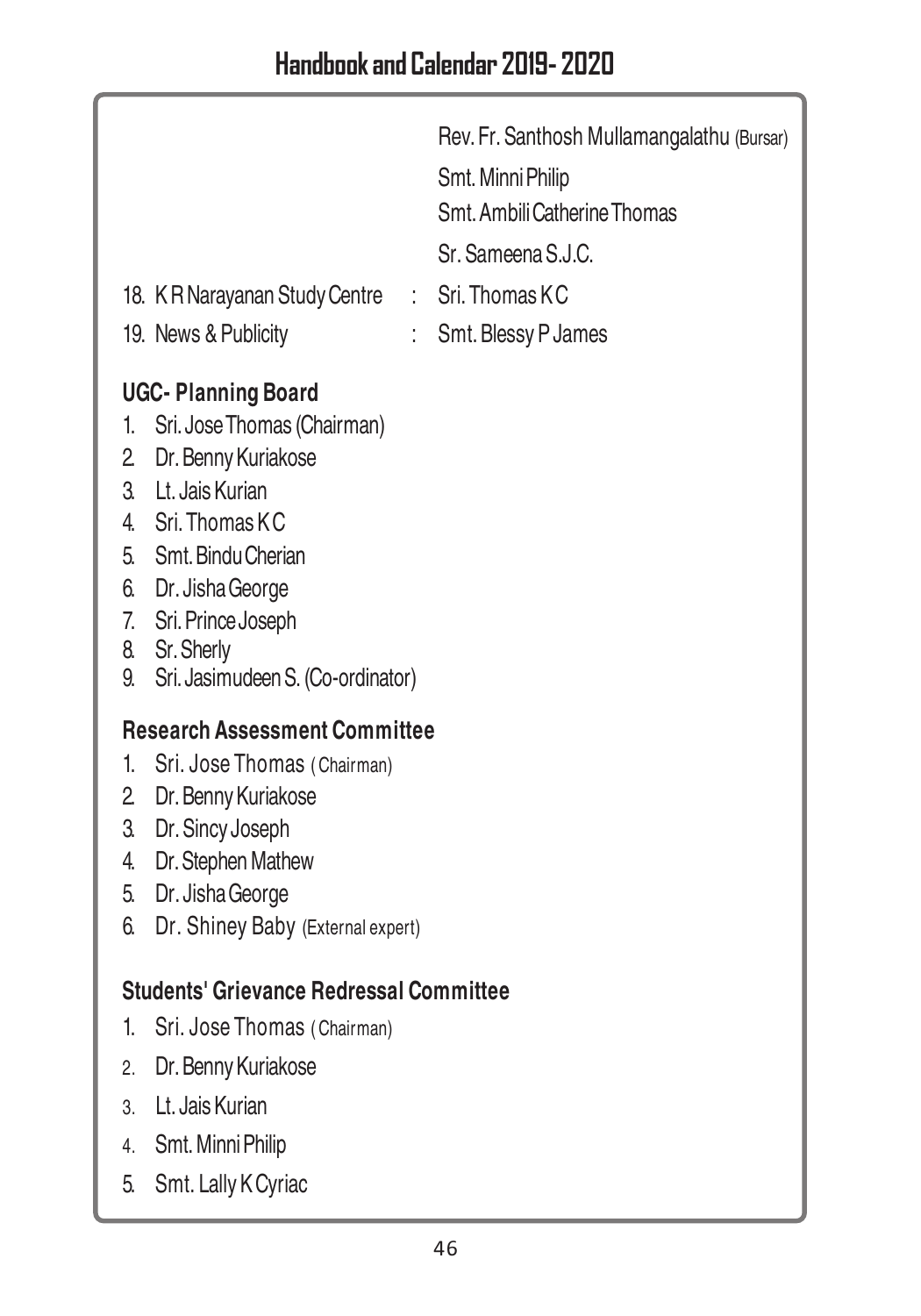- 6. (Students Council President)
- 7. (Students Council Secretary)

## **Anti ragging**

- 1. Sri. Jose Thomas ( Chairman)
- 2. Dr. Benny Kuriakose
- 3. Dr. Stephen Mathew
- 4. Lt. Jais Kurian
- 5. Dr. Merly K Punnoose
- 6. Sri. C A Kurian V John

## **Admission Committee**

- 1. Sri. Jose Thomas (Principal)
- 2. Dr. Benny Kuriakose
- 3. Lt. Jais Kurian
- 4. Sri. Manoj K.Yesodh

## **Discipline Committee & Anti Harasment Cell**

- 1. Sri. Jose Thomas (Principal)
- 2. Dr. Benny Kuriakose (Convenor)
- 4. Smt. Minni Philip
- 5. Dr. Stephen Mathew
- 6. Sri. Thomas K.C.
- 7. Sri. Biju Thomas
- 8 Smt. Bindu Cherian
- 9. Dr. Merly K Punnoose
- 10. Sri. Aby Jimson

## **Transportation Committee**

1. Dr. Stephen Mathew (Co-ordinator)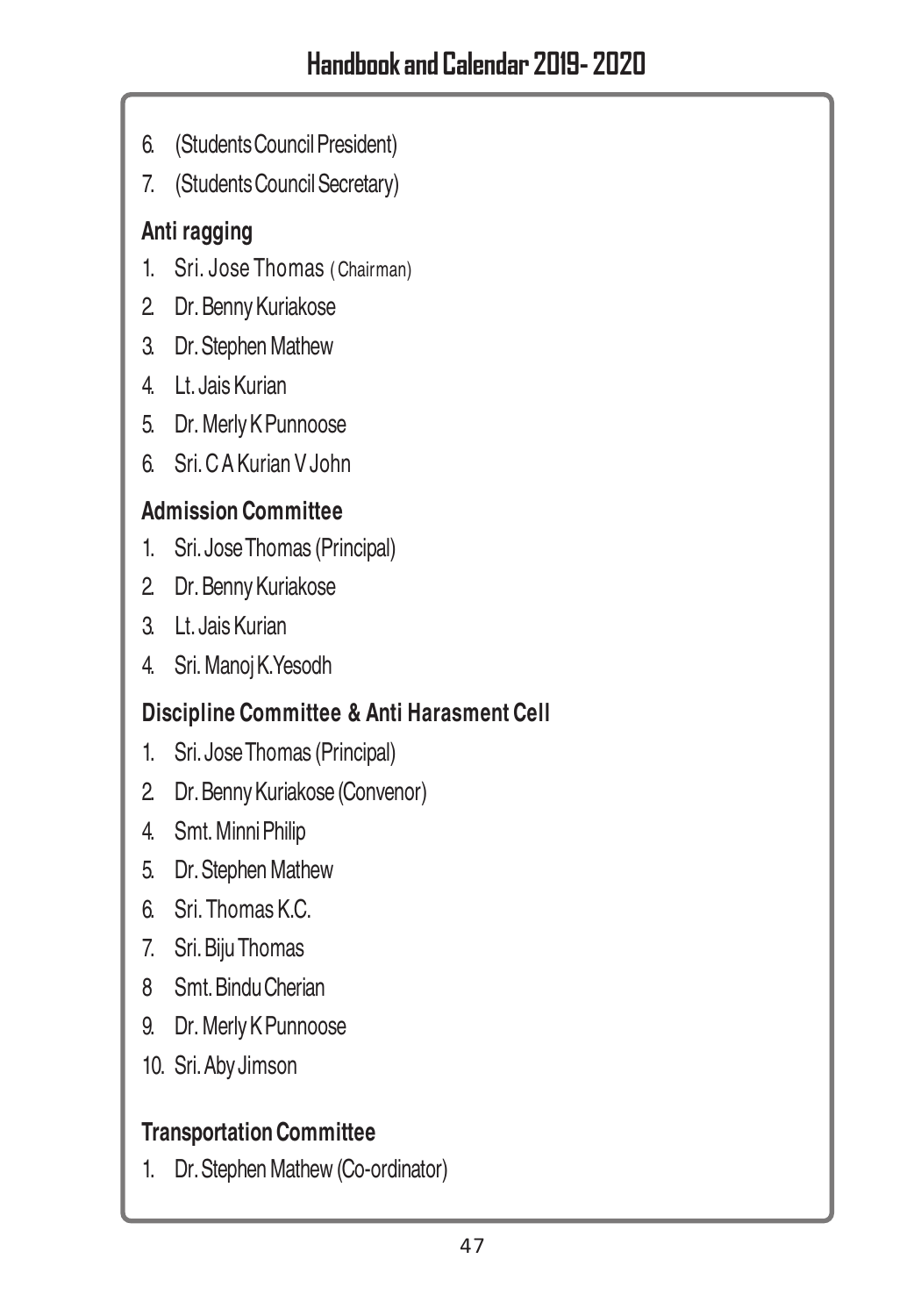- 2. Sri. Prince Joseph
- 3. Sri. Jimmy James

#### **Mobile Inspection Squad**

- 1. Sri. Jose Thomas (Principal)
- 2. Dr. Benny Kuriakose
- 3. Dr.Stephen Mathew (PTA Secretary)
- 4. Lt. Jais Kurian
- 5. Smt. Bindu Cherian
- 6. Sri. Biju Thomas
- 7. Sri. Baby K K (PTA Vice President)
- 8. (Student's Council President)

#### **Purchase Committee**

- 1. Sri. Jose Thomas (Principal)
- 2. Rev. Fr. Santhosh Mullamangalathu (Bursar)
- 2. Dr. Benny Kuriakose
- 3. Dr. Stephen Mathew
- 4. Sri. K J Sebastian
- 5. Sri. Biju Thomas
- 6. Sri. Aby Jimson
- 7. Sri. Roy Joseph (Accountant)

## **Value Enrichment Cell**

- 1. Rev. Fr. Santhosh Mullamangalathu (Bursar)
- 2. CA Kurian V John (Co ordinator)
- 3. Smt. Minni Philip
- 4. Dr. Sincy Joseph
- 5. Smt. Blessy P James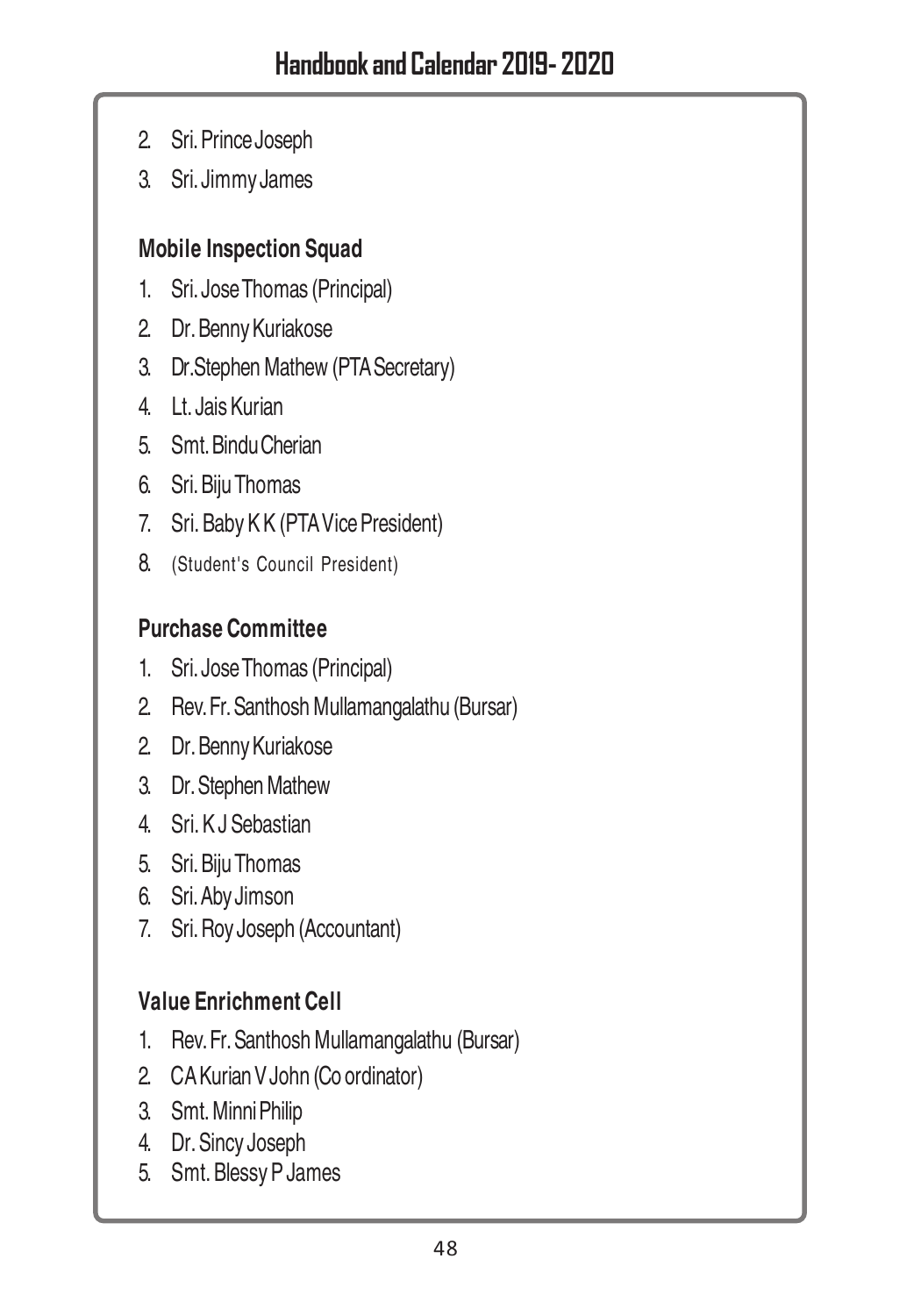## **SC/ST Monitoring Cell**

- 1. Sri. Jose Thomas (Chairman)
- 2. Smt. Ambili Catherine Thomas (Staff Secretary)
- 3. Smt. Sherly Raju (President, Uzhavoor Grama Panchayat)
- 4. Smt. Biby Joseph
- 5. Sr. Sherly (Office Superintendent)

## **College level Monitoring Committee of WWS & SSP**

- 1. Sri. Jose Thomas (Principal)
- 2. Lt. Jais Kurian
- 3. Sri. Biju Thomas
- 4. Sri. Prince Joseph
- 5. Sr. Sherly (Office Superintendent)
- 6. Student Rep. of Scholar Support Programme
- 7. Student Rep. of Walk With a Scholar

## **Parent Teachers Association (PTA)**

- 1. Sri. Jose Thomas (President)
- 2. Sri. Baby K K (Vice President) (Parent of Kurian Baby, M Com)
- 3. Dr. Stephen Mathew( Secretary)
- 4. Sri. Thomas K.C. ( Teacher's Rep.)
- 5. Sri. Biju Thomas ( Teacher's Rep.)
- 6. Smt. Bindu Cherian ( Teacher's Rep.)
- 7. Sri. George Sebastian (Parent of Sebin George, B Sc. Physics)
- 8. Smt. Chandramanyamma N G- (Parent of Varsha Vijayan, B Sc. Physics)
- 9. Sri. John P J -(Parent of Christopher John, B A Economics)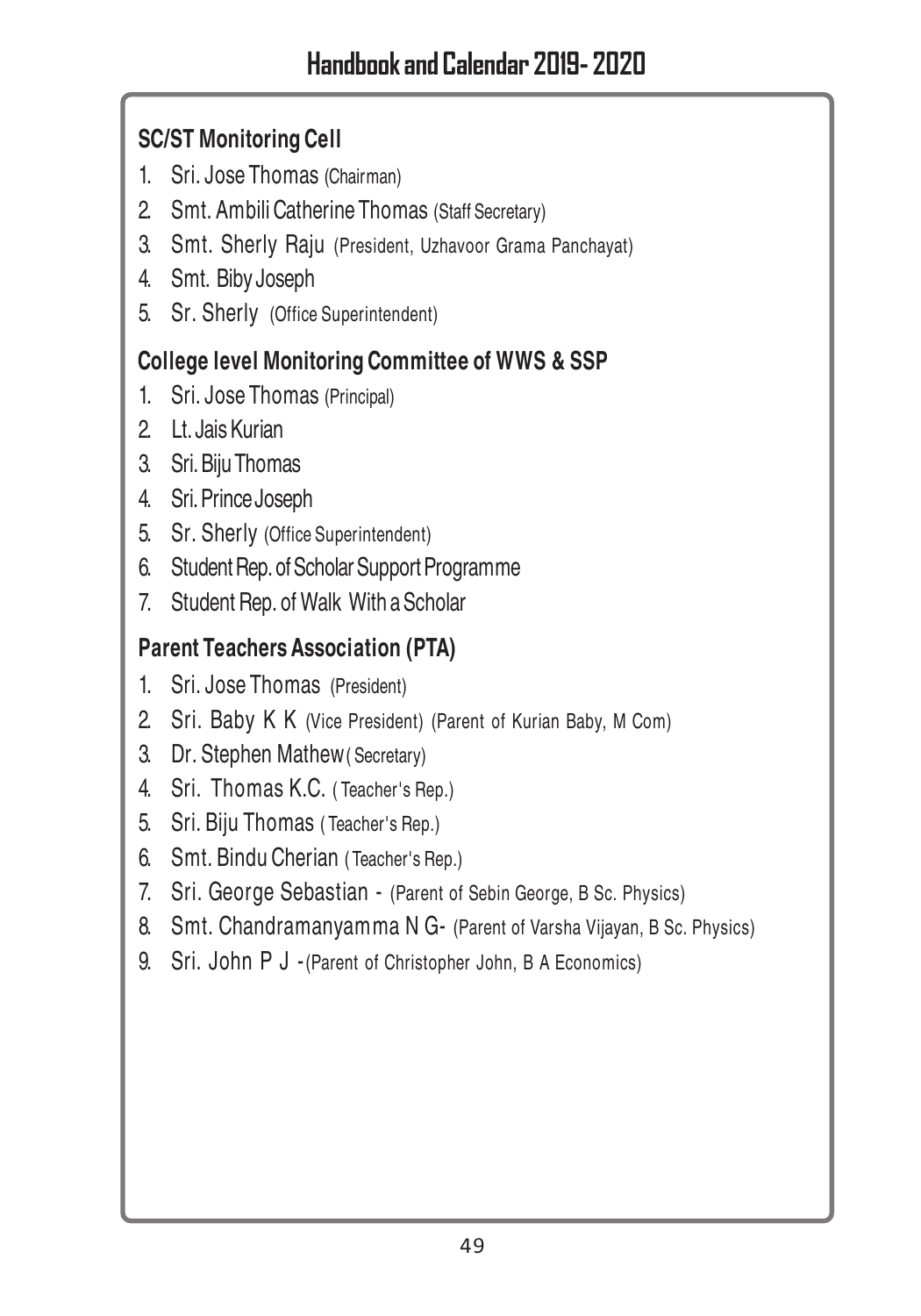# **NAAC DUTY OF STAFF MEMBERS**

| IQAC Co-ordinator<br>Website designing                                                                                                | Lt. Jais Kurian<br>Sri. Manoj K Yesodh                                            |
|---------------------------------------------------------------------------------------------------------------------------------------|-----------------------------------------------------------------------------------|
| Criteria I: Curricular Aspects                                                                                                        |                                                                                   |
| Sri. K J Sebastian (Head)<br>Smt. Lally Cyriac<br>Smt. Blessy James<br>Sri. Jimmy James                                               | 1. Bibily Baby<br>2. Krishnapriya V<br>3. Dona Maria Thomas<br>4.<br>Priya Philip |
| <b>Criteria II - Teaching Learning and Evaluation</b>                                                                                 |                                                                                   |
| Smt. Bindu Cherian (Head)<br>Smt. Minny Philip<br>Smt. Mercy Kurian<br>Smt. Navitha Elizabeth Jose<br>Sri. Abhishek Thomas            | 1. Christeena Romeo<br>2 Anupriya PB<br>3 Resmi Thomas<br>Riya Jose               |
| Criteria III - Research, Innovations and Extension                                                                                    |                                                                                   |
| Dr. Sincy Joseph (Head)<br>Dr. Merly K Punnoose<br>Smt. Jincy Joseph<br>Smt. Darsana D                                                | 1. Anitha Reghu<br>2. Ambily CB<br>3. Aparna Rajendran<br>Nisha Kumari N          |
| <b>Criteria IV - Infrastructure and Learning Resources</b>                                                                            |                                                                                   |
| Sri. Jasimudeen S (Head)<br>Smt. Jinnu Anna Kuriakose<br>Sri.Aby Jimson<br>Sri.Joby George                                            | 1. Sharmy Ann James<br>2. Tomson Devassia<br>3. Aswathy P<br>Resmipriya C.        |
| <b>Criteria V - Students Support and Progression</b>                                                                                  |                                                                                   |
| Sri. Thomas KC (Head)<br>Dr.Benny Kuriakose<br>Smt.Lijiyamol Thankachan<br>Sri. Anu Thomas<br>Sri. Thomas Mathew<br>Smt. Seena S Nair | 1. Anu Jose E<br>2. Arun Raveendran<br>Sr. Mareesa<br>Dr. Christy Philip          |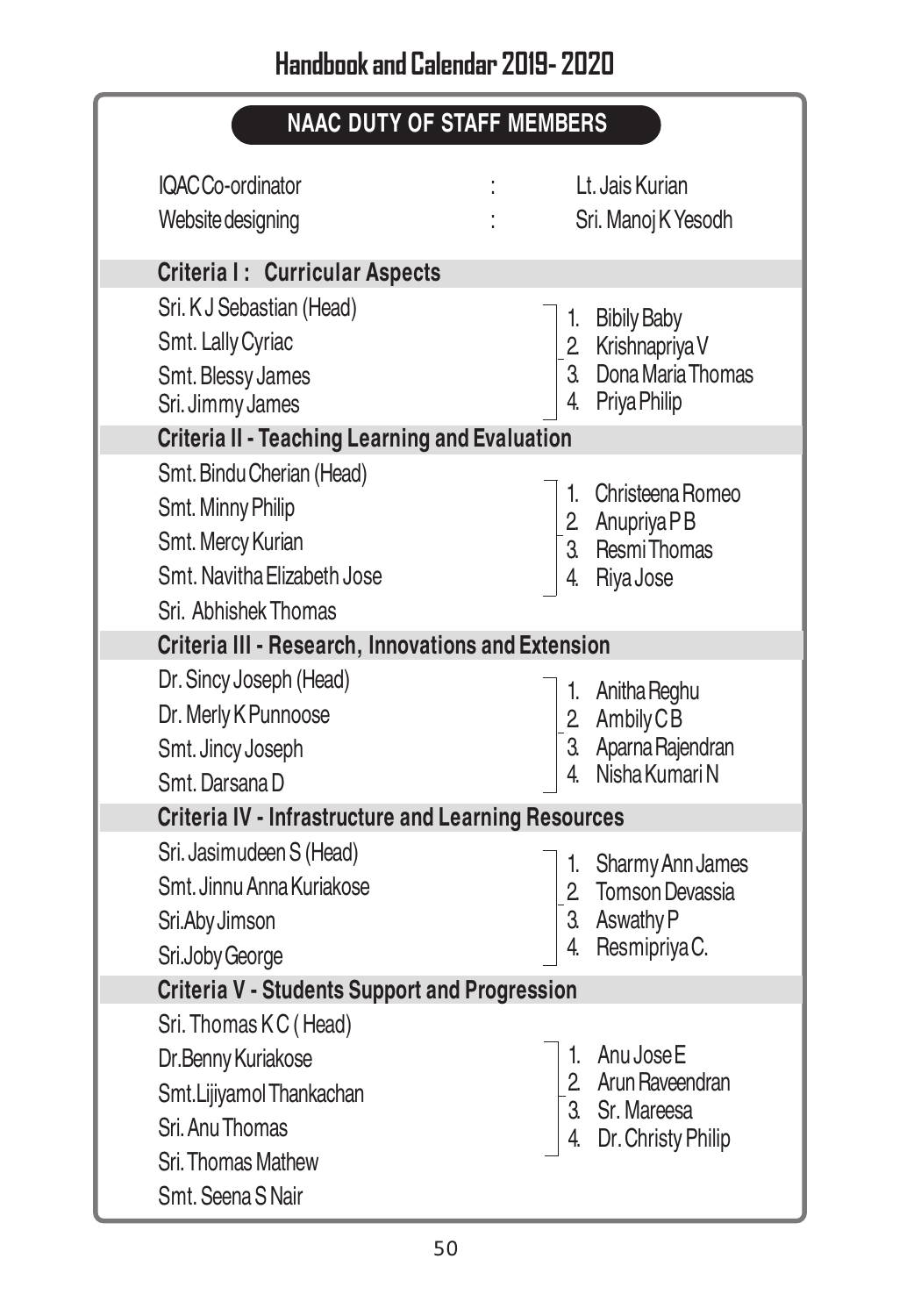ł

Ń

| Criteria VI - Governance, Leadership and Management<br>Smt.Ambily Catherine Thomas (Head)    | 1. Susan Saji          |  |                  |
|----------------------------------------------------------------------------------------------|------------------------|--|------------------|
| Sri. Kurian V.John                                                                           | 2 Christy Chacko       |  |                  |
| Smt.Tina Jose                                                                                | 3. Ani Aby             |  |                  |
|                                                                                              | Jintumol Joseph<br>4.  |  |                  |
| <b>Criteria VII - Institutional Values and Best Practices</b>                                |                        |  |                  |
| Sri.Biju Thomas (Head)                                                                       |                        |  |                  |
| Sri. Stephen Mathew                                                                          | Arun Thomas<br>1.      |  |                  |
| 2 Ann Maria Binoy<br>Dr.Jisha George<br>3. Ajaykumar PV<br>Sri.Prince Joseph<br>4. Asha Raju |                        |  |                  |
|                                                                                              |                        |  | Smt. Biby Joseph |
|                                                                                              | <b>COLLEGE TIMINGS</b> |  |                  |
| <b>Normal</b>                                                                                | <b>Time</b>            |  |                  |
| Ist Bell                                                                                     | 9.30                   |  |                  |
| $\mathbb{I}^{\mathsf{nd}}$ Bell                                                              | 9.40                   |  |                  |
| Prayer & I <sup>st</sup> Hour                                                                | 9.45                   |  |                  |
| II <sup>nd</sup> Hour                                                                        | 10.45                  |  |                  |
| Interval                                                                                     | 11.40                  |  |                  |
| III <sup>rd</sup> Hour                                                                       | 11.50                  |  |                  |
|                                                                                              | 12.45: Lunch Break     |  |                  |
| $Ist$ Bell                                                                                   |                        |  |                  |
| II <sup>nd</sup> Bell & IV hour                                                              | 1.20                   |  |                  |
| V <sup>th</sup> Hour<br>National anthem                                                      | 1.30<br>2.25           |  |                  |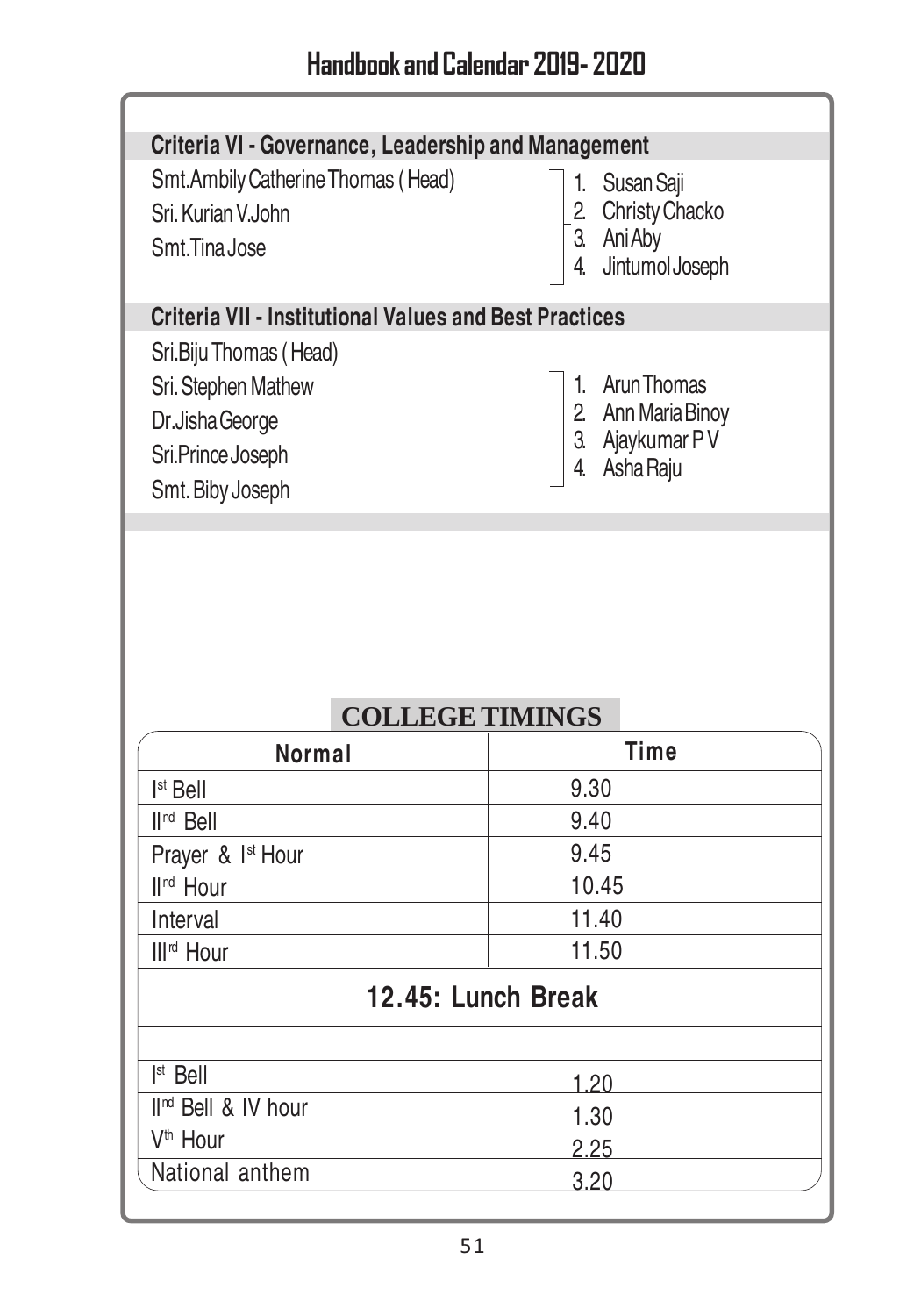## **STUDENT CHARTER**

Every stakeholder of higher education has a role to play in quality enhancement and has the obligation to play it well. All the stakeholders in higher education - the government, the managements of institutions, the teachers, the students and the external quality assurance agencies - have important, may be different, but complementary roles in ensuring the quality of higher education.

Of all the stakeholders mentioned above, students have a unique role to play in ensuring the quality of higher education. Firstly, students should realize that quality education is their right and that it is the responsibility of higher education institutions (HEIs) to provide quality education to learners. Secondly, students should be equally aware that they have significant learning responsibilities to enable institutions to provide quality education.

#### A. **An Institution's responsibilities towards its students**

- $\bullet$  Communicate the goals and objectives of the institution systematically and clearly to all students.
- $\triangleleft$  Offer programmes that are consistent with institutional goals and objectives.
- $\bullet$  Offer a wide range of programmes with adequate academic flexibility
- $\bullet$  Use feedback from students in the initiation, review and redesign of programmes
- $\triangle$  Facilitate effective running of the teaching-learning programmes
- $\bullet$  Implement a well-conceived plan for monitoring student progress continuously
- $\triangle$  Ensure that the student assessment procedures and systems are reliable and valid
- $\rightarrow$  Provide clear information to students about the admission and completion requirements for all programmes, the fee structure and refund policies, financial aid and student support services
- $\triangle$  Ensure sufficient and well-run support services to all students
- $\bullet$  Promote values, social responsibilities and good citizenry in all students
- **B. Students' responsibilities of learning**
- $\triangle$  Appreciate the institutional goals and objectives and contribute to their realisation by participating in relevant institutional activities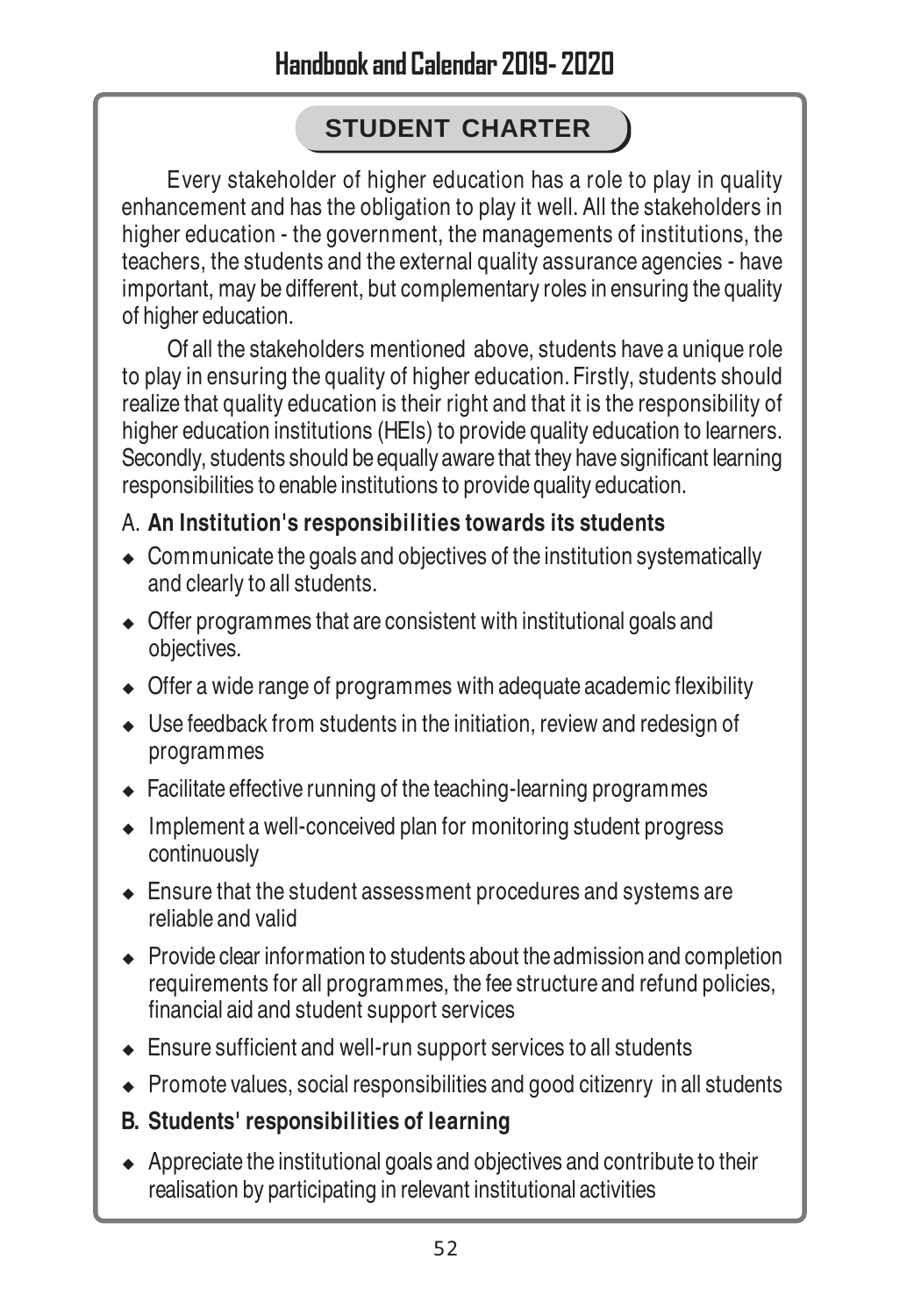## Handbook and Calendar 2019- 2020

- $\triangleleft$  Have a clear knowledge of the programmes, admission policies, rules and regulations of the institution
- $\bullet$  Understand the teaching-learning strategies and evaluation systems of the institution
- $\bullet$  Follow the time schedules, rules and regulations of the institution
- $\bullet$  Undertake regular and intense study of learning materials
- $\bullet$  Make optimum use of the learning resources and other support services available in the institution
- $\rightarrow$  Prepare for continuous internal assignments and termly examinations
- $\triangleleft$  Give feedback for system improvement
- $\triangle$  Have faith and ability to pursue lifelong learning
- $\bullet$  Live as worthy alumni of the institution



1. The College admits qualified students of all castes and creeds. Criteria for admission include the applicant's academic record and evidence of good character. The Principal reserves the right to refuse admission to any applicant, if he feels that the admission of that person is detrimental to the interest and discipline of the College.

2. Application for admission must be made through MG University CAP/Application form available from the college office on payment of the prescribed fee.

3. Candidates for admission to the degree courses must present

- a. The Allotment Memo received online.
- b. Certificate to prove date of birth.
- c. Transfer Certificate (TC) from the Institution last attended and Conduct **Certificate**
- d. Marklists of all parts of the Plus Two/equivalent examination.
- e. Eligibility Certificate from Mahatma Gandhi University, in the case of candidate s who have passed their qualifying examination from other Boards/Institutes/ governments, except CBSE/CISCE
- f. Migration Certificate, if applicable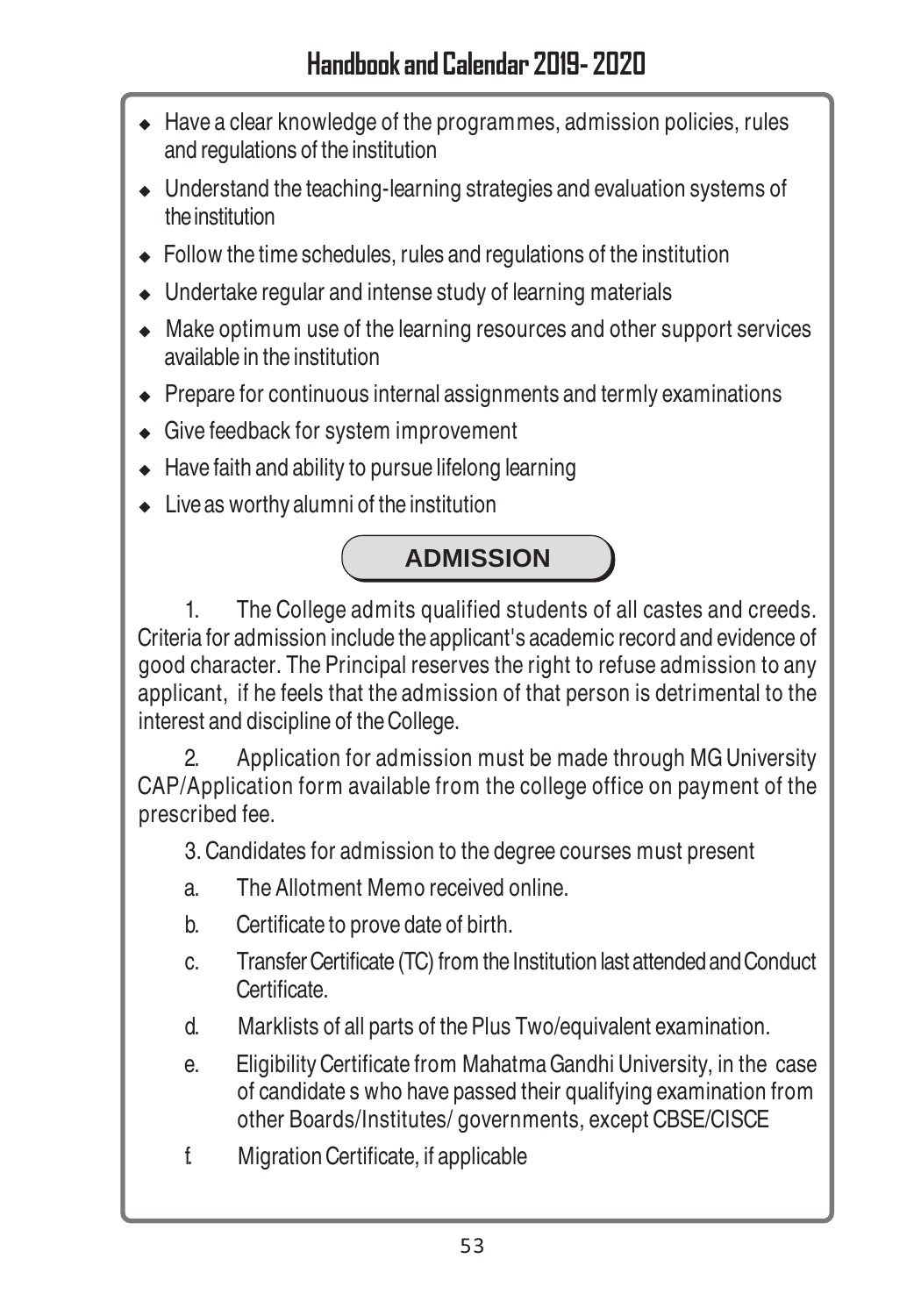g. Caste certificate. Any other document required to be produced by the Head of Institution.

- h. NCC/NSS Certificate in original, if applicable.
- i. Certificate in original proof of Ex-Servicemen/Dependent from Zilla Sainik Welfare Officer.

j. Community Certificate.

for more details cap.mgu.ac.in

4. Original certificates submitted at the time of admission will not be returned to the students during the course of study. Students are therefore, directed to keep true copies of the same before submitting the original for admission.

5. The first installment of tuition fee and other fees are collected on the day of admission. No student will be enrolled or allowed to attend the classes until the fees due from him have been paid.

6. Students who are admitted after the re-opening day will lose attendance for the days preceding admission and the days so lost will be counted as days of absence for recording attendance for the year.

# **ISSUE OF CERTIFICATES**

1. Application for the issue of any certificate shall be made in the prescribed form obtained from the college office.

2. Transfer certificate shall be issued only after the payment of all dues to the college and the college hostel. **The conduct certificate is a document which a student has to earn. It will not be issued as a matter of course.**

3. Ordinarily a notice of 24 hours is necessary for the issue of a certificate. Certificate will be sent by post only if the transmission charges are prepaid.

4. S.S.L.C. book, marklist, etc. have to be claimed at least within a year after leaving the college. The college office will not be responsible for any damage or loss to the certificates left unclaimed by the student.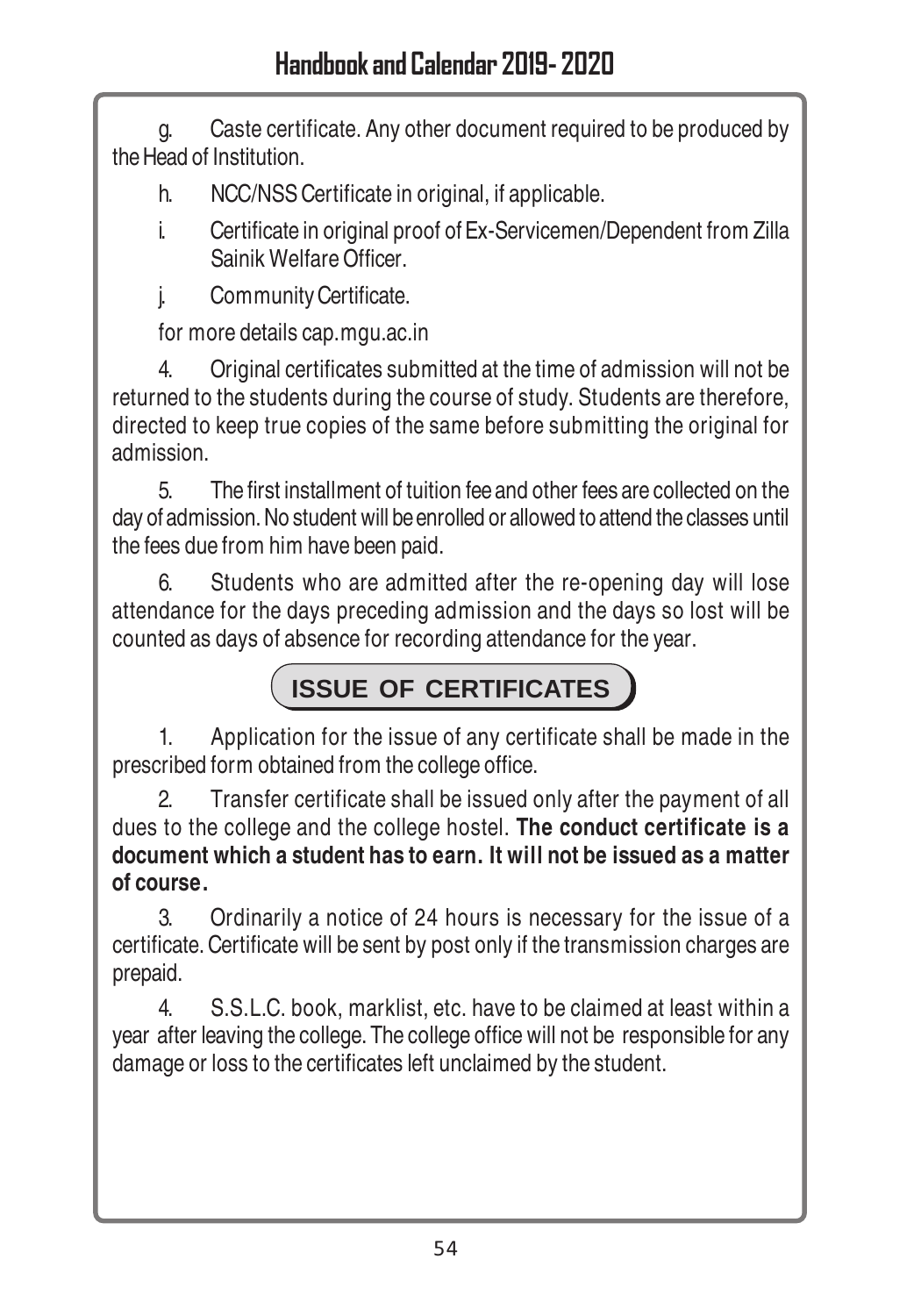## **ATTENDANCE AND LEAVE OF ABSENCE**

1. There are five working days per week. A working day is divided into two sessions and each session into periods of one hour - three periods in the forenoon and two in the afternoon. Attendance will be marked at the beginning of each period.

2. Late comers may be given or refused attendance for the period or marked late at the discretion of the teacher concerned.

3. Students are not permitted to absent themselves without leave for the whole class or part of a day. Absence without leave for part of a session shall be considered as absence for half a day.

4. A student who is absent from the college for more than 10 consecutive working days without satisfactory explanations is liable to have his name removed from the rolls. A student seeking readmission after such a removal should pay the prescribed readmission fee.

5. All applications for leave must be made beforehand to the Principal. Hostel students must get their leave application signed by the warden while those of students in the approved lodges should be countersigned by the local guardian.

6. The Principal can demand a student to produce a Medical certificate in the cases where the leave for illness is three days and above.

7. Leave will be granted only for clearly stated, proper and adequate reasons. Leave application should be submitted to the Principal through the teacher in charge.

8. In unavoidable circumstances where, previous permission for absence cannot be obtained, an application for leave must be submitted to the Principal as soon as possible and in no case later than the first or second day of return to the college.

9. Leave of absence should be given to the Principal in the prescribed form available from the college office.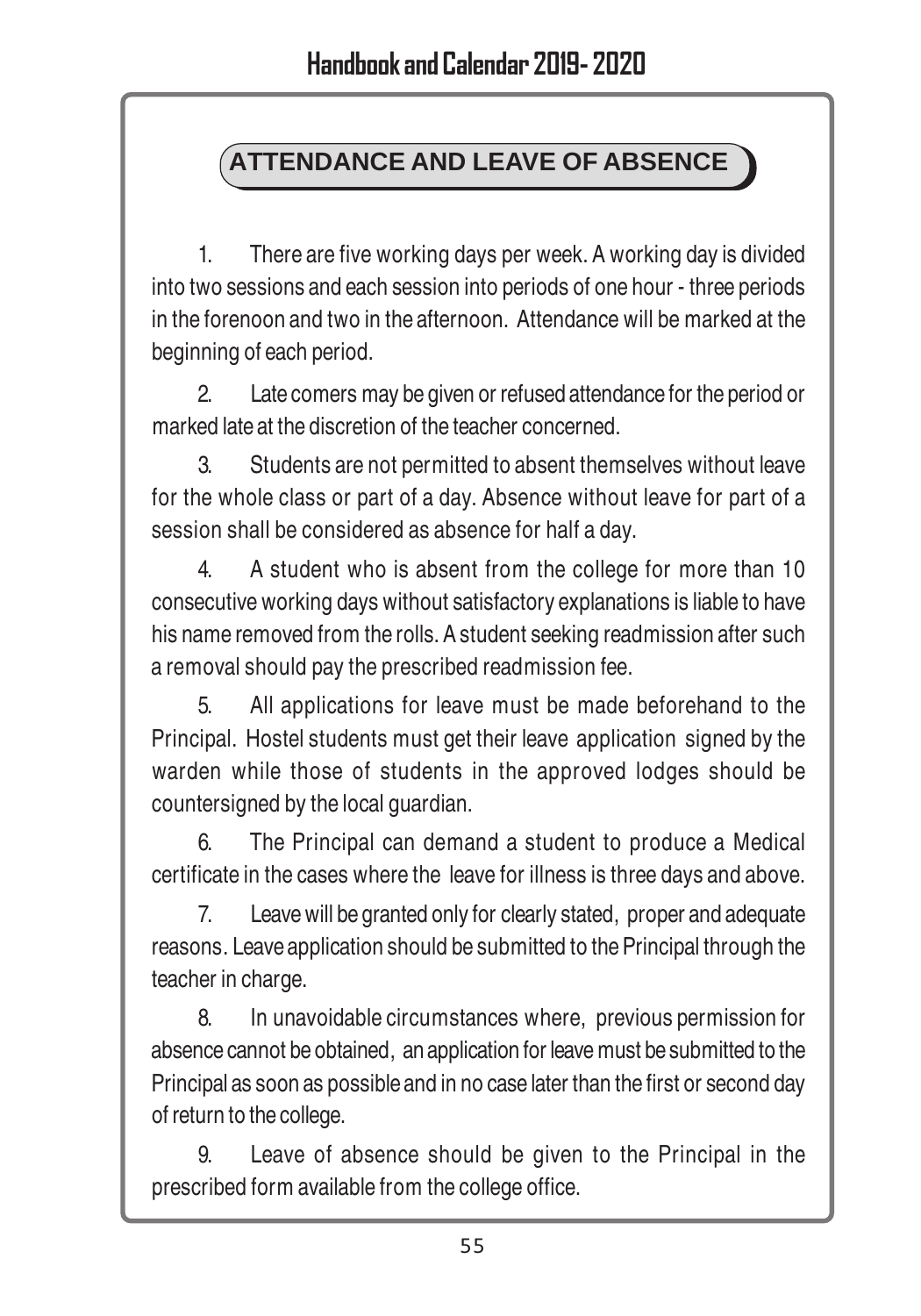10. As leave is granted for all reasonable causes no student should absent himself/herself from class without leave.

11. Those who apply for leave of absence to represent the college in extra-curricular activities should submit their application for leave beforehand to the Principal through the Head of the Department. In no case applications submitted later than the first or second day of their return to college will be considered. The maximum period for which duty leave can be granted to a student for sports is 10% of the total number of working days.

12. For the purpose of attendance calculation; all working days, irrespective of the number of working periods shall be considered full working days. Attendence statement of students will be published on the College notice board.

13. The annual certificate of attendance and progress required by the university for promotion or for admission to the university examination will not be granted unless the student has attended not less than 75% of the number of working days of the academic year and the Principal is satisfied with the student's progress and conduct.

14. Students whose attendance falls below the prescribed minimum shall have to apply for exemption to the university through the Principal. The application for exemption should include a chalan receipt for the prescribed fee. Reason for each day's absence will have to be given and in case of absence on an account of sickness, a medical certificate also has to be submitted.

Condonation will be granted maximum of two times during the programme of study, and condonation will not be granted if the shortage exceeds ten days of the programme.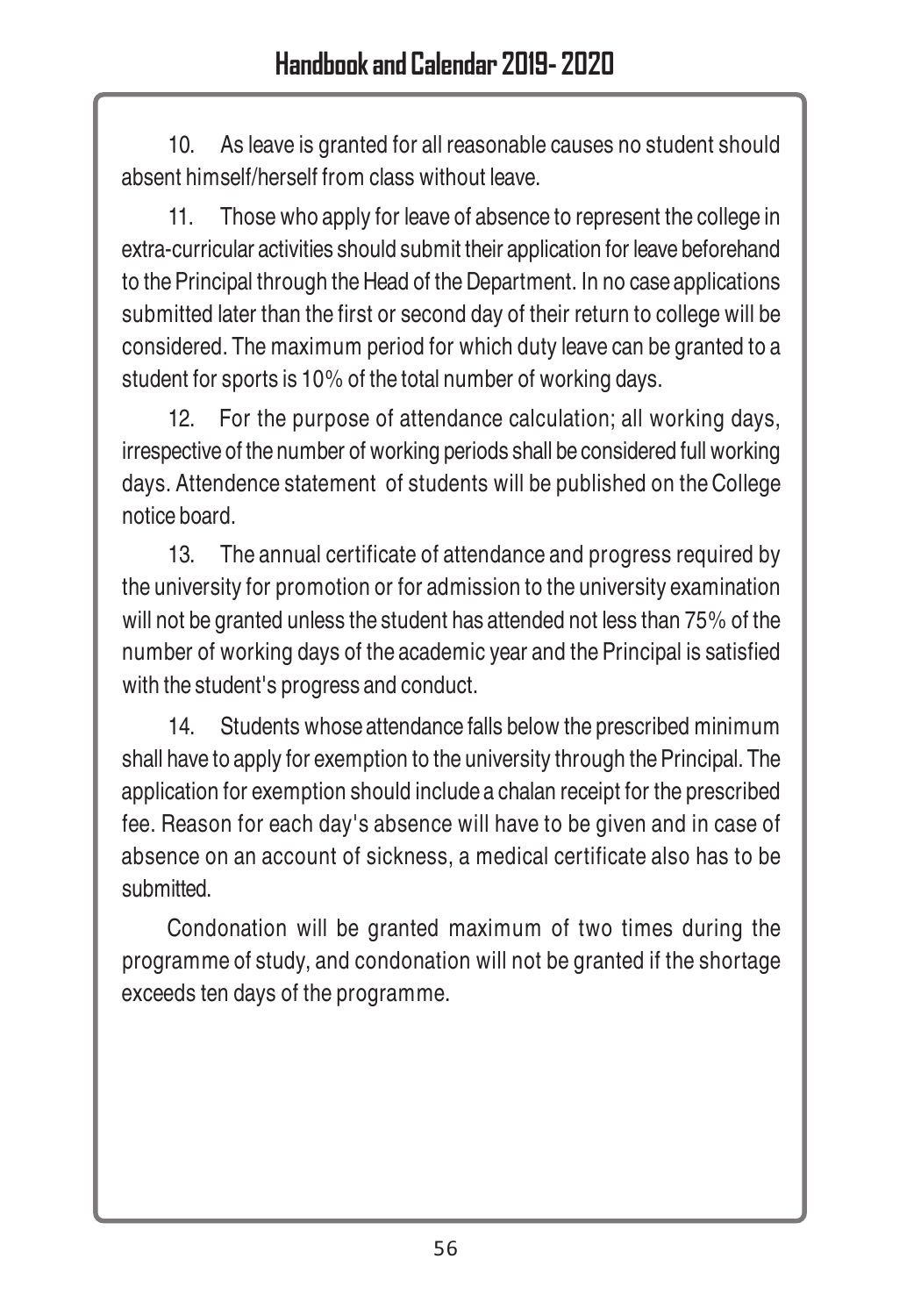## **GENERAL REGULATIONS**

The students enroled in the college have the obligation to obey the rules and adhere to the discipline of the college. Students are enjoined to obey the following rules:

1. Students inside and outside the class rooms are expected to join the morning prayer respectfully.

2. Students are expected to be neat and clean in body and spirit and to behave with courtesy and dignity. They should show due respect to all the members of the staff maintaining the family spirit. Disobedience and misconduct will be seriously dealt with.

3. Students should enter their classrooms at the first bell and remain in their places in perfect silence. Those who are free during any period are not allowed to loiter on the verandahs during the class hours and are expected to go to the reading room.

4. Students are expected to attend classes with regularity and punctuality and to refrain from any action that may disturb the smooth functioning of the college.

5. No student shall enter or leave the class room during the class time without the permission of the teacher concerned.

6. No student shall enter the class other than his own without the permission of the Principal during the class time or intervals.

7. Students are not permitted to approach any college authority in groups and such action is subversive of orderly academic life.

8. All college property should be handled with great care. Scribbling and dirtying the walls in any way are strictly prohibited. Loss or destruction of college property is chargeable individually or collectively. No furniture should be displaced.

9. Students must observe rules of the college given by the Principal from time to time. Complaints if any must be brought to the notice of the principal through the class teacher.

10. Students should wear their identity cards while in the campus and produce it on demand for inspection by any member of the staff or other college authorities. Identity card is to be produced at the office for issuing any kind of certificate from the college, remitting fees etc. If the card is lost, a duplicate may be issued at the students expense with the special permission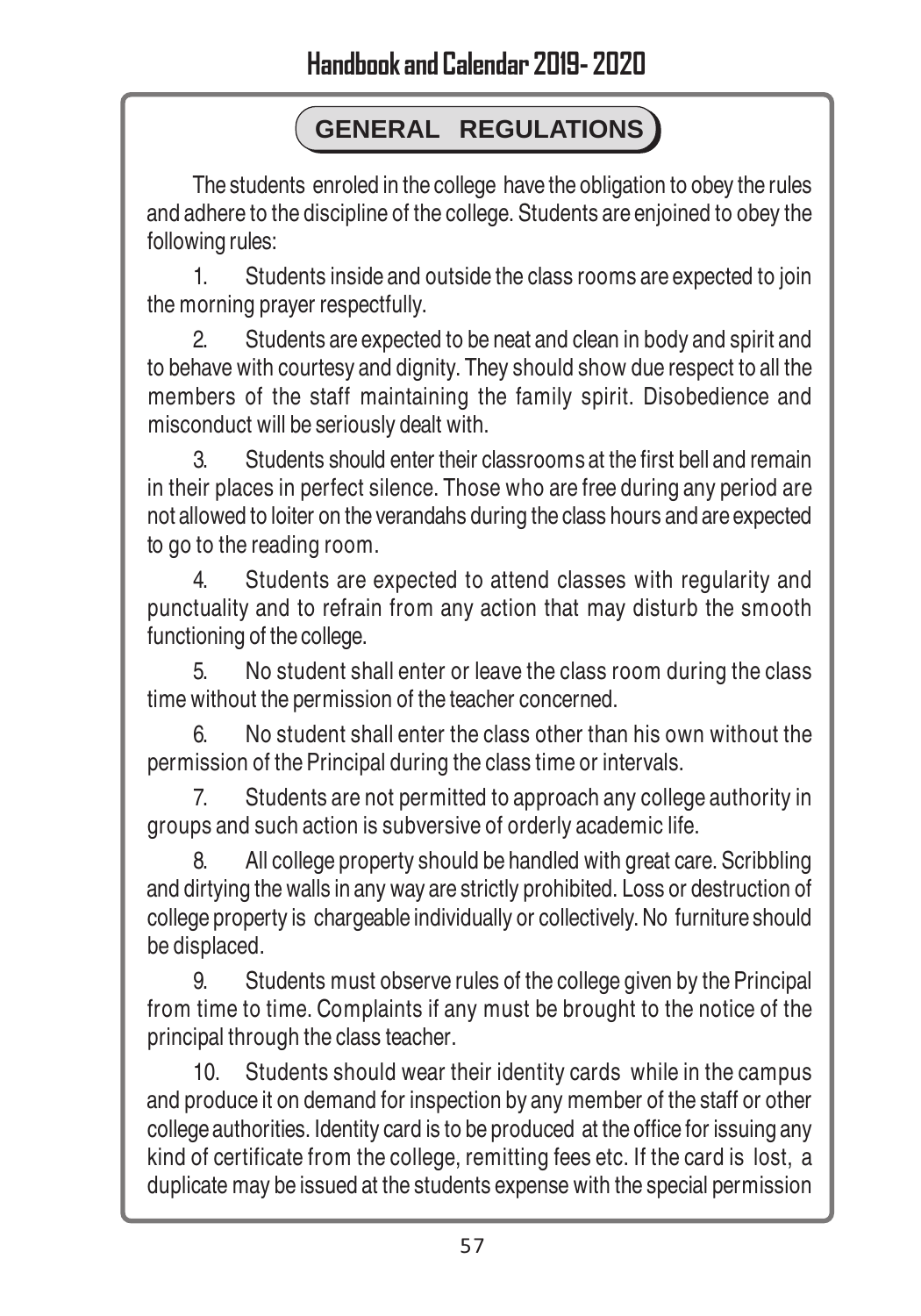of the principal.

**11. Political activity is strictly banned in the campus. Students shall not resort to any strikes, dharna, picketing or conduct any procession within the campus.** (See the University Students' Code of Conduct Rules 2005.)

12. Without prior sanction of the Principal, students are not permitted (a) to convene or attend meetings of any sort in any circumstances anywhere in the college buildings or its permises, (b) to set up entertainments or organise social functions in the college, (c) to make use of megaphones and loudspeakers in the campus, (d) to invite any outside persons to the college for any functions (e) to collect subscriptions of any kind, (f) to put up notices or hoist flags of any organisation or to display banners, posters, bunting etc. any where in the campus, (g) to place any paper, periodical or book in the reading room or circulate them in the college.

13. Smoking, consumption of alcoholic drinks and drugs are strictly forbidden in the campus and shall invite serious disciplinary action.

14. All correspondence officially addressed to the Principal should contain reply postage.

15. All notices to the students will be put up on the notice boards.

16. Any student (1) who is persistently insubordinate (2) who is repeatedly or wilfully mischievous and (3) who in the opinion of the Principal is likely to have an unwholesome influence on other students shall be removed from the rolls temporarily or permanently or may be served with a compulsory T.C. according to the gravity of the offence. The Principal may refuse the grant of the term certificate for a specified period and may also report their case to the University so that they may be dealt with under University regulations.

17. Students are not allowed to use mobile phones in the college campus and Hostels via G.O.No.RT/No.346/05 Higher Edn.Dtd.01.03.2005. Any student who violates this rule shall be punished.

18. **Ragging** : Ragging is strictly forbidden and is punishable by rustication or expulsion from the college. As per directives of the Honorable Supreme Court and M. G. University Letter No. AC A1/2/1647/07 Anti Ragging Squads are made each year to ensure that no ragging takes place.

19. Students are directed to Park their vehicle only in the area allotted for them.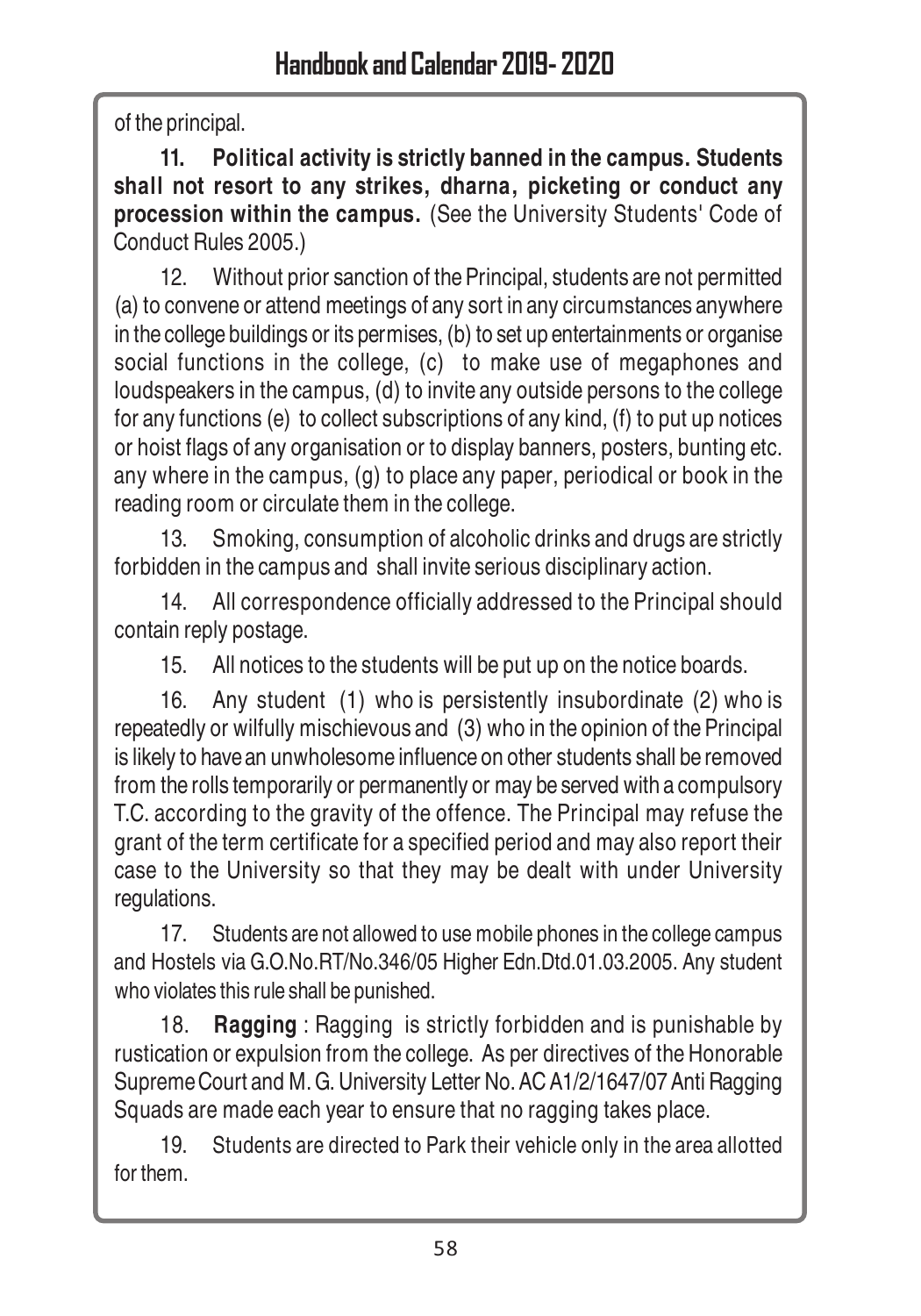#### **M.G. UNIVERSITY STUDENTS' CODE OF CONDUCT RULES-2005**

## **1. Title**

These rules shall be known as Mahatma Gandhi University Students' Code of Conduct Rules-2005. It shall come into force with immediate effect.

## **2. Objective**

These rules are framed with a view to maintaining and enforcing good conduct inside the class rooms and campus in the affiliated colleges, Departments of teaching and Research and self financing schools of the Mahatma Gandhi University.

## **3. Application**

These rules shall be applicable to all the affiliated colleges under the University, University departments of teaching and research and self financing school of the University.

## **4. Definitions**

1. College :- means a college as defined in Section 2 (2) and Section 2(7) of the M.G. University Act 1985.

2. Vice Chancellor :- means the Vice Chancellor of the Mahatma Gandhi University.

3. Students' Grievance Redressal Committee :- **Students' Grievance Redressal Committee constituted as per Rule 8 of these Rules.**

4. Student :- means a part-time or full-time student as defined in Section 2(26) of Mahatma Gandhi University Act.

5. Principal - Means Head of College as defined in Section 2(16) of the Mahatma Gandhi University Act 1985.

6. Political activity :- Political activity means any act, activity or conduct by any student in a college by which political ideologies of any political parties recognized by the Election Commission are preached, professed, imparted or disseminated by speeches, visible representation or other means of communication, whatsoever.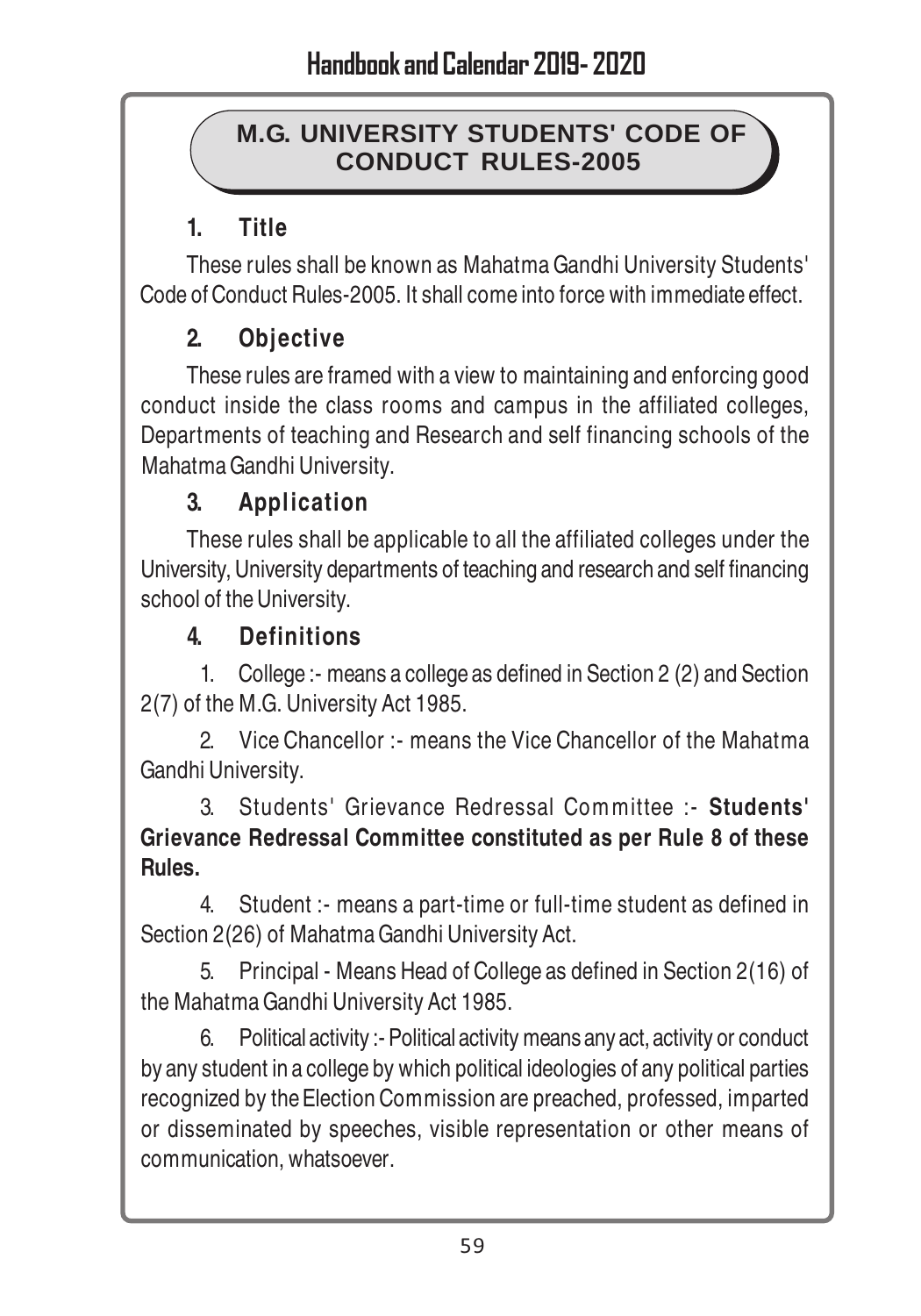In case of definitions not mentioned above, the definitions in the University Act and Statutes shall prevail.

## **5. Prohibition on Political Activity inside the campus**

a. No student of a college shall get himself involved in any political activity by himself or abet the said activity to be carried on by fellow students inside the campus in any manner whatsoever and any such activity is hereby banned inside the campus.

b. Taking part in any political activity by organizing students or to cause gatherings inside the college campus for the purpose of doing any activities as defined in Rule 4 (6) shall constitute serious indiscipline. Every member of such a gathering shall be individually liable and responsible for the gross indiscipline in this regard and the Principal shall have the power to take disciplinary action against students who indulge in the aforesaid activities.

c. It shall constitute gross indiscipline to call for and appeal to strike based on policies and ideologies that may be preached by the political parties or their sister organizations or students wings. The participants in the strike as aforesaid shall be dealt with by the disciplinary authority and they shall be imposed appropriate punishment as provided in these rules.

d. No student of a college shall stage or indulge in any activity like Dharna, Gherao, obstructing entry to and from any class room, office, hall or other places inside the campus and such activities shall be treated as misconduct.

e. No student shall shout slogans inside the class rooms, office or any other place inside the campus and obstruct and interfere or cause disturbance and nuisance to the ordinary functioning of the institution.

These activities shall be treated as misconduct.

## **6. Procedure for imposition of punishment**

a. The Principal of the college shall be the disciplinary authority in respect of the students in the college.

b. If, it comes to the notice of the Principal that a student or a class of students have committed misconduct as referred to in Rule 5 above and that the Principal is satisfied that there is prima facie enough material in the allegation against the delinquent student, he shall immediately pass an order suspending student/students from the college.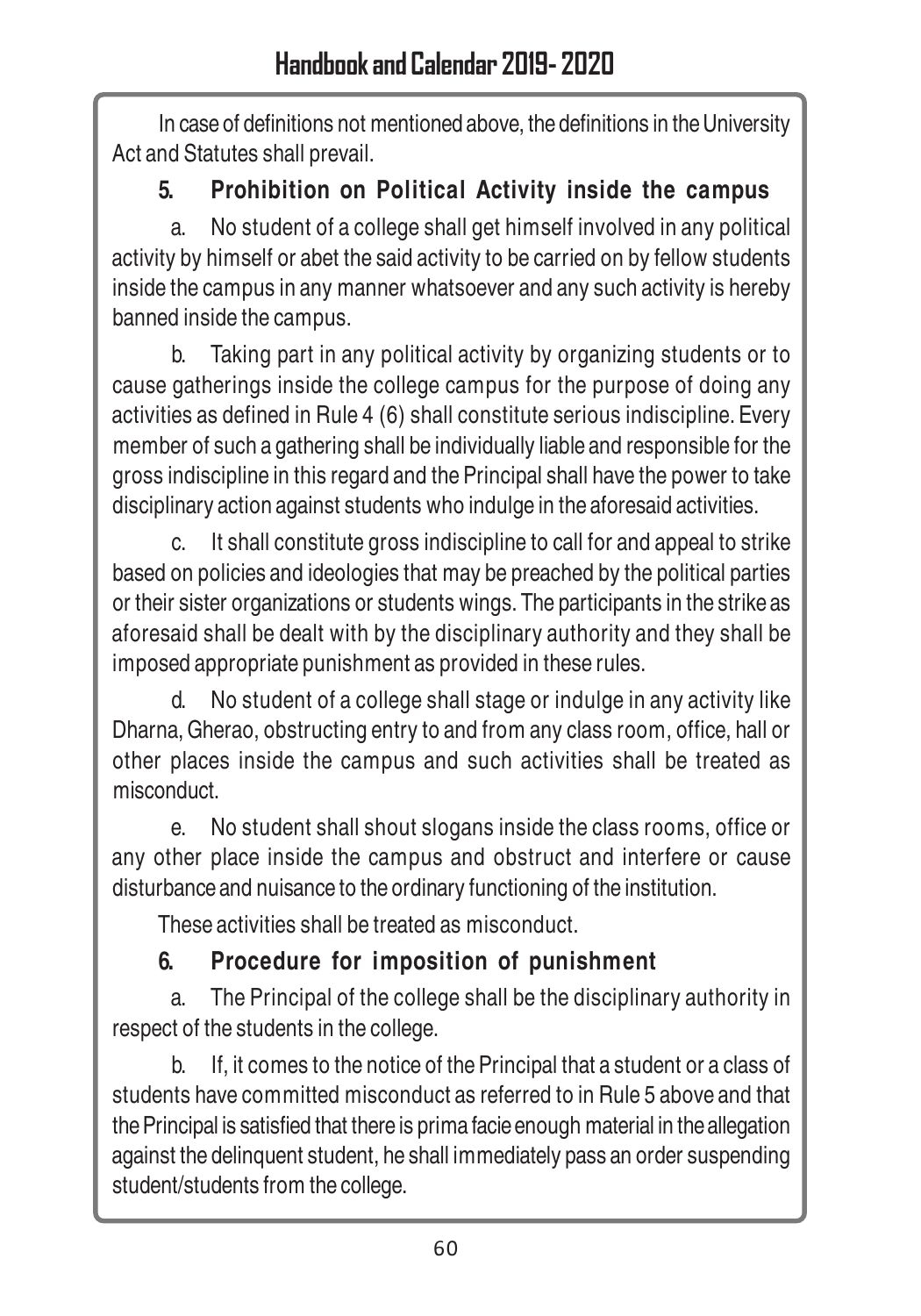c. If the Principal is satisfied that the delinquency alleged in the complaint requires further investigation/enquiry, he shall report the matter to the College Council. After reporting the matter and after seeking the views of the Council referred to above the Principal shall appoint a competent teacher/ teachers to enquire into the matter and to submit the report immediately.

d. The Enquiry Officer so appointed shall conduct enquiry without delay after gathering oral or written evidence from the complainant as well as the person against whom the allegations/delinquency, were made. The Enquiry Officer also shall give fair and reasonable opportunity to all the parties and shall submit a report to the Principal without unnecessary delay. After the receipt of the report, the Principal shall consider the report and take appropriate action, which he deems fit, including the imposition of the following punishments.

- 1. Imposition of fine
- 2. Issuance of compulsory transfer certificate
- 3. Dismissal from the college

In the event of imposition of punishment of dismissal or compulsory issuance of transfer certificate, the Principal shall forward the order along with the report to the University.

## **7. Prohibition of damage to property**

The student shall not disfigure the class rooms, compound wall, or other buildings, inside the college campus by pasting posters or writing on the walls in connection with any activity. They shall not damage or destroy any furniture, equipments and other materials inside the college campus. In the event of any student indulging in any such activities, a fine shall be imposed on him, to be fixed by the Principal of the College after evaluating the extent and magnitude of the damages so caused. The aforesaid imposition of fine is without prejudice to the liability of the delinquent student for prosecution under the provisions of the Indian Penal Code or under the provisions of Prevention of Damage to Public Properties Act. The damage so fixed by the Principal shall be recovered as arrears of land revenue and in the event of nonpayment, the recovery proceedings shall be taken against the person responsible.

## **8. Students' Grievance Redressal Committee**

In every college there shall be a Students Grievance Redressal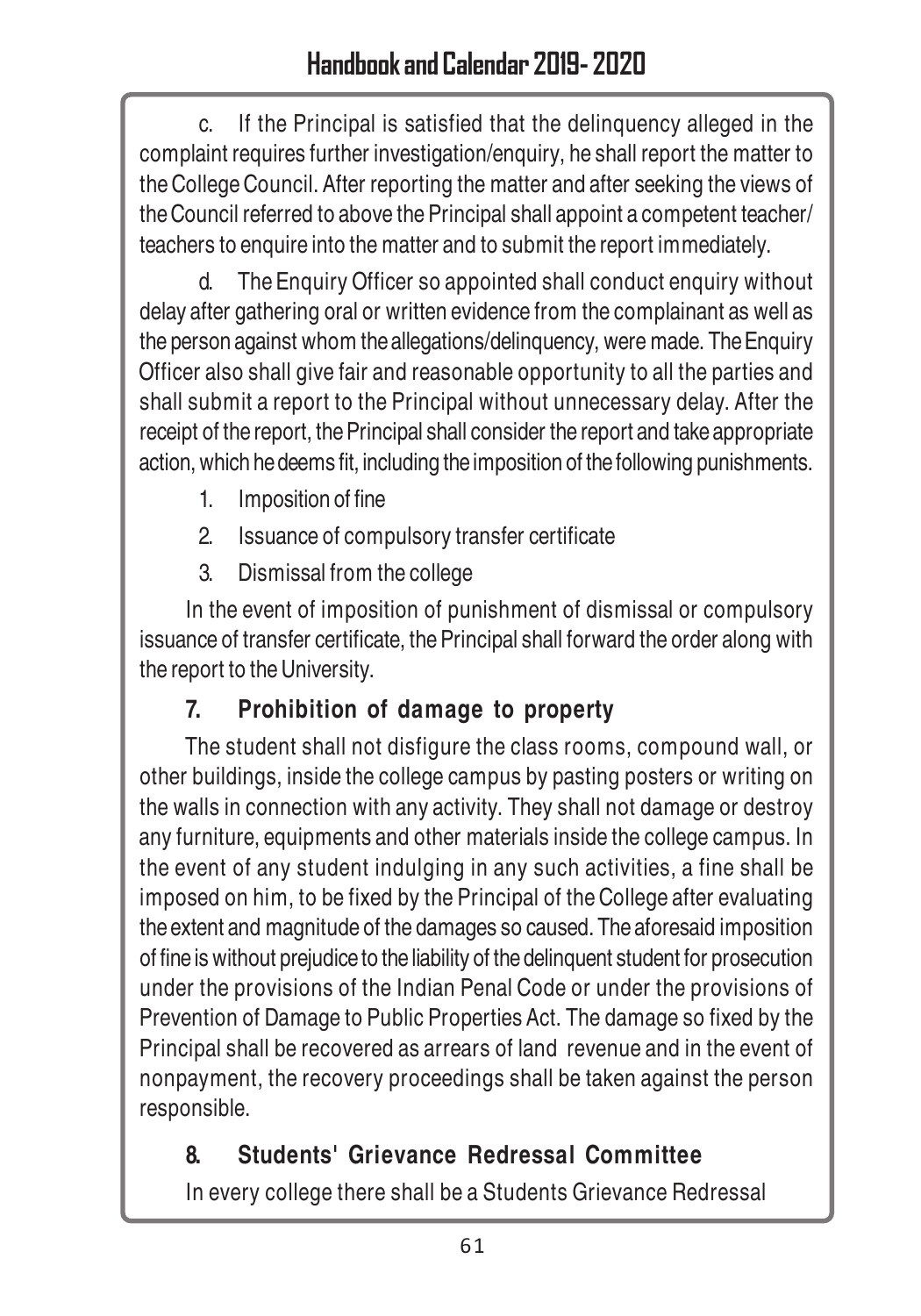Committee constituted by the Principal. The Chairman of the said committee shall be the Principal. The committee shall consist of three teachers nominated by the College Council of whom one shall be a lady teacher. The Chairman of the College Union as well as the secretary shall be the ex-officio members of the said committee. The committee shall meet once in every month and evaluate the steps taken or frame guideline or general instructions or directions for the maintenance of peaceful atmosphere in the campus. The Committee shall generally discuss the various basic problems of the students and any unhealthy relationship between the students, students and teachers or students and non-teaching staff of the college and suggest and implement remedial measures.

## **9. Right to Appeal**

A student against whom the disciplinary orders had been passed; shall have a right to appeal to the Board for Adjudication of Students' Grievances as provided in Chapter 27 of Mahatma Gandhi University Statutes 1997. The appellate authority shall have the power to set aside, modify or cancel the order, provided the appeal is found to be genuine and filed within the period of 30 days from the date of receipt of the order. The appellate authority shall also have the power to condone the delay in filing the appeal if it is proved to the satisfaction of the appellate authority by the appellant that he was prevented by sufficient cause from prefering the appeal within the time.

# **RESIDENCE OF STUDENTS**

1. Students who do not live with their guardians should as a rule reside in the college hostel or approved lodges. Only the female students who are on the rolls of the college will be allowed to reside in the hostel. The warden shall be the sole authority in the management and the day to day administration of the hostel. She is appointed by the Manager, all matters connected with the hostel will be dealt with by the warden and appeals may be made only to the Manager.

2. Students who want to live in lodges must get the permission of the Principal before any lodge is chosen.

3. Students shall forward to the college office complete information regarding their residence in the prescribed form obtainable in the office.

4. Any subsequent change in residence may be made only after getting written permission of the Principal.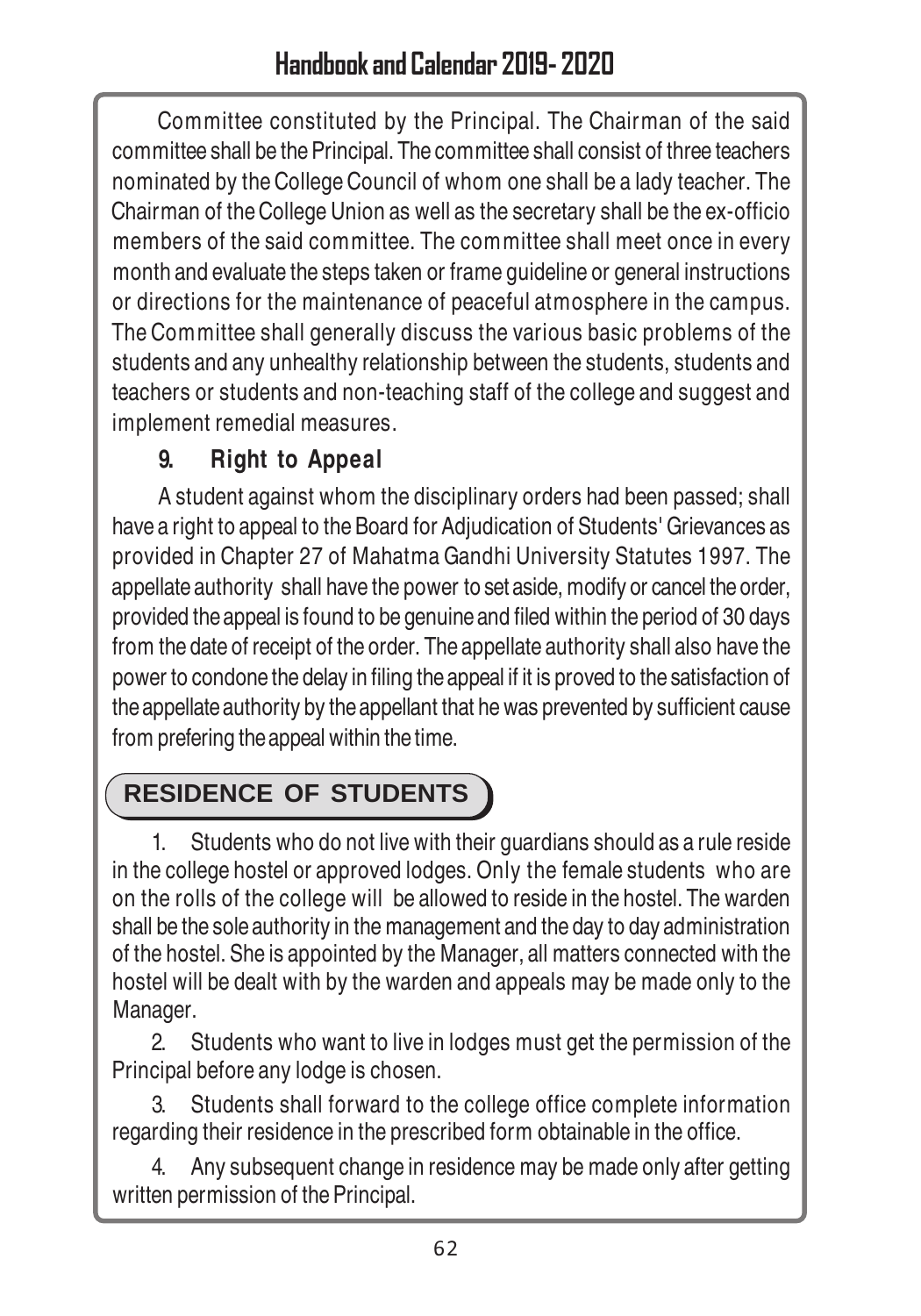5. Students not living in the hostel or with their parents or guardians will be placed under the supervision of the members of the staff who will conduct the inspection of the residence.

 6. Students are not allowed to receive visitors in the college during the working hours without the permission of the Principal. They will have their letter and other communications addressed to their home or hostels. College office will not be responsible for the distribution of postal articles addressed otherwise.

## **EXCURSION**

Only students of the final year degree classes will be permitted to go on excursion for a maximum of three working days after getting prior approval from the authority.

## **STUDENT'S DRESS CODE ON CAMPUS**

All Under Graduates Students will have uniform as specified by the college, to be worn on stipulated days. The uniform for girls consist of a full sleeve shirt, normal pants and a V-Neck coat. For boys it is half sleeve shirt and normal pants. Students are permitted to wear colour dress on Wednesdays. A dress code that befits the decorum and dignity of the college and an etiquette of attire is insisted upon. Accordingly, all students of the college must be in formal dress while on campus. Collar Neck T- Shirts, Kurtha and Jeans are permitted, subject to the condition that modesty and decency are maintained. The Student Identity card is considered a part of the dress code. Violation of the dress code individually or as a group shall invite disciplinary action. Any relaxation in the dress code shall be granted only by the Principal/ Vice Principal.

## **STUDENT'S COUNCIL**

Students enrolled in the college are ipso facto members of the Student's Council and shall have the right to vote and contest the election to the Student's Council .Every ordinary member of the Union can become a member of other associations or forums according to his / her optional subject or interest.All the members of the teaching staff of the college shall be honorary members of the Union and of all affiliated associations.

The Principal shall be the patron of the Student's Council and affiliated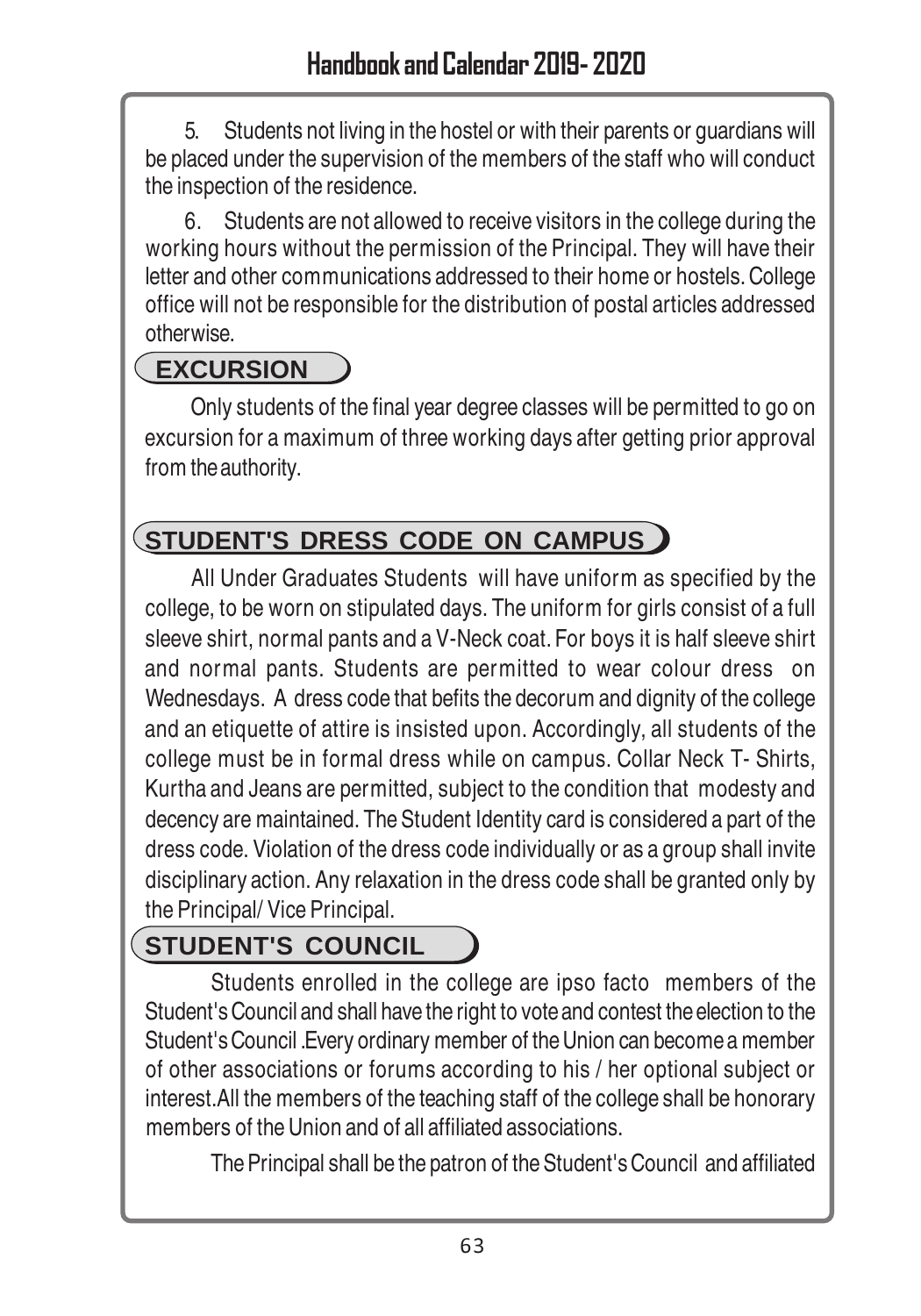associations and he/she shall be the final authority in all matters relating to the Union and the affiliated associations. A Pro-patron may be nominated from the teaching staff who shall exercise such powers as are delegated to him by the patron.The election to the Student's Council will be conducted in the parliamentary model according to the university directions subject to the legal clarification of the Hon. High court .

## **QUALITY IMPROVEMENT PROGRAMMES**

Short term courses are conducted by the departments to promote the skills and the competence of the students and to make them proficient in subjects other than the subjects of their regular course. Emphasis is given to the development of communication skills, computer awareness and technical knowledge of the theory learned. These are self financing programmes.

#### **TUTORIAL SYSTEM**

Each class is placed under the special care of a teacher who is to have personal contact with his/her students and thereby help them grow as better human beings. He/She may give them proper guidance in matters of study, career and conduct within and outside the classroom. The teachers are also encouraged to arrange programmes for the cultural, social, emotional and intellectual growth of their students. The class teacher is the immediate authority of a class in all its day-to-day affairs.

#### **NEW INITIATIVES IN HIGHER EDUCATION**

The college facilitates the following new initiatives in higher education, instituted by the Department of Higher Education, Government of Kerala 1. Walk With a Scholar (WWS): A Programme which is open for 30 first semester students

2. ASAP (Additional Skill Acquisition Programme):A Programme which is open for 60 first semester students

3. SSP (Scholar Support Programme): A Programme which is open first semester students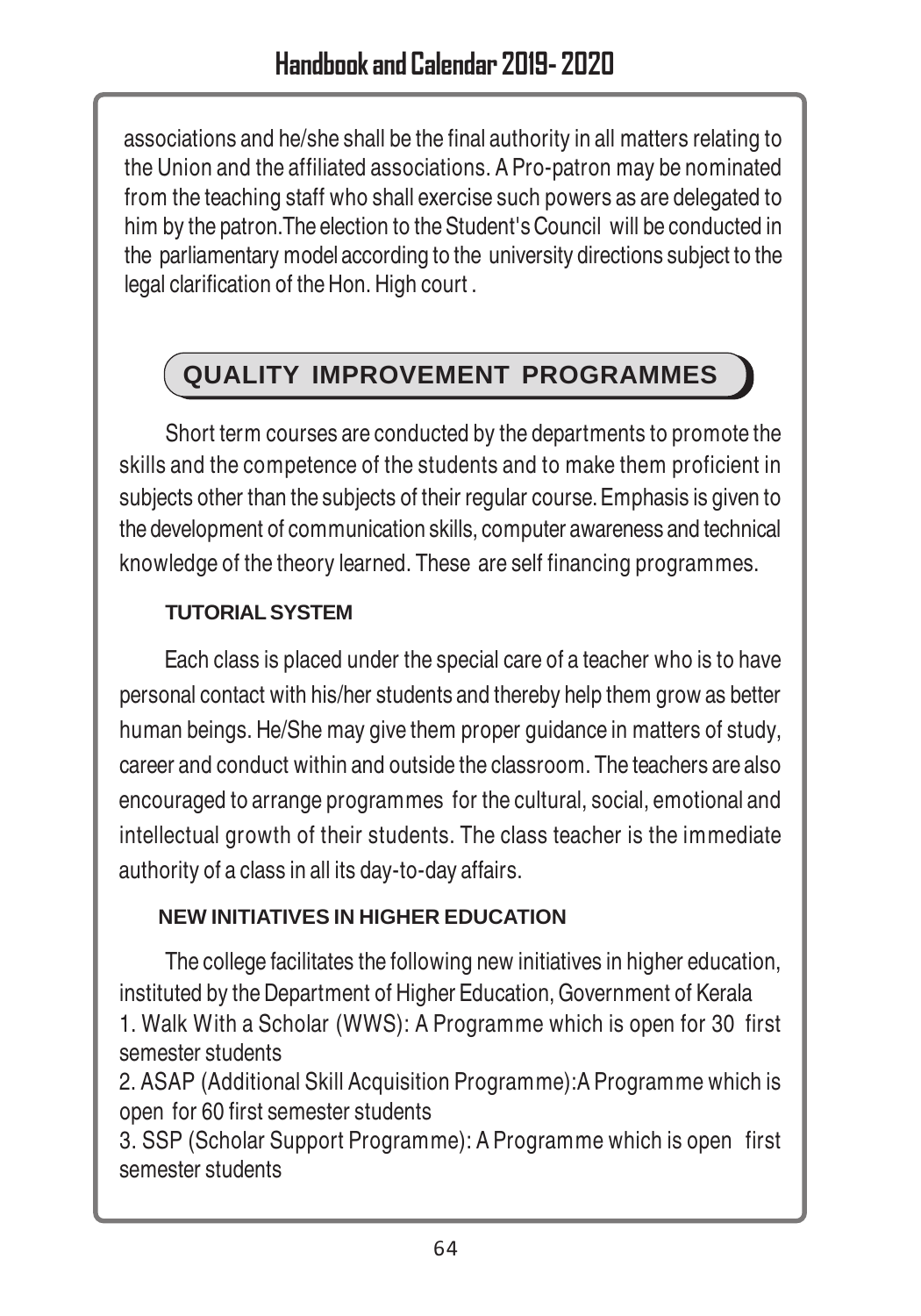# **FEE RULES**

1. Tuition fees will be collected either in lump at the beginning of the year or in instalments at the beginning of each term or semester as the case may be.

2. If a student fails to pay the fee on the due date he/she shall be liable to pay a fine of Rs.5/- on the 1<sup>st</sup> fine due date and Rs. 10/- on the 2<sup>nd</sup> fine due date.

3. If the fee and fine are not paid on the due date, the students will be removed from the rolls of the college and they will not get the benefit of attendance from the date of removal from the rolls. On clearing the dues they can be re-admitted.

4. The names of defaulters of fees will be published on the notice board after the expiry of the last date fixed for payment.

5. The period of terms are as follows:-

| I, III, V Sem  | $\overline{\phantom{a}}$ | 01.06.2019 to 31.10.2019 |
|----------------|--------------------------|--------------------------|
| II, IV, VI Sem | -                        | 01.11.2019 to 31.03.2020 |

6. In the case of students discontinuing their study, all fees including tuition fees for that term/ semester along with special fees and caution deposit due for the whole year shall be collected from them.

7. Students belonging to Scheduled Castes, Scheduled Tribes, OEC and OBC who have secured admission to the college will be eligible for fee concession. They will be given fee concession on producing the necessary community / income certificate from the Tahsildar / V.O. concerned.

8. Students belonging to forward communities who come under the prescribed income limit are eligible for fee concession under the Kumara Pillai Commission Report.

9. SC/ST/OEC/OBC/KPCR students should submit their applications for fee concession to the college office within 30 days from the date of their admission or re-opening of the College as the case may be. They should submit their applications for renewal of concession every year.

10. Students eligible for fee concession, who discontinue their studies before the sanction of the concessions are liable to pay all fees before their Transfer Certificates are issued.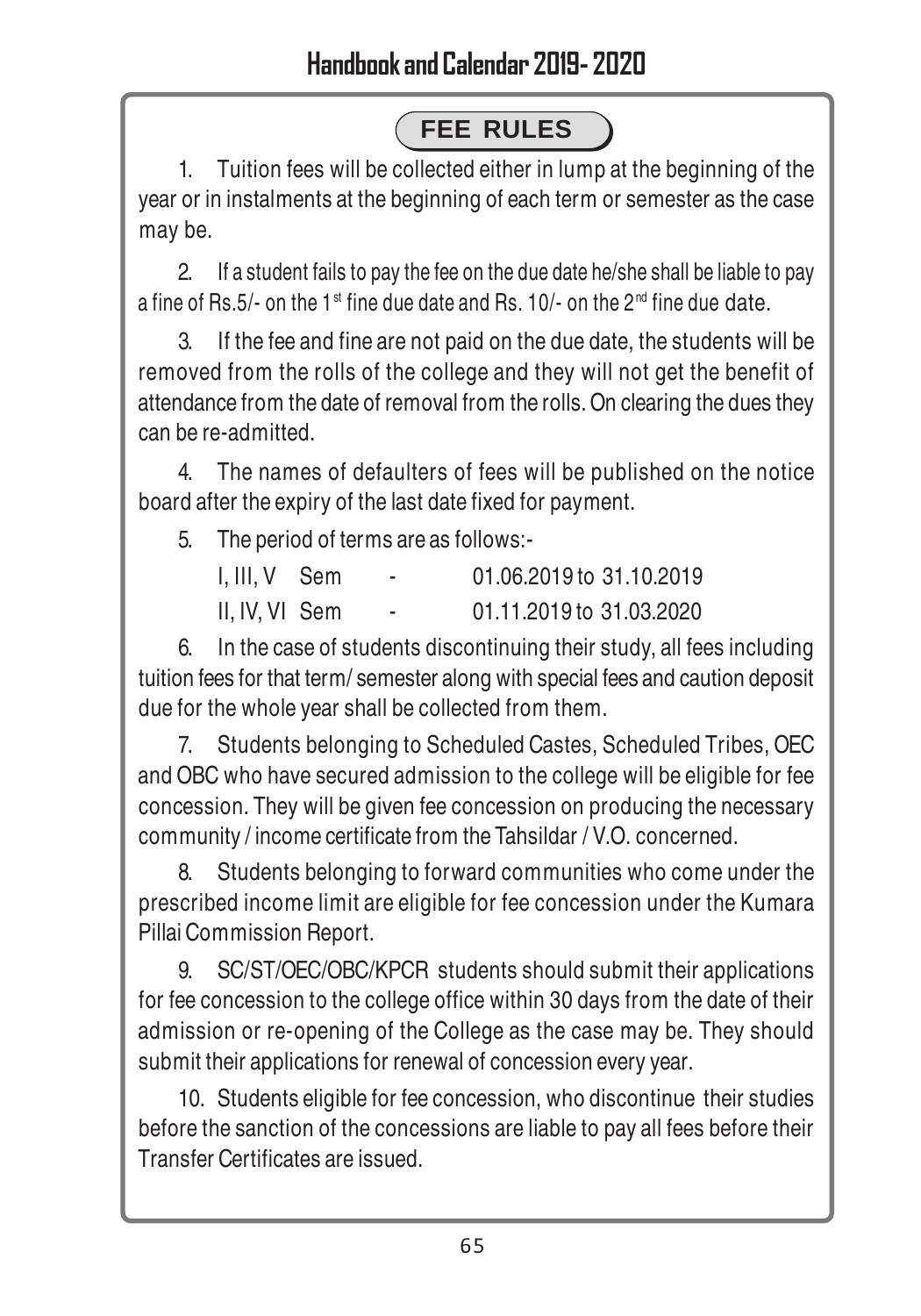#### **MAHATMA GANDHI UNIVERSITY, KOTTAYAM REGULATIONS FOR UNDER GRADUATE PROGRAMMES UNDER CHOICE BASED CREDIT SYSTEM 2017**

#### **Preamble**

Mahatma Gandhi University introduced Choice Based Credit and Semester and Grading System in colleges affiliated to the University from the Academic Year 2009-10, under Direct Grading System. Subsequently, the Kerala State Higher Education Council constituted a committee of experts headed by Prof. B Hridayakumari, to study and make recommendations for the improvement of the working of the Choice Based Credit and Semester System in colleges affiliated to the Universities in the State. The State Government accepted the recommendations of the Committee and the Syndicate and the Academic Council of the Mahatma Gandhi University has resolved to reform the existing CBCSS regulations. Accordingly Regulations for Under Graduate Programmes under Choice Based Course-Credit-Semester System and Grading, 2013,was introduced in the University from the Academic year 2013- 14 onwards, under Indirect Grading System. The University Grants Commission, in order to facilitate student mobility across institutions within and across the states insisted to introduce uniform grading system in the Universities. On the basis of the UGC directives, various Board of Studies / Expert committees framed draft Regulations and syllabi for various UG Programmes to be made effective from 2016-17 academic year onwards. The Academic Council held on 18th July 2016 resolved to postpone the implementation of the regulations and syllabi for UG Programmes and to implement from 2017-2018 academic year after detailed discussions with the experts and other stake holders. On the basis of the suggestions put forth by the joint meeting of Faculties and also based on the discussions and suggestions in the workshops conducted for the purpose, Chairpersons of various faculties submitted modified draft Regulations, Scheme and Syllabi and text books for various undergraduate Programmes and the Standing committee of the Academic Council at its meeting held on 5th May 2017 resolved to recommend to the Academic council to approve the modified Regulations, Scheme and Syllabi and text books for various undergraduate programmes. Hence it becomes necessary to issue modified Regulations as follows.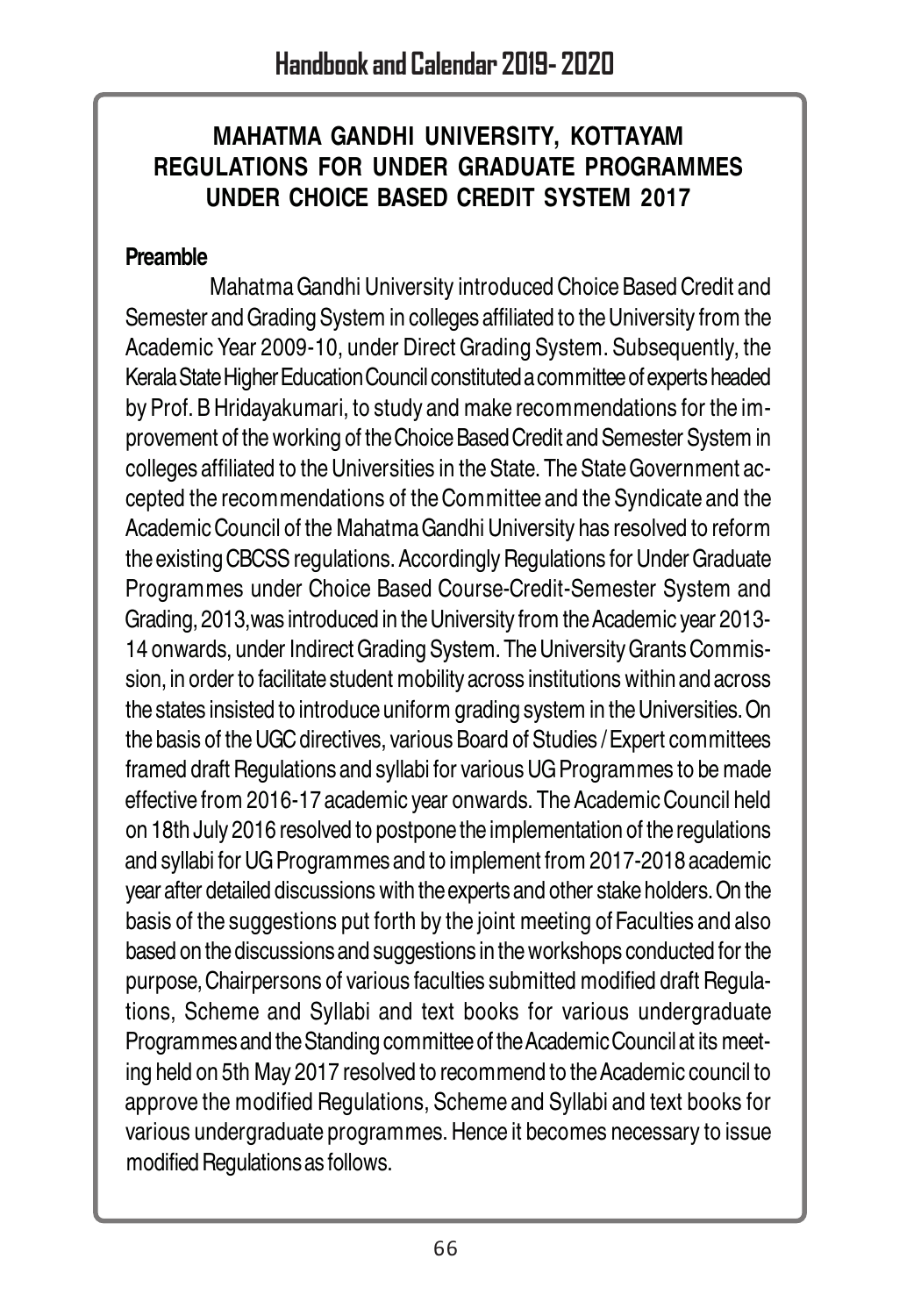## **1. TITLE**

1.1. These regulations shall be called **"MAHATMA GANDHI UNIVERSITY REGULATIONS FOR UNDER GRADUATE PROGRAMMES UNDER CHOICE BASED CREDIT SYSTEM 2017"**

## **2. SCOPE**

- 2.1 Applicable to all regular Under Graduate Programmes conducted by the University with effect from 2017 admissions, except for Professional and B.Voc. Programmes. Also applicable to Distance/Private Undergraduate Programmes with suitable modifications. Under Graduate Programmes in Management Studies are included as non-professional programmes.
- 2.2 Examinations of the courses being run under the Distance/Private registra tion scheme shall be conducted annually.
- 2.3 Medium of instruction is English except in the case of language courses other than English unless otherwise stated therein.
- 2.4 The provisions supersede all the existing regulations for the Regular /Distance/ Private Undergraduate programmes to the extent herein pre scribed.

## **3. DEFINITIONS**

- 3.1. 'Academic Week' is a unit of five working days in which the distribution of work is organized from day one to day five, with five contact hours of one hour duration on each day.
- 3.2. 'Choice Based Course' means a course that enables the students to famil iarize the advanced areas of core course.
- 3.3. 'College Coordinator' is a teacher nominated by the College Council to coordinate the continuous evaluation undertaken by various departments within the college. He/she shall be nominated to the college level monitoring com mittee.
- 3.4. 'Common Course I' means a course that comes under the category of courses for English.
- 3.5 'Common Course II' means additional language.
- 3.6. 'Complementary Course' means a course which would enrich the study of core courses.
- 3.7. 'Core course' means a course in the subject of specialization within a degree programme. It includes a course on environmental studies and humanrights.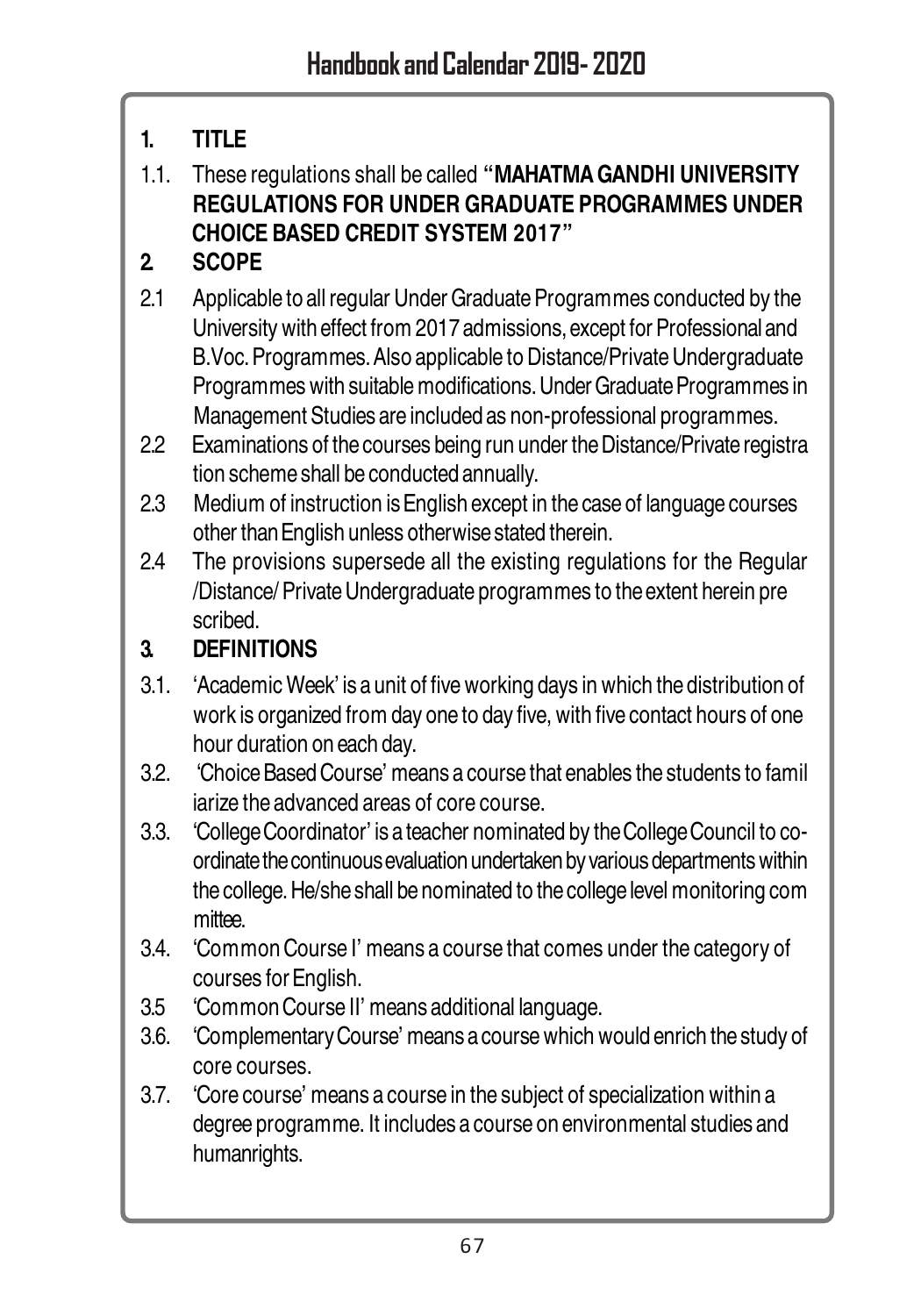- 3.8. 'Course' means a portion of a subject to be taught and evaluated in a se mester (similar to a paper under annual scheme). 3.9. 'Credit' is the num erical value assigned to a paper according to the relative importance of the syllabus of the programme.
- 3.10.'Department' means any teaching department in a college.
- 3.11. 'Department Coordinator' is a teacher nominated by a Department Council to coordinate the continuous evaluation undertaken in that department.
- 3.12. 'Department Council' means the body of all teachers of a department in a college.
- 3.13.'Faculty Advisor' means a teacher from the parent department nominated by the Department Council, who will advise the student on academic mat ters.
- 3.14.Grace Marks shall be awarded to candidates as per the University Orders issued from time to time.
- 3.15.'Grade' means a letter symbol (A, B, C, etc.), which indicates the broad level of performance of a student in a Paper/Course/ Semester/Programme.
- 3.16.'Grade Point' (GP) is the numerical indicator of the percentage of marks awarded to a student in a course.
- 3.17.'Institutional Average (IA)' means average mark secured (Internal + exter nal) for a course at the college level.
- 3.18.'Open Course' means an optional course which the student is free to take at his/her will. Open course shall be a non-major elective course offered by the Departments other than the parent Department.
- 3.19.'Parent Department' means the department which offers core course/ courses within an undergraduate programme.
- 3.20.'Programme' means a three year programme of study and examinations spread over six semesters, the successful completion of which would lead to the award of a degree.
- 3.21.'Semester' means a term consisting of a minimum 90 working days, inclusive of tutorials, examination days and other academic activities within a period of six months.
- 3.22.'University Average (UA)'means average mark secured (Internal + exter nal) for a course at the University level.
- 3.23.'Vocational Course' (Skill Enhancement Course) means a course that enables the students to enhance their practical skills and ability to pursue a vocation in their subject of specialization.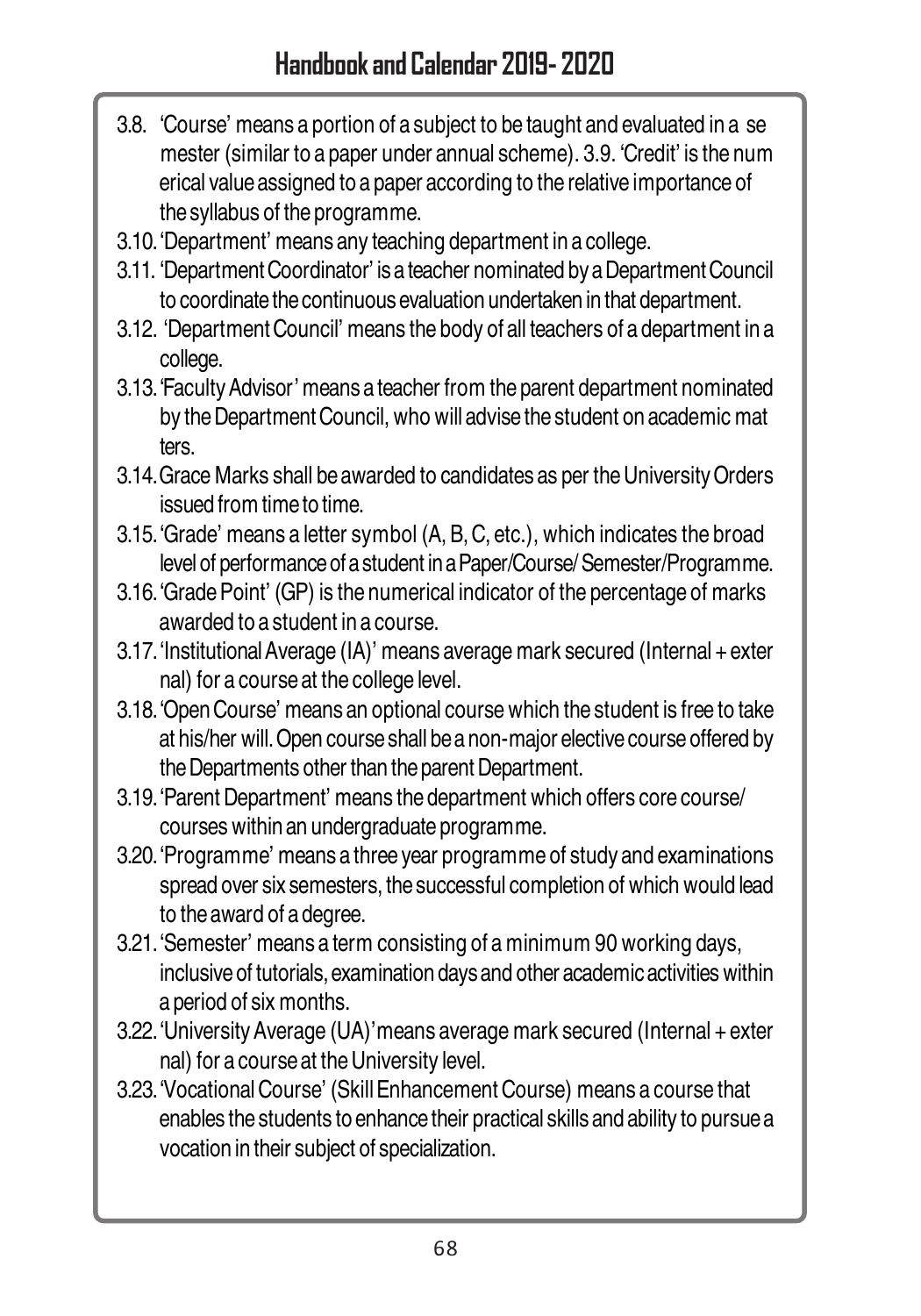3.24.Words and expressions used and not defined in this regulation shall have the same meaning assigned to them in the Act and Statutes of the University.

#### **4. ELIGIBILITY FOR ADMISSION AND RESERVATION OF SEATS**

4.1 Eligibility for admissions and reservation of seats for various Under graduate Programmes shall be according to the rules framed by the University in this regard, from time to time.

#### **5. DURATION**

- 5.1 The duration of U.G. programmes shall be 6 semesters.
- 5.2 There shall be two Semesters in an academic year, the "ODD" semes ter commences in June and on completion, the "EVEN" Semester com mences. There shall be two months vacation during April/May.
- 5.3 No student shall be allowed to complete the programme by attending more than 12 continuous semesters.

#### **6. REGISTRATION**

- 6.1. The strength of students for each programme shall be as per the existing orders, as approved by the University.
- 6.2. The college shall send a list of students registered for each programme in each semester giving the details of courses registered including re peat/re-appearance courses to the University in the prescribed form within 45 days from the commencement of the Semester.
- 6.3. Those students who possess the required minimum attendance during a semester and could not register for the semester examination are per mitted to apply for Notional Registration to the examinations concerned enabling them to get promoted to the next class.

#### **7. SCHEME AND SYLLABUS**

- 7.1. The U.G. programmes shall include (a) Common Courses I and II, (b) Core Course(s), (c) Complementary/Vocational Courses, and (d) Open Course.
- 7.2. There shall be one Choice Based course (Elective Course) in the sixth semester. In the case of B.Com Programme there shall be an elective stream from third semester onwards.
- 7.3. Credit Transfer and Accumulation system can be adopted in the pro gramme. Transfer of Credit consists of acknowledging, recognizing and accepting credits by an institution for programmes or courses com pleted at another institution. The Credit Transfer Scheme shall allow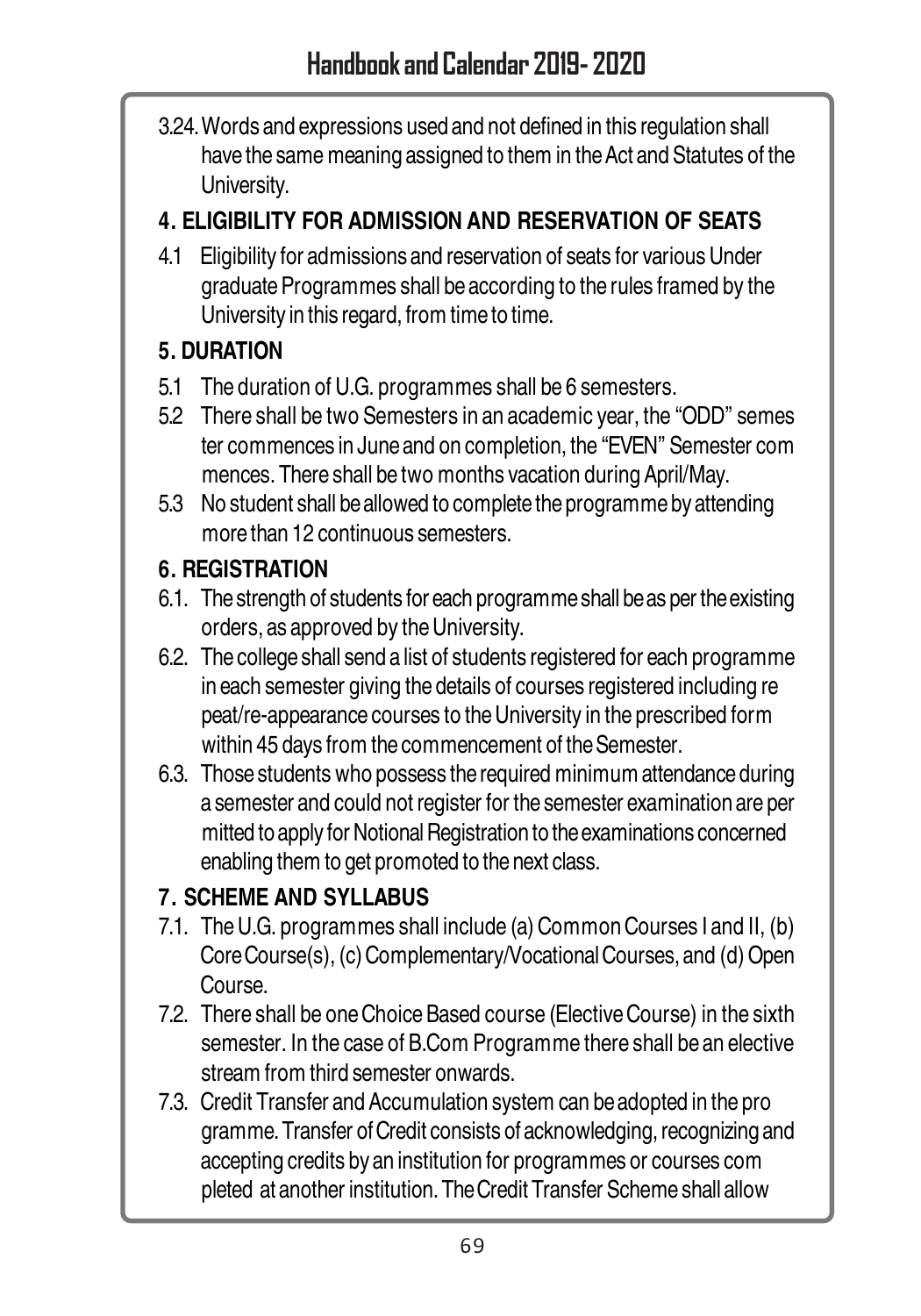students pursuing a programme in one University to continue their edu cation in another University without break.

- 7.4. A separate minimum of 30% marks each for internal and external (for both theory and practical) and aggregate minimum of 35% are required for a pass for a course. For a pass in a programme, a separate minimum of Grade D is required for all the individual courses. If a candidate secures F Grade for any one of the courses offered in a Semester/Programme, only F grade will be awarded for that Semester/Programme until he/she improves this to D Grade or above within the permitted period. (See Clause 5.3)
- 7.5. Students who complete the programme with "D" grade in the Mahatma Gandhi University "Regulations for Under Graduate Programmes under Choice Based Credit System 2017"will have one betterment chance within 12 months, immediately after the publication of the result of the whole programme.
- 7.6. Students discontinued from previous regulations CBCSS 2013, can pur sue their studies in the Mahatma Gandhi University "Regulations for Under Graduate Programmes under Choice Based Credit System2017"after ob taining readmission. These students have to complete the programme as per the Mahatma Gandhi University "Regulations for Under Graduate Programmes under Choice Based Credit System 2017".
- 7.7. The practical examinations (external/internal) will be conducted only at the end of even semesters for all programmes. Special sanction shall be given for those programmes which need to conduct practical examinations at the end of odd semesters.

## **8. PROGRAMME STRUCTURE Model I BA/B.Sc.**

| a. | Programme Duration                                      | 6 Semesters |
|----|---------------------------------------------------------|-------------|
| b. | Total Credits required for successful completion of the |             |
|    | Programme                                               | 120         |
| C. | Credits required from Common Course I                   | 22          |
| d. | Credits required from Common Course II                  | 16          |
| е. | Credits required from Core course and Comple            |             |
|    | mentary courses including Project                       | 79          |
| f. | Open Course                                             | 3           |
| g. | Minimum attendance required                             | 75%         |
|    |                                                         |             |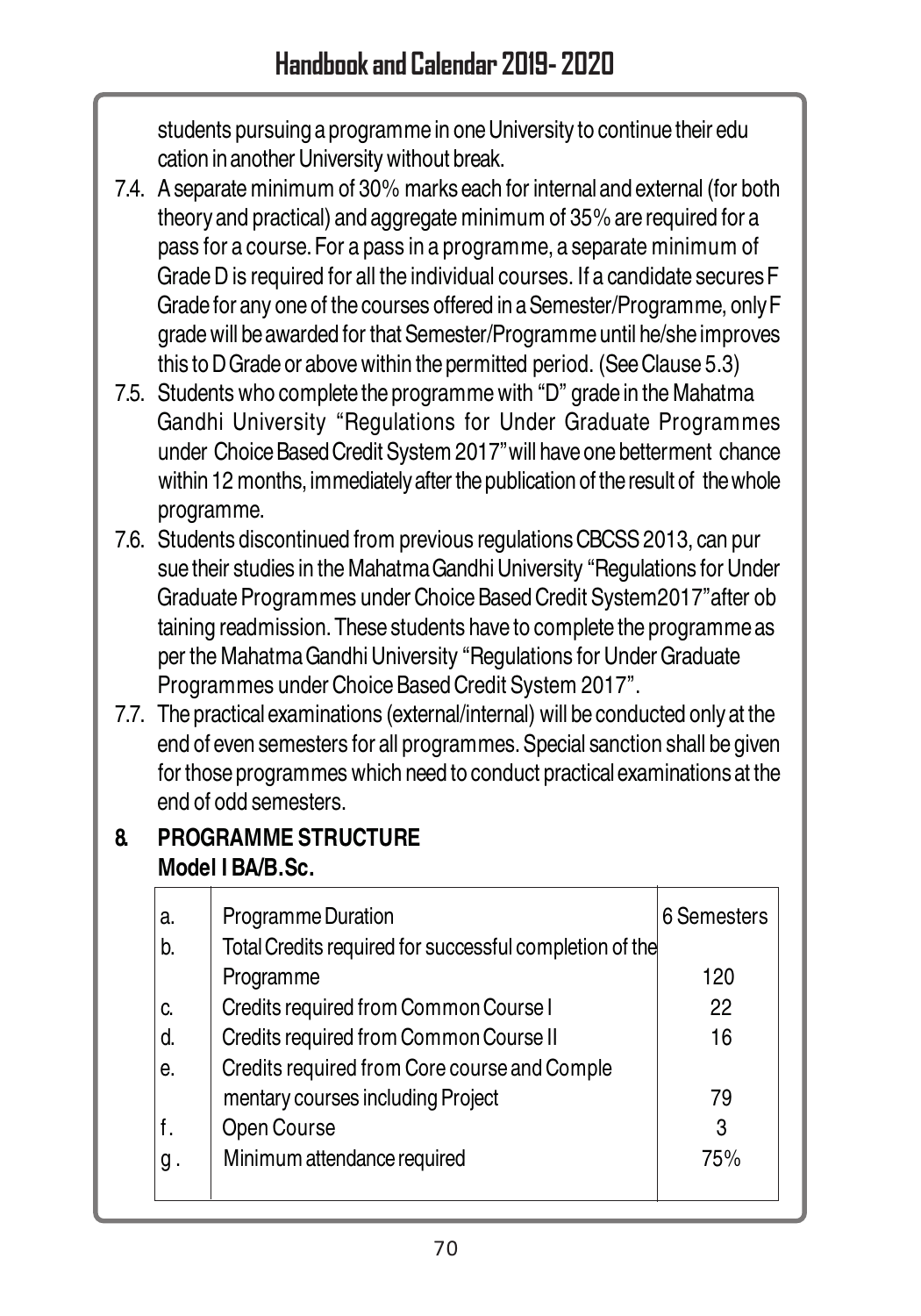#### **Model /II B Com.**

| a. | Programme Duration                                      | 6 Semesters |
|----|---------------------------------------------------------|-------------|
| b. | Total Credits required for successful completion of the |             |
|    | Programme                                               | 120         |
| C. | Credits required from Common Course I                   | 14          |
| d. | Credits required from Common Course II                  | 8           |
| е. | Credits required from Core and Complementary/           |             |
|    | Vocational courses including Project                    | 95          |
|    | Open Course                                             | 3           |
| g. | Minimum attendance required                             | 75%         |

#### **Model II BA/B.Sc.**

| a. | Programme Duration                                      | 6 Semesters |
|----|---------------------------------------------------------|-------------|
| b. | Total Credits required for successful completion of the |             |
|    | Programme                                               | 120         |
| C. | Credits required from Common Course I                   | 16          |
| d. | Credits required from Common Course II                  | 8           |
| е. | Credits required from Core + Complementary              |             |
|    | + Vocational Courses including Project                  | 93          |
|    | Open Course                                             | 3           |
| g. | Minimum attendance required                             | 75%         |

## **9. EXAMINATIONS**

- 9.1 The evaluation of each paper shall contain two parts:
	- (i) Internal or In-Semester Assessment (ISA)
	- (ii) External or End-Semester Assessment (ESA)
- 9.2. The internal to external assessment ratio shall be 1:4. Both internal and external marks are to be rounded to the next integer. All papers (theory & practical), grades are given on a 7-point scale based on the total percentage of marks, (ISA+ESA) as given below:-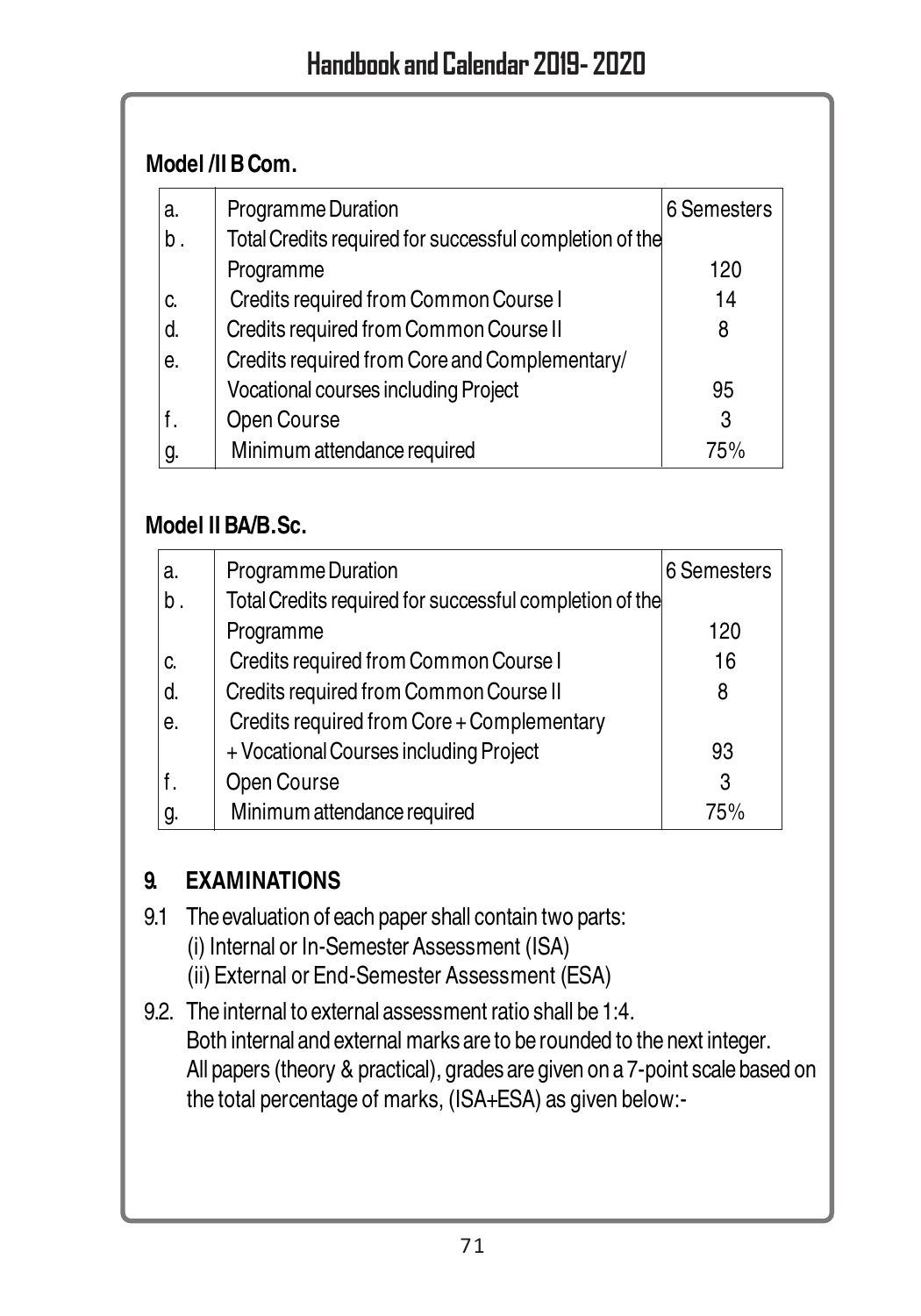| Percentage of Marks | Grade                  | <b>Grade Point</b> |
|---------------------|------------------------|--------------------|
| 95 and above        | <b>S</b> Outstanding   | 10                 |
| 85 to below 95      | A+Excellent            | 9                  |
| 75 to below 85      | A Very Good            | 8                  |
| 65 to below 75      | B+ Good                | 7                  |
| 55 to below 65      | <b>B</b> Above Average | 6                  |
| 45 to below 55      | C Satisfactory         | 5                  |
| 35 to below 45      | D Pass                 | 4                  |
| Below 35            | F Failure              | ŋ                  |
|                     | Ab Absent              |                    |
|                     |                        |                    |

#### **10. CREDIT POINT AND CREDIT POINT AVERAGE**

**Credit Point (CP)** of a paper is calculated using the formula:-

**CP = C × GP,** where C is the Credit and GP is the Grade point

Semester Grade Point Average (SGPA) of a Semester is calculated using the formula:-

SGPA = TCP/TC, where TCP is the Total Credit Point of that semester.

**Cumulative Grade Point Average (CGPA)** is calculated using the formula:- CGPA = TCP/TC, where TCP is the Total Credit Point of that programme.

**Grade Point Average (GPA)** of different category of courses viz. Common Course I, Common Course II, Complementary Course I, Complementary Course II, Vocational course, Core Course is calculated using the formula:-

GPA = TCP/TC, where TCP is the Total Credit Point of a category of course. TC is the total credit of that category of course

Grades for the different courses, semesters and overall programme are given based on

the corresponding CPA as shown below: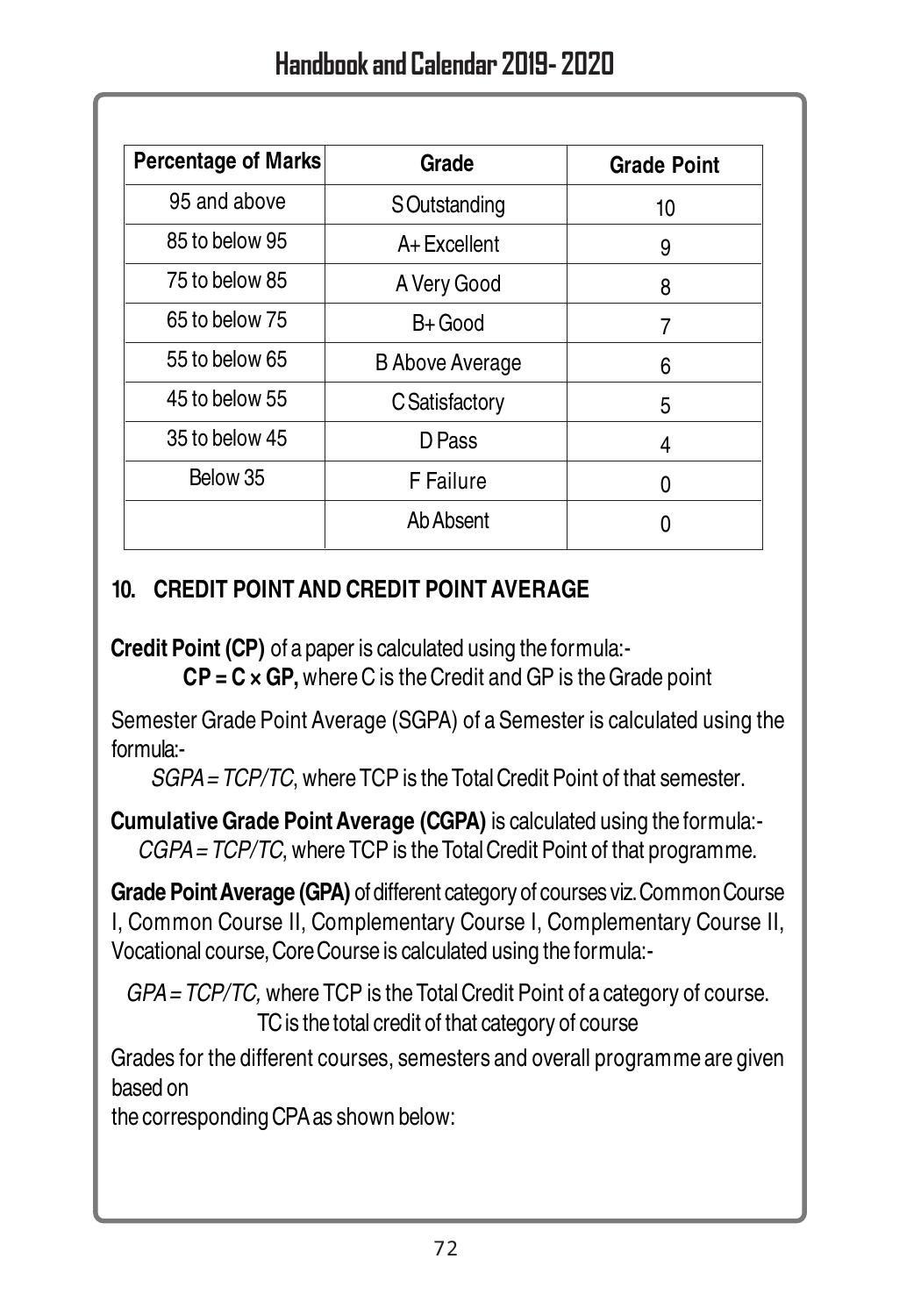| <b>GPA</b>       | Grade                  |
|------------------|------------------------|
| 9.5 and above    | SOutstanding           |
| 8.5 to below 9.5 | A+Excellent            |
| 7.5 to below 8.5 | A Very Good            |
| 6.5 to below 7.5 | B+ Good                |
| 5.5 to below 6.5 | <b>B Above Average</b> |
| 4.5 to below 5.5 | C Satisfactory         |
| 3.5 to below 4.5 | D Pass                 |
| Below 3.5        | F Failure              |
|                  |                        |

### **11. MARKS DISTRIBUTION FOR EXTERNAL AND INTERNAL EVALUATIONS**

The external theory examination of all semesters shall be conducted by the University at the end of each semester. Internal evaluation is to be done by continuous assessment. For all courses without practical total marks of ex ternal examination is 80 and total marks of internal evaluation is 20. Marks distribution for external and internal assessments and the components for internal evaluation with their marks are shown below:

- 11.1 For all courses without practical
	- a) Marks of external Examination : 80
	- b) Marks of internal evaluation : 20

| GPA                     | Grade |
|-------------------------|-------|
| Attendance              | 5     |
| Assignment/Seminar/Viva | 5     |
| Test papers (2x5=10)    | 10    |
| <b>Total</b>            | 20    |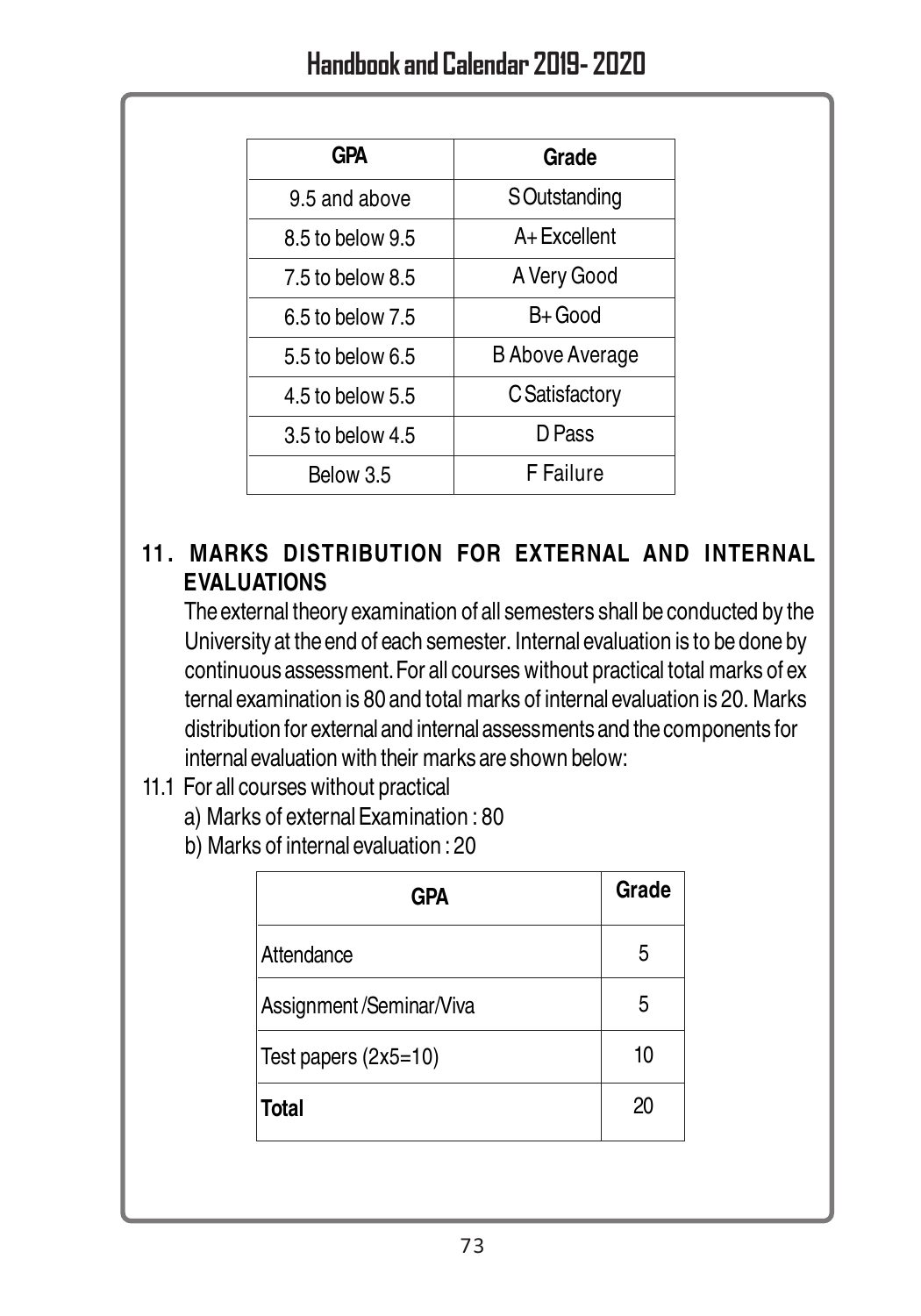11.2 For all courses with practical total marks for external evaluation is 60 and total marks for internal evaluation is 15.

For all courses with practical

- a) Marks of external Examination : 60
- b) Marks of internal evaluation : 15

| <b>Components of Internal Evaluation</b> | Marks |
|------------------------------------------|-------|
| Attendance                               | 5     |
| Assignment/Seminar/Viva                  | 2     |
| Test papers (2 x 4)                      |       |
| Total                                    | 15    |

(c) For practical examinations total marks for external evaluation is 40 for internal evaluation is 10

| <b>Components Internal evaluation of Practical</b> | <b>Marks</b> |
|----------------------------------------------------|--------------|
| Attendance                                         | 2            |
| Test paper $(1 x 4)$                               |              |
| Record*                                            |              |
| Total                                              | 10           |

\*Marks awarded for Record should be related to number of experiments recorded and duly signed by the teacher concerned in charge. All three components of internal assessments are mandatory.

#### **11.3 For projects**

a) Marks of external evaluation : 80

b) Marks of internal evaluation : 20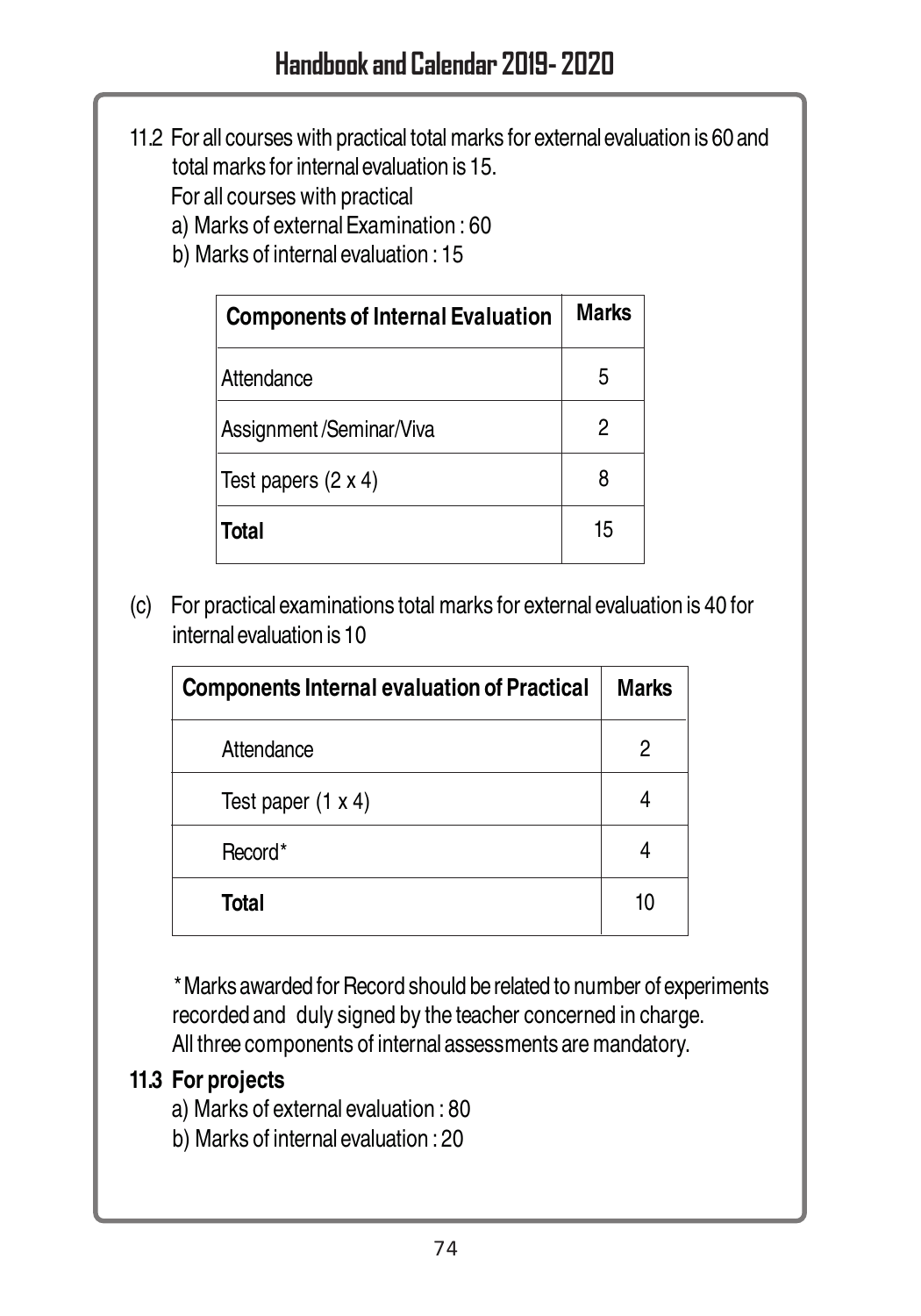| Components of External Evaluation of Project | Marks |
|----------------------------------------------|-------|
| Dissertation (External)                      | 50    |
| Viva-Voce (External)                         | 30    |
| Total                                        | 80    |

\*Marks for dissertation may include study tour report if proposed in the syllabus.

| <b>Components of internal Evaluation of Project</b> | Marks |
|-----------------------------------------------------|-------|
| Punctuality                                         | 5     |
| Experimentation/data collection 5                   | 5     |
| Knowledge                                           | 5     |
| Report                                              | 5     |
| Total                                               | 20    |

Attendance Evaluation for all papers

| % of attendance                                              | <b>Marks</b> |  |
|--------------------------------------------------------------|--------------|--|
| 90 and above                                                 | 5            |  |
| $85 - 89$                                                    | 4            |  |
| 80-84                                                        | 3            |  |
| 76-79                                                        | 2            |  |
| 75                                                           |              |  |
| (Decimals are to be rounded to the next higher whole number) |              |  |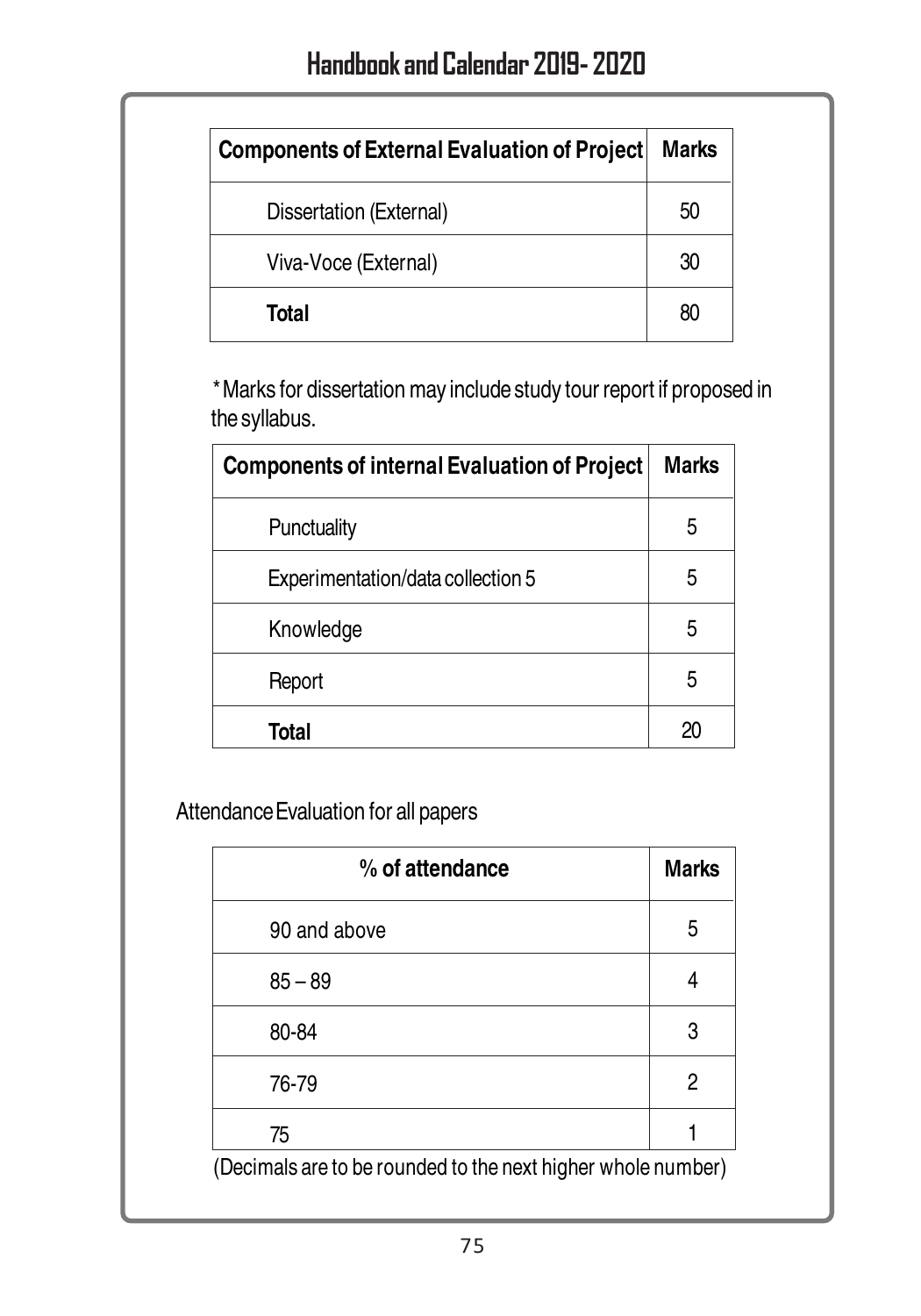#### **13. ASSIGNMENTS**

Assignments are to be done from 1st to 4th Semesters. At least one assignment should be done in each semester for all courses.

### **14. SEMINAR/VIVA**

A student shall present a seminar in the 5th semester for each paper and appear for Viva-voce in the 6th semester for each course.

### **15. INTERNAL ASSESSMENT TEST PAPERS**

Two test papers are to be conducted in each semester for each course. The evaluations of all components are to be published and are to be acknowledged by the candidates. All documents of internal assessments are to be kept in the college for one year and shall be made available for verification by the University. The responsibility of evaluating the internal assessment is vested on the teacher(s), who teach the course.

### **15.1 Grievance Redressal Mechanism**

Internal assessment shall not be used as a tool for personal or other type of vengeance. A student has all rights to know, how the teacher arrived at the marks. In order to address the grievance of students, a threelevel Grievance Redressal mechanism is envisaged. A student can ap proach the upper level only if grievance is not addressed at the lower level.

### **Level 1: Department Level:**

The Department cell chaired by the HOD, Department Coordinator, Faculty Advisor and Teacher in-charge as members.

#### **Level 2: College level**

A committee with the Principal as Chairman, College Coordinator, HOD of concerned Department and Department Coordinator as members.

### **Level 3: University Level**

A Committee constituted by the Vice-Chancellor as Chairman, Pro-Vice-Chancellor, Convener - Syndicate Standing Committee on Students Discipline and Welfare, Chairman-Board of Examinations as members and the Controller of Examination as member-secretary.

15.2 The College Council shall nominate a Senior Teacher as coordinator of internal evaluations. This coordinator shall make arrangements for giving awareness of the internal evaluation components to students immediately after commencement of I semester.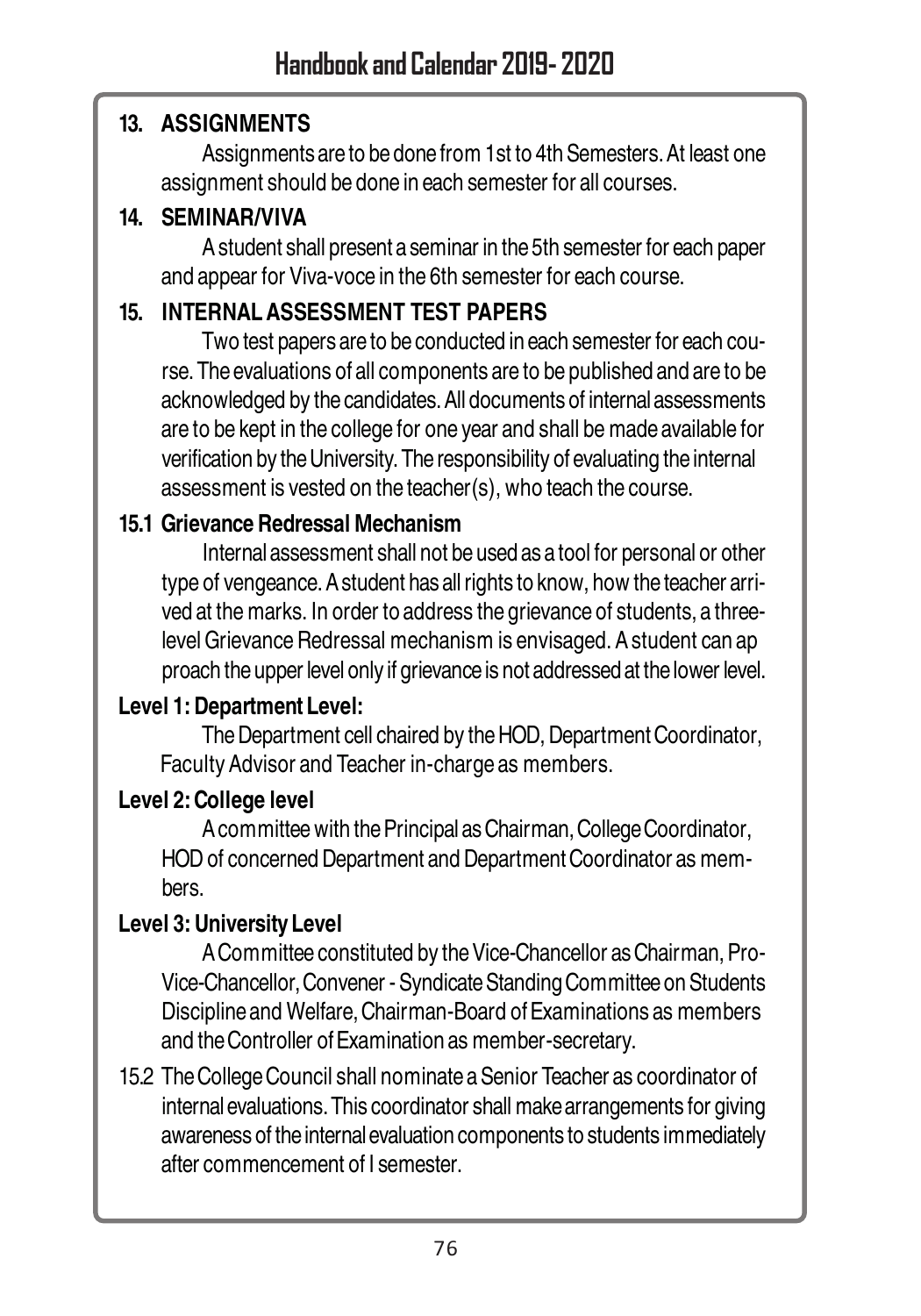15.3 The internal evaluation marks/grades in the prescribed format should reach the University before the 4th week of October and March in every academic year.

### **16. External Examination**

The external theory examination of all semesters shall be conducted by the University at the end of each semester.

- 16.1 Students having a minimum of 75% average attendance for all the courses only can register for the examination. Condonation of shortage of atten dance to a maximum of 10 days in a semester subject to a maximum of 2 times during the whole period of the programme may be granted by the University on valid grounds. This condonation shall not be counted for internal assessment. Benefit of attendance may be granted to students attending University/College union/Co-curricular activities by treating them as present for the days of absence, on production of participation/attendan- -ce certificates, within one week, from competent authorities and endorsed by the Head of the institution. This is limited to a maximum of 10 days per semester and this benefit shall be considered for internal assessment also. Those students who are not eligible even with condonation of short age of attendance shall repeat the semester along with the next batch after obtaining readmission.
- 16.2 All students are to do a project in the area of core course. This project can be done individually or in groups(not more than five students) for all sub jects which may be carried out in or outside the campus. Special sanction shall be obtained from the Vice- Chancellor to those new generation programmes and programmes on performing arts where students have to take projects which involve larger groups. The projects are to be identified during the II semester of the programme with the help of the supervis ing teacher. The report of the project in duplicate is to be submitted to the department at the sixth semester and are to be produced before the examiners appointed by the University. External Project evaluation and Viva/ Presentation is compulsory for all subjects and will be conducted at the end of the programme.
- 16.3 There shall be supplementary exams only for fifth semester. Notionally registered candidates can also apply for the said supplementary exami nations. For reappearance/improvement for other semesters the stu dents can appear along with the next batch.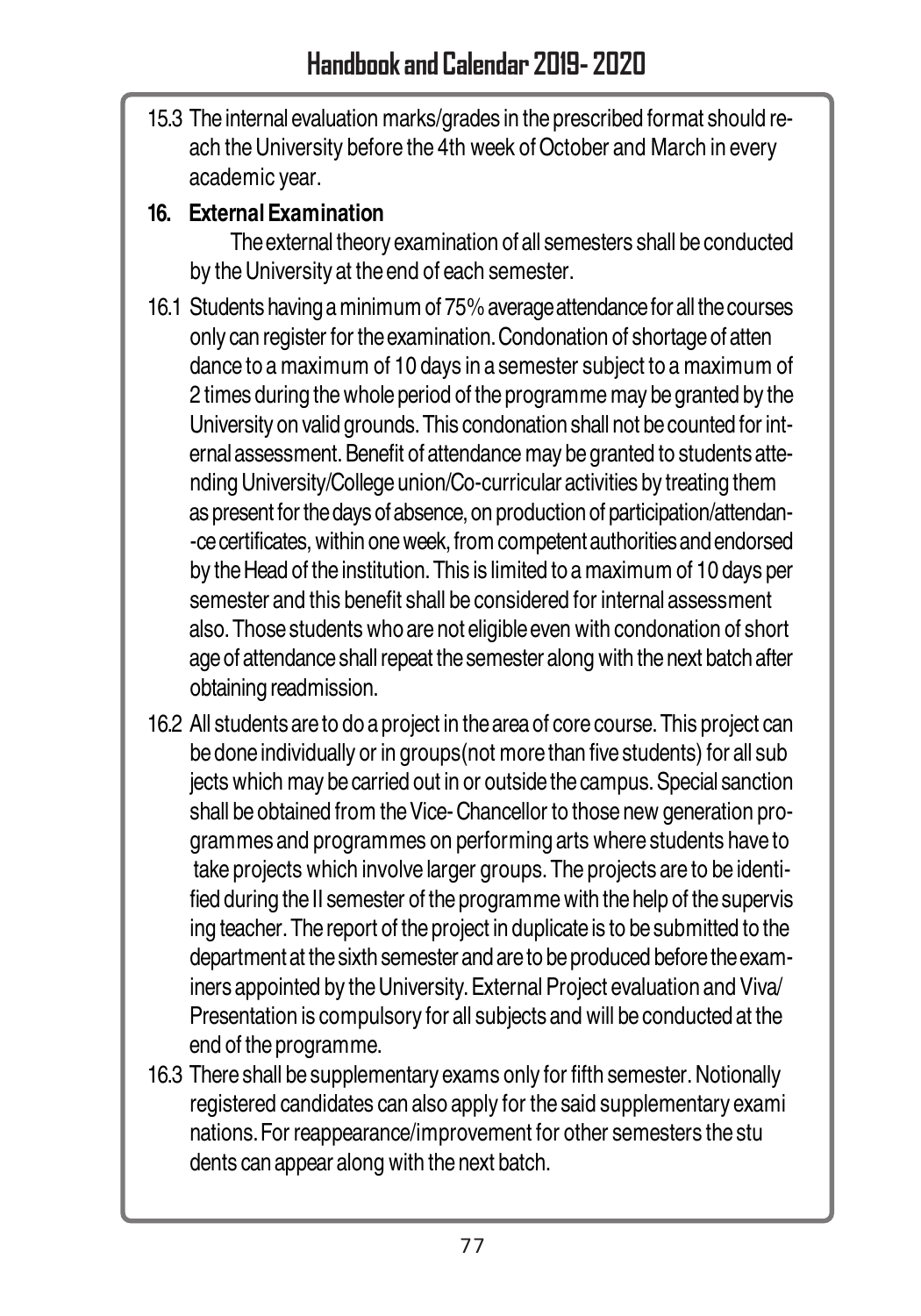- 16.4 A student who registers his/her name for the external exam for a semes ter will be eligible for promotion to the next semester.
- 16.5 A student who has completed the entire curriculum requirement, but could not register for the Semester examination can register notionally, for getting eligibility for promotion to the next semester.
- 16.6 A candidate who has not secured minimum marks/credits in internal examinations can re-do the same registering along with the University examination for the same semester, subsequently. There shall be no improvement for internal evaluation.
- 17. All courses shall have unique alphanumeric code. Each teacher work ing in affiliated institutions shall have a unique identification code and this code is to be noted with the valuation, invigilation and all other examination duties.

### **18. PATTERN OF QUESTIONS**

Questions shall be set to assess knowledge acquired, standard and application of knowledge, application of knowledge in new situations, critical evaluation of knowledge and the ability to synthesize knowledge. The question setter shall ensure that questions covering all skills are set. She/he shall also submit a detailed scheme of evaluation along with the question paper. A question paper shall be a judicious mix of short answer type, short essay type /problem solving type and long essay type ques tions.

### **19. RANK CERTIFICATE**

The University publishes rank list of top 10 candidates for each programme after the publication of 6th semester results. Rank certificate shall be issued to candidates who secure positions from 1st to 3rd in the rank list. Candidates who secure positions from fourth to tenth in the rank list shall be issued position certificate indicating their position in the rank list. Candidates shall be ranked in the order of merit based on the CGPA scored by them. Grace marks awarded to the students should not be counted fixing the rank/position. Rank certificate and position certificate shall be signed by the Controller of Examinations.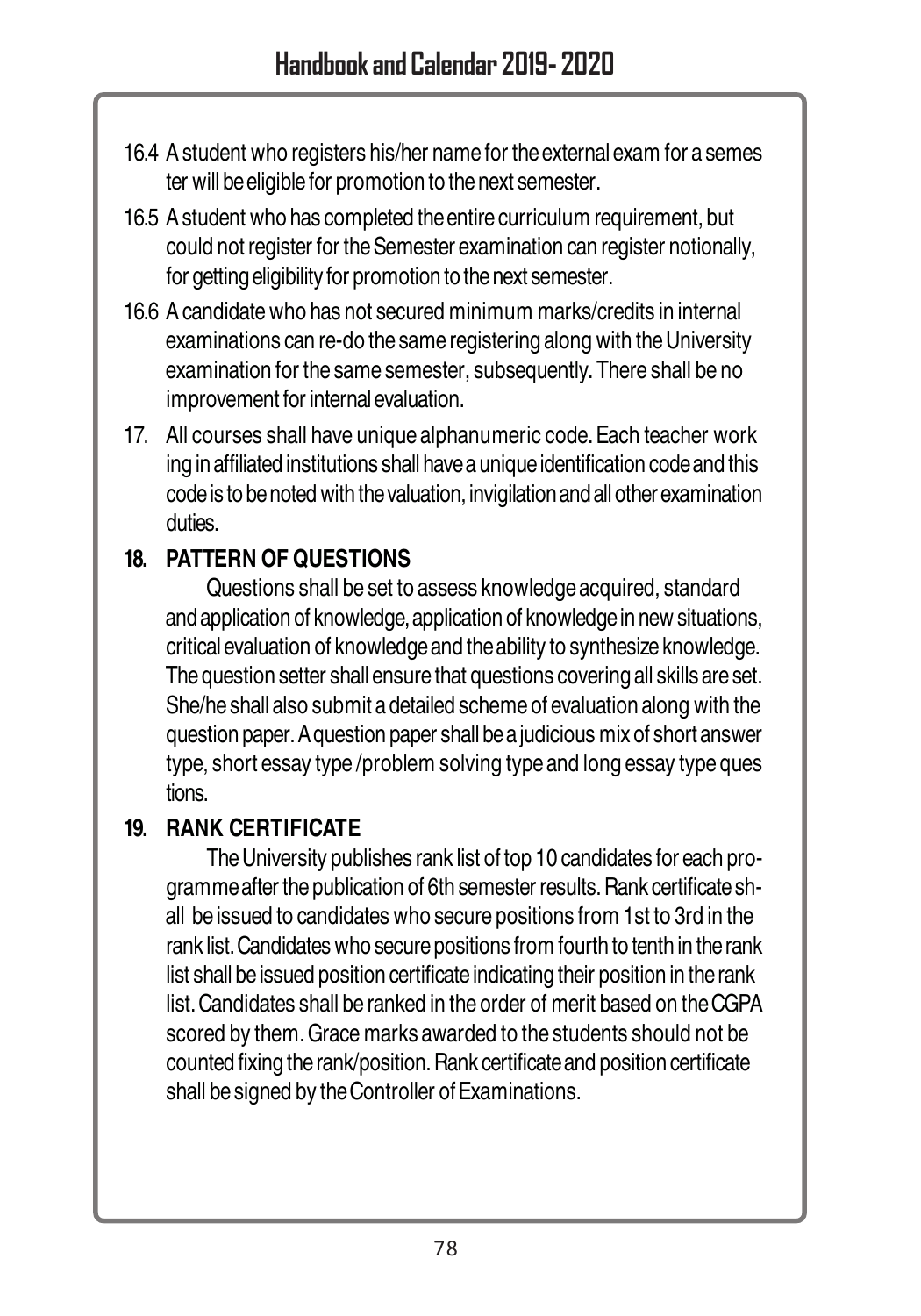### Pattern of questions Papers

(a) Without practical

| SI. No. | Pattern                   | <b>Marks</b> | Choice of<br>questions | Total<br>marks |
|---------|---------------------------|--------------|------------------------|----------------|
|         | Short Answer/problem type | 2            | 10/12                  | 20             |
| 2       | Short essay/problem       | 5            | 6/9                    | 30             |
| 3       | Essay/problem             | 15           | 2/4                    | 30             |
|         |                           |              | Total                  | 80             |

#### (b) With practical

| SI.No. | Pattern                   | <b>Marks</b> | <b>Choice of</b><br>questions | Total<br>marks |
|--------|---------------------------|--------------|-------------------------------|----------------|
|        | Short Answer/problem type | 1            | 10/12                         | 20             |
| 2      | Short essay/problem       | 5            | 6/9                           | 30             |
| 3      | Essay/problem             | 10           | 2/4                           | 20             |
| Total  |                           |              | 60                            |                |

Each BOS shall specify the length of the answers in terms of number of words. Pattern of questions for external examination of practical papers will decided by the concerned Board of Studies/Expert Committees.

### **19. MARK CUM GRADE CARD**

The University under its seal shall issue to the students a MARK CUM GRADE CARD on completion of each programme, which shall contain the following information:

- (a) Name of the University
- (b) Name of the College
- (c) Title & Model of the Undergraduate Programme
- (d) Name of the Semester
- (e) Name and Register Number of the student
- (f) Date of publication of result

For details visit mgu.ac.in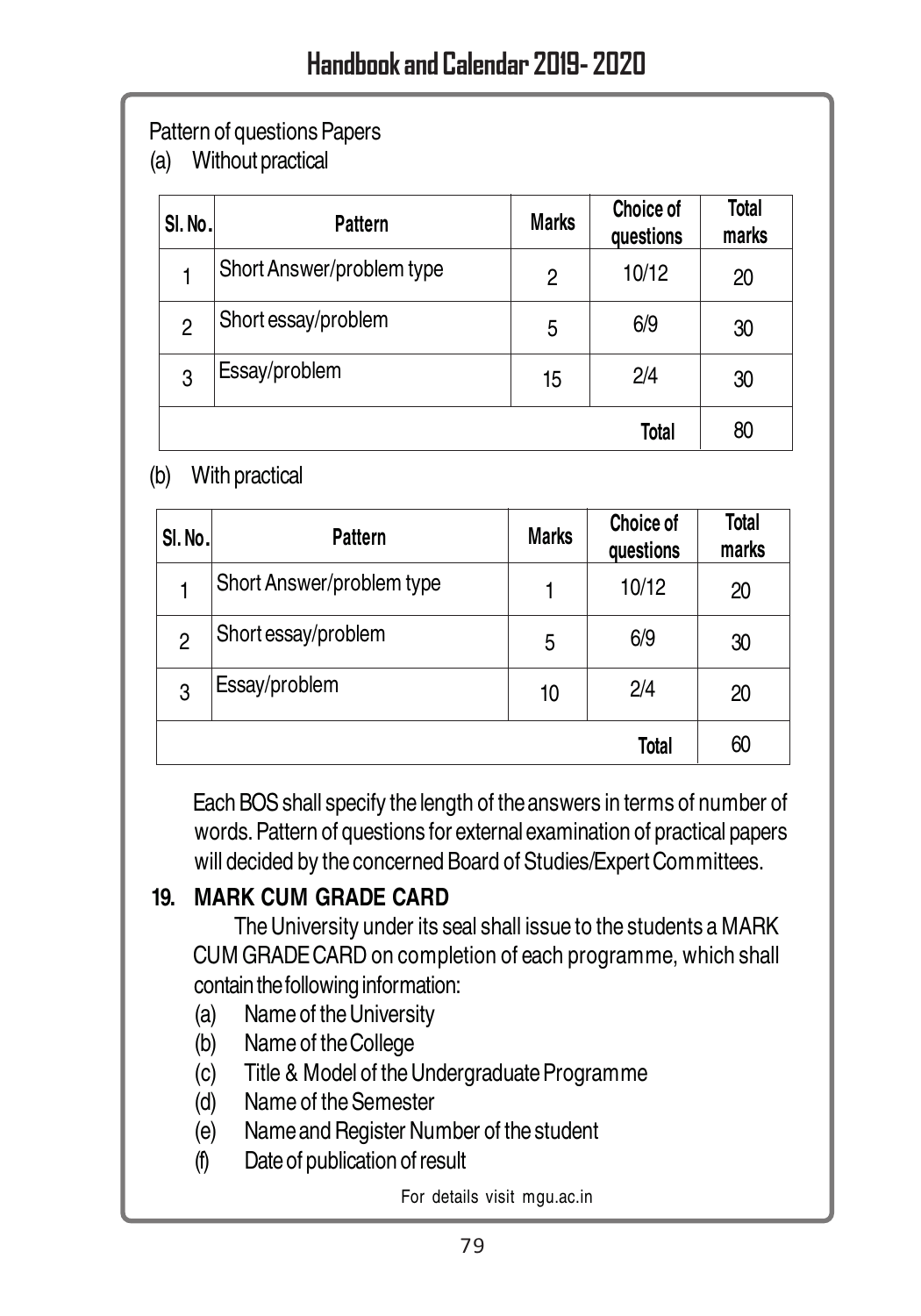- (g) Code, Title, Credits and Maximum Marks (Internal, External & Total)of each course opted in the semester.
- (h) Internal, External and Total Marks awarded, Grade, Grade point and Credit point in each course opted in the semester.
- (i) The total credits and total credit points in the semester.
- (i) Semester Grade Point Average (SGPA) and corresponding Grade.
- (k) Cumulative Grade Point Average (CGPA), GPA corresponding to Common Courses I and II, Core Course, Complementary Courses, Vocational Courses and Open Course.
- (l) The final Mark cum Grade Card issued at the end of the final se mester shall contain the details of all courses taken during the final semester examination and shall include the final Grade(SGPA) scored by the candidate from 1st to 5th semesters, and the overall Grade for the total programme.
- 20. There shall be 3 level monitoring committees for the successful conduct of the scheme. They are -
	- 1. Department Level Monitoring Committee (DLMC), comprising HOD and two seniormost teachers as members.
	- 2. College Level Monitoring Committee (CLMC), comprising Princi pal, CollegeCouncil secretary and A.O/Superintendent as mem bers.
	- 3. University Level Monitoring Committee (ULMC), headed by the Vice-Chancellor, Pro-Vice-Chancellor, Conveners of Syndicate Standing Committee on Examination, Academic Affairs and Regis trar as members and the Controller of Examinations as membersecretary.

## **21. TRANSITORY PROVISION**

Notwithstanding anything contained in these regulations, the Vice-Chancellor shall, for a period of one year from the date of coming into force of these regulations, have the power to provide by order that these regu lations shall be applied to any programme with such modifications as may be necessary.

22. The Vice Chancellor is authorized to make necessary criteria for eligibility for higher education in the grading scheme, if necessary, in consultation with other Universities.The Vice Chancellor is also authorized to issue orders for the perfect realization of the Regulations.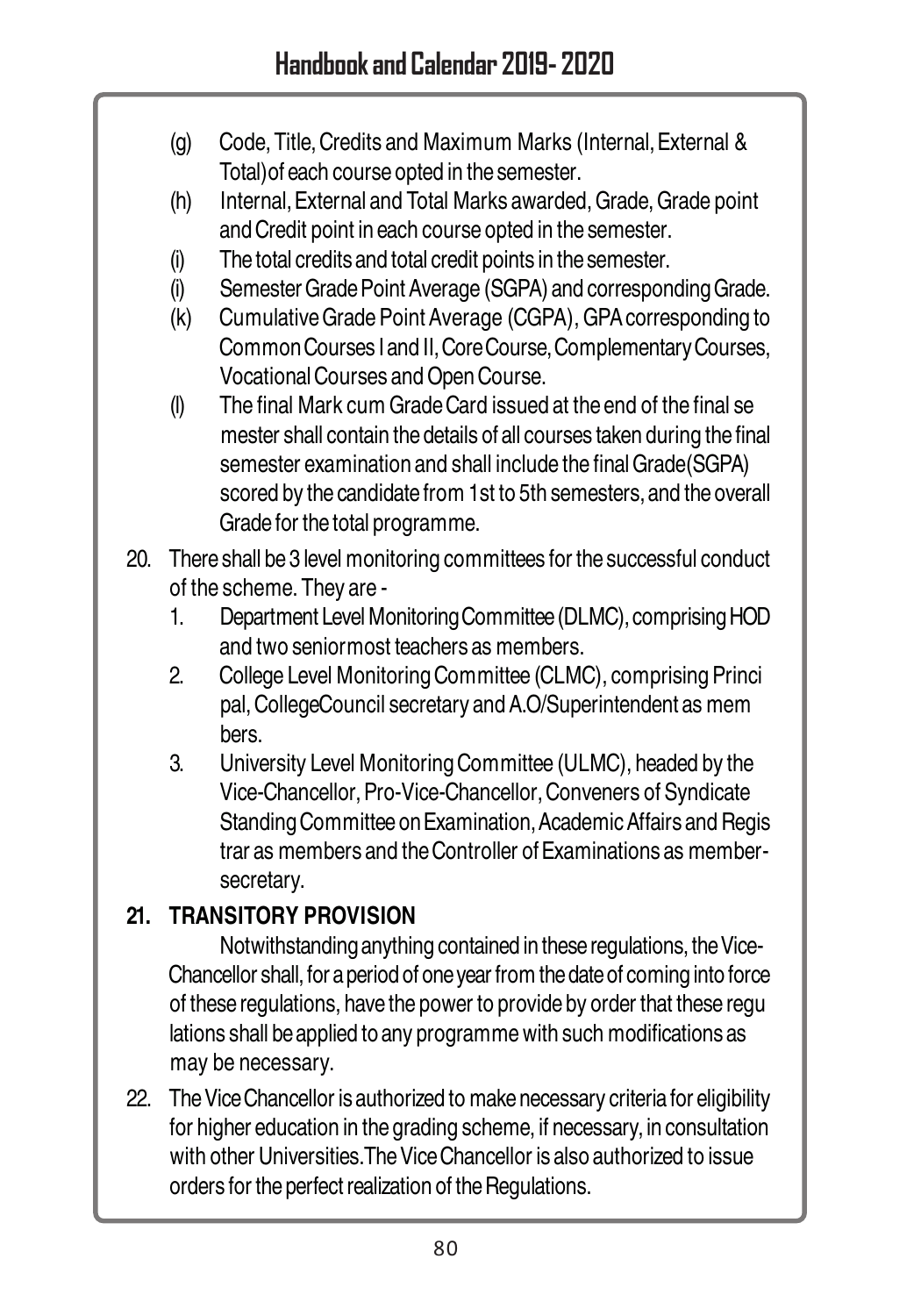#### **Annexure III Reverse side of the Mark cum Grade Card (COMMON TO ALL SEMESTERS)**

### **Description of the Evaluation Process Grade and Grade Point**

The Evaluation of each Course comprises of Internal and External Components in the ratio 1:4 for all Courses.

Grades and Grade Points are given on a 7-point Scale based on the percentage of Total

Marks (Internal + External) as given in Table 1.

(Decimals are to be rounded to the next whole number)

**Credit point and Credit point average Grades** for the different Semesters and overall Programme are given based on the corresponding CPA, as shown in

| Result                   | Grade           | GP |
|--------------------------|-----------------|----|
| Equal to 95 and above    | SOutstanding    | 10 |
| Equal to 85 and $< 95$   | A+Excellent     | 9  |
| Equal to $75$ and $< 85$ | A Very Good     | 8  |
| Equal to $65$ and $< 75$ | B+ Good         | 7  |
| Equal to 55 and $< 65$   | B Above Average | 6  |
| Equal to $45$ and $< 55$ | C Satisfactory  | 5  |
| Equal to $35$ and $<$ 45 | D Pass          | 4  |
| Below 35                 | F Failure       |    |
|                          | Ab Absent       |    |
|                          |                 |    |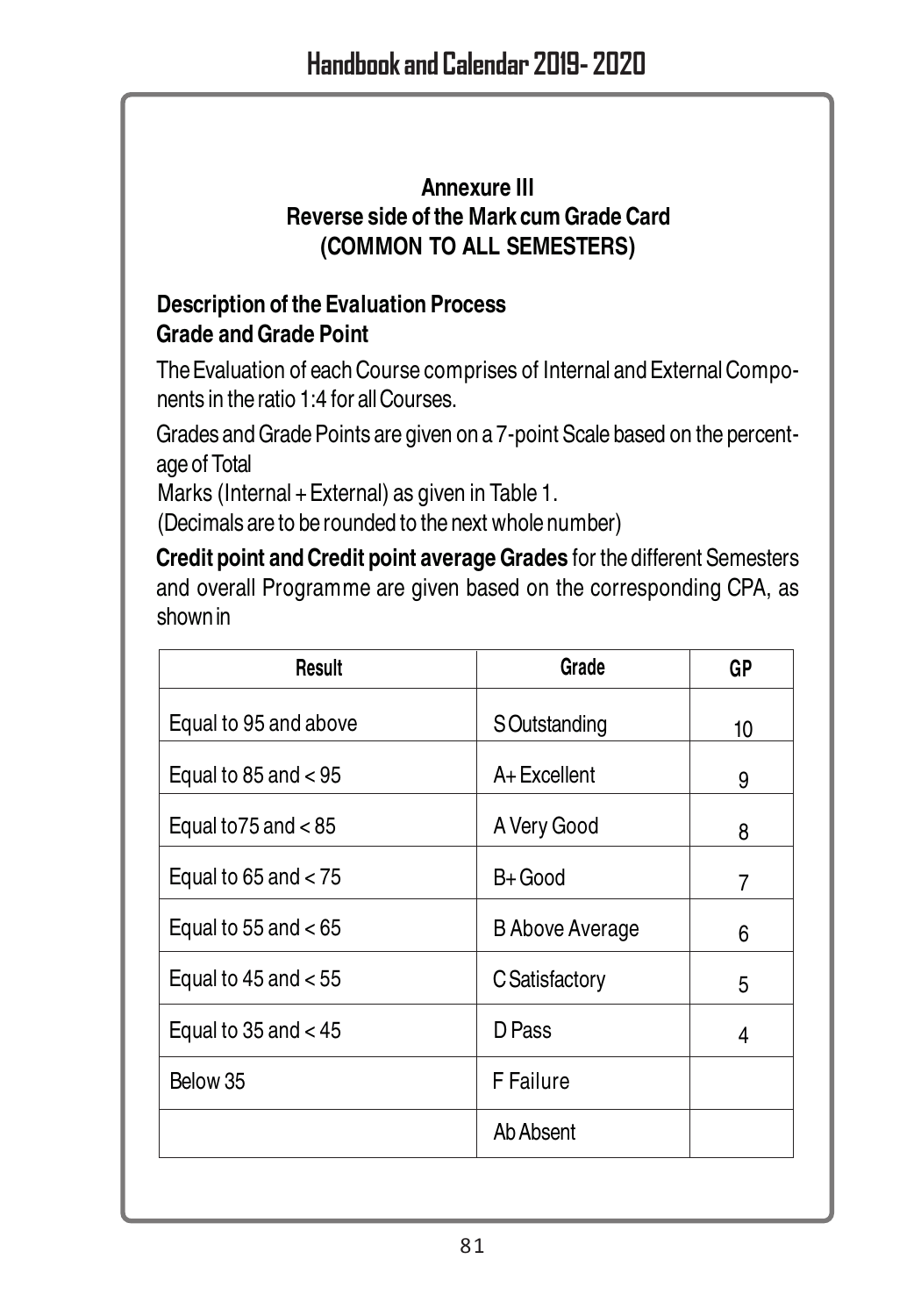Credit point (CP) of a paper is calculated using the formula  $CP = C X GP$ ,

## **where C is the Credit; GP is the Grade Point**

Grade Point Average (GPA) of a Course/ Semester or Programme (cumulative) etc. is

calculated using the formula GPA =  $\frac{101}{TC}$ TCP

## **where TCP is the Total Credit Point; TC is the Total Credit**

| <b>CPA</b>                 |                 |
|----------------------------|-----------------|
| Equal to 9.5 and above     | S Outstanding   |
| Equal to $8.5$ and $< 9.5$ | A+Excellent     |
| Equal to $7.5$ and $< 8.5$ | A Very Good     |
| Equal to 6.5 and $< 7.5$   | B+ Good         |
| Equal to $5.5$ and $< 6.5$ | B Above Average |
| Equal to 4.5 and $< 5.5$   | C Satisfactory  |
| Equal to 3.5 and $< 4.5$   | D Pass          |
| Below 3.5                  | F Failure       |

Note: A separate minimum of 30% marks each for internal and exter nal (for both theory and practical) and aggregate minimum of 35% are required for a pass for a paper. For a pass in a programme, a separate minimum of Grade D is required for all the individual papers. If a can didate secures F Grade for any one of the paper offered in a Semester/ Programme only F grade will be awarded for that Semester/Programme until he/she improves this to D GRADE or above within the permitted period.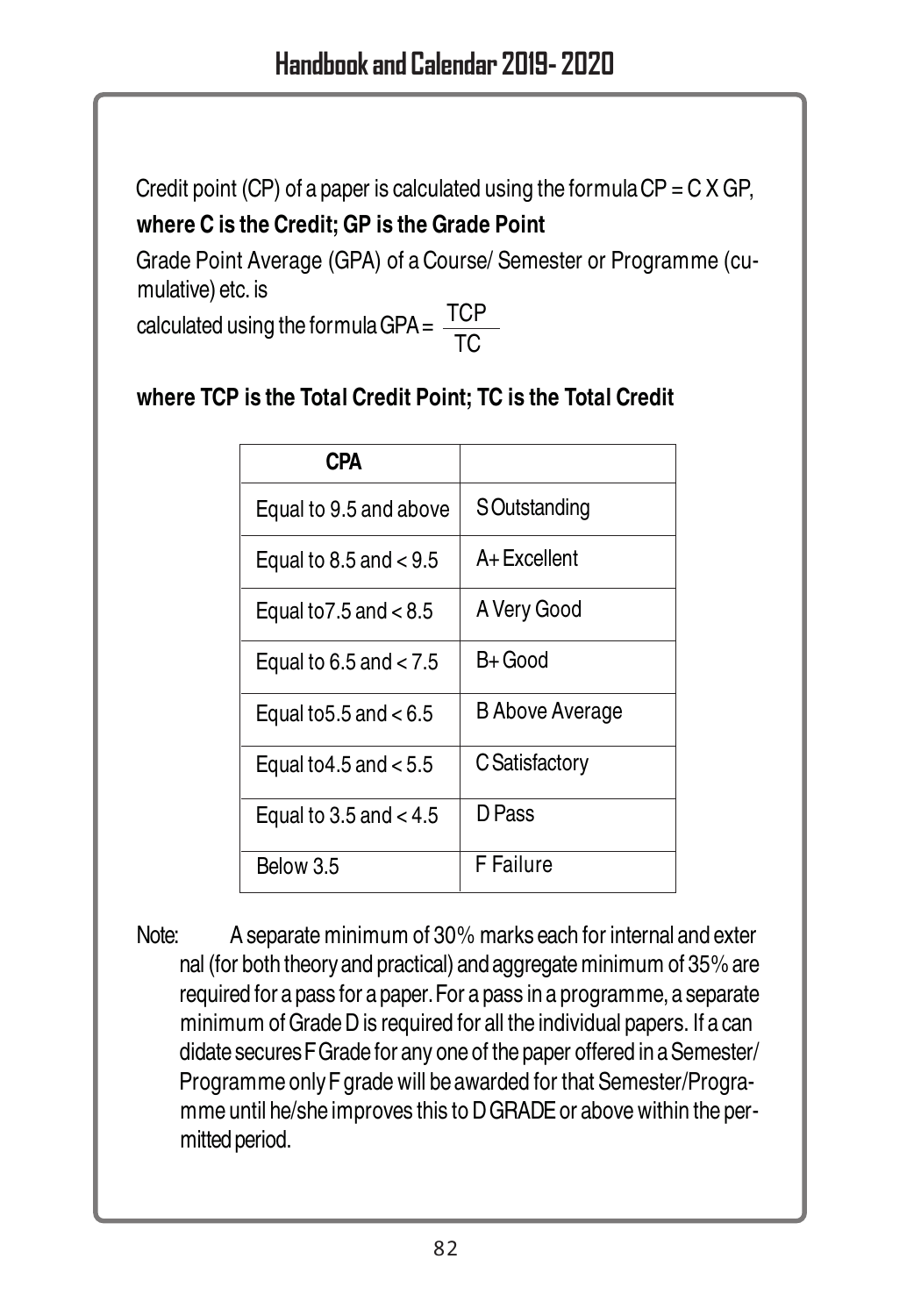# **P.G. COURSE**

The P.G. Syllabus is re structured to suit the credit & semester system to be followed by the affiliated college under MG University Kottayam from the Academic Year 2012-13.

## **INTERNAL ASSESSMENT**

The evaluation of each course shall contain two parts such as internal/Insemester Assessment (IA) and external/Endsemester Assessment (EA). The ratio between internal and external examinations shall be 1:3.The internal and external examinations shall be evaluated using direct grading system based on five point scale.

| <b>THEORY</b> |                | <b>PRACTICALS</b>   |                |
|---------------|----------------|---------------------|----------------|
| Component     | <b>Weights</b> | Component           | <b>Weights</b> |
| Attendance    |                | Attendance          |                |
| Assignments   |                | Laboratory          |                |
|               |                | Involvement         |                |
| Seminar       |                | Test -[Best of Two] | C              |
| 2 Test papers |                | Record              |                |
|               |                | Viva                |                |

Distribution of weights & components of theory and practical (2013)

#### Split up of attendance grade & components of seminar & assignment

| Attendance              |       |             | Assignments    |               | Seminar |  |
|-------------------------|-------|-------------|----------------|---------------|---------|--|
| % of Atten.             | Grade | Compon.     | Weights        | Compon.       | Weights |  |
| $90\% >=$               | A     | Punctuality | 1              | Area or Topic |         |  |
| $85\%$ > $\approx$ <90% | B     | Review      | 1              | Review/Refe.  | 1       |  |
| $80\%$ = & < 85%        | C     | Content     | $\mathfrak{p}$ | Content       | 2       |  |
| 75%>=&<80%              | D     | Conclusion  | 1              | Presentation  | 2       |  |
| <75%                    | E     | References  | 1              | Conclusion    | 1       |  |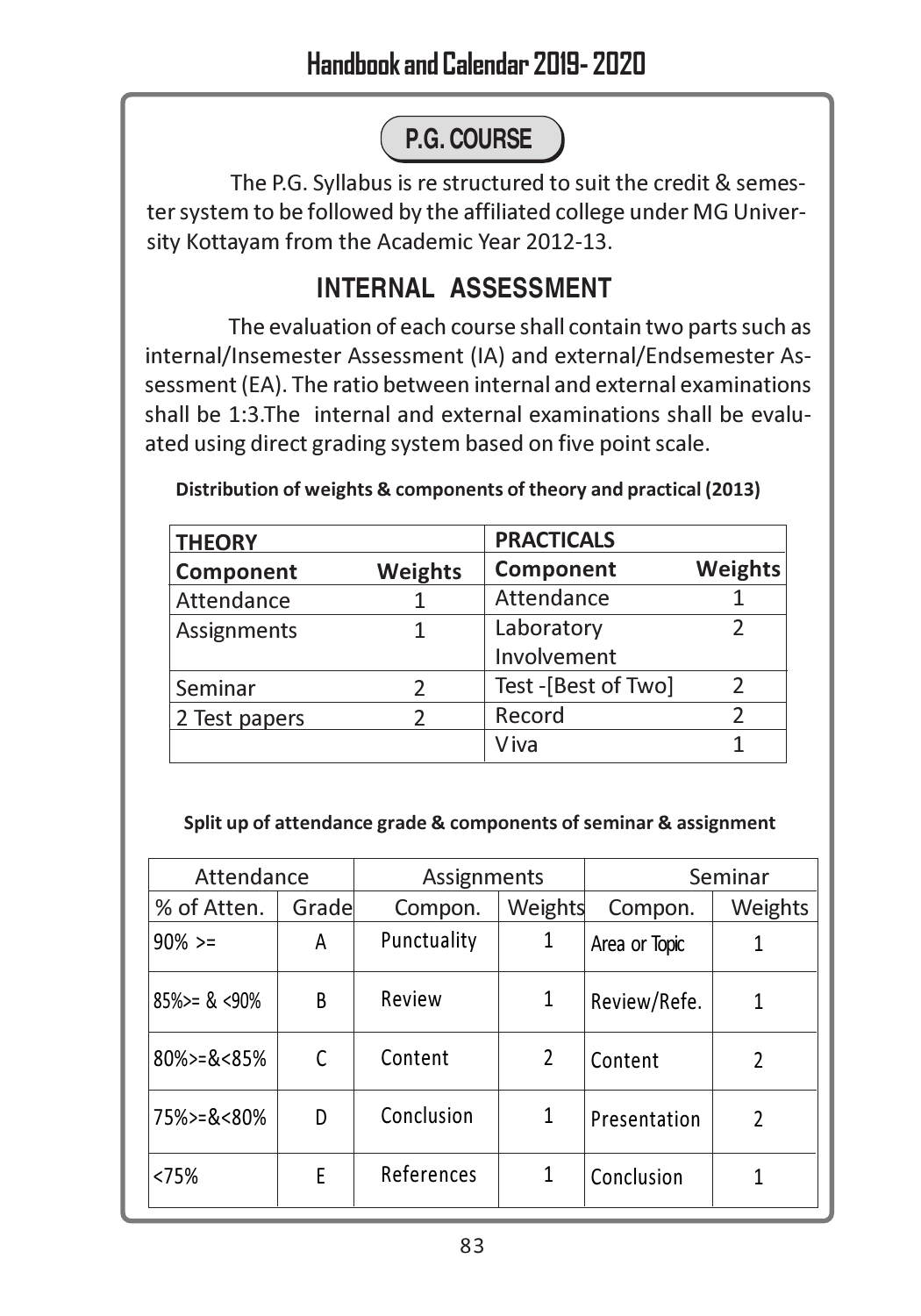## Handbook and Calendar 2019- 2020

| Letter<br>Grade | Letter Grade | Grade Point (G) | Grade Range  |
|-----------------|--------------|-----------------|--------------|
| А               | Excellent    |                 | 3.50 to 4.00 |
| R               | Very Good    |                 | 2.50 to 3.49 |
|                 | Good         |                 | 1.50 to 2.49 |
|                 | Average      |                 | 0.50 to 1.49 |
|                 | Poor         |                 | 0.0 t0 0.49  |

#### REGULATION OF THE POST GRADUATE PROGRAMMES UNDER CREDIT SEMESTER SYSTEM, 2019 (MGU-PG-CSS 2019)

#### a) For Theory (CE) Internal

|   | <b>Components</b>    | Weightage   |
|---|----------------------|-------------|
| Α | Assignment           |             |
| B | Seminar              |             |
|   | Best Two Test papers | $2(1$ each) |
|   | Total                |             |

(Average grade of best two test papers shall be considered. For test papers all questions shall be set in such a way that the answers can be awarded A+, A, B, C, D, E grade)

#### b) For Theory (ECE) (External)

| SI. No | <b>Type of Questions</b>    | Weight        | <b>Number of questions to</b><br>be answered |
|--------|-----------------------------|---------------|----------------------------------------------|
| A      | Short Answer type questions | 1             | 8 out of 10                                  |
| B      | Short essay/problem solving | $\mathcal{P}$ | 6 out of 8                                   |
|        | type questions.             |               |                                              |
|        | Long essay type question    |               | 2 out of 4                                   |

#### c) For Practical (CE) Internal

| <b>Components</b>          | Weightage |
|----------------------------|-----------|
| Written/Lab test           |           |
| Lab involvement and Record |           |
| Viva                       |           |
| Total                      |           |

(The components and the weightage of the components of the practical (Internal) can be modified by the concerned BOS without changing the total weightage 5)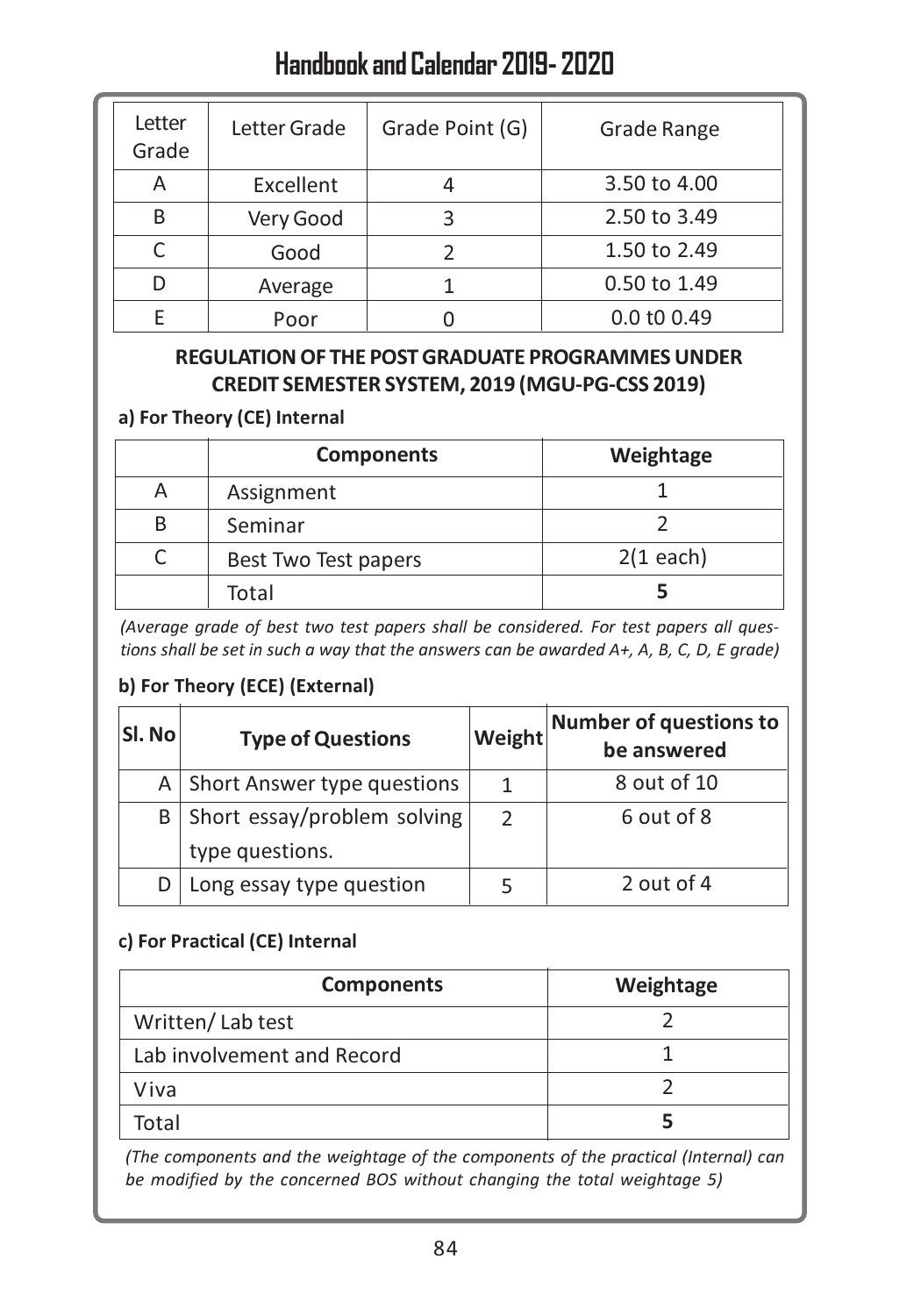#### d) For Practical (ECE) (External)

| <b>Components</b>          | Weightage |
|----------------------------|-----------|
| Written/Lab test           |           |
| Lab involvement and Record |           |
| Viva                       |           |
| Total                      | 15        |

(The components and the weightage of the practical (External) can be modified by the concerned BOS without changing the total weightage 15)

#### e) For Project (CE) (Internal)

| <b>Components</b>                   | Weightage |
|-------------------------------------|-----------|
| Relevance of the topic and analysis |           |
| Project content and presentation    |           |
| Project Viva                        |           |
| Total                               |           |

(The components and the weightage of the components of the Project (Internal) can be modified by the concerned BOS without changing the total weightage 5)

#### f) For Project (ECE) (External)

| <b>Components</b>                   | Weightage |
|-------------------------------------|-----------|
| Relevance of the topic and analysis |           |
| Project content and presentation    |           |
| Project Viva                        |           |
| Total                               | 15        |

(The components and the weightage of the components of the Project (External) can be modified by the concerned BOS without changing the total weightage 15)

#### g) Comprehensive Viva-Voce (CE) (Internal)

| <b>Components</b>                                                               | Weightage |
|---------------------------------------------------------------------------------|-----------|
| Comprehensive viva voce (all courses from<br>first semester to fourth semester) |           |
| Total                                                                           |           |

(Weightage of the components of the Comprehensive viva-voce (internal) shall not be modified)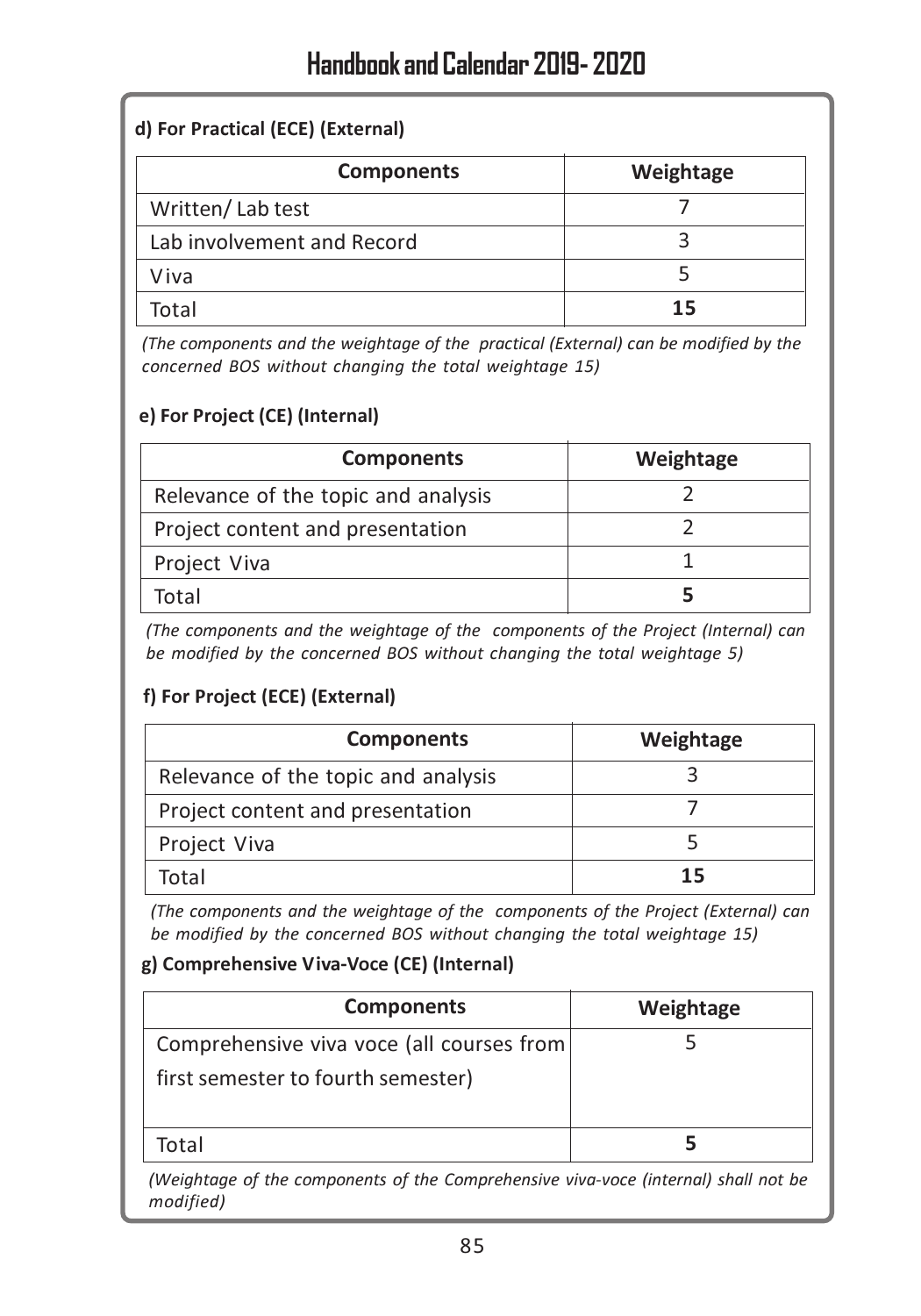| g) Comprehensive Viva-Voce (ECE) (External)                                     |           |  |
|---------------------------------------------------------------------------------|-----------|--|
| <b>Components</b>                                                               | Weightage |  |
| Comprehensive viva voce (all courses from<br>first semester to fourth semester) | 15        |  |
| Total                                                                           |           |  |

(Weightage of the components of the Comprehensive viva-voce (internal) shall not be modified)

#### Direct Grading System

Direct Grading system based on a 6 point scale is used to evaluate the Internal and External examination taken by the students for various courses of study

| Grade | <b>Grade Point</b> | <b>Grade Range</b> |
|-------|--------------------|--------------------|
| A+    |                    | 4.50 to 5.00       |
|       |                    | 4.00 to 4.49       |
| R     | з                  | 3.00 to 3.99       |
|       | っ                  | 2.00 to 2.99       |
|       |                    | 0.01 to 1.99       |
|       |                    | 0.00               |

#### Performance Grading System

Students are graded based on their performance (GPA/SGPA/CGPA) at the examination on a 7-points scale as detailed below.

| Range        | Grade | Indicator        |
|--------------|-------|------------------|
| 4.50 to 5.00 | A+    | Outstanding      |
| 4.00 to 4.49 | A     | <b>Excellent</b> |
| 3.50 to 3.99 | B+    | Very good        |
| 3.00 to 3.49 | B     | Good (Average)   |
| 2.50 to 2.99 | C+    | Fair             |
| 2.00 to 2.49 | C     | Marginal (Pass)  |
| up to 1.99   | D     | Deficient (Fail) |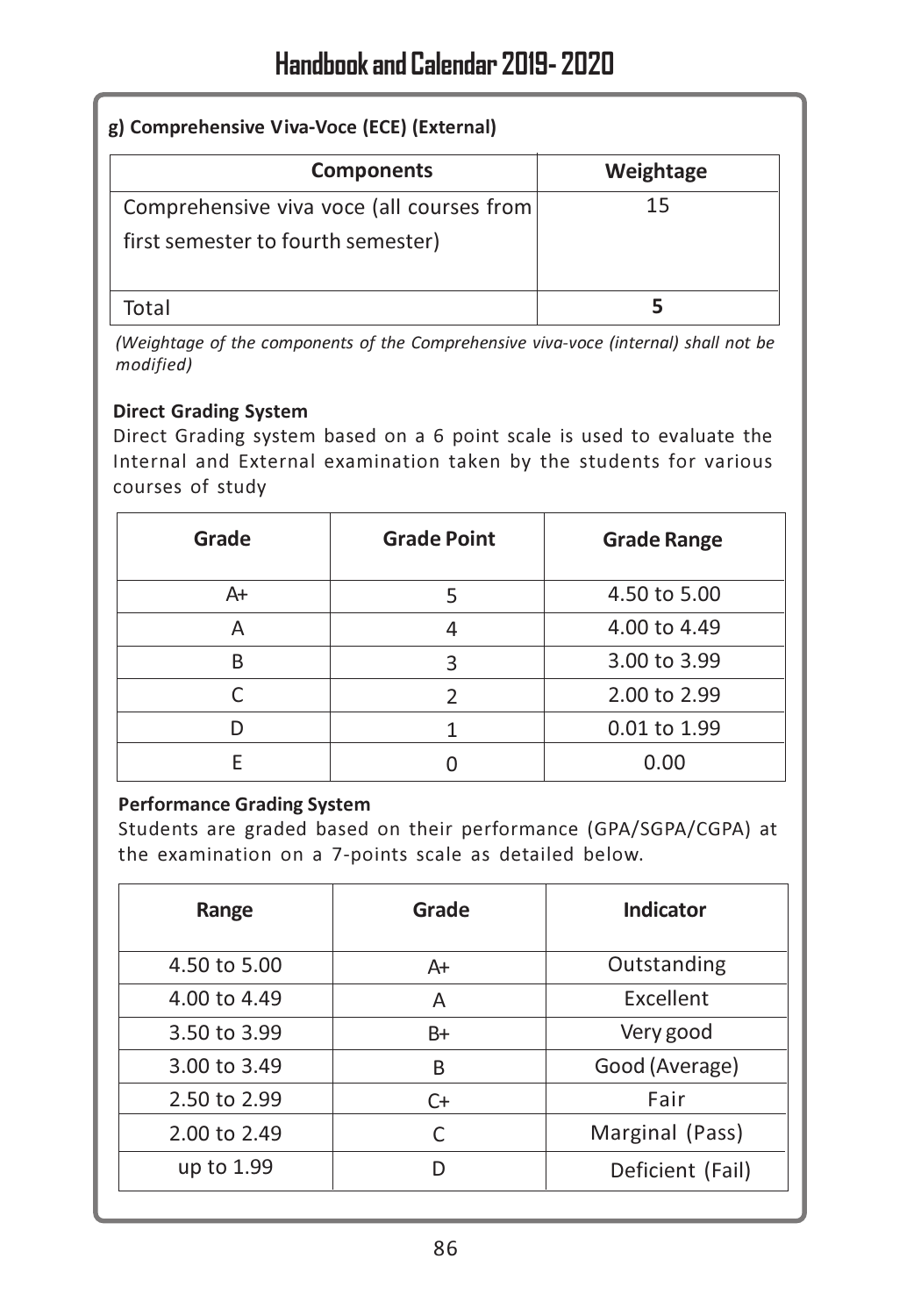# Handbook and Calendar 2019- 2020

| <b>CHEMISTRY</b>                                     |              |  |
|------------------------------------------------------|--------------|--|
| Theory-Internal (Components and Weightage)           |              |  |
| <b>Components</b>                                    | Weightage    |  |
| Assignment                                           |              |  |
| Seminar                                              |              |  |
| Best two Test papers                                 | 1 each $(2)$ |  |
| Total                                                |              |  |
| <b>Practical-Internal (Components and Weightage)</b> |              |  |

| <b>Components</b>  | Weightage |
|--------------------|-----------|
| Written / Lab test |           |
| Lab involvement    |           |
| Viva               |           |
| Total              |           |

Practical- External (Components and Weightage)

| <b>Components</b>  | Weightage |
|--------------------|-----------|
| Written / Lab test | 10        |
| Record             |           |
| Viva               |           |
| Total              | 15        |

#### For Project (CE) (Internal)

| <b>Components</b>                   | Weightage |
|-------------------------------------|-----------|
| Relevance of the topic and analysis |           |
| Project content and presentation    |           |
| Project Viva                        |           |
| Total                               |           |

#### For Project (CE) (External)

| <b>Components</b>                   | Weightage |
|-------------------------------------|-----------|
| Relevance of the topic and analysis |           |
| Project content and presentation    |           |
| Project Viva                        |           |
| Total                               | 15        |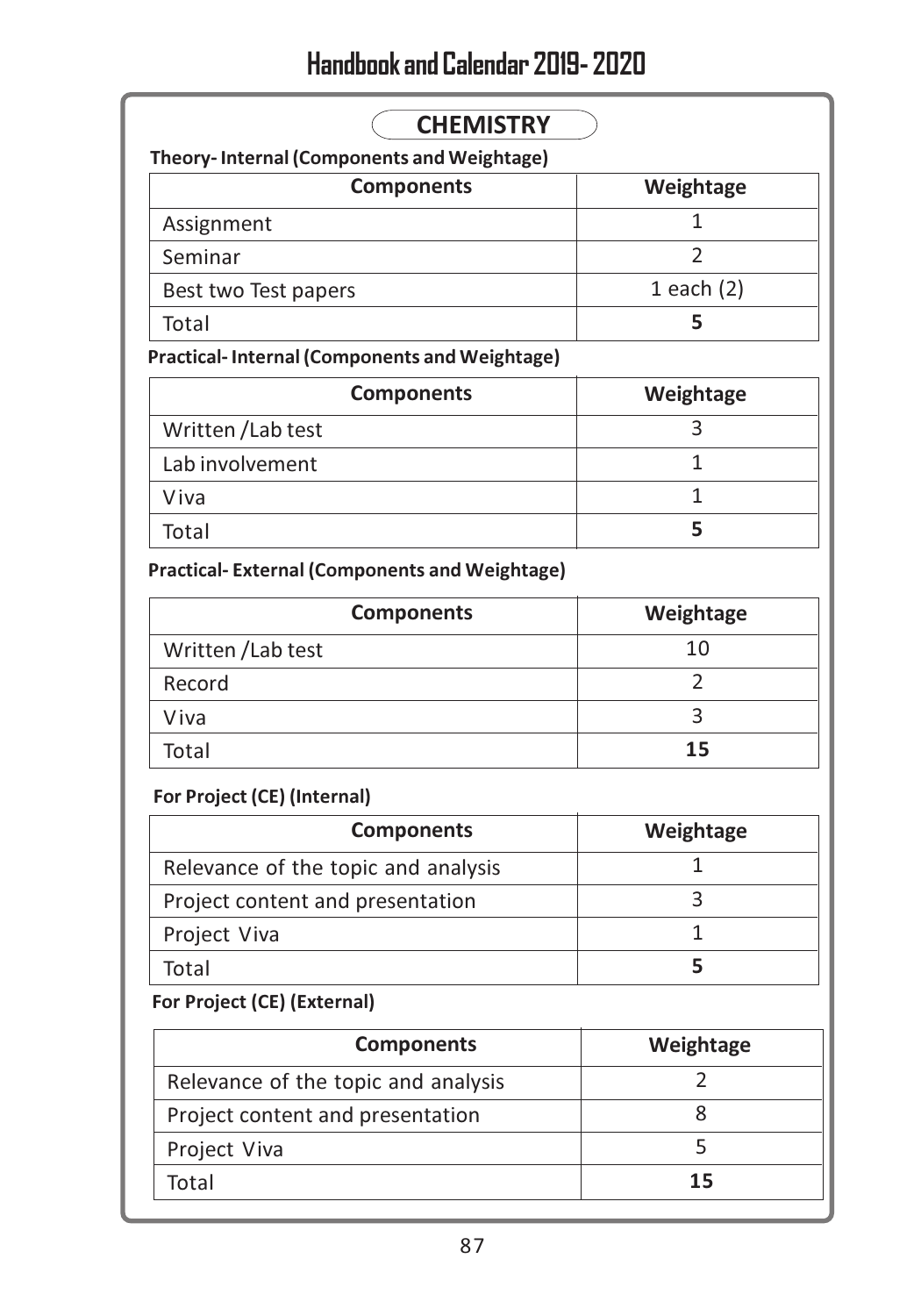#### Comprehensive Viva-Voce (CE) (Internal)

| <b>Components</b>                                                   | Weightage |
|---------------------------------------------------------------------|-----------|
| Course viva (all courses from first<br>semester to fourth semester) |           |
| ัด†ลไ                                                               |           |

#### Comprehensive Viva-Voce (CE) (External)

| <b>Components</b>                                                   | Weightage |
|---------------------------------------------------------------------|-----------|
| Course viva (all courses from first<br>semester to fourth semester) | 15        |
| lotal                                                               | 15        |

### **PHYSICS**

#### Theory- Internal (Components and Weightage)

| <b>Components</b>    | Weightage    |
|----------------------|--------------|
| Assignment           |              |
| Seminar              |              |
| Best two Test papers | 1 each $(2)$ |
| Total                |              |

#### Practical- Internal (Components and Weightage)

| <b>Components</b>  | Weightage |
|--------------------|-----------|
| Written / Lab test |           |
| Lab involvement    |           |
| Viva               |           |
| Total              |           |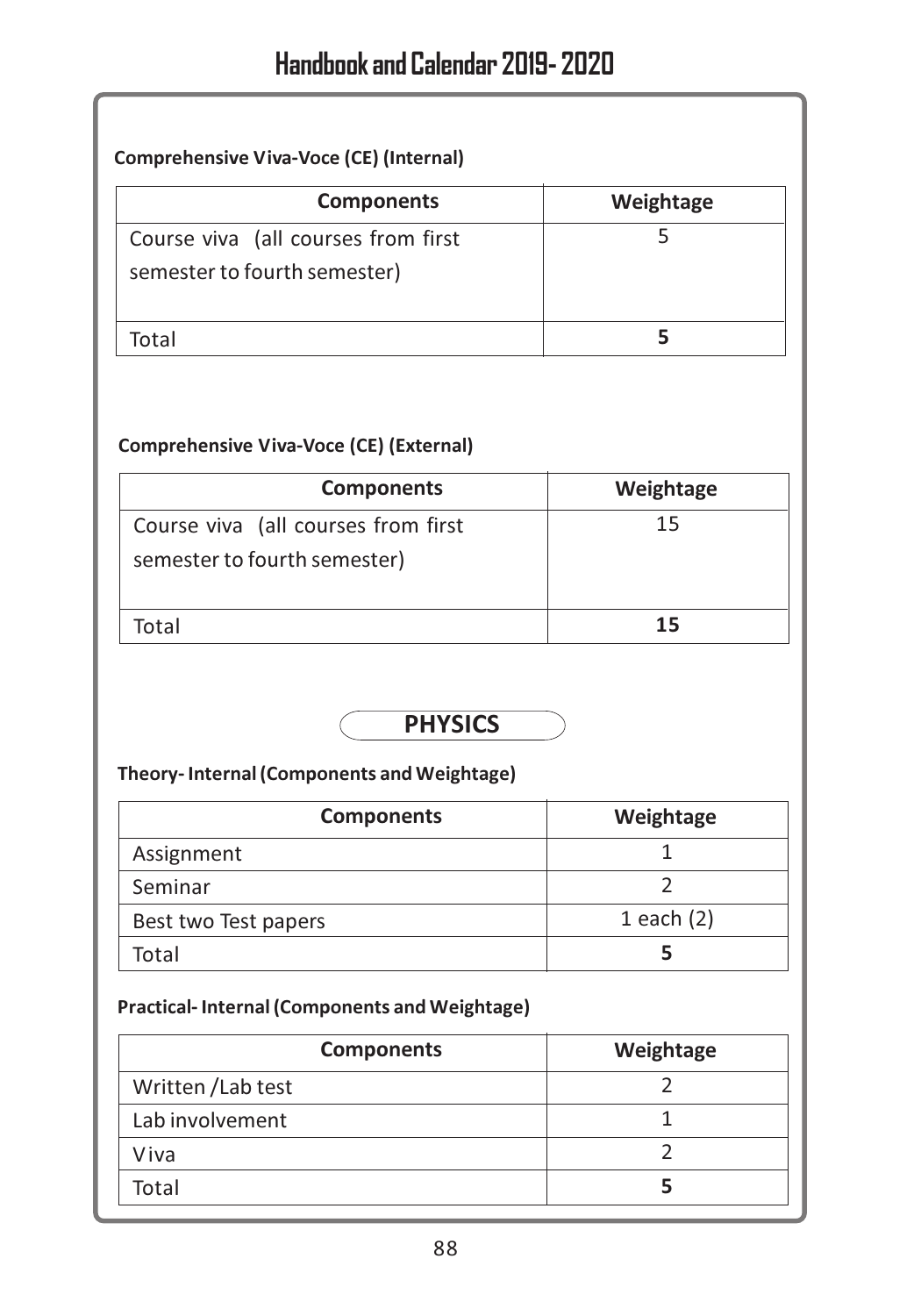#### For Project (CE) (Internal)

| <b>Components</b>                   | Weightage |
|-------------------------------------|-----------|
| Relevance of the topic and analysis |           |
| Project content and presentation    |           |
| Project Viva                        |           |
| Total                               |           |

#### For Project (CE) (External)

| <b>Components</b>                   | Weightage |
|-------------------------------------|-----------|
| Relevance of the topic and analysis |           |
| Project content and presentation    |           |
| Project Viva                        |           |
| Total                               | 15        |

#### Comprehensive Viva-Voce (CE) (Internal)

| <b>Components</b>                          | Weightage |
|--------------------------------------------|-----------|
| Subject of special interest, Fundamental   |           |
| Physics, Topics covering all Semesters and |           |
| awareness of current and advanced topics   |           |
|                                            |           |
| Total                                      |           |

#### Comprehensive Viva-Voce (CE) (External)

| <b>Components</b>                          | Weightage |
|--------------------------------------------|-----------|
| Subject of special interest, Fundamental   | 15        |
| Physics, Topics covering all Semesters and |           |
| awareness of current and advanced topics   |           |
| Total                                      | 15        |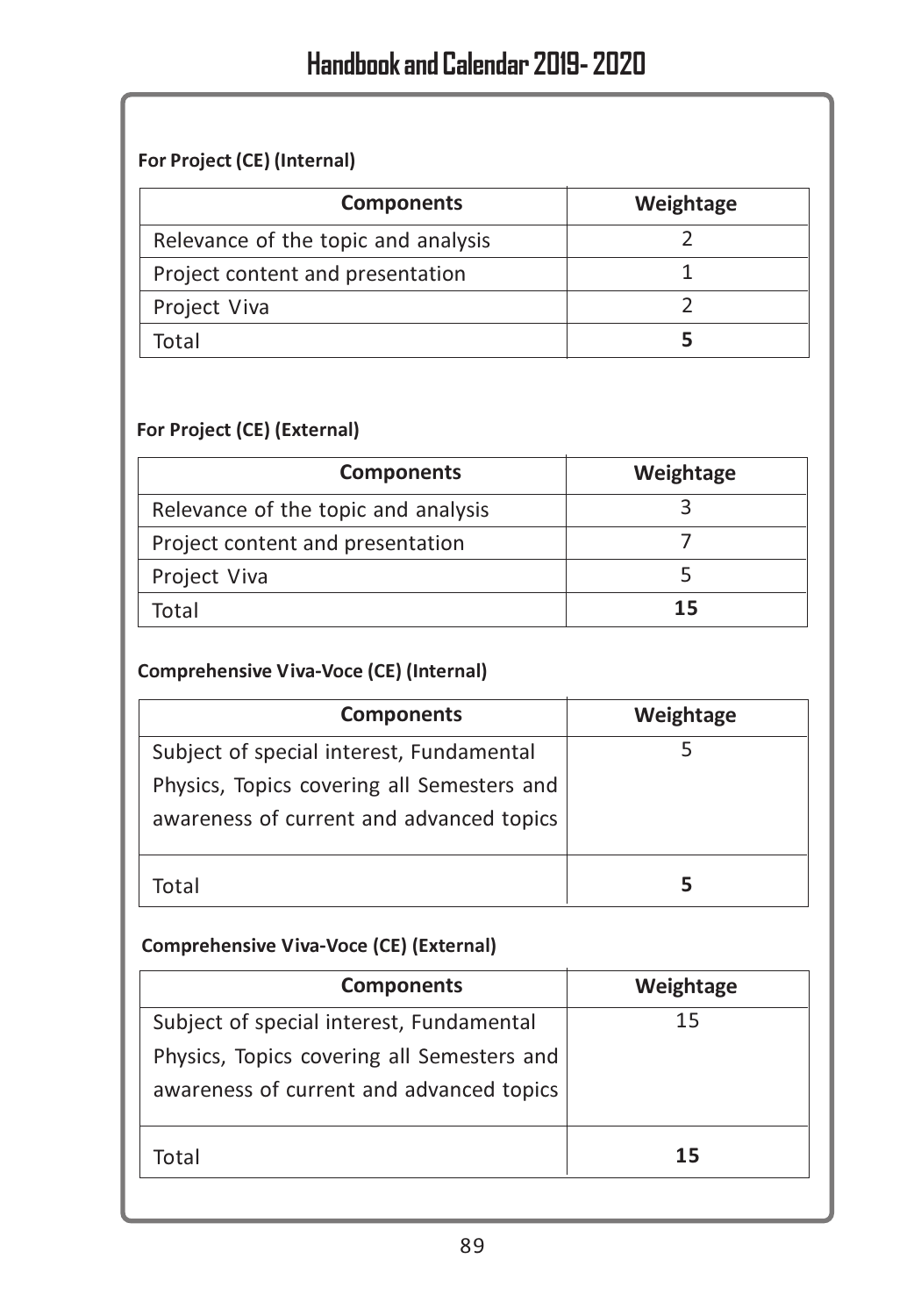# **THE COLLEGE LIBRARY**

The library holdings in terms of books, journals , learning materials and technology-aided learning mechanisms are organised in such a way so as to enable the students to acquire information, knowledge and skills required for their study programme.

 The college library, which started functioning right from the beginning of the college in 1964, is the key resource of information for the academic community. At present it has attained the position of a **1 st Grade Library** with more than 31,000 books , 65 periodicals and a subscription of 10 news papers. Xerox facility is also available in the library. The library is automated using 'KOHA', a well known open source Integrated Library Management Software which has a number of advanced features, enabling the college library to become more user oriented in the current digital era. Besides very suitable and convenient library administrative modules, KOHA can provide a handful of attractive interfaces from the user point of view, like quick search and access, Web-OPAC, and the feasibility of integrating new technologies like RFID.

## **Library Website**

The library has a website which lists the services offered by the library for users. It also provides links to other information resources . A digital reference page is also included in the website where users can post their academic queries. Our request for hosting digital versions of previous years question papers through the library website has been approved by Mahatma Gandhi University and simultaneously issued an university order instructing the University examination wing to do the same in the coming years. **Library website link is : http://www.ststephenslibrary.com/**

## **Library Services**

The following facilities are available in the library.

## ♦ **OPAC**

Using the KOHA software, the institution has made the On line Public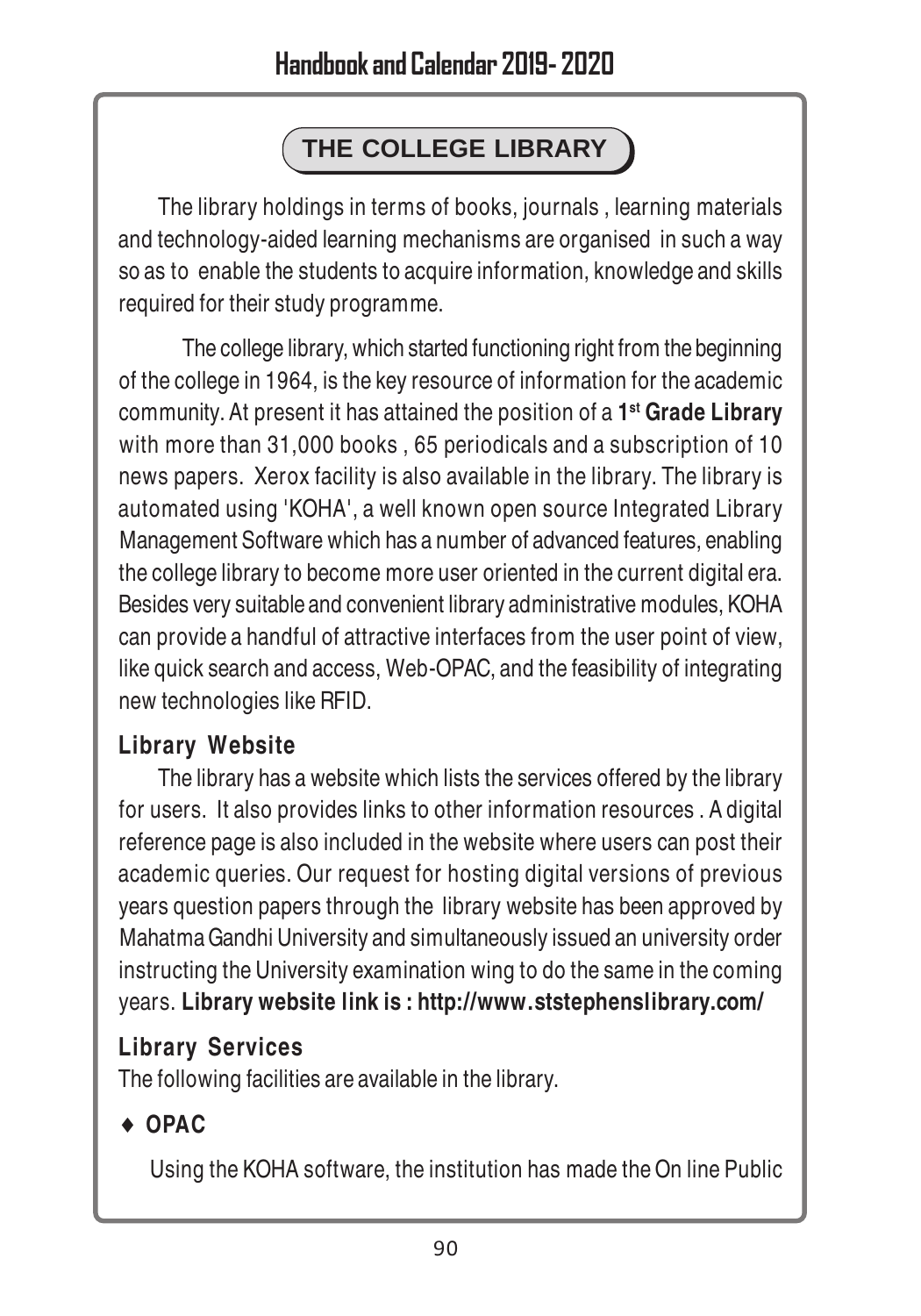Access Catalogue (OPAC) available whereby advanced computer aided enables author-based, subject-based , title-based and publisher based search facilities.

♦ **Electronic Resource Management package for e-journals /e-books**

We have subscribed to UGC (INFLIBNET) e-books and e-journals via N-LIST.The access to world e-book library is also enabled.

Support provided by the Library staff to the students and teachers of the college are as follows.

- ♦ **User Orientation** At the beginning of the academic year, the first semester students are taken to the library, where the librarian briefs them on the library services and effective information search practices.
- ♦ **Question paper service** Digital versions of previous examination que stion papers are available for reference and printing
- ♦ **Reference service** The librarian assist students search out books and journals they require for projects and assignments. Digital reference and alerting services is provided on request.
- ♦ Provision for creation of a library web magazine with a custom domain is under consideration
- ♦ **Purchase service** New books are purchased on request from staff and students.
- ♦ **Archives**: Archives of open access e -books, e -journals , e -thesis etc of academic importance.
- ♦ **Photocopying service** Photocopy Service is available in the Library. The Career Guidance and competition examination guidance books are separately arranged so that an open access can be provided to thesebooks.
- ♦ Service of a qualified and competent college librarian who has been invited as a resource person to various seminars and workshops in reputed institutions , helps to motivate both faculty and students.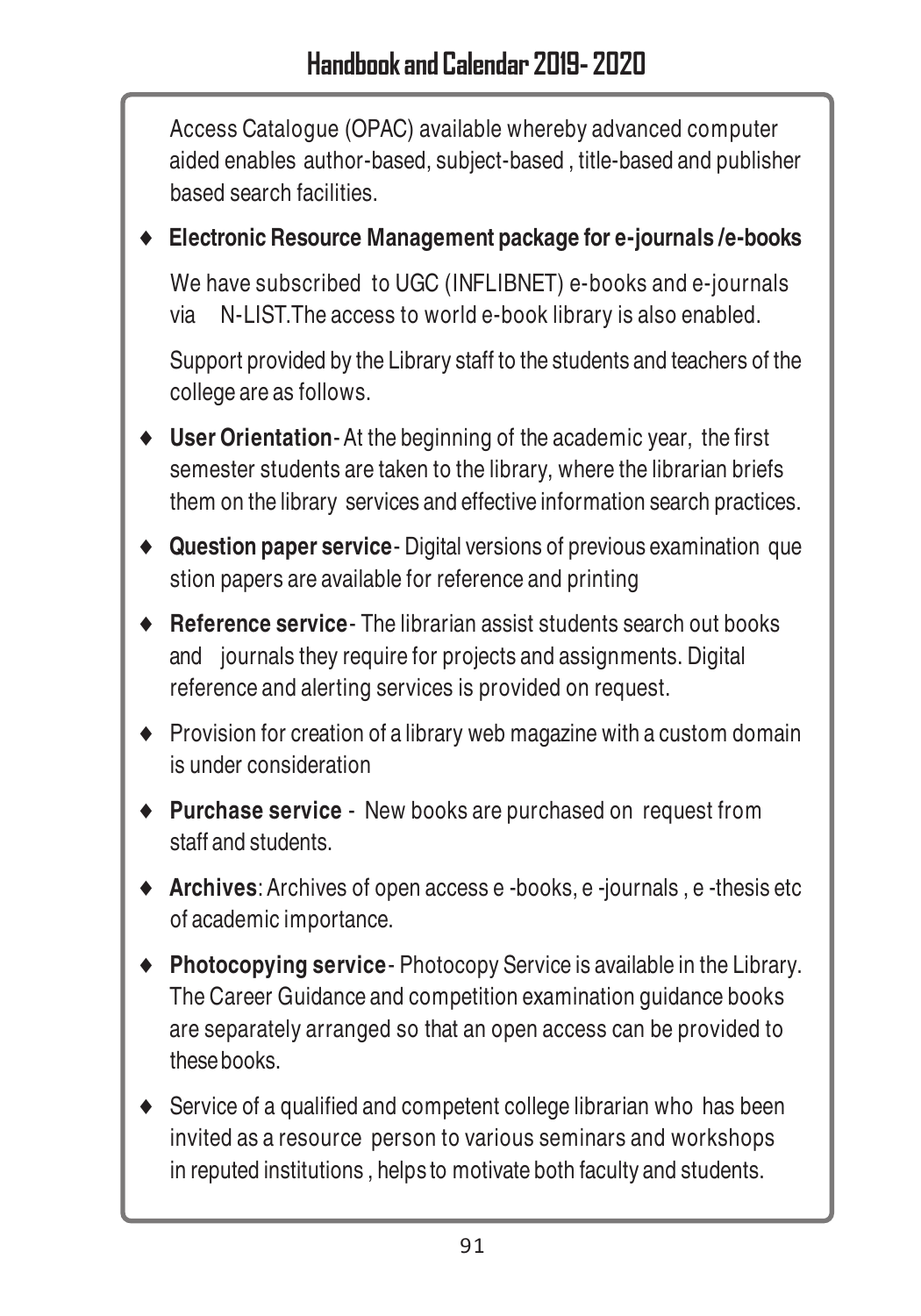SMS/email topic alerts for faculty members on request.

## **Rules and Regulations of the Library**

- 1. All students and members of the teaching staff are members of the college library.
- 2. The library shall be functioning on all working days from 9.00 A.M to 5.00 P.M.
- 3. Silence shall strictly be observed in all parts of the Library.
- 4. Entrance to the Reading Room and the Reference Section is permitted only to students who have their identity cards with them.
- 5. The Librarian has the right to recall a book at 24 hours' notice.
- 6. The Library is divided into
	- A. The Reference Library and Reading Room
	- B. The General Library

## **A. The Reference Library and Reading Room**

- 1. Books placed in the Reference Library shall not be lent out to any member. They will be issued for use only in the library during the library hours.
- 2. Newspapers and periodicals will be placed for use in the Reading Room. They will not be issued to students.
- 3. Periodicals shall not be misplaced from the positions on shelves or tables.

## **B. The General Library**

- 1. Students who wish to borrow books from the lending section or to refer to books and journals, will have to register their names in the library and get the membership cards at the beginning of the course.Membership cards have to be renewed at the beginning of every academic year.
- 2. "Open access system" is followed in the college library.
- 3. Application for books should be made in the prescribed slips available in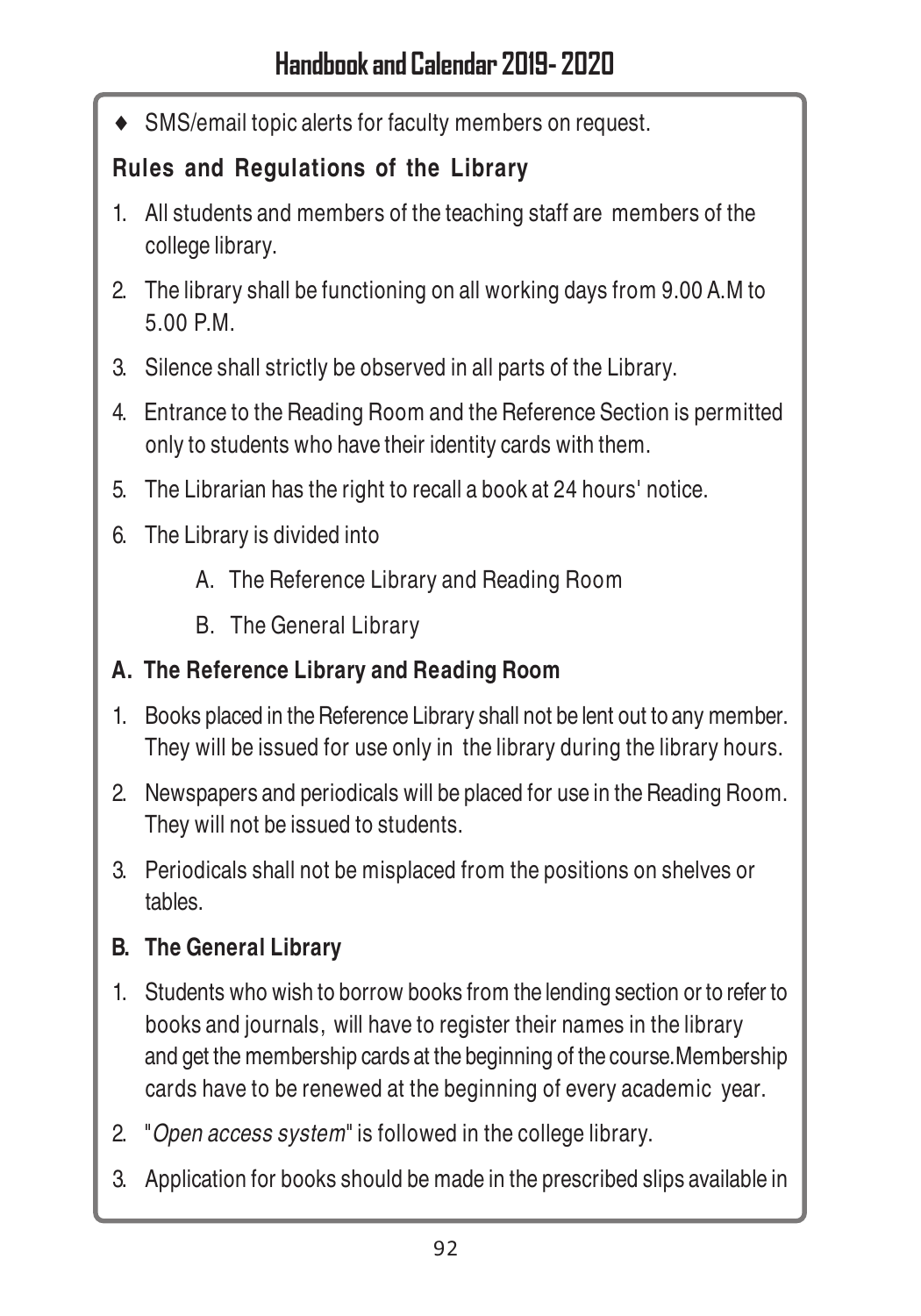the library.

- 4. Borrowed books should be returned within two weeks. They can be reissued for a further period of seven days if no one else has applied for them.
- 5. A students has to pay an overdue charge of Rs.1/- per day for each book, on Failiure to return a book on or before the due date
- 6. A Degree student can borrow two books and a Postgraduate student can borrow three books at a time.
- 7. When a book is returned, the membership card has to be taken back from the library counter.
- 8. Students are not allowed to pass books from one to another or to lend them to any one in or out of the college.They will be held responsible for loss or damage of books lent to them. Marking on books and spoiling of binding or illustrations will be treated as serious offence. Students are to ensure that the books they take are in good condition at the time of issue .
- 9. Personal belongings such as books, periodicals, bags, umbrella. etc. should not be taken into the library. Such articles have to be kept at the property counter near the entrance. Money or ornaments should never be kept at the property counter. The librarian is not responsible for the loss of items kept at the property counter.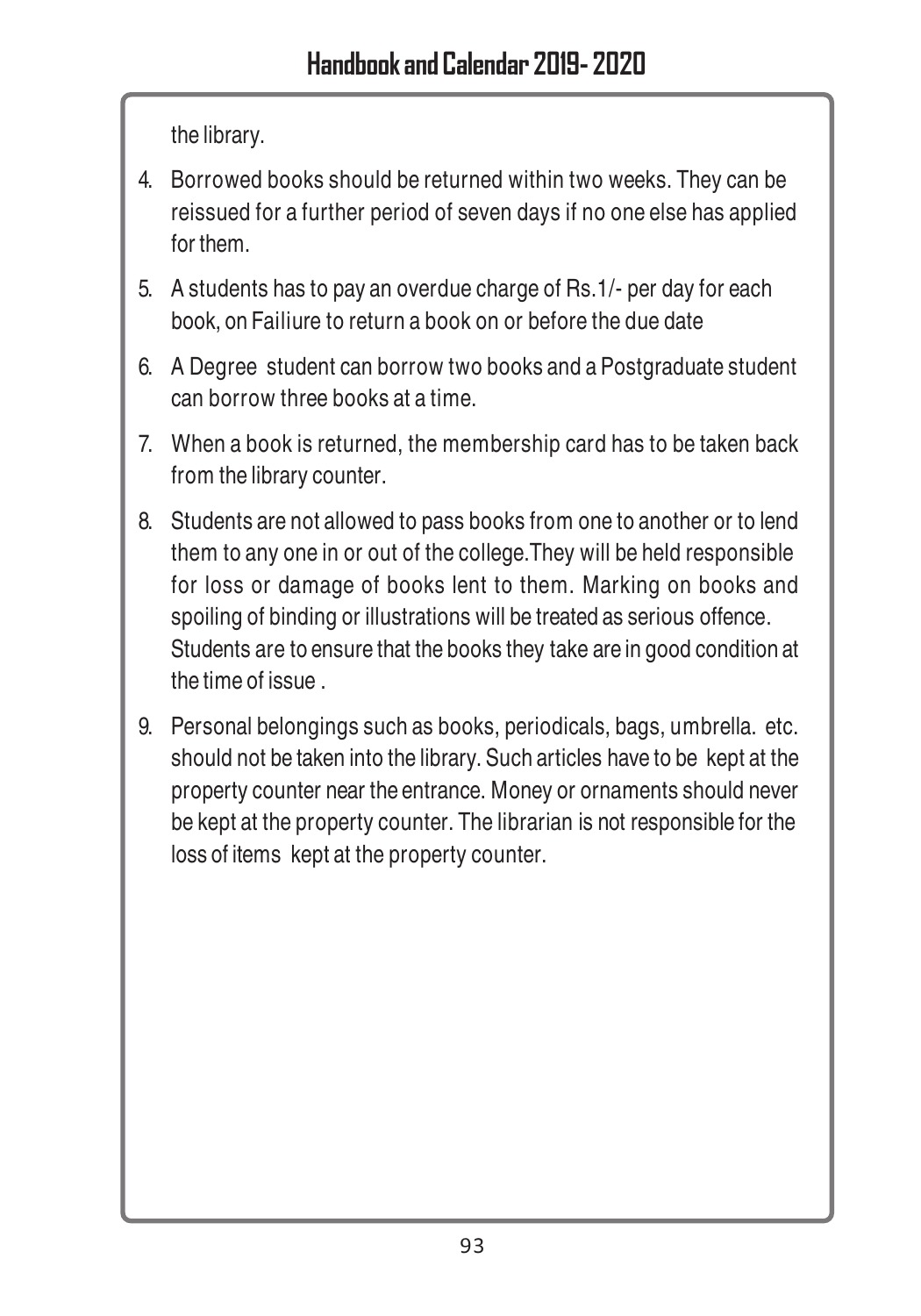## **MSGR. PETER URALIL BIBLIOTHECAL INFORMATION CENTRE**

Msgr Peter Uralil Bibliothecal information Centre was established in the College Library in 1995. Msgr. Peter Uralil was the Founder Principal and Pro-manager of the College for a long time. The aims and objectives of the Centre are to improve the quality of education, to facilitate access to the library resources more efficiently, to improve house-keeping operations, to improve the efficiency or services to users and to provide career and course guidance. The students and staff of the college can have the services of the Centre during the working hours of the library.

## **BISHOP KUNNACHERRY COMPUTER CENTRE**

Bishop Kunnacherry Computer Centre was established as a non-profit academic body with the specific mission of imparting high quality computer education to young men and women aspiring for a career in computer technology. Over the years, many students have benefited from the various training programmes of the Centre. As a token of recognition, the centre has been granted with accreditation by the Dept. of Electronics, Govt. of India. The centre provides high quality, short term and cost effective programmes in software engineering and computer applications. The centre is also affiliated to Xavier Board of Computer Education in India. (XBCE)

The Centre has also been granted full accreditation by DOEACC to conduct DOEACC 'O' LEVEL Computer course. DOEACC is an autonomous body of the Department of Information Technology, Ministry of Communications & Information Technology, Government of India. The Centre at present offers the following courses:-

- 1. Full time P.G.D.C.A. of one year duration, to graduates in any discipline.
- 2. Part-time DCA of two years duration to regular Degree students ( 'O' level Course)
- 3. Diploma in Office Automation.
- 4. Awarness Programmes
- 5. Web designing, Java, HTML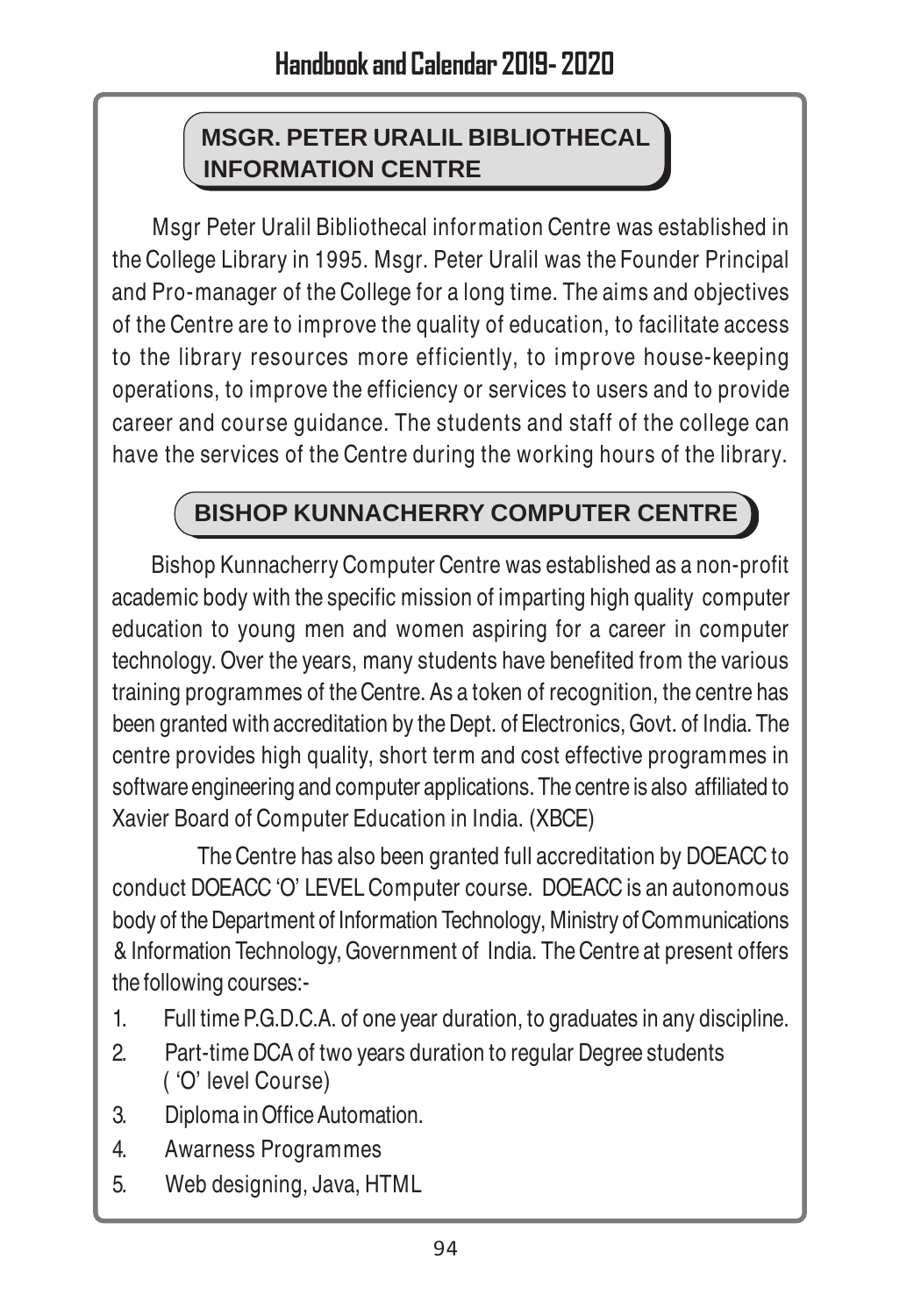- 6. Diploma in Financial Accounting
- 7. D.T.P., VB, C+ +, Oracle, etc.
- 8. Internet Browsing
- 9. Special programmes for Teachers, Doctors, Engineers, Architects, Managers, Nurses etc.

# **BISHOP THARAYIL HALL**

Bishop Tharayil Hall is named after the Founder patron of the college, Mar Thomas Tharayil. The Seminar Hall with a seating capacity of more than 150 is equipped with all the modern amenities. It is utilised for various college activities including regional and national seminars.

## **CHAZHIKATTU HALL**

The College auditorium called, 'The Chazhikattu Hall' is named after late Sri Joseph Chazhikattu who was a member of the Kerala Legislative Assembly. He was a visionary who held the interests of the people of Uzhavoor close to his heart and was instrumental in getting Govt. sanction for the college in 1964. This spacious hall with a seating capacity of more than thousand is utilised for all common functions of the college.

## **MEDIA CENTRE**

This centre has a seating capacity of fifty. It is equipped with the latest technological equipments which includes an L.C.D. Projector and Computer. Instructional sessions are carried out here with the help of these modern gadgets.

## **ENGLISH LANGUAGE LAB**

There is a full fledged English Language Lab that can accommodate 20 students. It is equipped with latest language software, LCD etc..

## **MEDITATION CENTRE - `UNARVU'**

A meditation centre named **`Unarvu'** is open from 9 A.M. to 5.00 P.M. for the use of staff and students.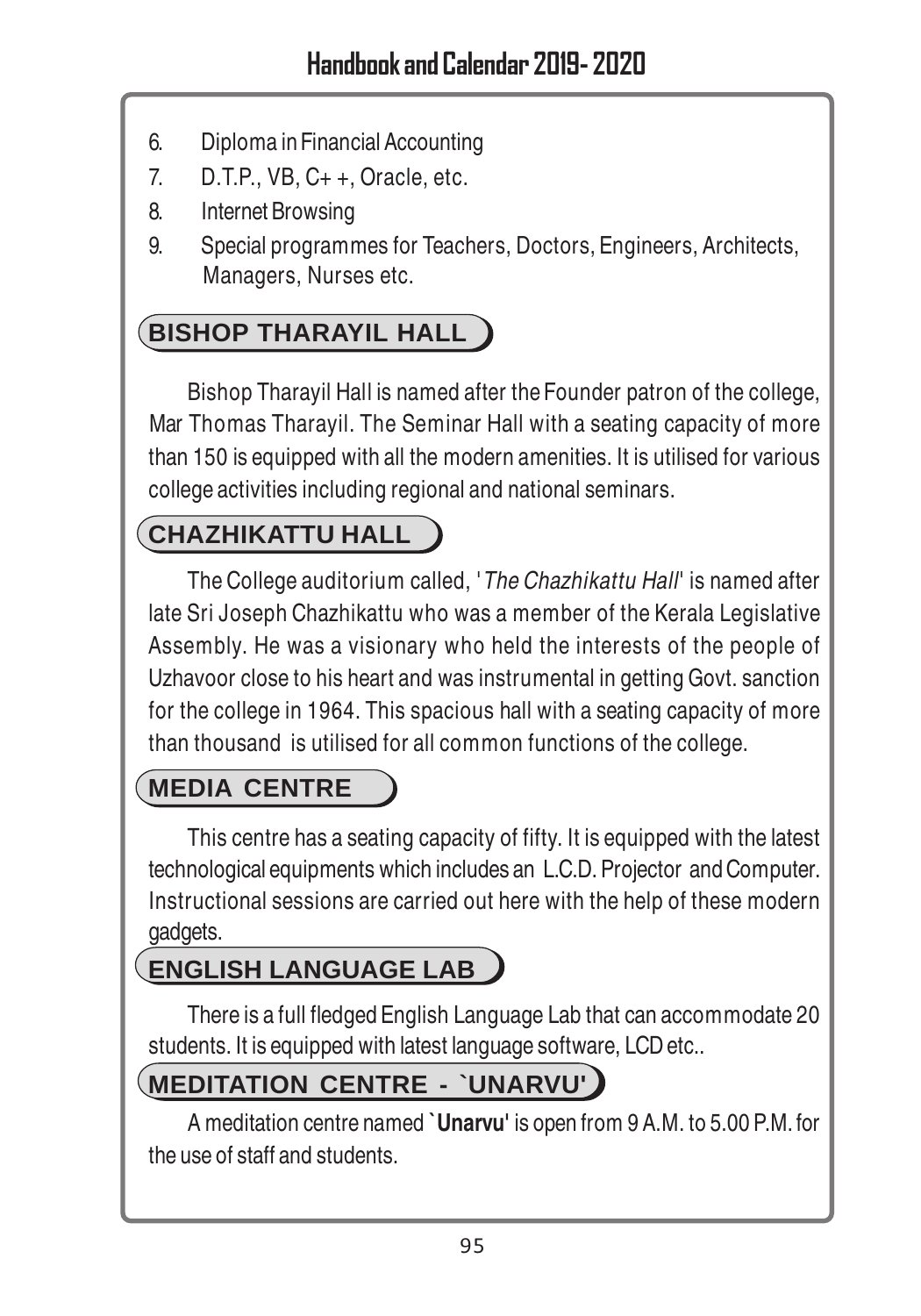# **COMMERCE COMPUTER LAB**

The Commerce Computer lab was installed in the year 2013 with the MP fund of Adv. Joy Abraham and the MLA fund of Adv. Mons Joseph. Lab is equiped with 40 computers, LCD and internet facility .

## **HEALTH AND FITNESS CENTRE**

The health and fitness centre was set up with grants received from the U.G.C. and the Ministry of Sports and Youth affair. The centre which cost about 6 lakhs is equipped with state of the art multi gym facilities. Teachers and students may utilise the centre from 2.30 p.m. to 8.30 p.m. on all week days. These facilities are also available to the Alumni and general public at a nominal cost.

# **STORE**

The college has a store run on contract basis on all working days. Students can make use of this facility during morning, evening and noon breaks. All stationary items necessary for the students are available here.

# **TAILORING CENTRE**

 Girl students & ladies from public are taught tailoring with the help of an instructor. Students avail this facility during free time and after class hours at a nominal fee.

# **MEDICINAL GARDEN**

The college has a species rich medicinal garden which consists of about 100 rare and valuable plants. The service of the garden is also open to the public of Uzhavoor panchayat.

## **K.R. NARAYANAN STUDY CENTRE**

K.R. Narayanan Study Centre was established in St. Stephen's College Uzhavoor in the year 2010 with the assistance of University Grants Commission (UGC) under the scheme of Epoch Making Social Thinkers of India. This interdisciplinary centre concentrates on research on the life, ideas and concerns of Dr. K.R. Narayanan and disseminates the results to the students, academics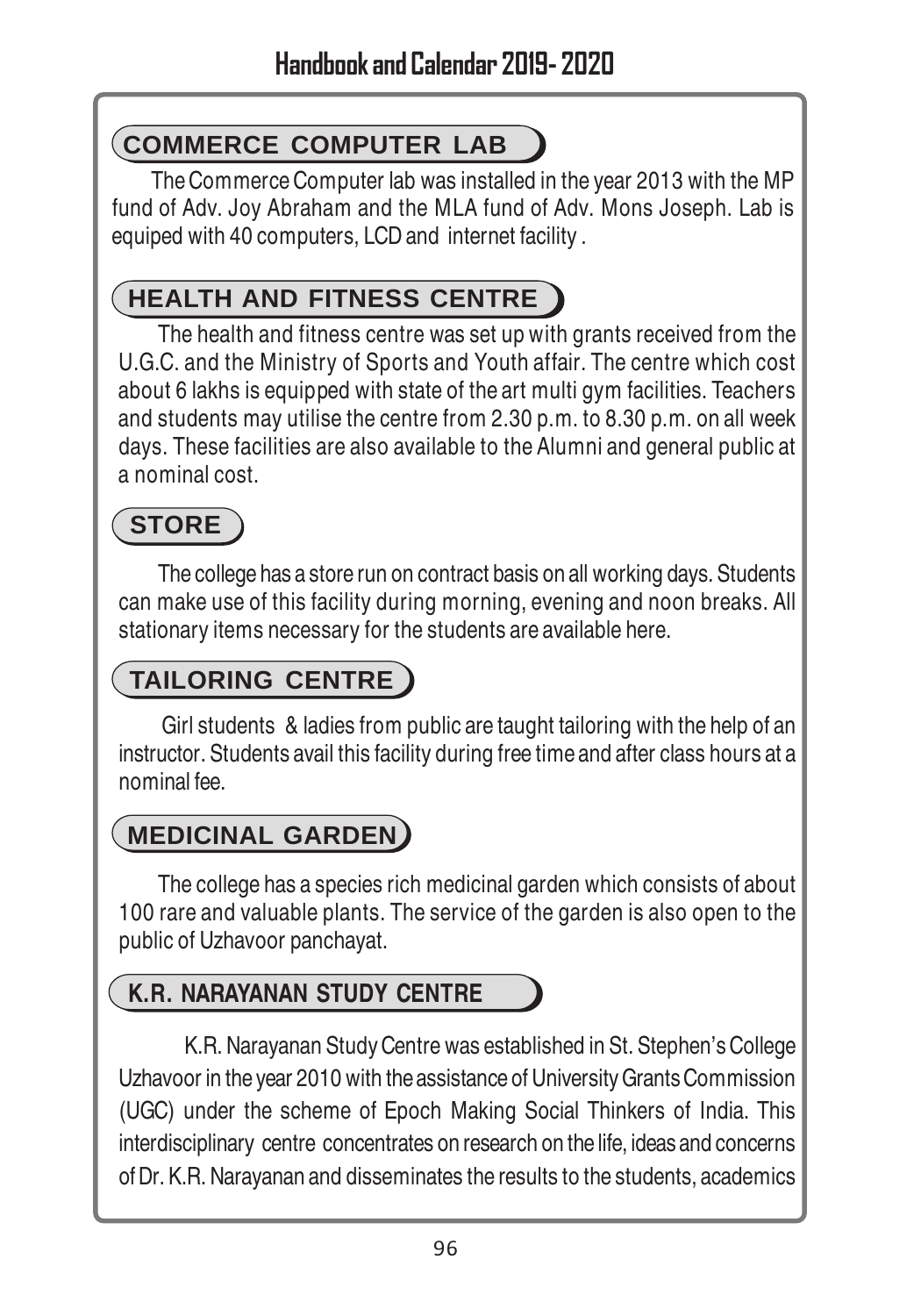and policy making circles. The centre organizes courses, lectures and seminars. It also documents the speeches and writings of Dr. K.R. Narayanan on various issues and maintains them for the benefit of researchers and students. It is also the duty of the centre to bring out publications based on the research.

## **PROF. K.M. MATHEW ASTROVIEW CENTRE**

Prof. K.M. Mathew Astroview centre was installed in the college as a memorial of late Prof. K.M. Mathew, the HOD of Physics and former Principal of the college. 2009 was observed as the 'International Year of Astronomy'. The Astroview Centre also stands as a monument of the IYA 09 and the ruby jubilee of the Department of Physics. The centre was sponsored by the family of the former principal late Prof. K.M. Mathew.

## **UGC-NETWORK RESOURCE CENTRE**

UGC-Network Resource Centre (UGC-NRC) is a scheme introduced by the UGC in the  $10<sup>th</sup>$  plan where assistance was provided for the purchase of computers and also for internet connectivity, which will continue in the 12<sup>th</sup> plan. The objectives of the scheme are to create awareness among staff and students about the use of computers in various activities. In our college NRC is attached with computer centre.

## **COLLEGE CANTEEN**

There is a canteen within the campus, run on contract basis. Food items are available here on all working days.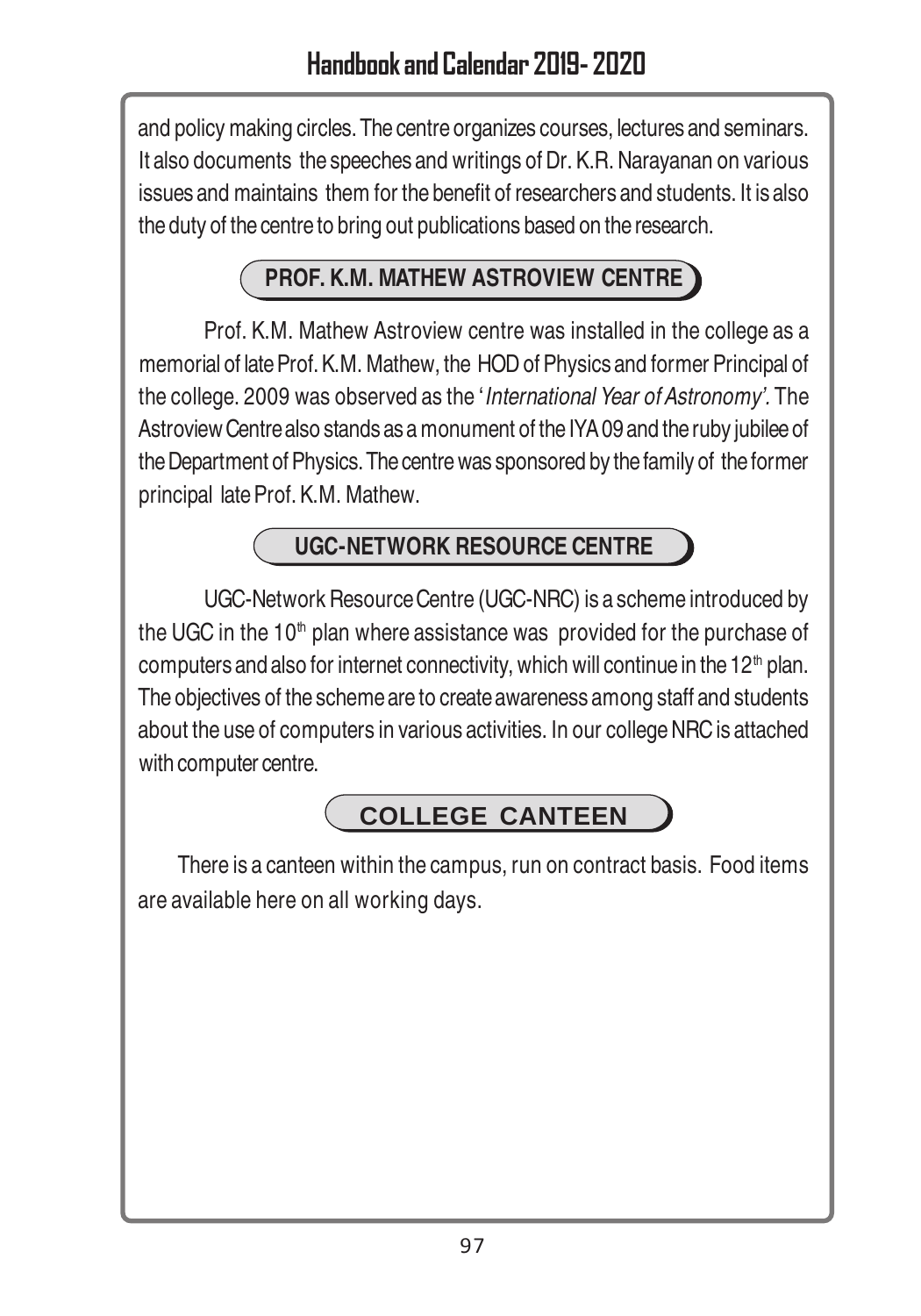# **ASSOCIATIONS**

## **1. THE TEACHING STAFF ASSOCIATION**

All members of the teaching staff are members of this association. They meet to discuss issues related to the general welfare of the teachers, students and the institution at large. Termly get-together, picnic, farewell meetings to retiring teachers etc. are some of the programmes arranged by this association.

## **2. THE NON-TEACHING STAFF ASSOCIATION**

All the members of the non-teaching staff meet periodically to discuss their general welfare and to monitor their duties and needs.

## **3. PARENT - TEACHER ASSOCIATION**

The P.T.A. functions within the framework of a well defined constitution. It is formed with the main aim of fostering and promoting healthy relationship among the members of the teaching staff, the students and the guardians of students. The association has been keeping a keen interest in the smooth working and progress of the college and in maintaining discipline and high academic standards.

In addition to the general PTA , departmental P.T.A.'s, are organised in all the teaching departments with student/ guardian representation in the ratio of 6 : 1 (1 parent representative for 6 students). The meeting of the Dept. PTA is convened by the respective HoD's at least one in a semester .

Parents of the departmental P.T.A., the Principal, and all members of the teaching staff shall constitute the general P.T.A. of the college.

## **4. ALUMNI ASSOCIATION**

The Alumni Association of the college came into being in 1989 in connection with the Silver Jubilee Celebrations of the College. The aims and objectives of the association are :-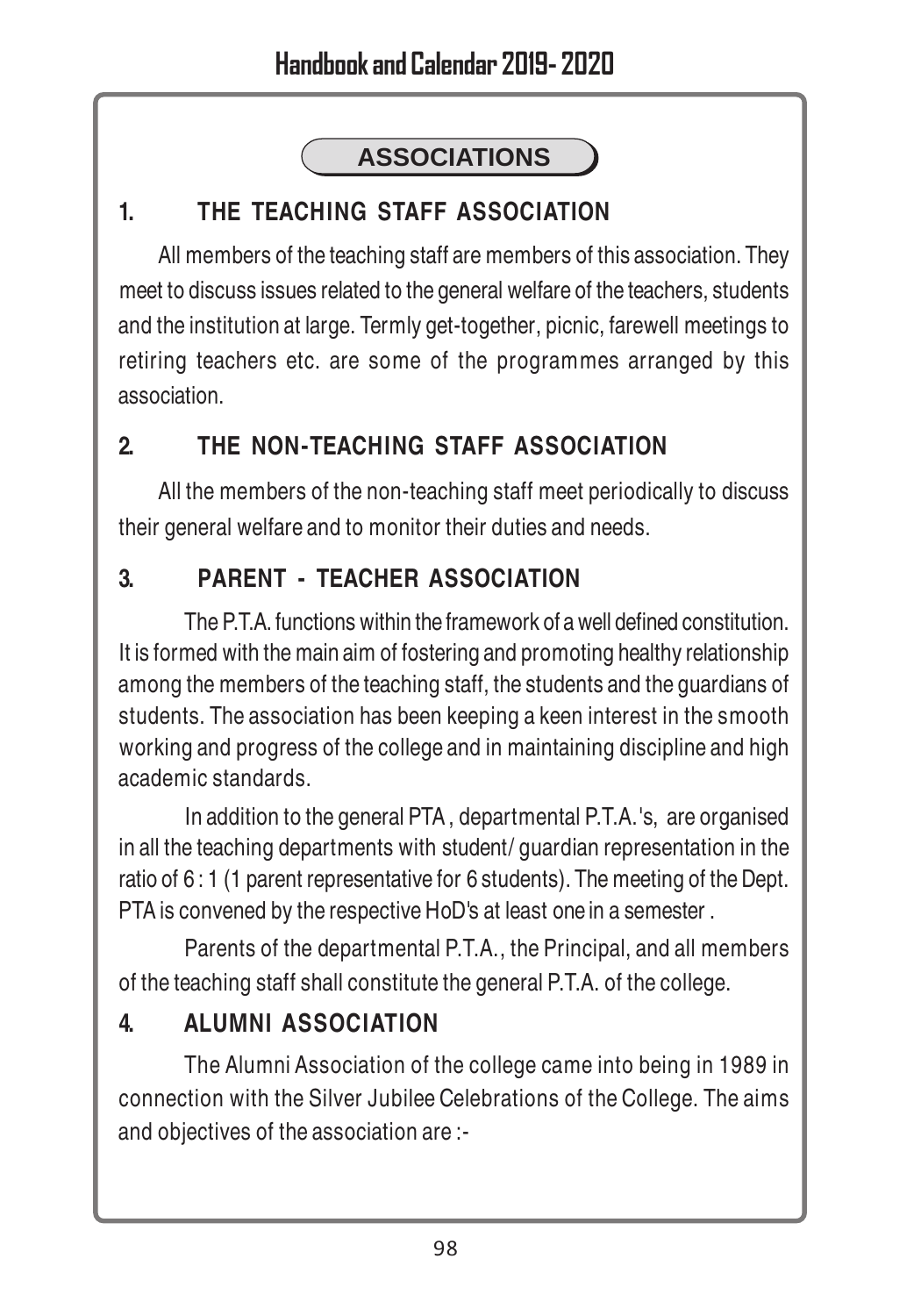- To keep the students/Alumni in constant touch with their Almamater.
- To co-operate and contribute to the growth of the mother institution.
- To mobilise financial assistance for the developmental activities which would help the college attain the objectives of higher education.

# **AFFILIATED ASSOCIATIONS**

The following associations are affiliated to the College Union.

**1.English Association**

- **2.Economics Association**
- **3.Mathematics Association**
- **4.Physics Association**
- **5.Zoology Association**
- **6.Chemistry Association**
- **7.Commerce Association**

The Secretaries of the affiliated associations are elected by the members of the respective associations. The heads of the departments shall be the ex-officio Presidents of the associations relating to their department.

No meeting/function shall be arranged without the previous sanction of the Principal and no outsider shall be invited for any function without prior sanction of the Principal.

The decision of the Principal shall be final in all matters regarding the associations .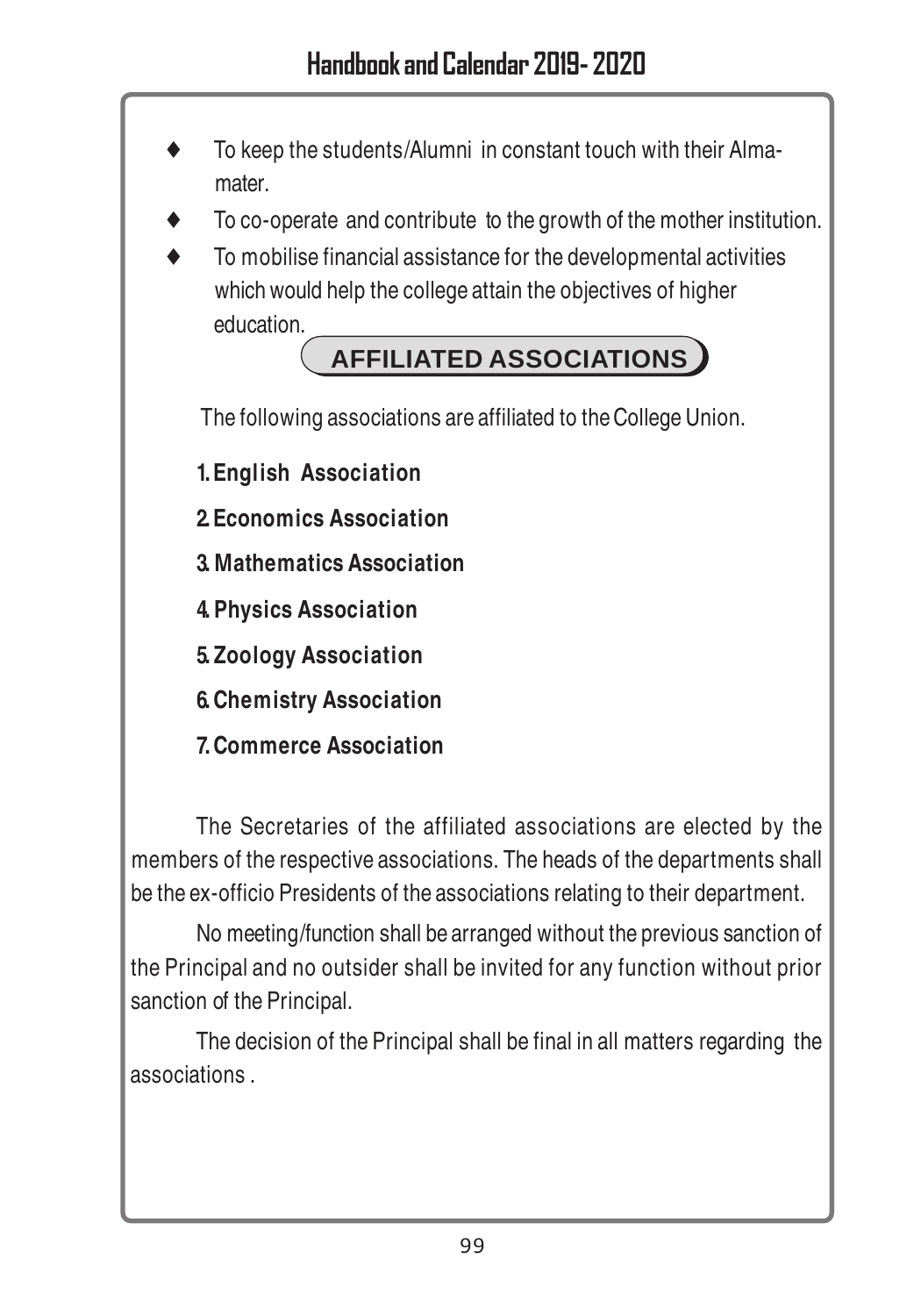# **CLUBS**

The following clubs function in this college, each under the charge of a member of the teaching staff to develop the inherent talents of students.

- **1. ARTS CLUB**
- **2. ORATORY, DEBATE & QUIZ CLUB**
- **3. DRAMA CLUB**
- **4. FOLKLORE CLUB**
- **5. ANTI-NARCOTIC CLUB**
- **6. WOMEN'S CLUB**
- **7. CAREER GUIDANCE CLUB**
- **8. HEALTH CLUB**
- **9. PHOTOGRAPHY CLUB**
- **10. TOURISM, FORESTRY & BIRDS CLUB**
- **11. ENTERPRENEURSHIP CLUB**
- **12. RED RIBBON CLUB**

# **CO-CURRICULAR ACTIVITIES**

## **1. NATIONAL CADET CORPS (NCC)**

Membership in NCC is voluntary and selective. NCC training will foster 'esprit de-corps' among the cadets and instill in them a sense of discipline and selfless service for the defence of the country.

The folowing incentives are awarded to the students who participate in NCC activities:- (a) Attending National Integration Camp 6% (b) Attending Republic Day Camp/ Parade 8% (c) Basic leadership Camp (TSC)/NS Camp/ Vayusainik/Independence day Camp(Sports and Games at Delhi) 6%(d). 'C' Certificate holders 5% and 'B' Certificate holders 4% (e) National level and other Centraly organized camps/ YEP 6% (g)75% attendance 3% yearly (h) 10 days annual training camp 3% (i) IGC/ ALC 6%. Grace mark is limited to maximum of 15% for a student.

15% seats are reserved for NCC `C' certificate holders with `B'grading in Army Commissioned Officer's selection. Preference is given to NCC Cadets in the selection to paramilitary forces also. Grace marks will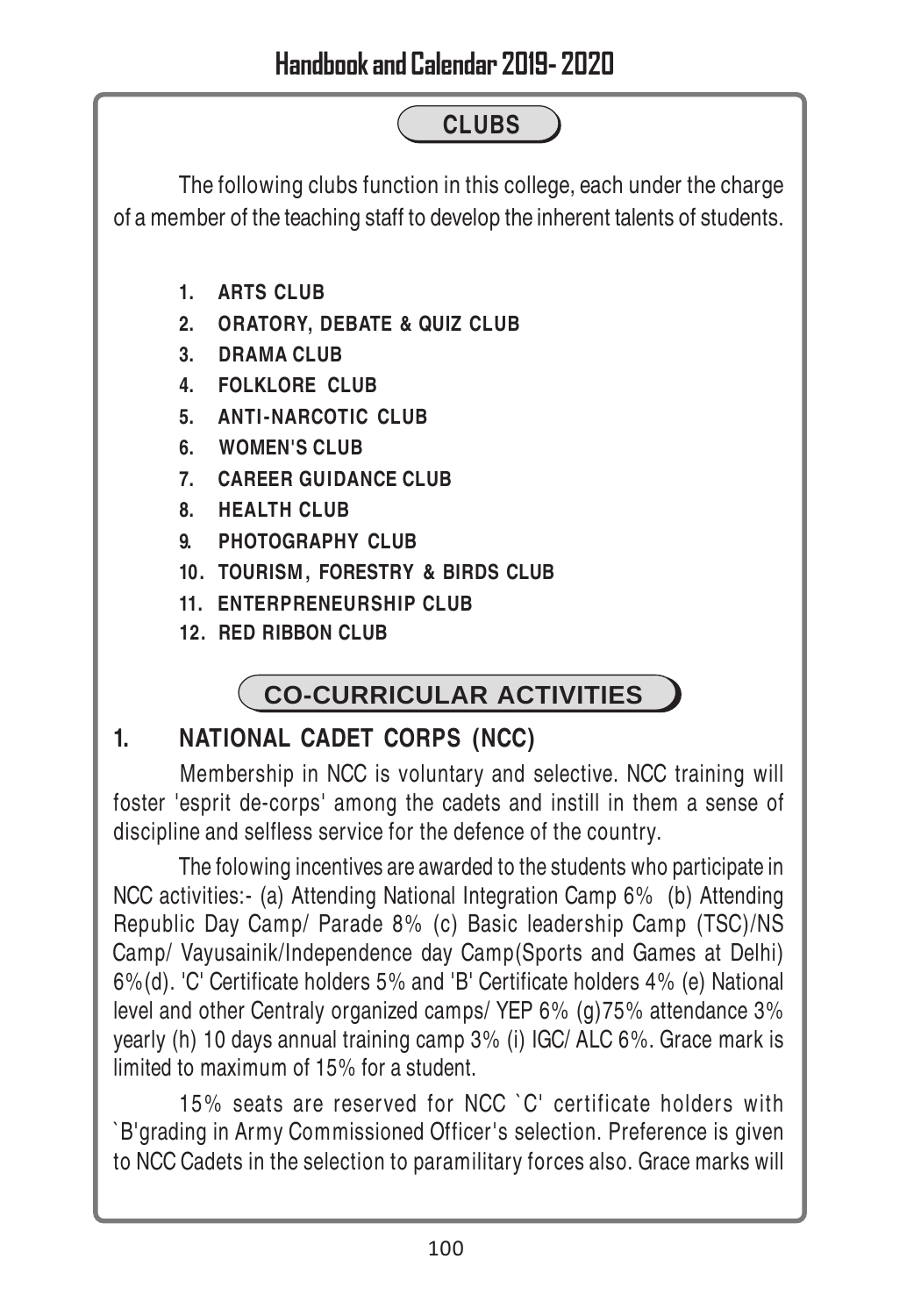be provided to candidates who possesses NCC 'B & C' certificates in the selection of uniformed forces such as Police, Excise, Fireforce, Forest Dept. by Kerala Government

## **2. NATIONAL SERVICE SCHEME (NSS)**

Membership in NSS is voluntary but is strictly selective. There are two units of 100 members each. Application for enrolment will be called by the programme officers of the units at the beginning of each academic year.Membership in NSS and certificate to that effect from the university will be treated as additional qualification while making recruitments to public services.

The folowing incentives are awarded to the students who participate in NSS activities:- (a) NSS Certificate holders 2% (b) Attending National camp with attendance certificate 3% (c) NSS State awardees and National awardees 3% (d) Republic day Camp 5% (e) NSS Volunteers nominated by state NSS cell who attended International programmes 8% . An NSS volunteer is eligible to claim gracemark only from any one of the above five categories. N.S.S. Volunteers who have attended special camp for 7 days with 75% attendance for regular programmes are elegible for gracemarks at the end of the performing year. The duration of the regular activities shall be 4 semesters.

## **3. C.S.M.**

Catholic Students Movement is an organization of the catholic university students in the state level. It has a unit functioning in the college as well. Various programmes such as camps, seminars, spiritual retreats etc. are organised under the auspices of CSM with an aim to develop the individual and social awareness and to promote faith in God and thus make them effective tools for social change. All catholic students are supposed to be members of CSM.

## **4. WOMEN'S CELL**

Women's Cell has been functioning in the college since 1996. The cell aims at the intellectual and social upliftment of the girl students in the college, under the able guidance of a team of lady teachers. It offers various Skill development programmes and arranges classes for the girl students.

## **5. ANTINARCOTIC CLUB**

Antinarcotic club in the college creats awareness of the evils of drug abuse among the students by conducting various classes.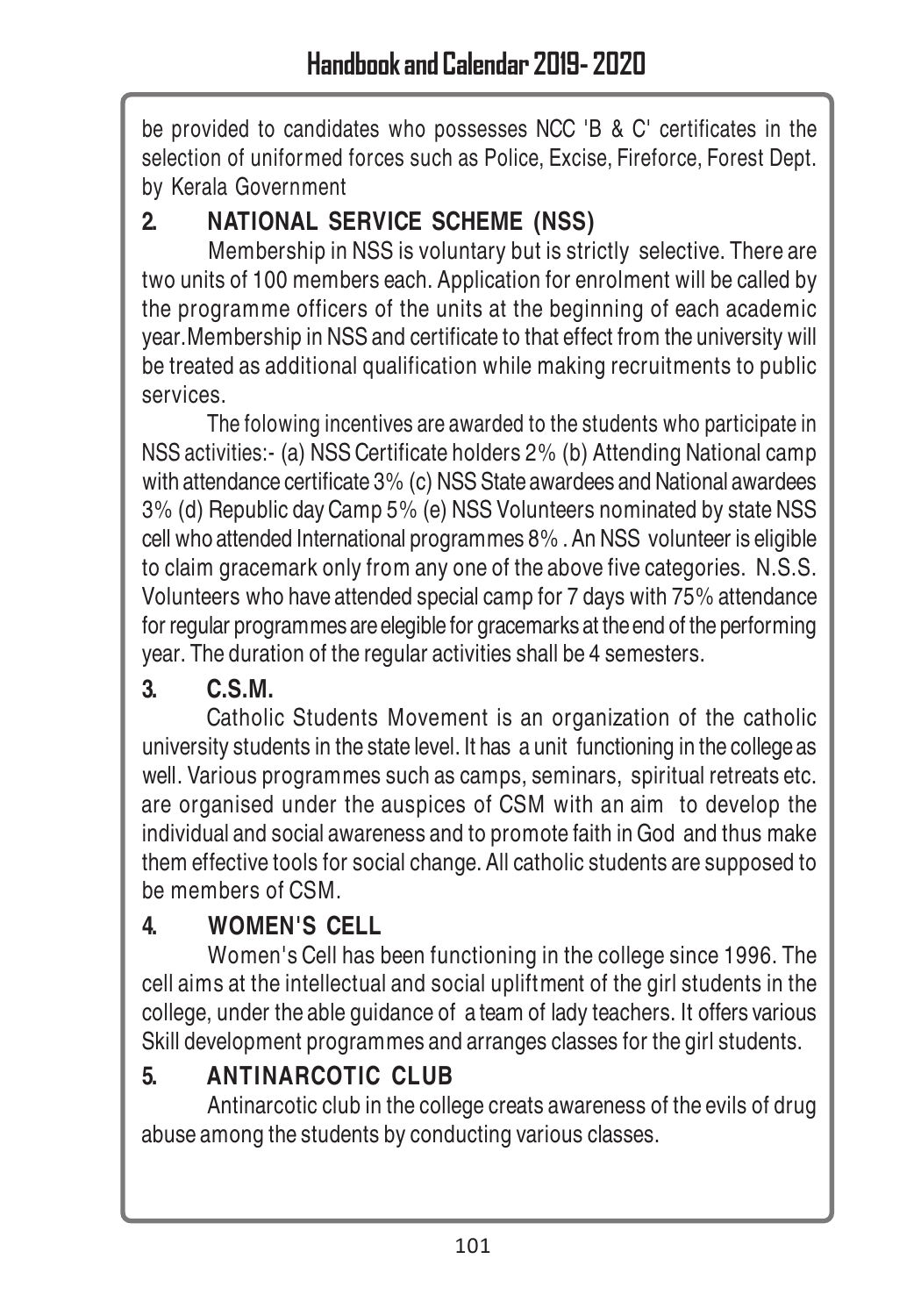## **6. COUNSELLING CENTRE**

Professional help is given to help the students who have emotional tensions, psychological and study related problems. The counselling centre which has been functioning in the college since 2005 aims at the same. The centre is headed by a trained and experienced teacher. It is a place where a student can feel comfortable to share and seek non-critical support.

## **7***.* **CENTRE FOR ENVIRONMENTAL EDUCATION AND RURAL DEVELOPMENT (CEERD)**

The CEERD is an organisation established in 2001 to undertake studies related to the development problems of Uzhavoor Panchayat and

neighbouring areas and to identify the potential resources available in the area for sustainable development. It is also aimed at linking the college with the local community in a mutually beneficial manner. Programmes are formulated by linking together all educational institutions in the area, the local administration, all governmental bodies, voluntary organisations, banks and the people of Uzhavoor Panchayat. All departments in the college conduct CEERD programmes, utilising the expertise of its faculty members. In this way the organisation seeks to make teaching and learning related to social needs. Paristhithi Mithra Award is given by CEERD, sponsored by Prof. V.P. Thomaskutty (Former Principal and Chairman of CEERD) and Prof. P.J. Joy (First Executive Director of CEERD)

### **7. UGC-CSIR/JRF/NET COACHING PROGRAMMES**

With the objective of fullfilling the vocational objectives of education, The PG Department of Commerce initiated the NET coaching centre in the academic year 2010 - 2011. Eminent and expert teaching faculty from various parts of the state is the peculiarity of the centre. Candidates from distant places and different spheres of life avail themselves of the services rendered by the NET coaching centre.

## **8. MALAYALA SAMAJAM**

With a view to save Malayalam from the clutches of the so-called 'Modernization' and to rejuvenate it by identifying its strengths and joys, Malayala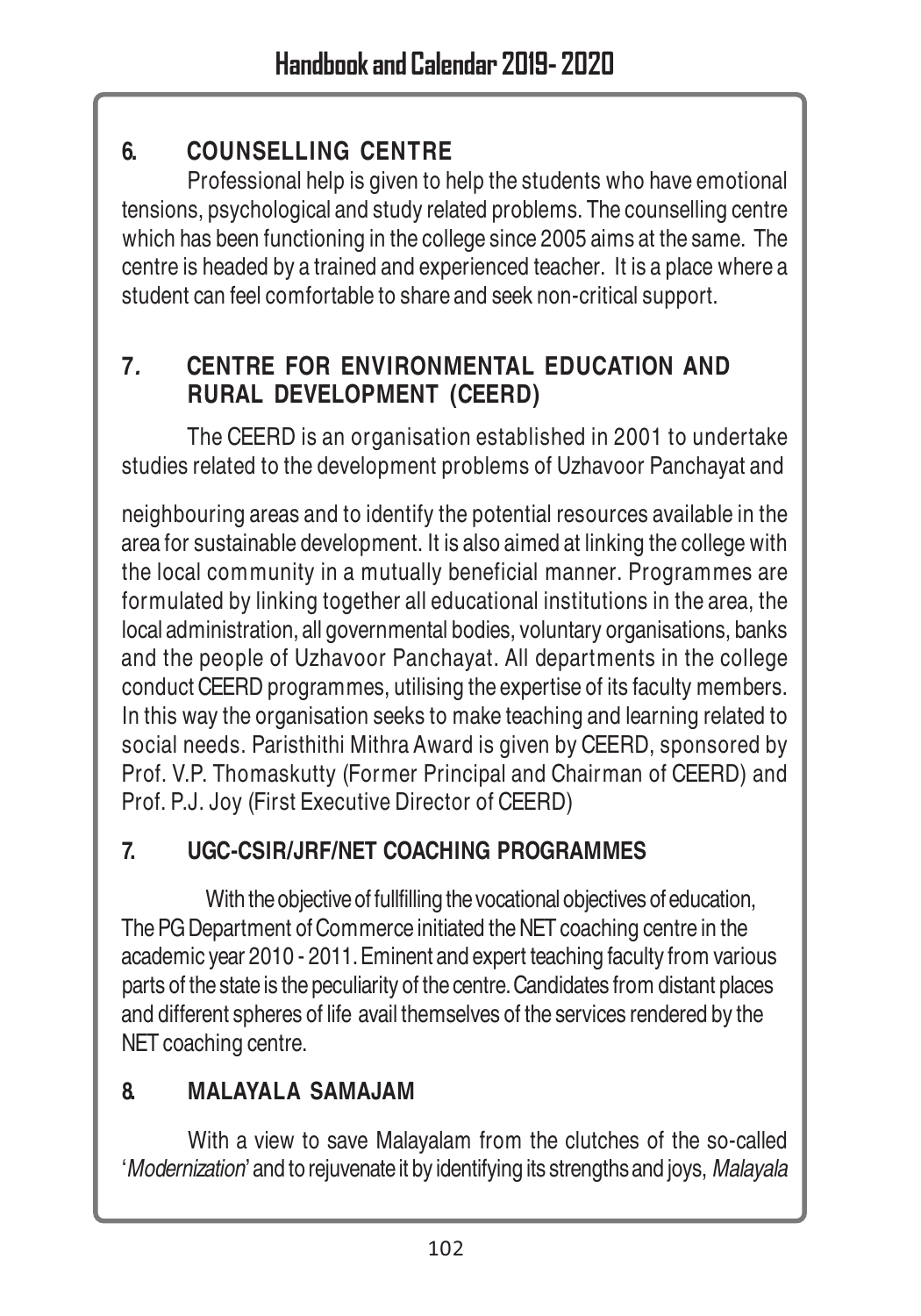Samajam was constituted in our college in the year 2001-2002. HoD of the Malayalam department is the president, and a faculty member of the same department is the cashier. The office bearers and student representatives of various departments, together work for the smooth functioning of this organization.

## **9. FOLKLORE CLUB**

A unit of the Folklore Academy of Kerala was launched in our college on 2<sup>nd</sup> August 2010 to promote folk art forms and indigenous performance art. Local panchayath, educational institutions and the local public jointly endeavor to accomplish this. The college Principal acts its President . The club works with the support of the teachers and students of the college.

### **10. SNEHANIDHI**

Snehanidhi is a voluntary fraternity of the staff of St. Stephen's College Uzhavoor, constituted in the month of October 2006, with an aim to assist the financially weak students of the college.

#### **11. JOURNALS & PUBLICATIONS**

*Ripples*: Ripples is the annual IQAC Bulletin of the college. It records the various events and programmes that take place in and outside the campus.

**Aureole:** AUREOLE is an annual multidisciplinary journal published by St. Stephen's College Uzhavoor which publishes research articles. The purpose is to develop research culture among young scholars from various disciplines.

## **12. MEDICAL INSPECTION**

Every student undergoes a medical inspection by a medical officer appointed by the college on such dates as notified from time to time.

## **13. MORAL AND VALUE EDUCATION**

Special lectures, discussions, seminars and retreat sessions are organised in the college every year for the staff and students of all religions to improve their moral and spiritual values.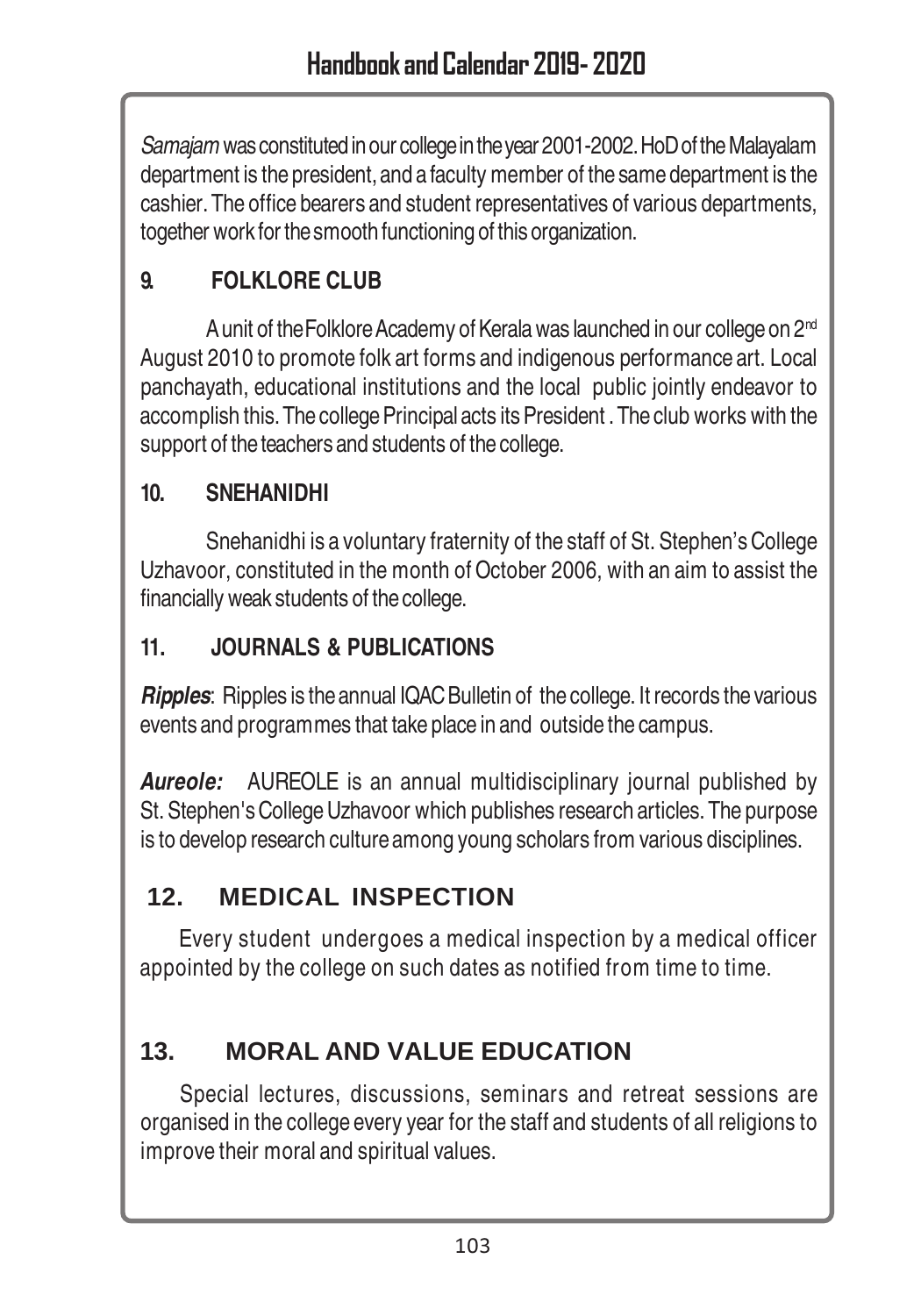## **14. ST. STEPHEN'S VALUE ENRICHMENT CELL**

St. Stephen's Value Enrichment Cell was instituted in the college in 2010. Functioning of the cell is as follows: (a) Holy mass in the Bishop Tharayil Hall for Catholic students and (b) Value Education in the Chazhikattu Hall for Non-Catholic Students on every first and woking Friday at 12.00 noon.

## **15. SPORTS AND GAMES**

St. Stephen's College has a good history of excellence in sports and games. Competitions in track and field as well as recreational items are held for students, teachers and non teaching staff, in connection with the Sports day celebration every year.

The Dept. of Phyisical Education conducts all Kerala Inter-Collegiate competitions like Bishop Tharayil Memorial Volley ball Tournament for men and Sr. Goretti Memorial Volley ball Tournament for women,Mar Kuriakose Kunnacherry Sacerdotal Golden Jubilee Memorial all Kerala Inter-Collegiate Football Tournament and Golden Jubilee Memorial all Kerala Shuttle badminton Tournament .

## **GRACE MARKS**

### **A. SPORTS & ARTS**

Winners in the sports events are given grace marks by Mahatma Gandhi University as follows : Inter collegiate first position 7%, II & III , 5%& 3% respectevely. 5%, 4% & 3% for state competitions I, II, III respectively. 12%, 10%, 7%, 5%for inter state competitions I, II, III and participation respectively. 10%, 9%, 8%, 7%, 6% for inter university I, II, III, participation and non participation respectevely. 17%, 14%, 12%, 10%, 6% for all india inter university I, II, III, participation and non participation respectevely. 25% marks for representing India in world competitions

### **B. YOUTH FESTIVAL**

Winners in the youth festival competitions are given grace marks by M.G. University as follows. 5% marks for first place/ A Grade, in University youth festival and 4% and 3% respectively for II & III place. For south zone inter university youth festival 6%, 5%, 4% respectievely for I, II & III place. The national level competition 10%, 7%, 5% respectievely for I II, & III position.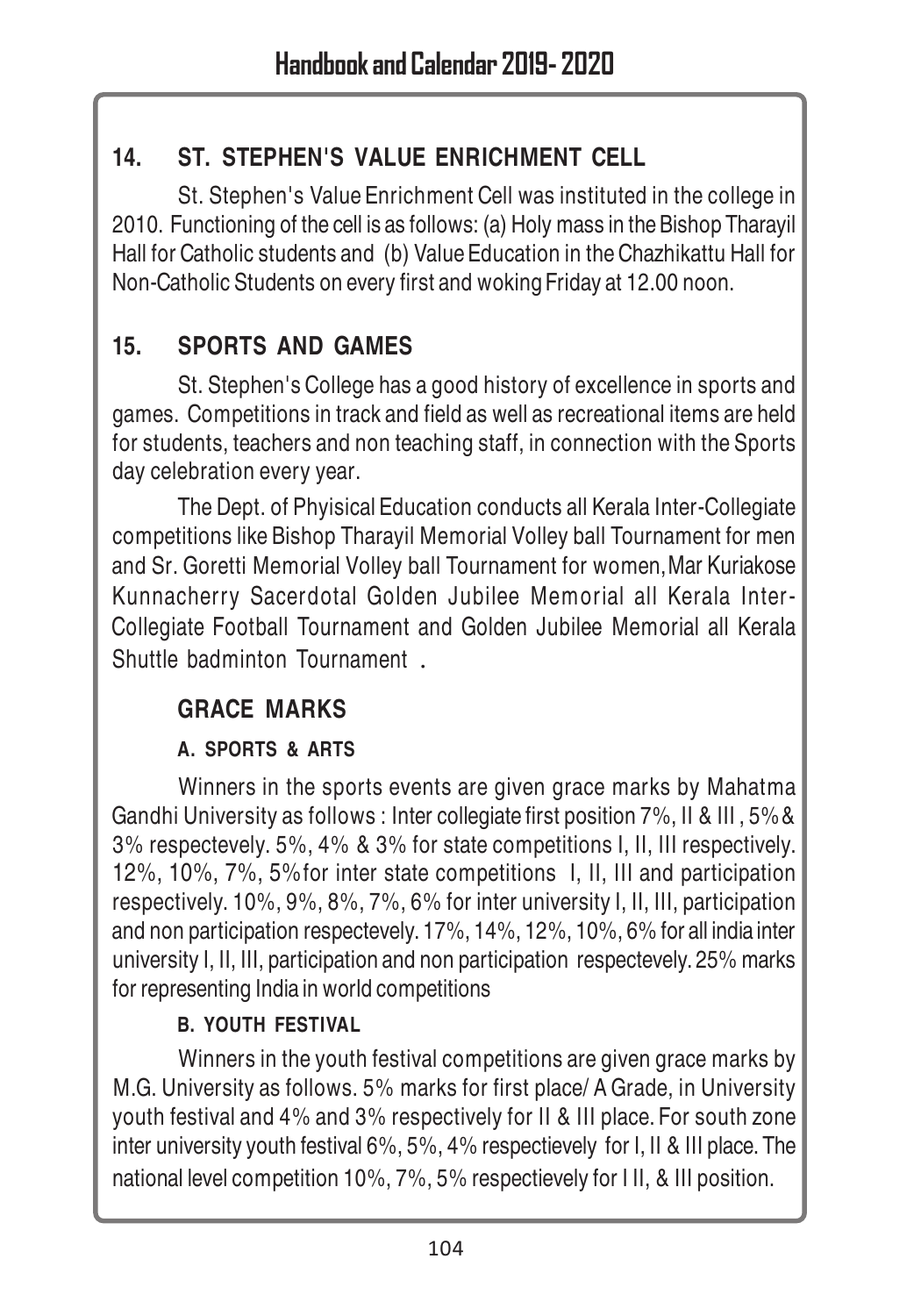## **SCHOLARSHIPS, FEE CONCESSIONS**

 **1. National Merit Scholarship :** Awarded to Degree and Post graduate students, strictly on merit basis. Certificate of merit and scholarship will also be given.

**2. Government of India Hindi Scholarships :** Awarded to the students from non-Hindi Speaking states. Awarded strictly on merit basis.

**3. National Merit Scholarship for the Children of School Teachers :** Awarded to the children of serving teachers only according to merit and availability.

**4. State Merit Scholarship :** This is awarded to those who get the first five ranks in each district for plus two examination.

**5. State Scholarship :** Awarded on merit-cum means basis to students who secure 50% and above marks in the qualifying examination and on the basis of Annual income of their parents.

**6. University Merit Scholarship :** This Scholarship is given according to the order of merit of the course. This cannot be availed along with any other scholarship.

**7. Scholarship for Proficiency in Sports :** This is awarded to the students on the basis of their proficiency in sports and games.

**8. State Scholarship for Proficiency in Arts :** This can be availed by students on the basis of their proficiency in Arts.

**9. Labour Welfare Fund Scholarship :** The children of labourers who are contributors to Labour Welfare Fund are eligible for this Scholarship.

**10. Fee Concession to Forward Community Students :** Students are eligible for fee concession under Kumara Pillai Commission Report on the basis of the income of their parents.

**11. Rubber Board Stipend :** Awarded to the children of the employees in Rubber Estates.

**12. Coffee Board Stipend :** Awarded to the children of the employees in Coffee Estates.

**13. Scholarship for Physically, Orthopaedically Handicapped Students :** Awarded to students with physical disabilities.

**14. Educational Concessions to Students belonging to SC/ST/OEC/OBC.**

Students of the above categories who are newly admitted as well as those continuing their studies in the 2nd or 3rd year of their course (UG & PG) can apply for educational concession in the prescribed form available in the college office.

**15. Post Graduate Indira Gandhi Scholarship for single girl child.**

This can be availed by non- professional postgraduate girl student from single girl child family.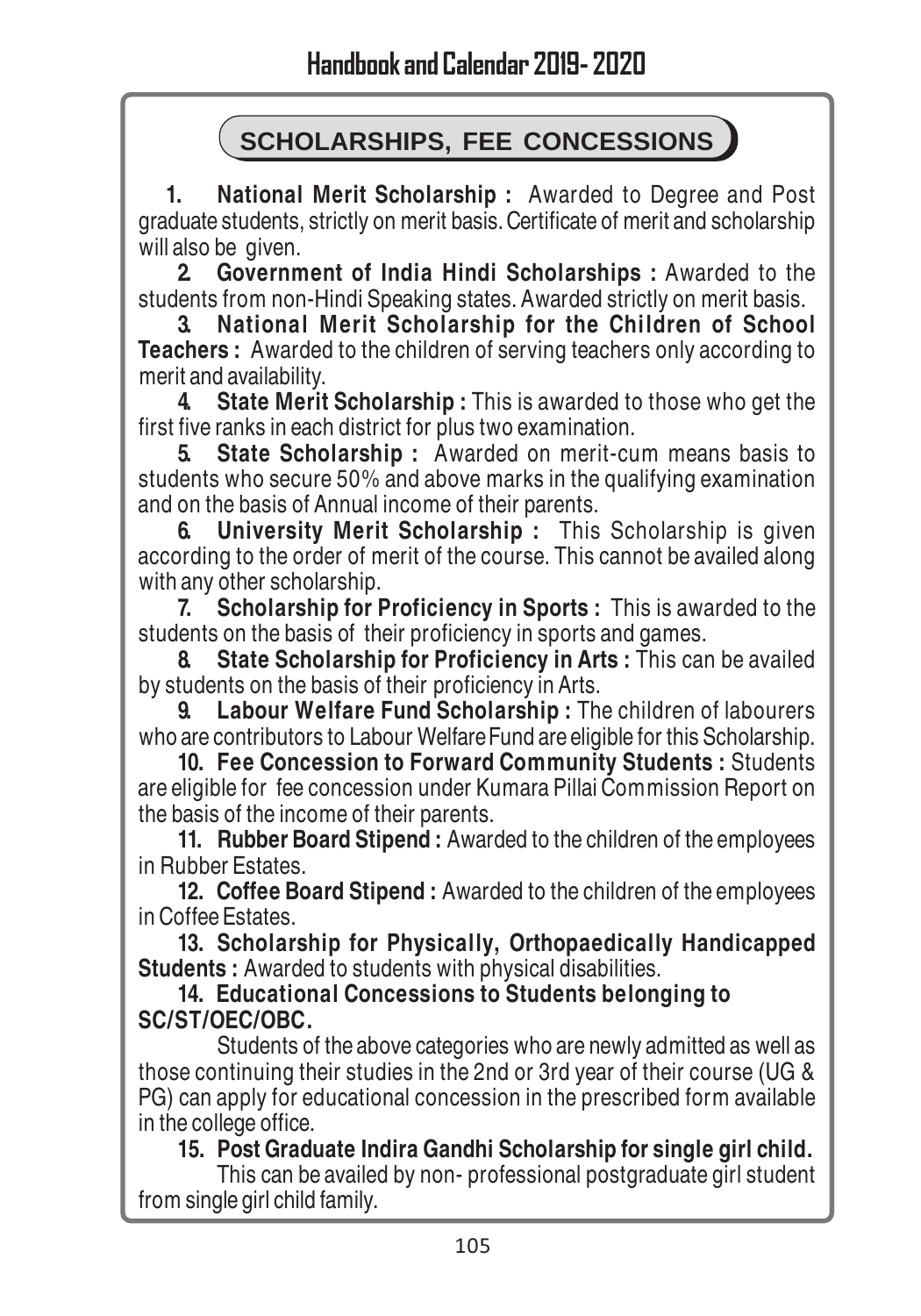# **ENDOWMENTS AND PRIZES**

#### ♦ **ENGLISH**

- 
- 2. Sr. Goretti memorial Cash : The best girl student scoring the
- 3 Prof. Sunny Thomas endowment : A deserving brilliant outgoing student
- 4. Prof. Mary Joseph endowment: Student scoring highest marks in B. A.

#### ♦ **MALAYALAM**

- 4. Prof. Somi Jacob endowment Top Scorer in Malayalam in
- 

#### ♦ **HINDI**

- 
- 7. Prof. Sr. James memorial Best outgoing student of the cash award **Degree classes**.
- 8. Dr. Sindhu K.C. memorial Top Scorer in Hindi for the UG cash award **Programme**

#### ♦ **MATHEMATICS & STATISTICS**

- 9. Prof. Stephen Mathew memorial Best outgoing student of cash award B.Sc. Mathematics programme
- 10. Prof. Stephen Mathew Top Scorer in Mathematics as a<br>Vattadikunnel memorial cash award Complementary subject Vattadikunnel memorial cash award
- 11. Prof. F. J. Mathew endowment Best final Year BSc Maths Student
- 12. Prof.Thomaskutty Philip memorial Top Scorer in Real Analysis paper in<br>Cash award. BSc Mathematics prog.

1. Sri.Paimpalil Mathew Best outgoing student of B.A<br>Abraham award : EnglishLiterature **EnglishLiterature** 

highest marks in Part I English

of degree programme

English (Vocational) Programme.

B.A., B.Sc. Programme

5. Dr.Sr. Deepa endowment Best outgoing Degree student in cultural activities and academic performance

6. Prof. Sr. James scholarship Student scoring highest marks in Hindi in the degree programme

who score highest marks in statistics .

B Sc Mathematics prog.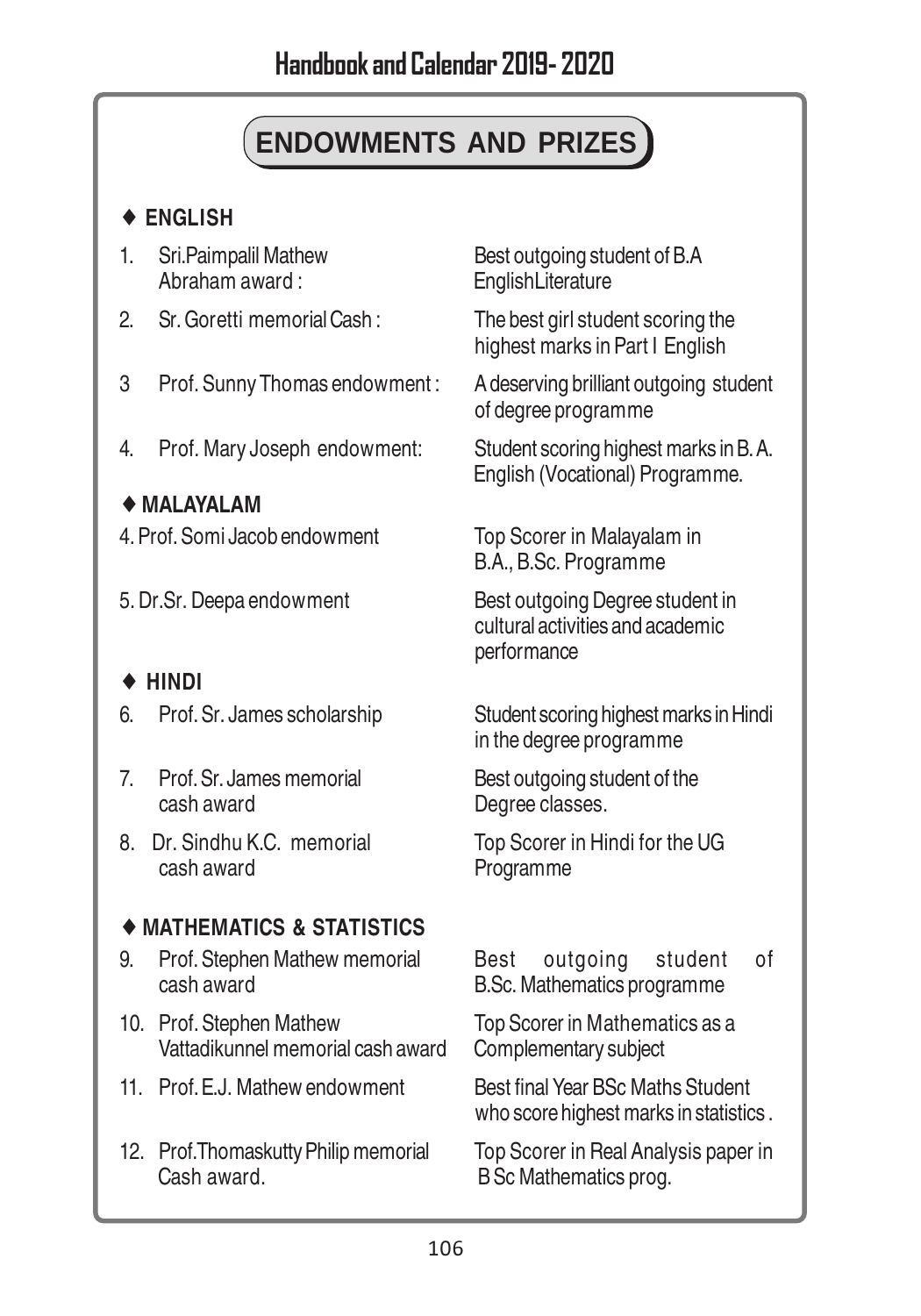13. Dr. Francis Cyriac endowment: Students scoring highest marks at the end of each even Semester in B Sc. Mathematics Programme ♦ **PHYSICS** 13. Fr. Luke Puthiyakunnel Top scorer in B.Sc. Physics Sacredotal Silver Jubilee Programme memorial cash award 14. Fr. Luke Puthiyakunnel Best student of degree programme in<br>endowment General Proficiency General Proficiency. 15. Prof. K.M. Mathew Koithara Best Knanaya Community student Scholarship in M.Sc. Physics programme. 16. Smt. Celine K. Joseph Girl student who scores memorial Scholarship highest marks in Final B.Sc. Degree Examination 17. Smt. Celine K. Joseph Top Scorer in memorial Scholarship M.Sc.Physics Examination ♦ **CHEMISTRY** 18. Prof. N.I. Joseph memorial Top scorer in B.Sc. Chemistry Prog. cash award 19. Prof. N.I. Joseph and Best outgoing degree students of Stephen Mathew V. Arts & Science **Scholarship** 20. Capt. E.A. Alexander endowment Best Outgoing NCC Cadet 21. Prof. C.T. Thomas endowment Top scorer in M Sc. Chemistry examination 22. Prof. Vinodamma M. Abraham Top scorer in M Sc. Chemistry endowment examination 23. Dr. Mercy Philip C endowment: Student scoring highest marks in the first semester examination of M.Sc. Chemistry. 24. Dr. Shiney Baby endowment. For conducting Lecture series in "Recent" trends in Chemistry" every year. ♦ **ZOOLOGY** 23. Prof. C.K. Abraham Award Top scorer in B.Sc. Zoology Programme 24. Prof. Joseph George K. A deserving student of the endowment B.Sc. Zoology programme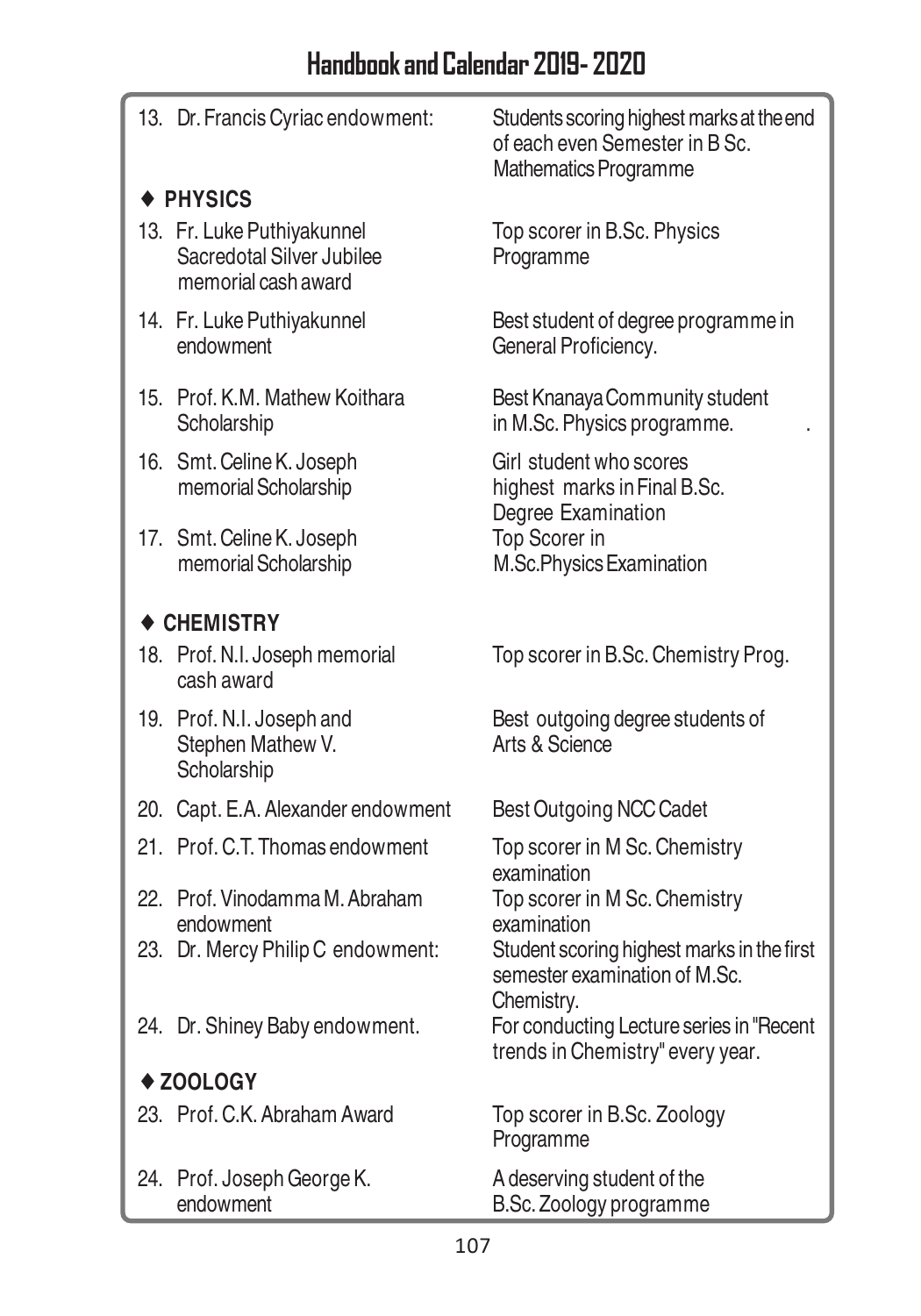### ♦ **ECONOMICS**

- 
- 

### ♦ **COMMERCE**

- Nadukaniyil Scholarship
- 28. Pope John Paul II Award Best student in IB.Com
- 
- 30. Sri. K.C. Jose & V.K. John Best II M.Com student Endowment scoring the highest marks
- 31. Prof. K.A. Cyriac Scholarship Best N.S.S. Volunteer
- 32. Sri. Harikumar memorial Scholarship Best B.Com student.
- 
- 

### ♦ **ENDOWEMENTS IN GENERAL**

- 
- 36. Bishop Tharayil memorial College winning in all Kerala Ever Rolling Trophy Intercollegiate Volleyball
- 
- 38. Paristhithi Mithra award Sponsored by
- 

### ♦ **PTA**

40. PTA Cash Award SubjectwiseTop scorer

41. Best Project Award (UG & PG) Subjectwise

25. Fr. Peter Uralil Award Top scorer in B.A. Economics Prog.

26. Prof. C.J. Joseph endowment Student who score highest marks in core course in B.A. Economics Programme

27. Mrs. & Mr. Abraham Top scorer in B.Com. Degree Prog.

29. Prof. K.J. Joy endowment Assistance to the poor Students of B.Com for purchasing text books

33. Dr. V.S. Jose endowment Student scoring highest marks in M.Com and NET Score. 34. Sri. Romy Baby Memorial Best outgoing student in BCom Programme.

35. Holy Wood Scholarship Senior champion of Annual sports meet of the college every year

Tournament for men

37. Sr. Goretti memorial College winning in all Kerala Ever Rolling Trophy Inter Collegiate Volleyball Tournament for Women

Prof. V.P.Thomaskutty & Prof. P.J. Joy

39. Library award Best Library user among students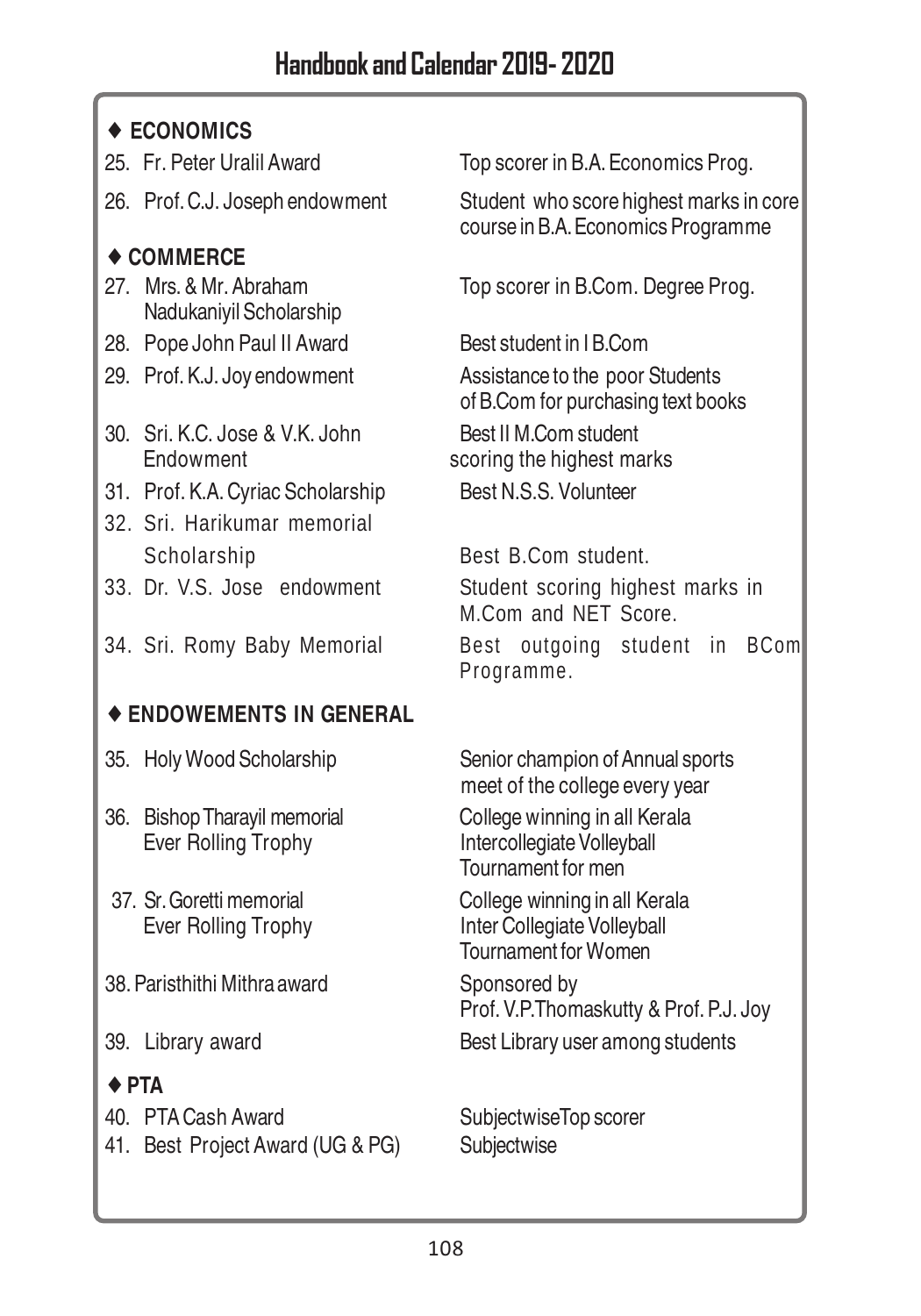#### **KERALA RAGGING PROHIBITION ACT 1998**

For the information of the students and their parents, extracts from the Kerala Ragging Prohibition Act published in 1998, forbidding ragging in the educational institutions of Kerala are quoted below.

2(B) by Ragging, it is meant any physical or mental torture or any disorderly conduct towards any student of an educational institution causing apprehension, dread, agitation in him/her.

- 1. It can be any harassment like insulting, teasing, bullying or manhandling.
- 2. It can also be forcing upon him/her to do something which he/she voluntarily won't dare to do normally.
- 3. **Prohibition of Ragging:** Ragging is prohibited both inside and outside any educational institution.
- 4. **Punishment for Ragging**: Any student involved in ragging/persuades other for ragging or advocated ragging/ either inside or outside and educational institution shall be subject to a punishment of not more than two years imprisonment in addition to a penalty of not over Rs. 10,000.00
- 5. **Dismissal of Students**: A student subject to the punishment under section (4) is liable to be dismissed from the institution and is barred from being admitted to any other institution for a period of three years from the date of receipt of his/her dismissal order.
- 6. **Suspension of students**: If a student/parent/guardian or any teacher of the institution forwards a written complaint to the Head of the institution, he/she has to make an urgent enquiry into the matter within 7 days of receipt of such a complaint. If the allegation is proved to be correct, the accused must be suspended with immediate effect and the matter be referred to the police for further proceedings.

As said in 2(1) sub-section, if a written complaint is received by the head of the institution, he has to make a detailed enquiry and if it is found baseless, the complainant must be informed of it in writing.

7. **Abetting:** If the head of the institution refuses to take action in the manner described under section 6 or is negligent in initiating any steps, he is to be treated as one abetting the crime and is liable to be punished.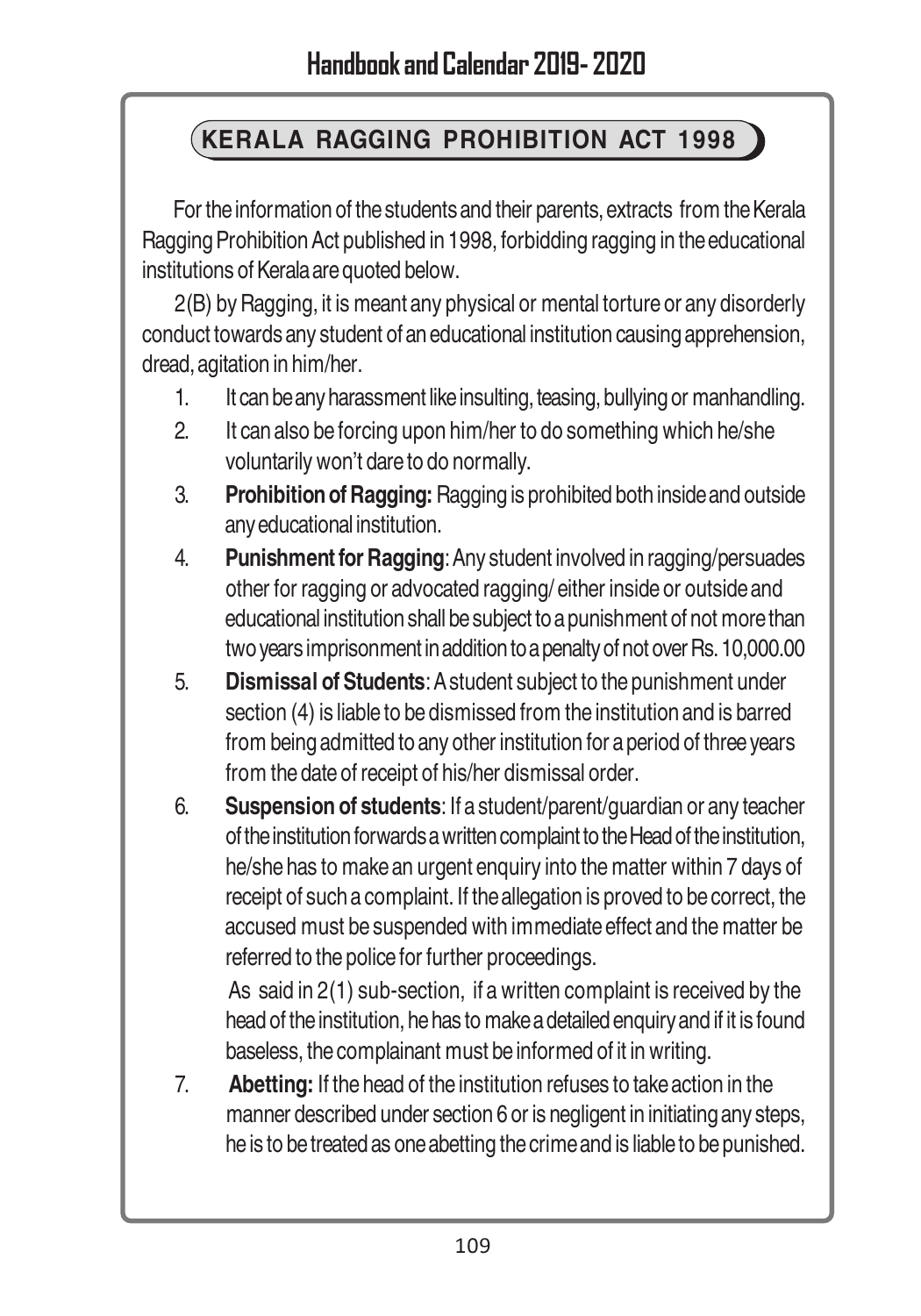#### **EXAMINATION CALENDAR 2019**

#### **UNDER GRADUATE PROGRAMME**

| <b>SL</b><br><b>NO</b> | Name of Examination           | Date of    | Date of<br>Notification Commencement | Date of<br>Completion | Proposed date of<br>publication of<br>results (on or before) |
|------------------------|-------------------------------|------------|--------------------------------------|-----------------------|--------------------------------------------------------------|
|                        | $C B C S$ :                   |            |                                      |                       |                                                              |
| 1.                     | I Semester (2019 Admission)   | 20,09.2019 | 23.10.2019                           | 11.11.2019            | Last week of April 2020                                      |
| 2.                     | Il Semester (2018 Admission)  | 02.04.2019 | 02.05.2019                           | 22.05.2019            | Third weekof Oct. 2019                                       |
| 3.                     | III Semester (2018 Admission) | 06.09.2019 | 09.10.2019                           | 30.10.2019            | Third week of Mar. 2020                                      |
| $\overline{4}$         | IV Semester (2017 Admission)  | 02.04.2019 | 03.05.2019                           | 29.05.2019            | Last week of Sep. 2019                                       |
| 5.                     | V Semester (2017 Admission)   | 05.09.2019 | 09.10.2019                           | 28.10.2019            | Third week of Jan. 2020                                      |
|                        | $CBCSS$ :-                    |            |                                      |                       |                                                              |
| 1.                     | VI Semester (2016 Admission)  | 30.01.2019 | 05.03.2019                           | 26.03.2019            | Last week of May 2019                                        |
| $\overline{2}$         | V Semester Reapperance        | 10.01.2019 | 20.02.2019                           | 06.03.2019            | Second week of Jul2019                                       |

#### **POST GRADUATE PROGRAMME**

| <b>SL</b><br>NO | Name of Examination      | Date of    | Date of<br>Notification Commencement | Date of<br>Completion | Proposed date of<br>publication of<br>results (on or before) |
|-----------------|--------------------------|------------|--------------------------------------|-----------------------|--------------------------------------------------------------|
|                 | $M. Com.$ :-             |            |                                      |                       |                                                              |
| 1.              | I Semester (2019 Admn)   | 04.09.2019 | 29.10.2019                           | 13.11.2019            | Second Week of Feb. 2020                                     |
| 2               | Il Semester (2018 Admn)  | 29.04.2019 | 04.06.2019                           | 19.06.2019            | Third Week of Sept.2019                                      |
| 3.              | III Semester (2018 Admn) | 04.09.2019 | 15.10.2019                           | 07.11.2019            | First Week of Feb.2020                                       |
| 4.              | IV Semester (2017 Admn)  | 05.03.2019 | 22.04.2019                           | 31.05.2019            | Third Week of Aug.2019                                       |
|                 | $M.Sc.$ :                |            |                                      |                       |                                                              |
| 1.              | I Semester (2019 Admn)   | 04.09.2019 | 29.10.2019                           | 13.11.2019            | Second Week of Feb. 2020                                     |
| 2.5             | Il Semester (2018 Admn)  | 29.04.2019 | 04.06.2019                           | 19.06.2019            | Third Week of Sept.2019                                      |
| 3.              | III Semester (2018 Admn) | 04.09.2019 | 15.10.201907.                        | 11.2019               | First Week of Febr.2020                                      |
| 4.              | IV Semester (2017 Admn)  | 05.03.2019 | 22.04.2019                           | 31.05.2019            | Third Week of Aug. 2019                                      |
|                 |                          |            |                                      |                       |                                                              |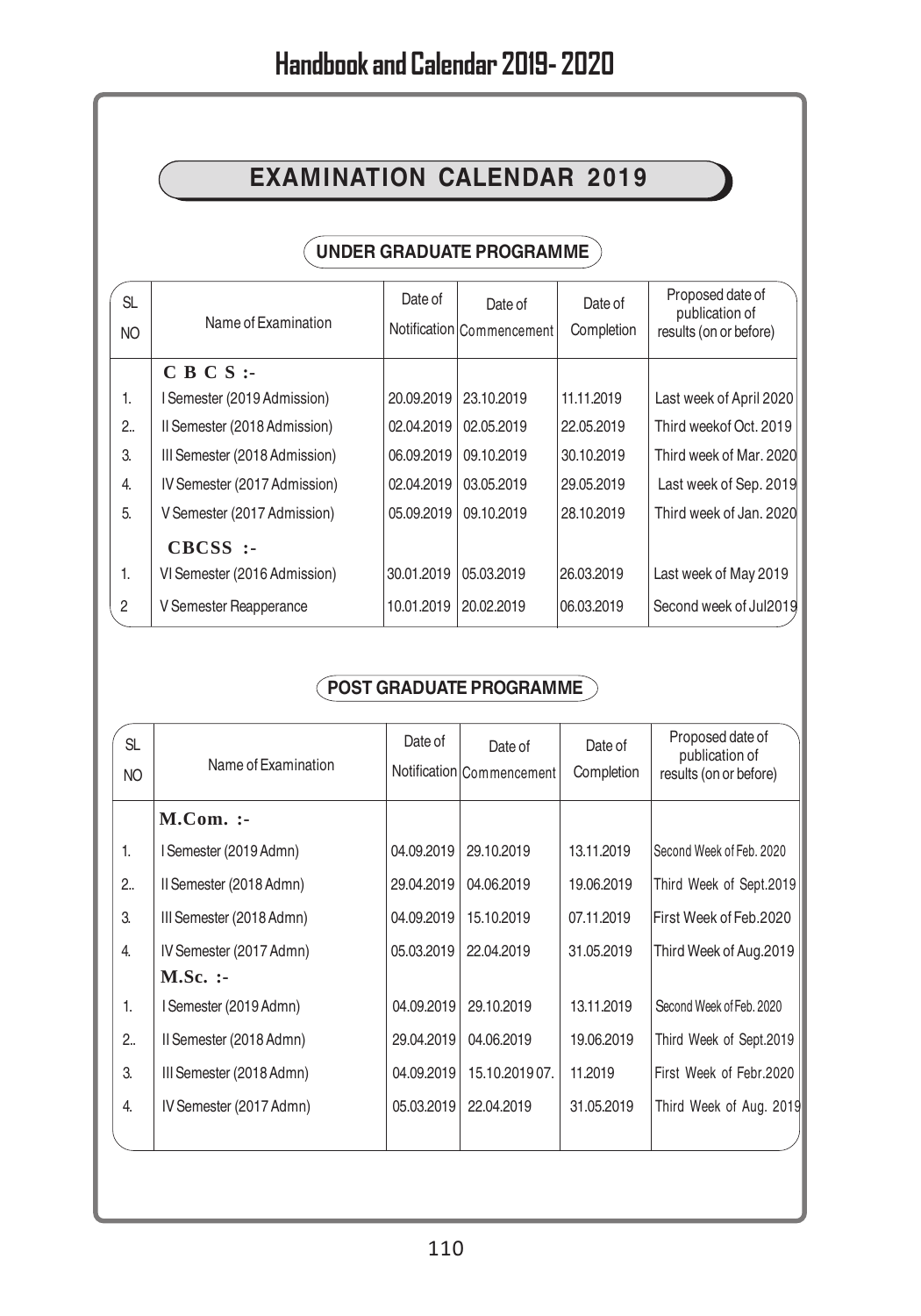|                | <b>COLLEGE CALENDAR 2019-20</b> |                      |                                                         |  |  |
|----------------|---------------------------------|----------------------|---------------------------------------------------------|--|--|
|                | <b>JUNE</b><br>$-2019$          |                      |                                                         |  |  |
| <b>Date</b>    | Day                             | <b>Class</b><br>days | <b>PARTICULARS</b>                                      |  |  |
| 1              | Sat                             |                      | Saturday                                                |  |  |
| $\overline{2}$ | Sun                             |                      | Sunday                                                  |  |  |
| 3              | Mon                             |                      |                                                         |  |  |
| $\overline{4}$ | Tue                             |                      |                                                         |  |  |
| 5              | Wed                             |                      |                                                         |  |  |
| 6              | Thu                             | 1                    | Re-opening of the College for the Academic Year 2019-20 |  |  |
| $\overline{7}$ | Fri                             | $\overline{2}$       |                                                         |  |  |
| 8              | Sat                             |                      | Second Saturday                                         |  |  |
| 9              | Sun                             |                      | Sunday                                                  |  |  |
| 10             | Mon                             | 3                    |                                                         |  |  |
| 11             | Tue                             | 4                    |                                                         |  |  |
| 12             | Wed                             | 5                    |                                                         |  |  |
| 13             | Thu                             | 6                    | Due Date of Vth Sem. fees, UG Regu. & Voc               |  |  |
| 14             | Fri                             | 7                    | Due Date of fees III Sem. PG.                           |  |  |
| 15             | Sat                             |                      | Saturday                                                |  |  |
| 16             | Sun                             |                      | Sunday                                                  |  |  |
| 17             | Mon                             | 8                    | Due Date of III Sem. fees, UG Regu. & Voc               |  |  |
| 18             | Tue                             | 9                    |                                                         |  |  |
| 19             | Wed                             | 10                   |                                                         |  |  |
| 20             | Thu                             | 11                   | Fee with Fine Rs.5/- V Sem UG Regular & Voc             |  |  |
| 21             | Fri                             | 12                   | Fees with Fine Rs.5/- III Sem PG                        |  |  |
| 22             | Sat                             |                      | Saturday                                                |  |  |
| 23             | Sun                             |                      | Sunday                                                  |  |  |
| 24             | Mon                             | 13                   |                                                         |  |  |
| 25             | Tue                             | 14                   | Fees with Fine Rs.5/- III Sem UG Regular & Voc.         |  |  |
| 26             | Wed                             | 15                   | Fees with Fine Rs.10/- V Sem UG Regular & Voc           |  |  |
| 27             | Thu                             | 16                   | Fees with Fine Rs.10/- III Sem PG.                      |  |  |
| 28             | Fri                             | 17                   |                                                         |  |  |
| 29             | Sat                             |                      | Saturday                                                |  |  |
| 30             | Sun                             | ä,                   | Sunday                                                  |  |  |
|                |                                 |                      | No.of working days - 17                                 |  |  |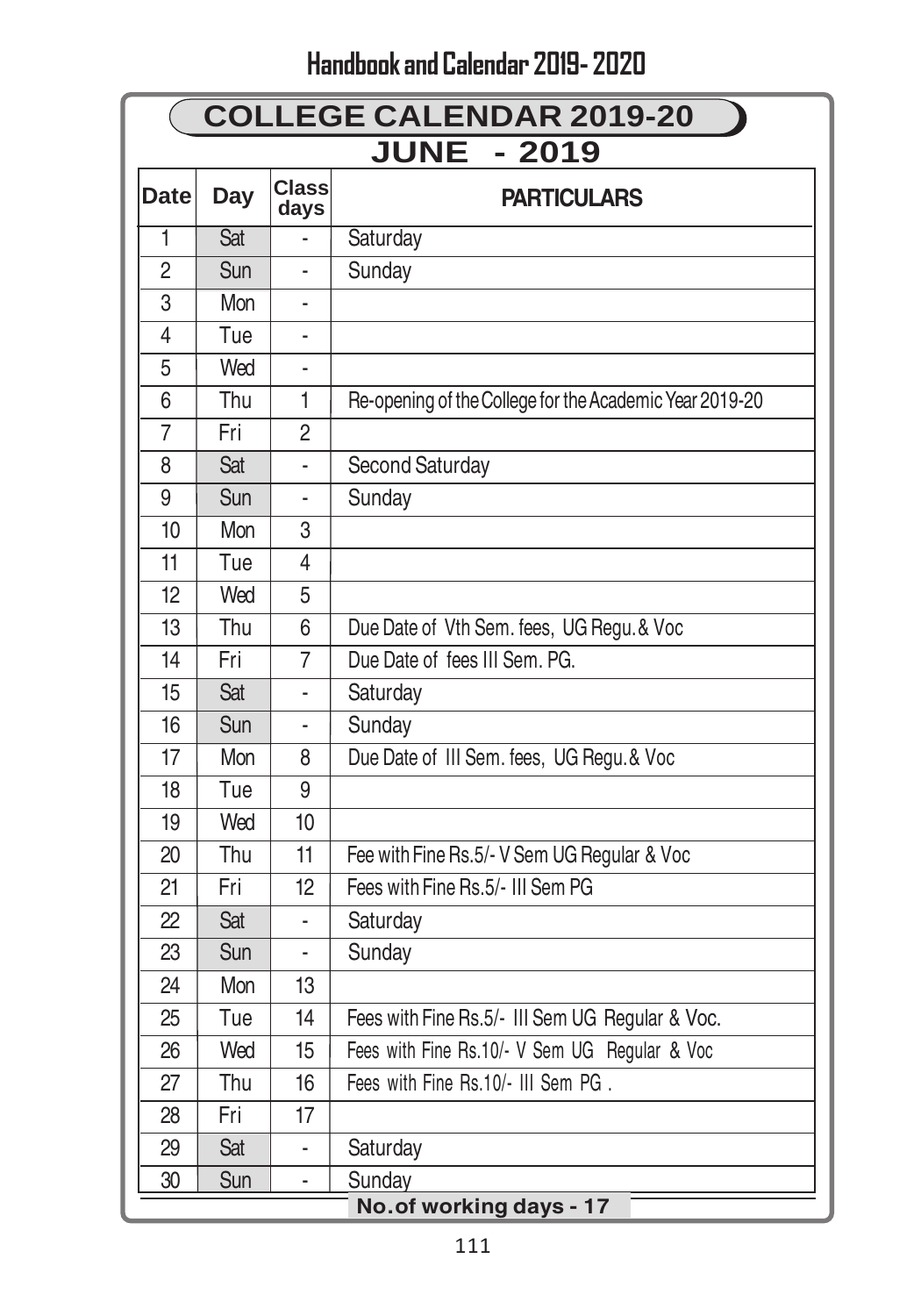|                | <b>JULY - 2019</b>      |                             |                                                 |  |  |
|----------------|-------------------------|-----------------------------|-------------------------------------------------|--|--|
| <b>Date</b>    | Day                     | <b>Class</b><br><b>Days</b> | <b>PARTICULARS</b>                              |  |  |
| 1              | Mon                     | 18                          |                                                 |  |  |
| $\overline{2}$ | Tue                     | 19                          | Fees with Fine Rs.10/- III Sem UG Regular & Voc |  |  |
| 3              | Wed                     | ä,                          | Local Holiday                                   |  |  |
| 4              | Thu                     | 20                          |                                                 |  |  |
| 5              | Fri                     | 21                          |                                                 |  |  |
| 6              | Sat                     | 22                          | Saturday, Working day                           |  |  |
| $\overline{7}$ | Sun                     | L,                          | Sunday                                          |  |  |
| 8              | Mon                     | 23                          |                                                 |  |  |
| 9              | Tue                     | 24                          |                                                 |  |  |
| 10             | Wed                     | 25                          |                                                 |  |  |
| 11             | Thu                     | 26                          |                                                 |  |  |
| 12             | Fri                     | 27                          |                                                 |  |  |
| 13             | Sat                     | L.                          | Second Saturday                                 |  |  |
| 14             | Sun                     |                             | Sunday                                          |  |  |
| 15             | Mon                     | 28                          |                                                 |  |  |
| 16             | Tue                     | 29                          |                                                 |  |  |
| 17             | Wed                     | 30                          |                                                 |  |  |
| 18             | Thu                     | 31                          |                                                 |  |  |
| 19             | Fri                     | 32                          |                                                 |  |  |
| 20             | Sat                     |                             | Saturday                                        |  |  |
| 21             | Sun                     |                             | Sunday                                          |  |  |
| 22             | Mon                     | 33                          |                                                 |  |  |
| 23             | Tue                     | 34                          |                                                 |  |  |
| 24             | Wed                     | 35                          |                                                 |  |  |
| 25             | Thu                     | 36                          |                                                 |  |  |
| 26             | Fri                     | 37                          |                                                 |  |  |
| 27             | Sat                     | 38                          |                                                 |  |  |
| 28             | Sun                     | ä,                          | Saturday                                        |  |  |
| 29             | Mon                     | ä,                          | Sunday                                          |  |  |
| 30             | Tue                     | 39                          |                                                 |  |  |
| 31             | Wed                     | ä,                          | Karkkidaka Vavu                                 |  |  |
|                | No. of working days -22 |                             |                                                 |  |  |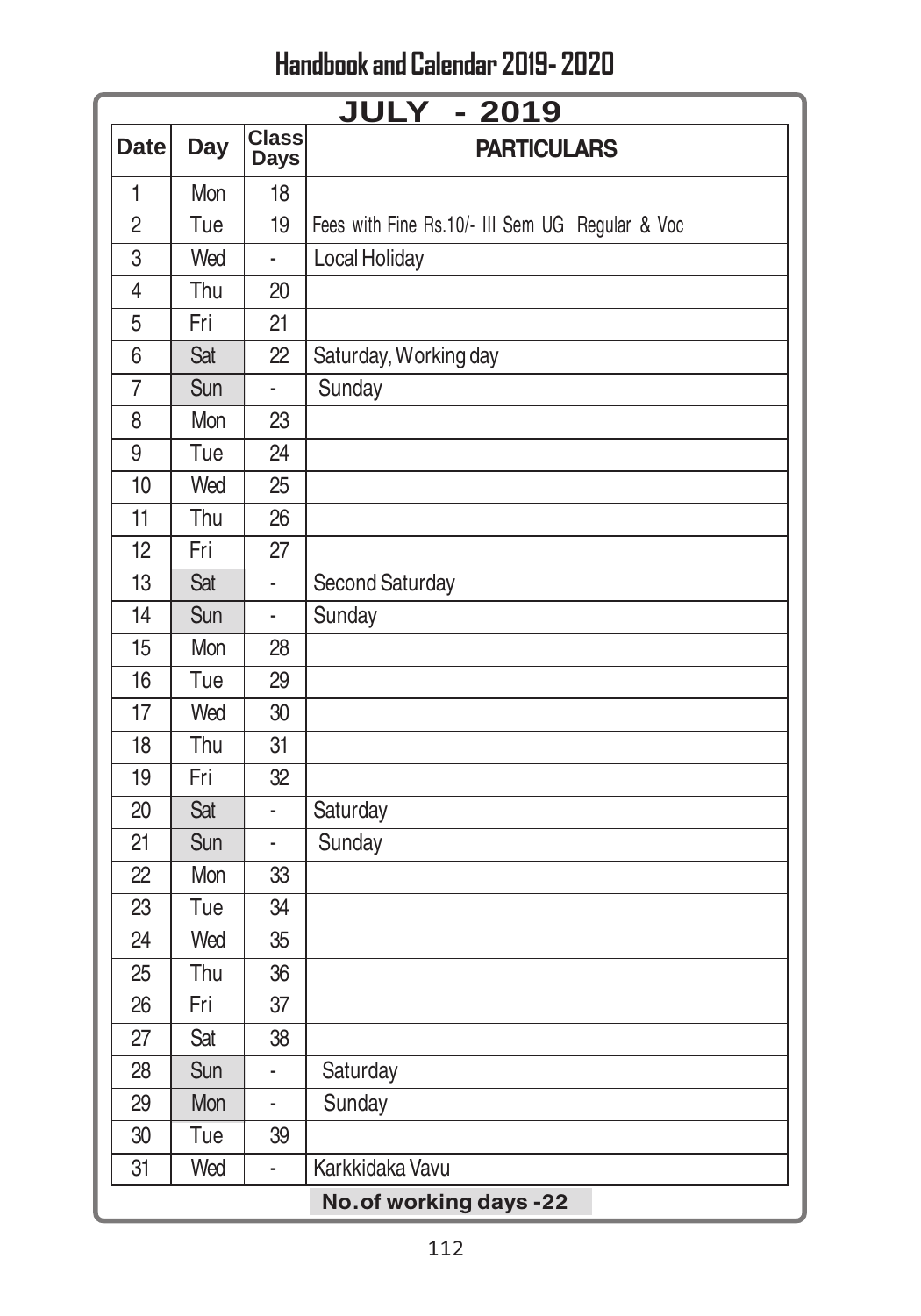|                | <b>AUGUST - 2019</b> |                      |                         |  |  |
|----------------|----------------------|----------------------|-------------------------|--|--|
| <b>Date</b>    | <b>Day</b>           | <b>Class</b><br>days | <b>PARTICULARS</b>      |  |  |
| $\mathbf{1}$   | Thu                  | 40                   |                         |  |  |
| $\overline{2}$ | Fri                  | 41                   |                         |  |  |
| 3              | Sat                  |                      | Saturday, Local Holiday |  |  |
| $\overline{4}$ | Sun                  | ä,                   | Sunday                  |  |  |
| 5              | Mon                  | 42                   |                         |  |  |
| 6              | Tue                  | 43                   |                         |  |  |
| $\overline{7}$ | Wed                  | 44                   |                         |  |  |
| 8              | Thu                  | 45                   |                         |  |  |
| 9              | Fri                  | 46                   |                         |  |  |
| 10             | Sat                  | L,                   | Second Saturday         |  |  |
| 11             | Sun                  | $\blacksquare$       | Sunday, Bakrid          |  |  |
| 12             | Mon                  | 47                   |                         |  |  |
| 13             | Tue                  | 48                   |                         |  |  |
| 14             | Wed                  | 49                   |                         |  |  |
| 15             | Thu                  |                      | Independance Day        |  |  |
| 16             | Fri                  | 50                   |                         |  |  |
| 17             | Sat                  | L,                   | Saturday                |  |  |
| 18             | Sun                  | ä,                   | Sunday                  |  |  |
| 19             | Mon                  | 51                   |                         |  |  |
| 20             | Tue                  | 52                   |                         |  |  |
| 21             | Wed                  | 53                   |                         |  |  |
| 22             | Thu                  | 54                   |                         |  |  |
| 23             | Fri                  | i,                   | Sreekrishna Jayanthi    |  |  |
| 24             | Sat                  | L,                   | Saturday                |  |  |
| 25             | Sun                  | L,                   | Sunday                  |  |  |
| 26             | Mon                  | 55                   |                         |  |  |
| 27             | Tue                  | 56                   |                         |  |  |
| 28             | Wed                  | ä,                   | Ayyankali Jayanthy      |  |  |
| 29             | Thu                  | 57                   |                         |  |  |
| 30             | Fri                  | 58                   |                         |  |  |
| 31             | Sat                  | L                    | Saturday                |  |  |
|                |                      |                      | No.of working days -19  |  |  |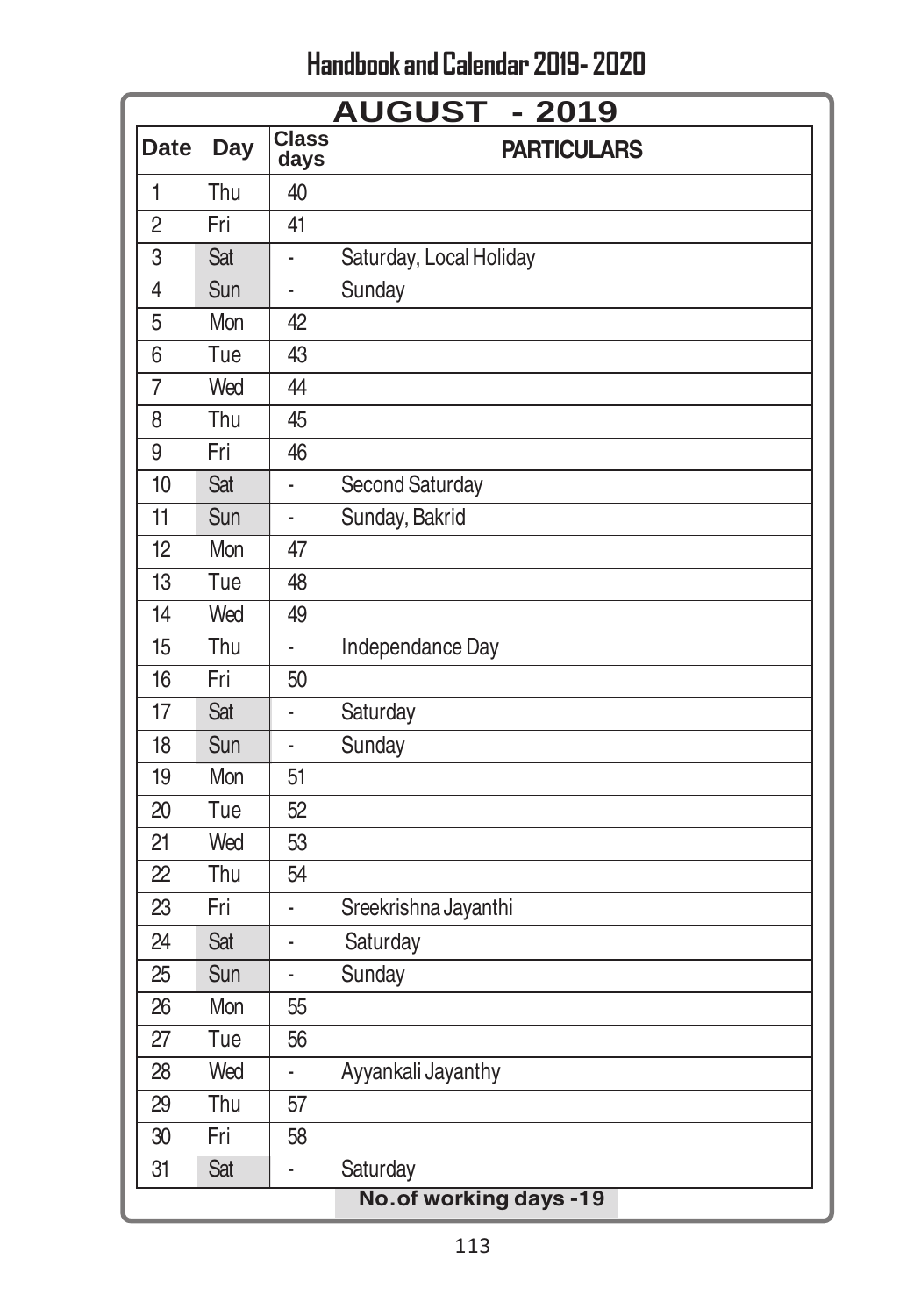|                | <b>SEPTEMBER - 2019</b> |                      |                                       |  |  |
|----------------|-------------------------|----------------------|---------------------------------------|--|--|
| <b>Date</b>    | <b>Day</b>              | <b>Class</b><br>days | <b>PARTICULARS</b>                    |  |  |
| 1              | Sun                     |                      | Sunday                                |  |  |
| $\overline{2}$ | Mon                     | 55                   |                                       |  |  |
| $\overline{3}$ | Tue                     | 56                   |                                       |  |  |
| $\overline{4}$ | Wed                     | 57                   |                                       |  |  |
| 5              | Thu                     | 58                   |                                       |  |  |
| 6              | Fri                     | 59                   | College closing for the onam Holidays |  |  |
| $\overline{7}$ | Sat                     |                      | Second Saturday                       |  |  |
| 8              | Sun                     |                      | Sunday                                |  |  |
| 9              | Mon                     |                      | Muhram                                |  |  |
| 10             | Tue                     |                      |                                       |  |  |
| 11             | Wed                     | ä,                   | Thiruvonam                            |  |  |
| 12             | Thu                     |                      |                                       |  |  |
| 13             | Fri                     |                      | Sreenarayanaguru Jayanthi             |  |  |
| 14             | Sat                     |                      | Saturday                              |  |  |
| 15             | Sun                     | ä,                   | Sunday                                |  |  |
| 16             | Mon                     | 60                   | College re-open after onam holidays   |  |  |
| 17             | Tue                     | 61                   |                                       |  |  |
| 18             | Wed                     | 62                   |                                       |  |  |
| 19             | Thu                     | 63                   |                                       |  |  |
| 20             | Fri                     | 64                   |                                       |  |  |
| 21             | Sat                     |                      | Saturday, Sreenarayanaguru Samadhi    |  |  |
| 22             | Sun                     | L.                   | Sunday                                |  |  |
| 23             | Mon                     | 65                   |                                       |  |  |
| 24             | Tue                     | 66                   |                                       |  |  |
| 25             | Wed                     | 67                   |                                       |  |  |
| 26             | Thu                     | 68                   |                                       |  |  |
| 27             | Fri                     | 69                   |                                       |  |  |
| 28             | Sat                     |                      | Saturday                              |  |  |
| 29             | Sun                     |                      | Sunday                                |  |  |
| 30             | Mon                     | 70                   |                                       |  |  |
|                |                         |                      | No. of working days - 16              |  |  |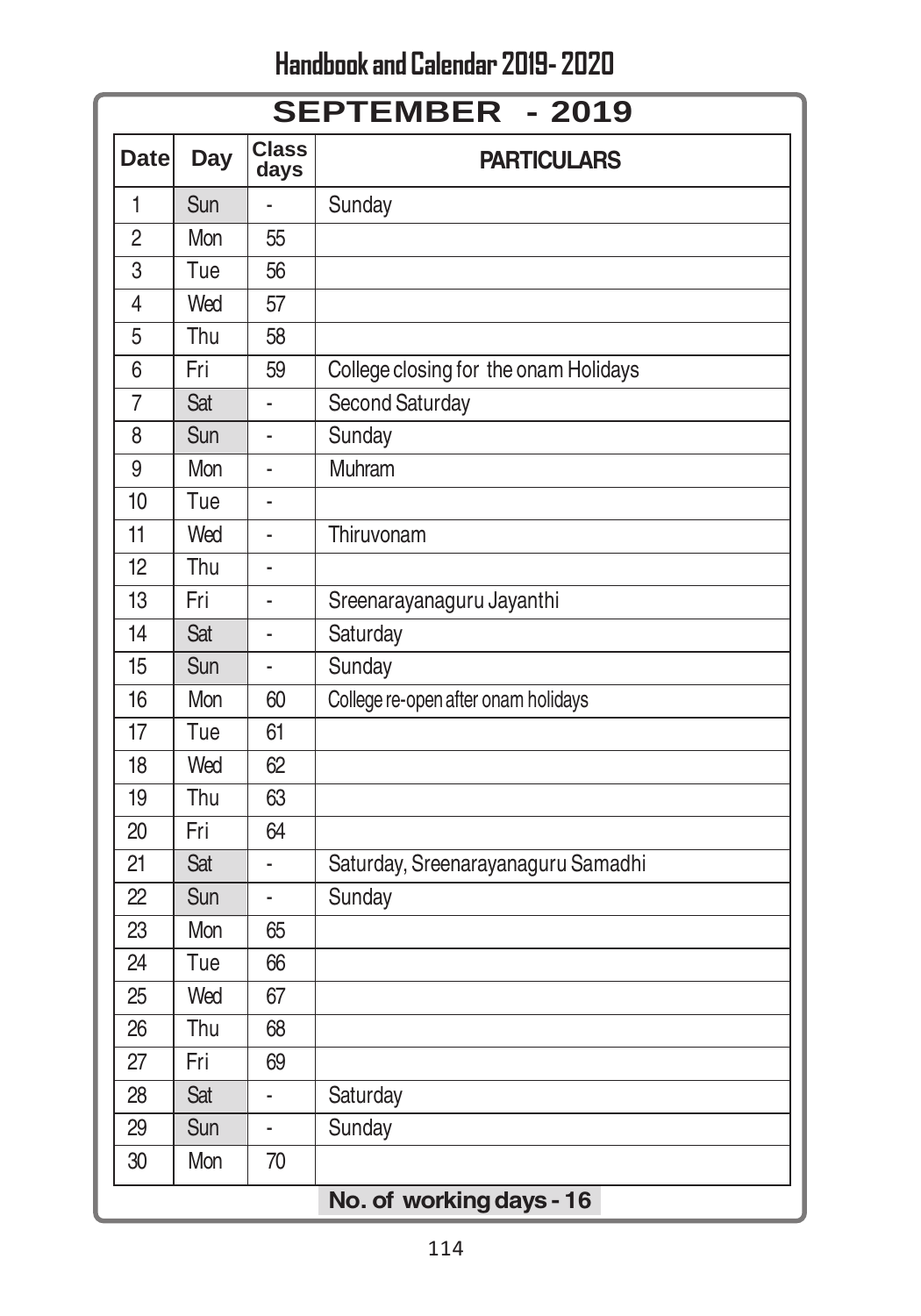|                 | <b>OCTOBER - 2019</b> |                      |                          |  |  |  |
|-----------------|-----------------------|----------------------|--------------------------|--|--|--|
| <b>Date</b>     | <b>Day</b>            | <b>Class</b><br>days | <b>PARTICULARS</b>       |  |  |  |
| 1               | Tue                   | 71                   |                          |  |  |  |
| $\overline{2}$  | Wed                   | ä,                   | Gandhi Jayanthi          |  |  |  |
| 3               | Thu                   | 72                   |                          |  |  |  |
| $\overline{4}$  | Fri                   | 73                   |                          |  |  |  |
| 5               | Sat                   |                      | Saturday                 |  |  |  |
| 6               | Sun                   |                      | Sunday                   |  |  |  |
| $\overline{7}$  | Mon                   | ä,                   | Maha Navami              |  |  |  |
| 8               | Tue                   | ÷,                   | Vijaya Desami            |  |  |  |
| $\overline{9}$  | Wed                   | 74                   |                          |  |  |  |
| 10              | Thu                   | 75                   |                          |  |  |  |
| $\overline{11}$ | Fri                   | 76                   |                          |  |  |  |
| $\overline{12}$ | Sat                   |                      | Second Saturday          |  |  |  |
| 13              | Sun                   |                      | Sunday                   |  |  |  |
| 14              | Mon                   | 77                   |                          |  |  |  |
| 15              | Tue                   | 78                   |                          |  |  |  |
| 16              | Wed                   | 79                   |                          |  |  |  |
| 17              | Thu                   | 80                   |                          |  |  |  |
| 18              | Fri                   | 81                   |                          |  |  |  |
| 19              | Sat                   |                      | Saturday                 |  |  |  |
| 20              | Sun                   | ×,                   | Sunday                   |  |  |  |
| 21              | Mon                   | 82                   |                          |  |  |  |
| 22              | Tue                   | 83                   |                          |  |  |  |
| 23              | Wed                   | 84                   |                          |  |  |  |
| 24              | Thu                   | 85                   |                          |  |  |  |
| 25              | Fri                   | 86                   |                          |  |  |  |
| 26              | Sat                   |                      | Saturday                 |  |  |  |
| 27              | Sun                   | ä,                   | Sunday, Deepavali        |  |  |  |
| 28              | Mon                   | 87                   |                          |  |  |  |
| 29              | Tue                   | 88                   |                          |  |  |  |
| 30              | Wed                   | 89                   |                          |  |  |  |
| 31              | Thu                   | 90                   |                          |  |  |  |
|                 |                       |                      | No. of working days - 20 |  |  |  |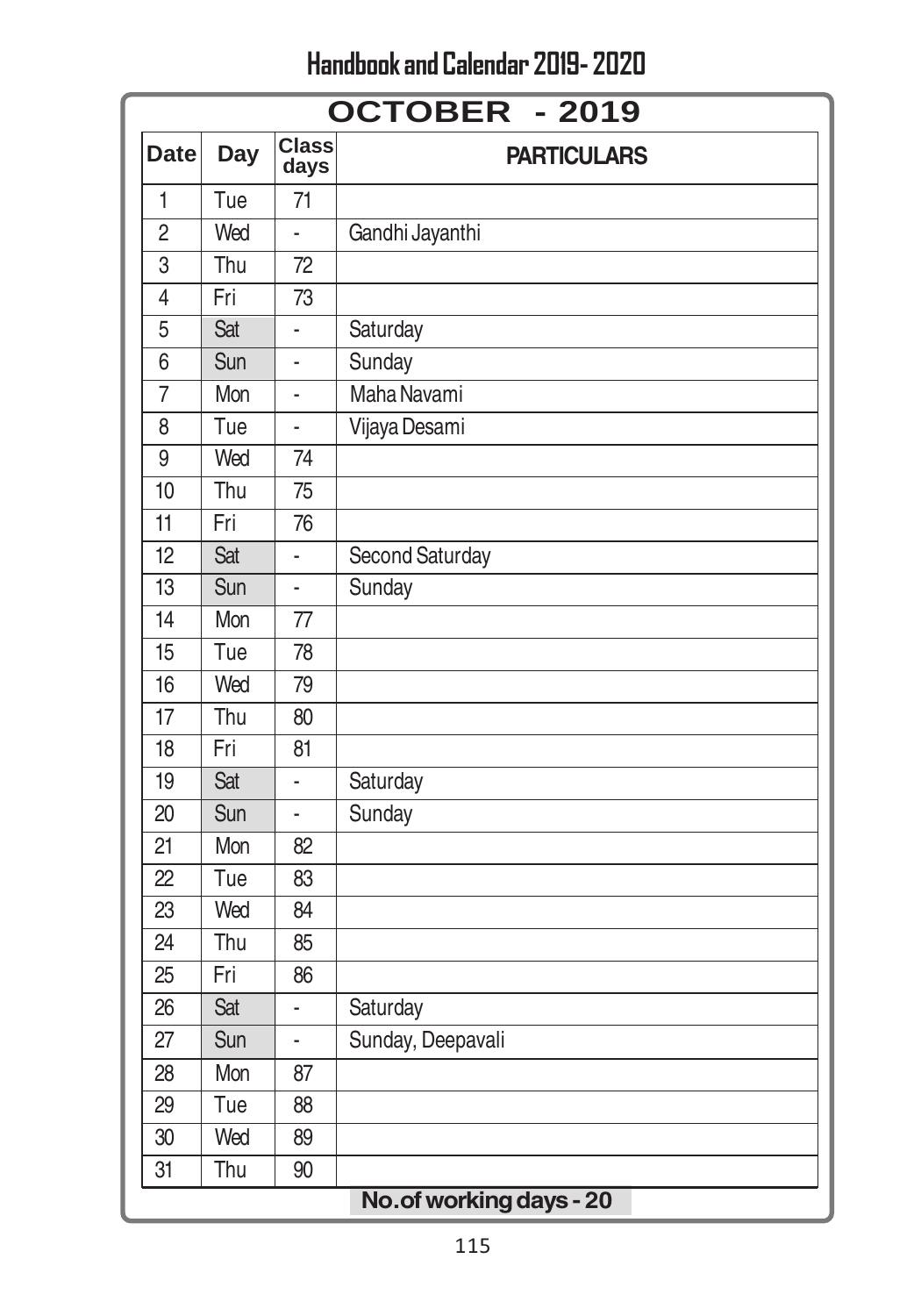Handbook and Calendar 2019- 2020

|                | <b>NOVEMBER - 2019</b> |                      |                            |  |  |
|----------------|------------------------|----------------------|----------------------------|--|--|
| <b>Date</b>    | Day                    | <b>Class</b><br>days | <b>PARTICULARS</b>         |  |  |
| $\overline{1}$ | Fri                    | 1                    |                            |  |  |
| $\overline{2}$ | Sat                    | $\overline{2}$       |                            |  |  |
| 3              | Sun                    | L                    | Saturday                   |  |  |
| $\overline{4}$ | Mon                    | L                    | Sunday                     |  |  |
| 5              | Tue                    | 3                    |                            |  |  |
| 6              | Wed                    | $\overline{4}$       |                            |  |  |
| $\overline{7}$ | Thu                    | 5                    |                            |  |  |
| 8              | Fri                    | 6                    |                            |  |  |
| 9              | Sat                    |                      | Second Saturday, Nabidinam |  |  |
| 10             | Sun                    | ä,                   | Sunday                     |  |  |
| 11             | Mon                    | $\overline{7}$       |                            |  |  |
| 12             | Tue                    | 8                    |                            |  |  |
| 13             | Wed                    | 9                    |                            |  |  |
| 14             | Thu                    | 10                   | Childrens Day              |  |  |
| 15             | Fri                    | 11                   |                            |  |  |
| 16             | Sat                    | L                    | Saturday                   |  |  |
| 17             | Sun                    | $\overline{a}$       | Sunday                     |  |  |
| 18             | Mon                    | 12                   |                            |  |  |
| 19             | Tue                    | 13                   |                            |  |  |
| 20             | Wed                    | 14                   |                            |  |  |
| 21             | Thu                    | 15                   |                            |  |  |
| 22             | Fri                    | 16                   |                            |  |  |
| 23             | Sat                    | $\overline{a}$       | Saturday                   |  |  |
| 24             | Sun                    | L,                   | Sunday                     |  |  |
| 25             | Mon                    | 17                   |                            |  |  |
| 26             | Tue                    | 18                   |                            |  |  |
| 27             | Wed                    | 19                   |                            |  |  |
| 28             | Thu                    | 20                   |                            |  |  |
| 29             | Fri                    | 21                   |                            |  |  |
| 30             | Sat                    | L                    | Saturday                   |  |  |
|                |                        |                      | No.of working days - 21    |  |  |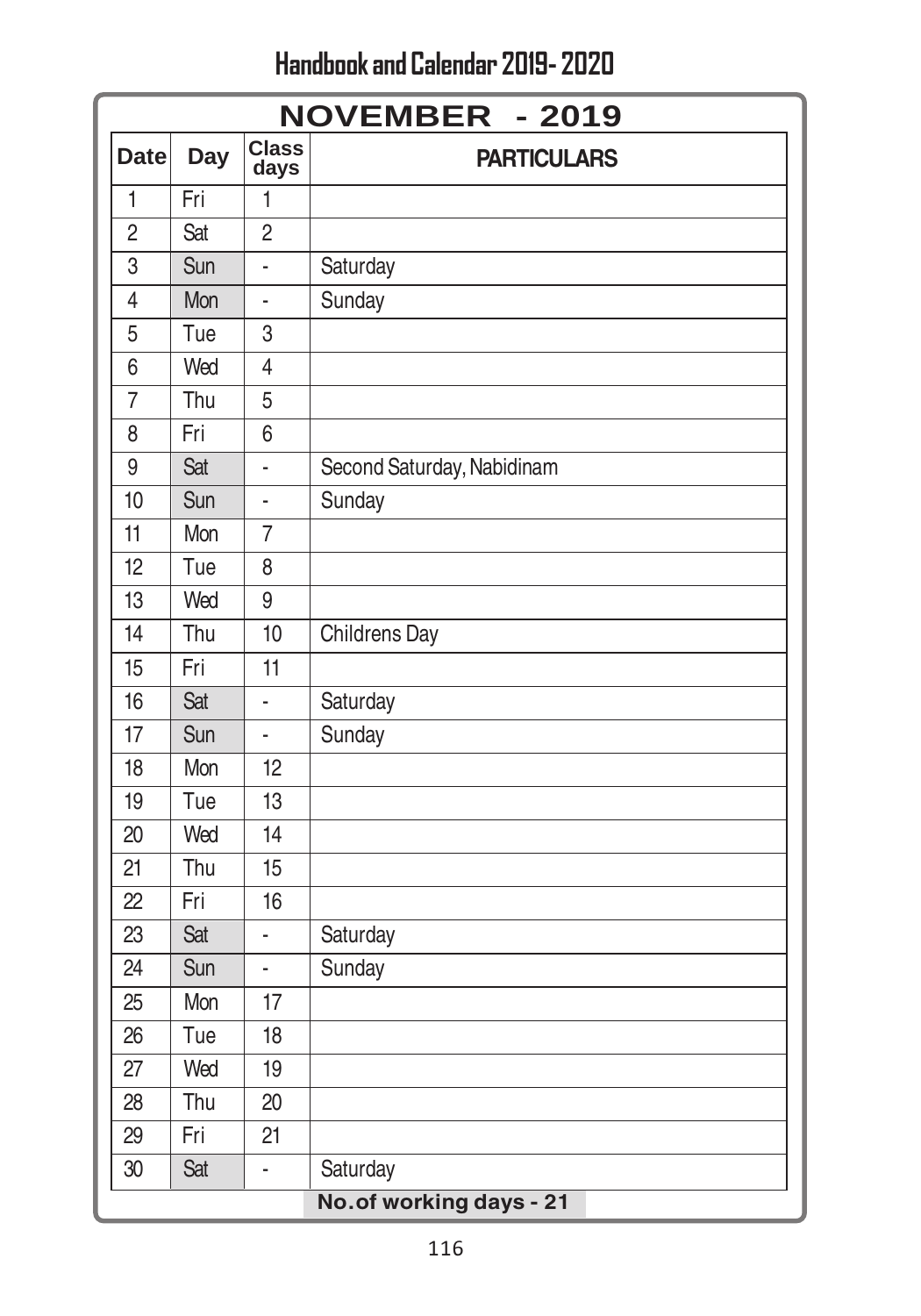|                         | DECEMBER - 2019 |                      |                                        |  |  |
|-------------------------|-----------------|----------------------|----------------------------------------|--|--|
| <b>Date</b>             | <b>Day</b>      | <b>Class</b><br>days | <b>PARTICULARS</b>                     |  |  |
| 1                       | Sun             | ä,                   | Sunday                                 |  |  |
| $\overline{2}$          | Mon             | 22                   |                                        |  |  |
| $\overline{3}$          | Tue             | $\overline{23}$      |                                        |  |  |
| $\overline{4}$          | Wed             | $\overline{24}$      |                                        |  |  |
| 5                       | Thu             | $\overline{25}$      |                                        |  |  |
| 6                       | Fri             | 26                   |                                        |  |  |
| $\overline{7}$          | Sat             | L,                   | Second Saturday                        |  |  |
| 8                       | Sun             | L,                   | Sunday, Local Holiday                  |  |  |
| 9                       | Mon             | 27                   |                                        |  |  |
| 10                      | Tue             | 28                   |                                        |  |  |
| 11                      | Wed             | 29                   |                                        |  |  |
| 12                      | Thu             | 30                   |                                        |  |  |
| 13                      | Fri             | 31                   |                                        |  |  |
| 14                      | Sat             | ä,                   | Saturday                               |  |  |
| 15                      | Sun             | L,                   | Sunday                                 |  |  |
| 16                      | Mon             | 32                   |                                        |  |  |
| 17                      | Tue             | 33                   |                                        |  |  |
| 18                      | Wed             | $\overline{34}$      |                                        |  |  |
| 19                      | Thu             | $\overline{35}$      |                                        |  |  |
| 20                      | Fri             | 36                   | College closing for the X'mas Holidays |  |  |
| 21                      | Sat             |                      |                                        |  |  |
| 22                      | Sun             | ä,                   |                                        |  |  |
| 23                      | Mon             | ä,                   |                                        |  |  |
| 24                      | Tue             | ÷                    |                                        |  |  |
| 25                      | Wed             | L,                   | Christmas                              |  |  |
| 26                      | Thu             | ä,                   |                                        |  |  |
| 27                      | Fri             | l,                   |                                        |  |  |
| 28                      | Sat             | ä,                   | Saturday                               |  |  |
| 29                      | Sun             | $\blacksquare$       | Sunday                                 |  |  |
| 30                      | Mon             | 37                   | College re-open after X'mas Holidays   |  |  |
| 31                      | Tue             | $\frac{38}{5}$       |                                        |  |  |
| No. of working days -17 |                 |                      |                                        |  |  |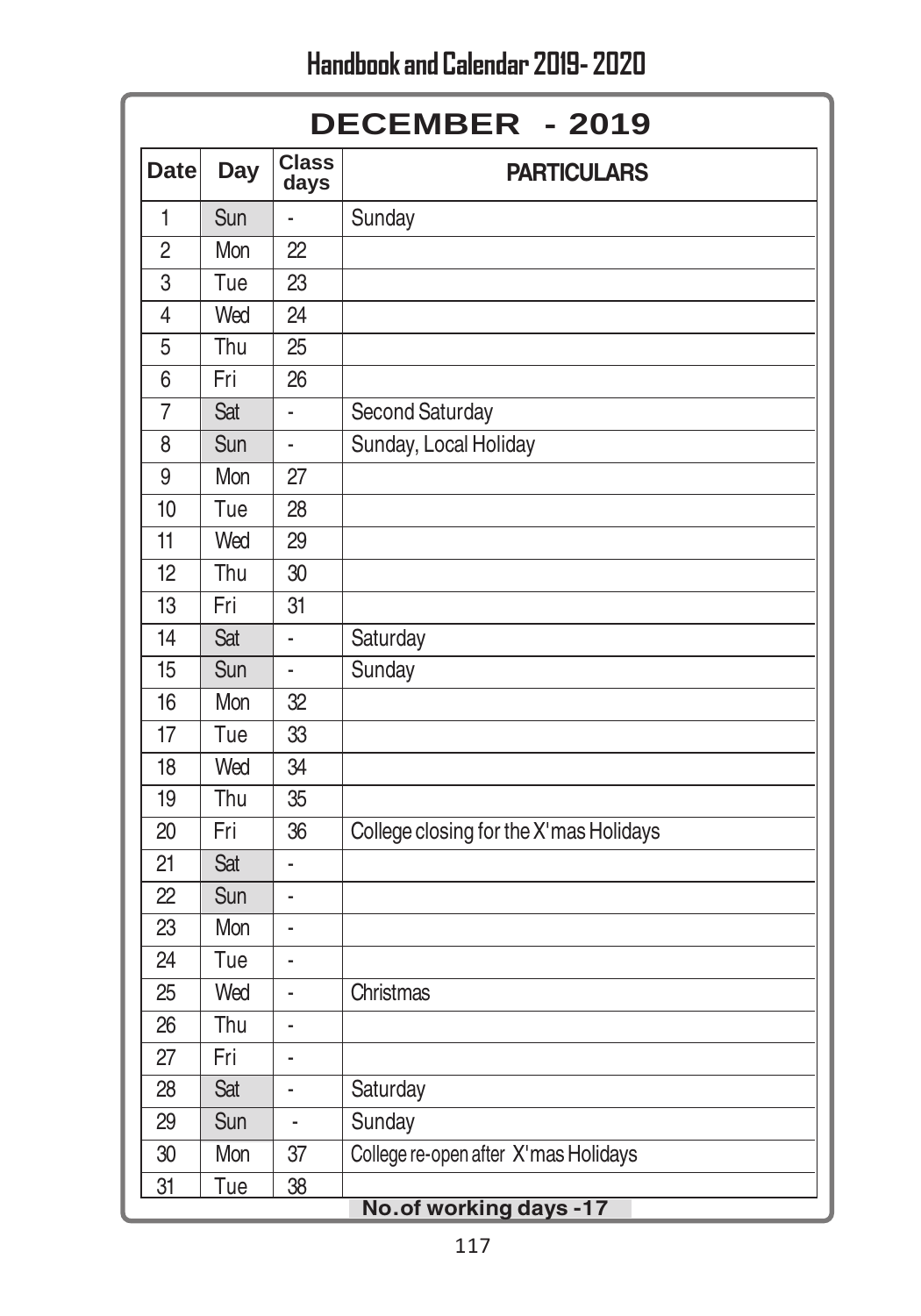Handbook and Calendar 2019- 2020

|                 | <b>JANUARY - 2020</b> |                      |                         |  |  |
|-----------------|-----------------------|----------------------|-------------------------|--|--|
| <b>Date</b>     | <b>Day</b>            | <b>Class</b><br>days | <b>PARTICULARS</b>      |  |  |
| $\mathbf{1}$    | Wed                   | 39                   |                         |  |  |
| $\overline{2}$  | Thu                   | 40                   |                         |  |  |
| 3               | Fri                   | 41                   |                         |  |  |
| 4               | Sat                   | L                    | Saturday                |  |  |
| 5               | Sun                   | L,                   | Sunday                  |  |  |
| 6               | Mon                   | 42                   |                         |  |  |
| $\overline{7}$  | Tue                   | 43                   |                         |  |  |
| 8               | Wed                   | 44                   |                         |  |  |
| 9               | Thu                   | 45                   |                         |  |  |
| 10              | Fri                   | 46                   |                         |  |  |
| $\overline{11}$ | Sat                   | L                    | <b>Second Saturday</b>  |  |  |
| 12              | Sun                   |                      | Sunday                  |  |  |
| 13              | Mon                   | 47                   |                         |  |  |
| 14              | Tue                   | 48                   |                         |  |  |
| 15              | Wed                   | 49                   |                         |  |  |
| 16              | Thu                   | 49                   |                         |  |  |
| 17              | Fri                   | 50                   |                         |  |  |
| 18              | Sat                   |                      | Saturday                |  |  |
| 19              | Sun                   |                      | Sunday                  |  |  |
| 20              | Mon                   | 51                   |                         |  |  |
| 21              | Tue                   | 52                   |                         |  |  |
| 22              | Wed                   | 53                   |                         |  |  |
| 23              | Thu                   | $\overline{54}$      |                         |  |  |
| 24              | Fri                   | $\overline{55}$      |                         |  |  |
| 25              | Sat                   |                      | Saturday,               |  |  |
| 26              | Sun                   | í.                   | Sunday, Republic Day    |  |  |
| 27              | Mon                   | 56                   |                         |  |  |
| 28              | Tue                   | 57                   |                         |  |  |
| 29              | Wed                   | 58                   |                         |  |  |
| 30              | Thu                   | 59                   |                         |  |  |
| 31              | Fri                   | 60                   |                         |  |  |
|                 |                       |                      | No. of working days -23 |  |  |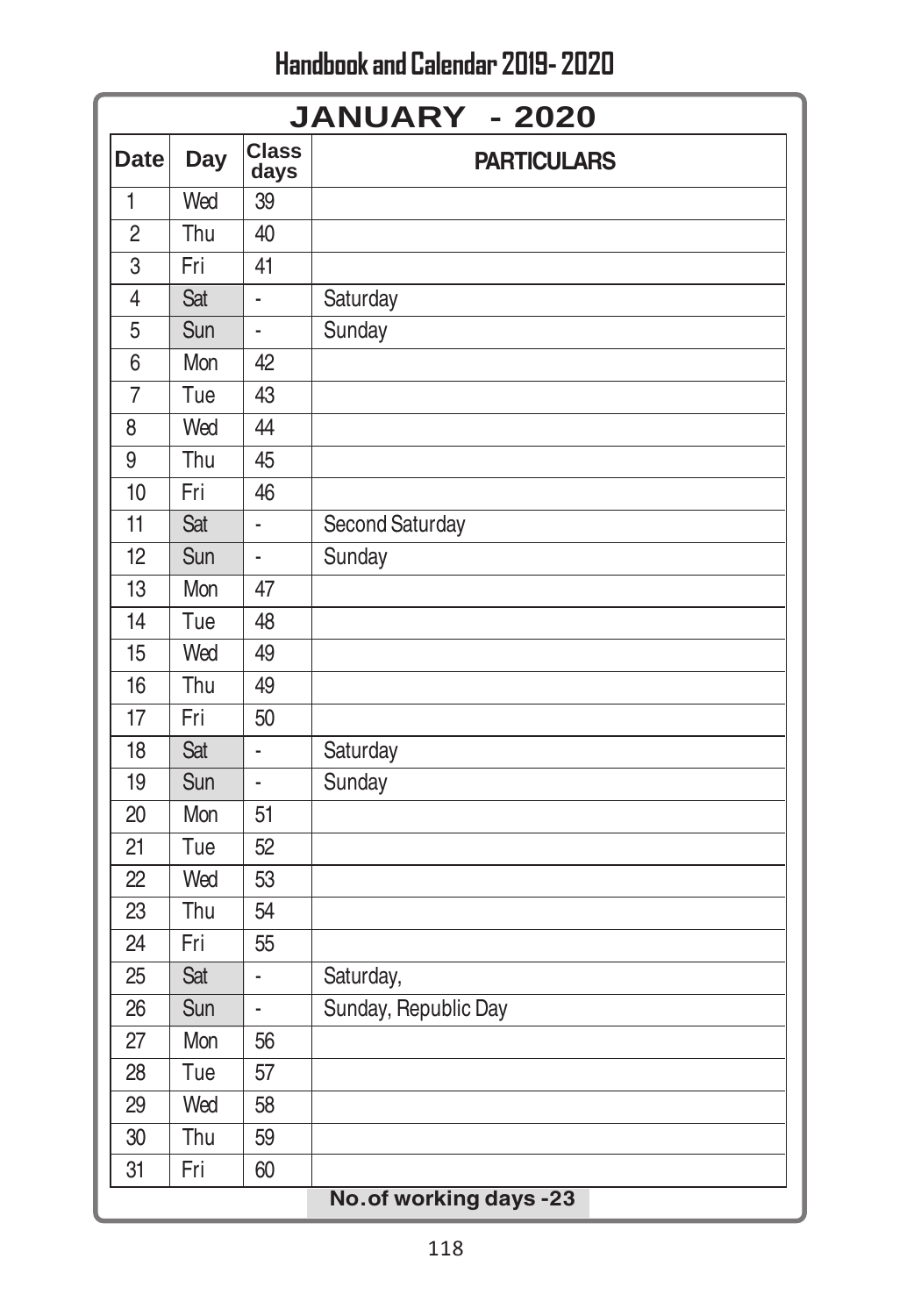|                | <b>FEBRUARY - 2020</b> |                      |                         |  |  |
|----------------|------------------------|----------------------|-------------------------|--|--|
| <b>Date</b>    | <b>Day</b>             | <b>Class</b><br>days | <b>PARTICULARS</b>      |  |  |
| 1              | Sat                    | ä,                   | Saturday                |  |  |
| $\overline{2}$ | Sun                    | ä,                   | Sunday                  |  |  |
| 3              | Mon                    | 61                   |                         |  |  |
| $\overline{4}$ | Tue                    | 62                   |                         |  |  |
| 5              | Wed                    | 63                   |                         |  |  |
| 6              | Thu                    | 64                   |                         |  |  |
| $\overline{7}$ | Fri                    | 65                   |                         |  |  |
| 8              | Sat                    | ÷,                   | Second Saturday         |  |  |
| 9              | Sun                    | L.                   | Sunday                  |  |  |
| 10             | Mon                    | 66                   |                         |  |  |
| 11             | Tue                    | 67                   |                         |  |  |
| 12             | Wed                    | 68                   |                         |  |  |
| 13             | Thu                    | 69                   |                         |  |  |
| 14             | Fri                    | 70                   |                         |  |  |
| 15             | Sat                    | ä,                   | Saturday                |  |  |
| 16             | Sun                    | L.                   | Sunday                  |  |  |
| 17             | Mon                    | 71                   |                         |  |  |
| 18             | Tue                    | 72                   |                         |  |  |
| 19             | Wed                    | 73                   |                         |  |  |
| 20             | Thu                    | 74                   |                         |  |  |
| 21             | Fri                    | 75                   |                         |  |  |
| 22             | Sat                    | ÷,                   | Saturday                |  |  |
| 23             | Sun                    | L.                   | Sunday                  |  |  |
| 24             | Mon                    | 76                   |                         |  |  |
| 25             | Tue                    | 77                   |                         |  |  |
| 26             | Wed                    | 78                   |                         |  |  |
| 27             | Thu                    | 79                   |                         |  |  |
| 28             | Fri                    | 80                   |                         |  |  |
| 29             | Sat                    | ä,                   | Saturday                |  |  |
|                |                        |                      | No.of working days - 20 |  |  |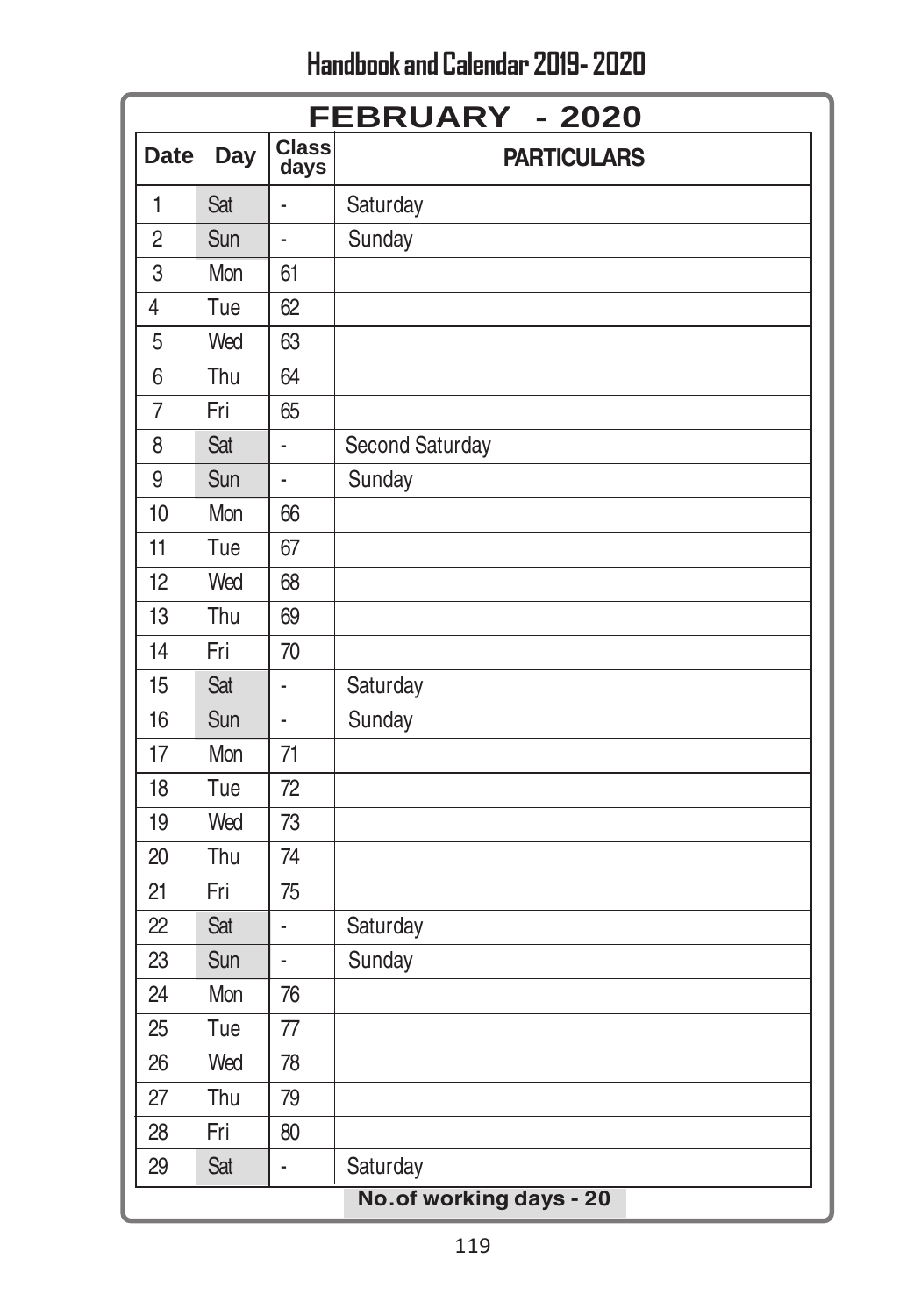|                 | <b>MARCH-2020</b> |                      |                         |  |  |
|-----------------|-------------------|----------------------|-------------------------|--|--|
| <b>Date</b>     | <b>Day</b>        | <b>Class</b><br>days | <b>PARTICULARS</b>      |  |  |
| $\mathbf{1}$    | Sun               | L                    | Sunday                  |  |  |
| $\overline{2}$  | Mon               | 81                   |                         |  |  |
| $\overline{3}$  | Tue               | 82                   |                         |  |  |
| $\overline{4}$  | Wed               | 83                   |                         |  |  |
| 5               | Thu               | 84                   |                         |  |  |
| 6               | Fri               | 85                   |                         |  |  |
| 7               | Sat               | ä,                   | Second Saturday         |  |  |
| 8               | Sun               | ä,                   | Sunday                  |  |  |
| $\overline{9}$  | Mon               | 86                   |                         |  |  |
| 10              | Tue               | 87                   |                         |  |  |
| $\overline{11}$ | Wed               | 88                   |                         |  |  |
| 12              | Thu               | 89                   |                         |  |  |
| 13              | Fri               | 90                   |                         |  |  |
| 14              | Sat               | L                    | Saturday                |  |  |
| 15              | Sun               | ÷                    | Sunday                  |  |  |
| 16              | Mon               | 91                   |                         |  |  |
| 17              | Tue               | 92                   |                         |  |  |
| 18              | Wed               | 93                   |                         |  |  |
| $\overline{19}$ | Thu               | 94                   |                         |  |  |
| 20              | Fri               | 95                   |                         |  |  |
| 21              | Sat               | L                    | Saturday                |  |  |
| 22              | Sun               | ä,                   | Sunday                  |  |  |
| 23              | Mon               | 96                   |                         |  |  |
| 24              | Tue               | 97                   |                         |  |  |
| 25              | Wed               | 98                   |                         |  |  |
| 26              | Thu               | 99                   |                         |  |  |
| 27              | Fri               | 100                  |                         |  |  |
| 28              | Sat               |                      | Saturday                |  |  |
| 29              | Sun               | ä,                   | Sunday                  |  |  |
| 30              | Mon               | 101                  |                         |  |  |
| 31              | Tue               | 102                  |                         |  |  |
|                 |                   |                      | No. of working days -22 |  |  |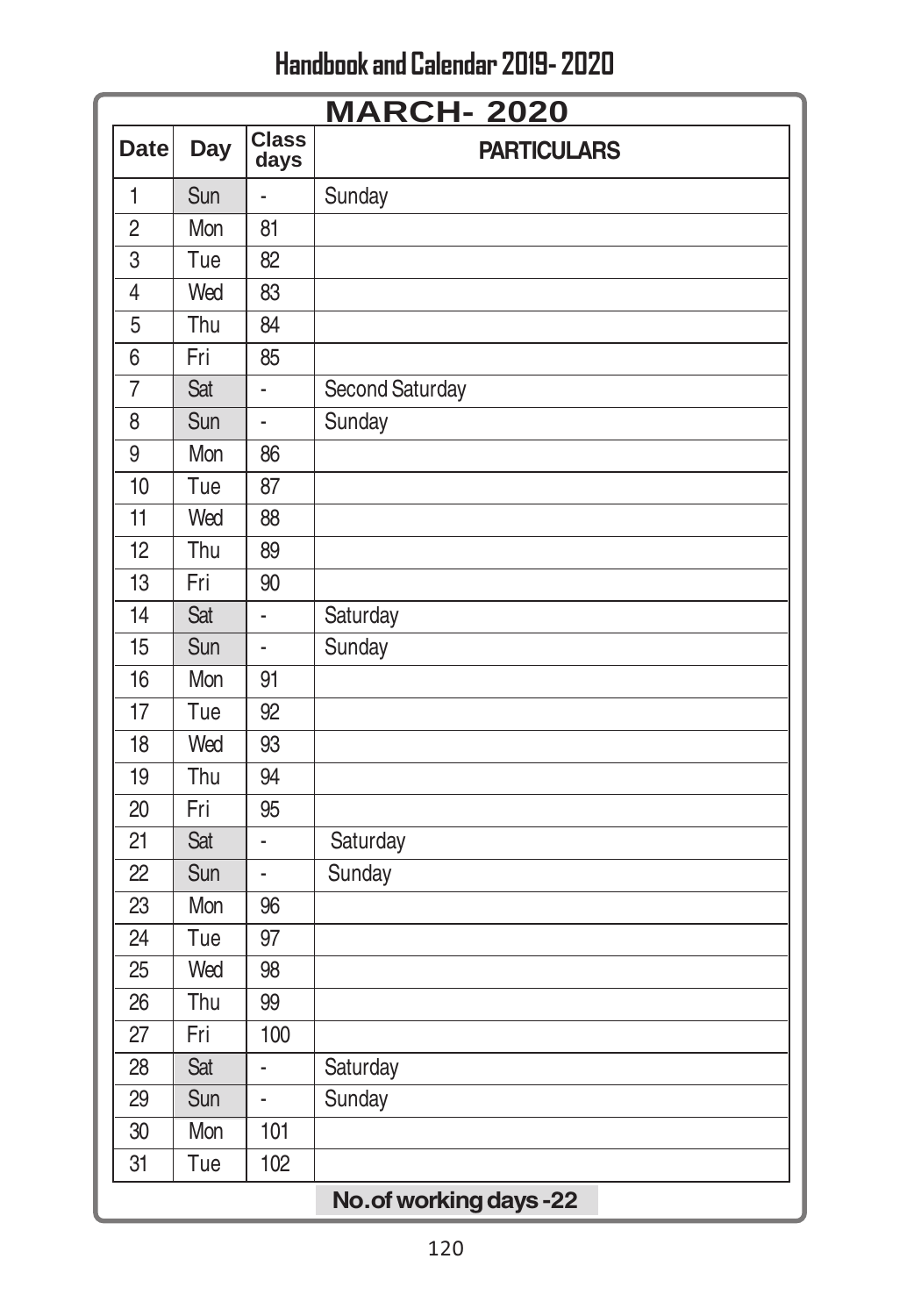|                               |               | <b>IMPORTANT DAYS</b>     |          |
|-------------------------------|---------------|---------------------------|----------|
| National Youth Day            | Jan. 12       | Nagasaki Day              | Aug. 9   |
| Army Day                      | Jan. 15       | Quit India Day            | Aug. 9   |
| Republic Day                  | Jan. 26       | International Youth Day   | Aug. 12  |
| Martyrs' Day                  | Jan. 30       | Independence Day          | Aug. 15  |
| Valentine's Day               | Feb. 14       | National Sports Day       | Aug. 29  |
| National Science Day          | Feb. 28       | Teacher's Day             | Sept. 5  |
| International Women's Day     | March 8       | <b>World Literacy Day</b> | Sept. 8  |
| <b>World Consumers Day</b>    | March 15      | Hindi Day                 | Sept. 14 |
| World Disabled Day            | March 15      | International Day for the |          |
| World Forestry day            | March 21      | Elderly                   | Oct. 1   |
| World Day for Water           | March 22      | World Vegetarian Day      | Oct. 1   |
| World Health Day              | April 7       | Gandi Jayanthi day        | Oct.2    |
| World Heritage Day            | April 18      | <b>World Animal Day</b>   | Oct.2    |
| Earth Day                     | April 22      | Air Force Day             | Oct. 8   |
| World Book Day                | April 23      | World Food Day            | Oct. 16  |
| World Press Freedom Day       | May 3         | UN Day                    | Oct. 24  |
| World Red Cross Day           | May 8         | <b>World Thrift Day</b>   | Oct.30   |
| Mother's Day                  | May 9         | National Rededication Day | Oct. 31  |
| Anti-terrorism Day            | May 21        | Kerala Piravi Dinam       | Nov. 1   |
| Common Wealth Day             | May 24        | Children's Day            | Nov. 14  |
| International Day of Families | <b>May 15</b> | World AIDS Day            | Dec. 1   |
| Anti-Tobacco Day              | May 31        | International Day of      |          |
| <b>World Environment Day</b>  | June 5        | Disabled Persons          | Dec. 3   |
| Reading Day                   | June 19       | Flag Day                  | Dec. 7   |
| Father's Day                  | June 21       | Human Rights Day (UN)     | Dec. 10  |
| World Anti-Narcotic Day       | June 26       | Kisan's Day               | Dec. 23  |
| Doctor's Day                  | July 1        |                           |          |
| <b>World Population Day</b>   | July 11       |                           |          |
| Hiroshima Day                 | Aug. 6        |                           |          |
|                               |               |                           |          |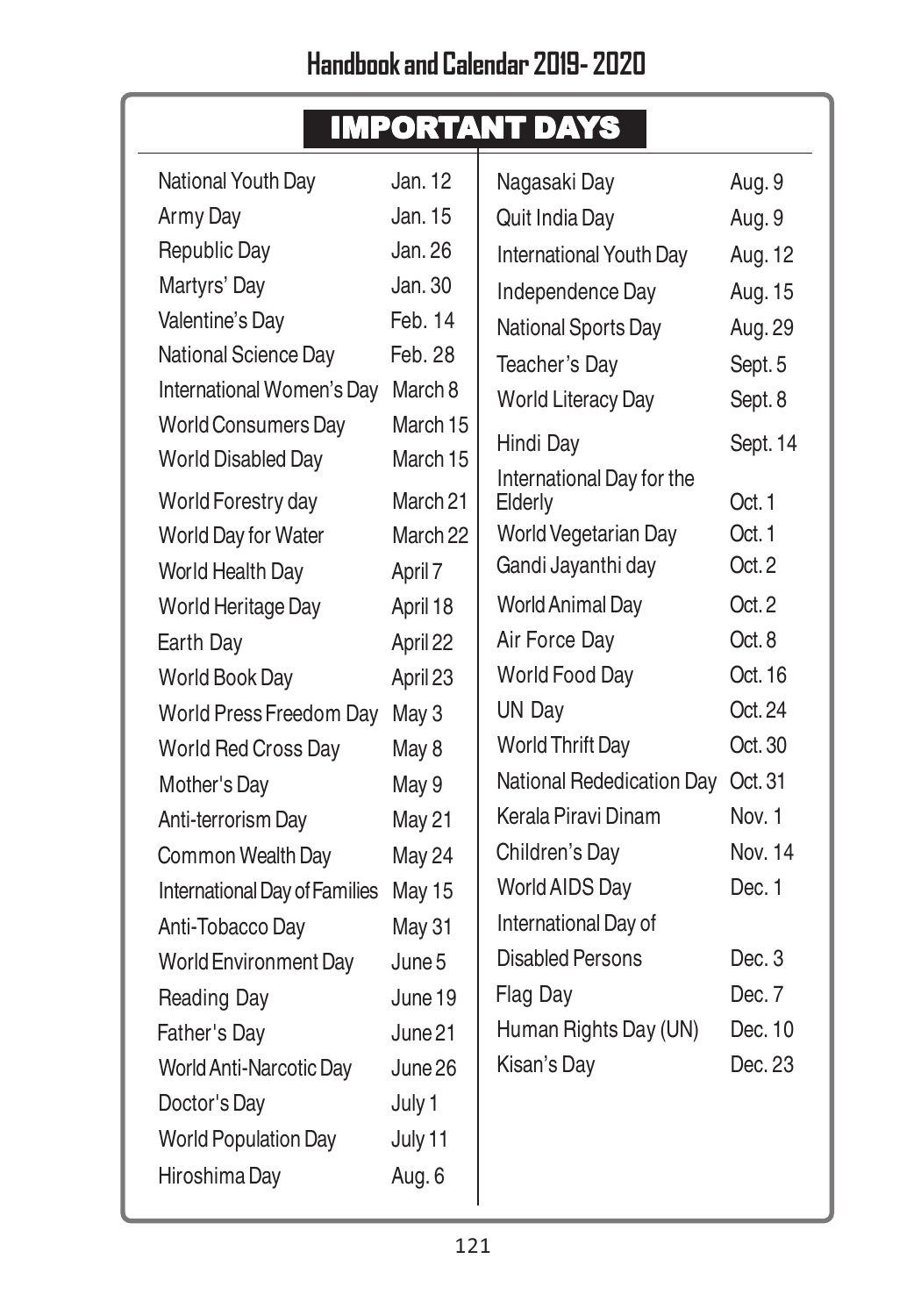# **IMPORTANT TELEPHONE NUMBERS**

I

|     | 1. M.G. University (Office)              | -  | 0481 - 2731050   |
|-----|------------------------------------------|----|------------------|
|     | Vice-Chancellor                          |    | 0481 2731003 (O) |
|     | Provice Chancellor                       |    | 0481-2731005     |
|     | Registrar                                |    | 0481-2731007     |
|     | <b>Controller of Examinations</b>        | ä, | 0481-2731000     |
|     | <b>PRO</b>                               |    | 0481 - 2731020   |
|     | <b>DCDC</b>                              |    | 0481 - 2731013   |
|     | Enquiry                                  |    | 0481 - 2731007   |
|     | N.S.S. Programme Coordinator             |    | 0481 - 2731029   |
|     | Directer of Student Services             |    | 0481 - 2731024   |
| 2.  | St. Stephen's College Hostel             | ä, | 04822 - 240169   |
| 3.  | Bishop's House, Kottayam                 |    | 0481 - 2563527   |
| 4.  | Uzhavoor Post Office                     |    | 04822 - 240125   |
| 5.  | State Bank of Travancore, Uzhavoor       |    | 04822 - 240142   |
| 6.  | Federal Bank, Uzhavoor                   |    | 04822-241746     |
| 7.  | Canara Bank, Uzhavoor                    | ä, | 04822-240660     |
| 8.  | South Indian Bank, Uzhavoor              |    | 04822-240577     |
| 9.  | Service Co-operative Bank, Uzhavoor      | -  | 04822 - 240138   |
| 10. | Sub-Treasury, Uzhavoor                   |    | 04822 - 240116   |
| 11. | Panchayat Office, Uzhavoor               |    | 04822 - 240124   |
| 12. | Village Office, Uzhavoor                 |    | 04822 - 249407   |
| 13. | Govt. Hospital, Uzhavoor                 | ä, | 04822 - 241045   |
| 14. | Collectorate, Kottayam (Enquiry)         |    | 0481 - 2562201   |
| 15. | Police Station, Kuravilangad             |    | 04822 - 230323   |
| 16. | Railway Station, Kottayam (Enquiry)      |    | 0481 - 2563535   |
| 17. | R.T.O. Kottayam                          |    | 0481 - 2560429   |
| 18. | K.S.R.T.C., Kottayam                     | ä, | 0481 - 2562908   |
| 19. | K.S.R.T.C., Pala                         | ä, | 04822 - 212711   |
| 20. | Kottaramattam Bus Terminal               |    | 04822 - 214810   |
| 21. | St. Stephen's Church, Uzhavoor           |    | 04822 - 240107   |
| 22. | O.L.L. H. School, Uzhavoor               | L, | 04822 - 240108   |
| 23. | O.L.L.H.S.S. Uzhavoor                    | ä, | 04822 - 241046   |
| 24. | Dy. D.C.E., Kottayam                     | i. | 0481 - 2563317   |
| 25. | St. Thomas College, Pala                 |    | 04822 - 212316   |
| 26. | Alphonsa College, Pala                   | -  | 04822 - 212447   |
| 27. | Devamatha College, Kuravilangad          |    | 04822 - 230233   |
| 28. | B.C.M. College, Kottayam                 |    | 0481 - 2562171   |
| 29. | <b>Bishop Kunnachery Computer Centre</b> |    | 04822 - 241784   |
| 30. | Caritas Hospital Tellakom                |    | 04812 - 790025   |
| 31. | Little Lourdes Hospital, Kidangoor       |    | 04822 - 256169   |
| 32. | Uzhavoor Adhyapaka Society               | ä, | 04822 - 240123   |
| 33. | Joint RTO, Uzhavoor                      |    | 04822 - 249967   |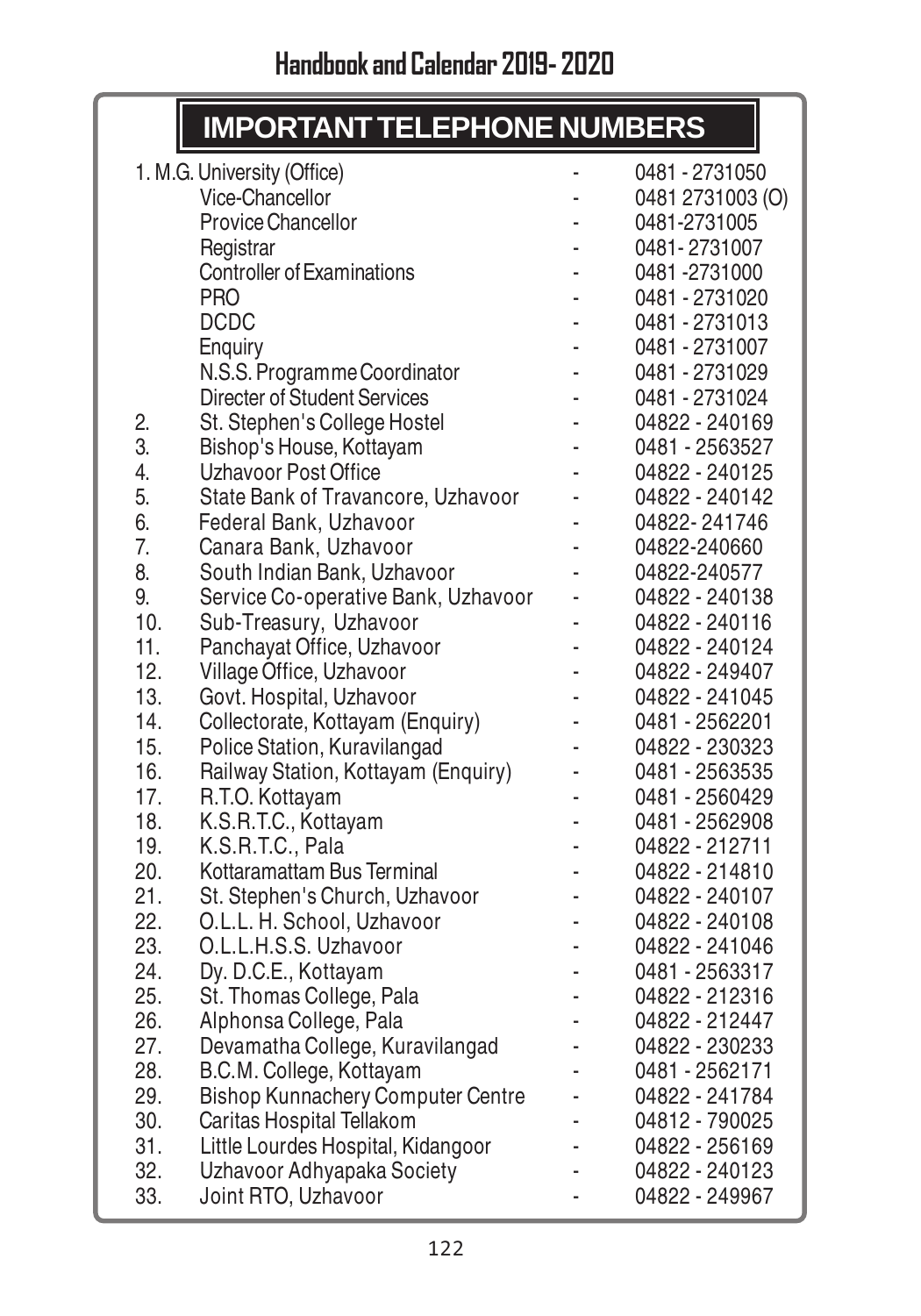|                       |                                    | <b>FORMER FACULTY</b>      |                           |                                    |
|-----------------------|------------------------------------|----------------------------|---------------------------|------------------------------------|
|                       | SI.No.<br><b>Name</b>              | <b>Duration of Service</b> |                           | <b>Phone No</b>                    |
|                       | <b>Principals</b>                  |                            |                           |                                    |
|                       | Late Rev. Fr. Peter Uralil         | 1964-1968                  |                           |                                    |
| 2.                    | Late. Rev. Dr. Simon Kottoor (USA) | 1968-1977                  |                           |                                    |
| $\mathcal{S}_{\cdot}$ | Late Rev. Sr. M. Goretti           | 1977-1983                  |                           |                                    |
| 4.                    | Late Rev. Fr. Luke Puthiyakunnel   | 1983-1992                  |                           | 9497744637                         |
| 5.                    | Late Prof. K. M. Mathew (Contact)  | 1992-1996                  | 04822-254190              |                                    |
| 6.                    | Prof. Joseph George Kanattu        | 1996-1998                  | 04822-240150 9447421868   |                                    |
| 7                     | Prof. V.P. Thomaskutty             | 1998-2003                  | 04829-243911              | 9447779709                         |
| 8                     | Dr. Stephen A                      | 2003-2006                  | 04822-240129              | 9747297314                         |
| 9.                    | Prof. Babu Thomas                  | 2006-2010                  | 0481-2598552 9446388582   |                                    |
| 10.                   | Dr. Francis Cyriac. E              | 2010-2016                  |                           | 04822-240284 9447473866 9447776747 |
| 11.                   | Dr. Mercy Philip C.                | 2016-2017                  | 0482-2254299              | 9846601336                         |
| 12.                   | Dr. Shiney Baby                    | 2017-2019                  | 04822-240253 9447602240   |                                    |
|                       | <b>Department of Chemistry</b>     |                            |                           |                                    |
|                       | Prof. Jolly Jose (HoD)             | 1967-1994                  | $04822 - 240152$          |                                    |
| 2                     | Prof. M. K. Jacob (USA)            | 1969-1990                  | 0015122124644             |                                    |
| 3                     | Late. Prof. N.I. Joseph            | 1954-1988                  |                           |                                    |
| 4                     | Prof. M.T.Thomas                   | 1971-1994                  | 0481 - 2564046 9447064042 |                                    |
| 5                     | Prof.Thresiamma Paul (HoD)         | 1972-2003                  | 0481-2791665              |                                    |

123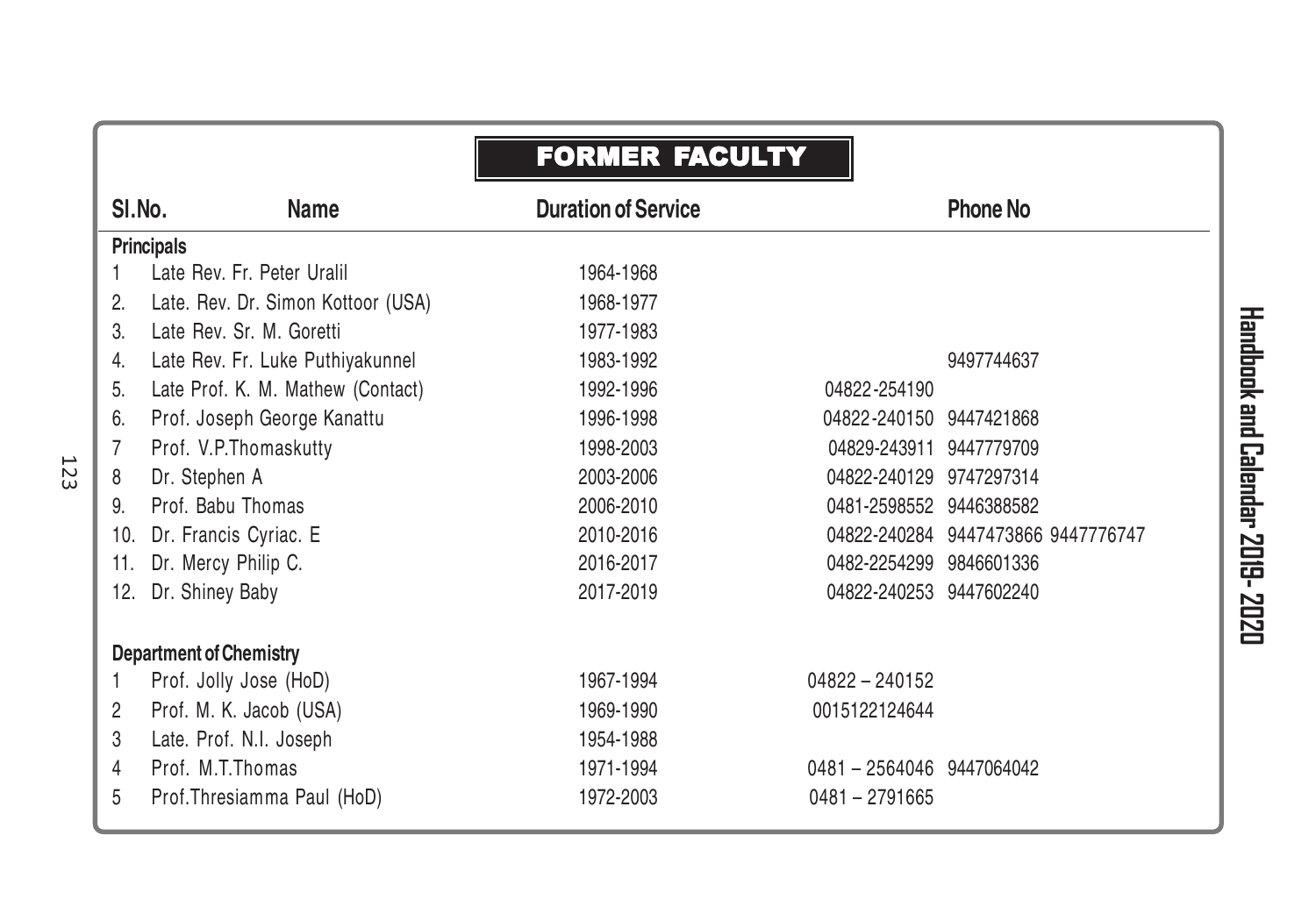| 6   | Prof. Alie Lukose (HoD)         | 1976-2008 | 0481-2310663             | 9447017684 |
|-----|---------------------------------|-----------|--------------------------|------------|
| 7   | Prof. P.M. Raju (HoD)           | 1978-2009 | 0481-2598918             | 9495496703 |
| 8.  | Dr. Vimalamma T. Abraham        | 1984-2010 | 0481-2352549             | 9495735153 |
| 9.  | Prof.C.T. Thomas [HoD]          | 1980-2014 | 04829-244171             | 9447126764 |
| 10. | Prof. K. Joseph                 | 1980-2014 | 04822-240929             | 9447808225 |
| 11. | Prof. Motti Thomas Zachariah    | 1981-2014 | 0481-2595940             | 9447142017 |
| 12. | Prof.Vinodamma M. Abraham (HoD) | 1981-2015 | 0485-2243663 9995939293  |            |
| 13. | Prof. E.A. Alexander            | 1982-2015 | 0481-2598512 9447114607  |            |
| 14. | Prof. Alice Mathew              | 1984-2015 | 0484-2747235             | 9496222588 |
| 15. | Dr. Mercy Philip C. (HoD)       | 1984-2017 | 0482-2254299             | 9846601336 |
| 16. | Dr. Shiney Baby (HoD)           | 1986-2019 | 04822-240253, 9447602240 |            |
|     | <b>Department of Commerce</b>   |           |                          |            |
|     | Prof. P.John Mathew (HoD)       | 1967-1995 | 04734-253397             | 9446709032 |
| 2   | Prof. V.A.Thomas                | 1980-2000 | 0481-2564677             |            |
| 3.  | Prof. K. C. Jose (USA)          | 1981-2000 |                          | 9497487078 |
| 4   | Prof. V.K.John                  | 1983-2001 | 04822-244574             | 9446561106 |
| 5   | Prof. K.J. Joy (HoD)            | 1972-2004 | 04822-240126             | 9447507938 |
| 6   | Dr. Stephen A                   | 1983-2006 | 04822-240129             |            |
| 7   | Prof. K. A. Cyriac (HoD)        | 1981-2007 | 04822-245540             | 9447662184 |
| 8.  | Dr. Jose V.S. (HoD)             | 1982-2014 | 0481-2597090             | 9447519894 |
| 9.  | Prof. K.C. Abraham (HoD)        | 1982-2015 | 04822-240618 9447150618  |            |
|     |                                 |           |                          |            |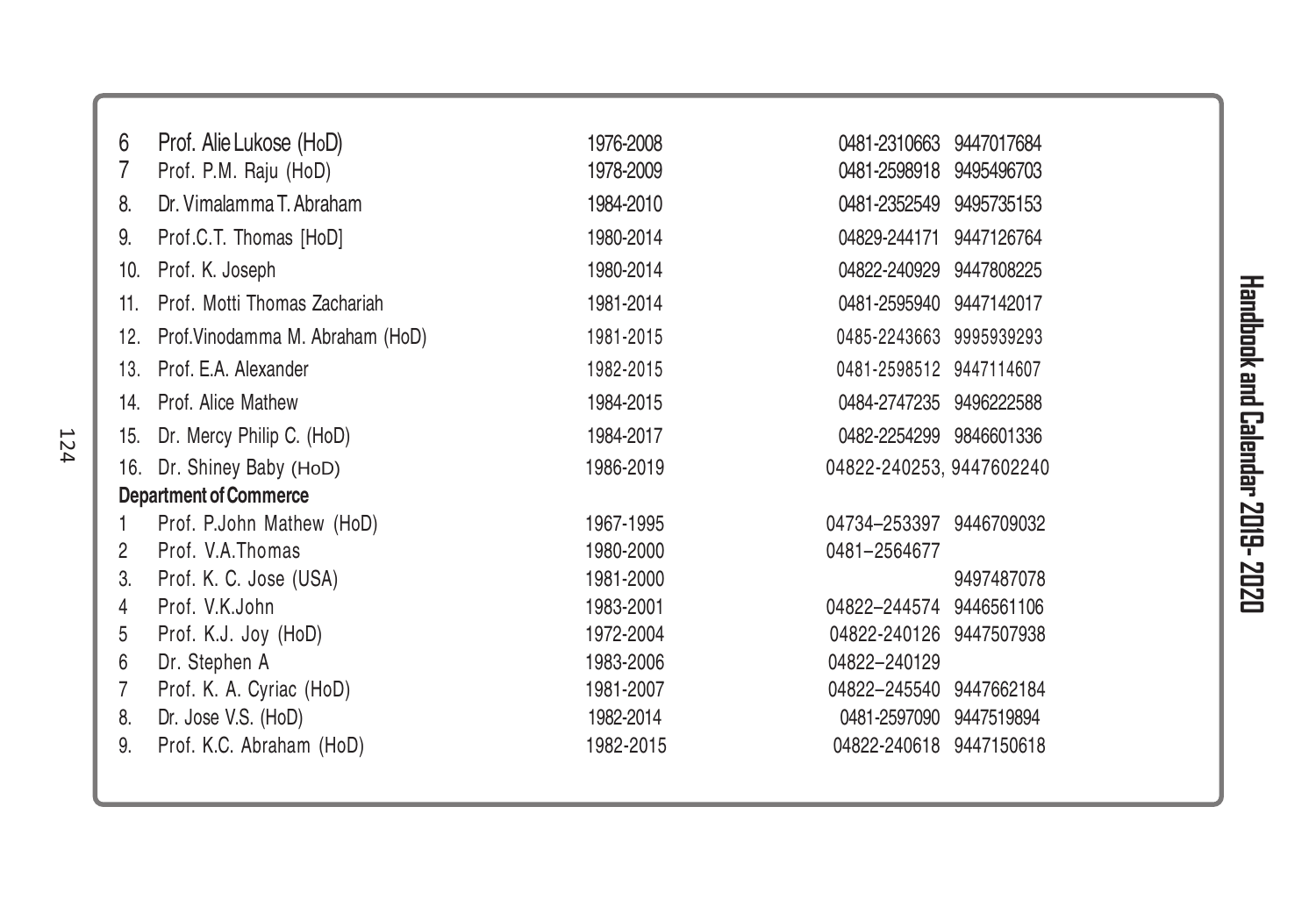|         | 10. Prof. Jose Varghese                                    | 1982-2015              | 0485-2830270 9446208801   |             |  |
|---------|------------------------------------------------------------|------------------------|---------------------------|-------------|--|
|         | <b>Department of Economics</b>                             |                        |                           |             |  |
| 1.      | Late. Rev. Fr. Peter Uralil (Principal)                    | 1964-1968              |                           |             |  |
| 2.      | Late. Rev. Fr. Simon Kottoor(Principal)                    | 1968-1977              |                           |             |  |
| 3.      | Late. Dr. C. J. Joseph (HoD)                               | 1964-1992              | 04822-240152 9446202727   |             |  |
| 4.      | Prof. M.C.Peter (HoD)                                      | 1971-2002              | 0481 - 2561080 9446471080 |             |  |
| 5.      | Late Prof. N. M. Mathew                                    | 1971-2006              |                           |             |  |
| 6.      | Dr. M.M. Thampi (HoD)                                      | 1974-2005              | 0471-2441351              | 9446284598. |  |
| 7.      | Prof. A.J. Joseph                                          | 1982-2008              | 04862-227412              | 9446868438  |  |
| 8.      | Prof. K.L. Jose (HoD)                                      | 1979-2009              | 04822-254308              | 9496158708  |  |
| 9.      | Prof. Jojo Joseph Korah (HoD).                             | 1980-2012              | 0481-2572845 9446862224   |             |  |
|         |                                                            |                        |                           |             |  |
|         |                                                            |                        |                           |             |  |
|         | <b>Department of Political Science</b><br>Prof. M.C.Mathew | 1966-1993              | 04822-240153 9447403100   |             |  |
| 2.      | Prof. T. J. Simon                                          | 1981-2007              | 0484-2803575 9947090855   |             |  |
|         |                                                            |                        |                           |             |  |
|         | <b>Department of History</b><br>Prof. P.S. Thomas          | 1971-1996              | 04822-240081 9496029751   |             |  |
|         |                                                            |                        |                           |             |  |
|         | <b>Department of English</b>                               |                        |                           |             |  |
| 1.      | Late Rev. Sr. M. Goreti (HoD)                              | 1968-1983              |                           |             |  |
| 2.<br>3 | Late. Prof. V. A. Varghese<br>Prof.Sunny Thomas (HoD)      | 1965-1977<br>1964-1997 | 09811222299 9995277000    |             |  |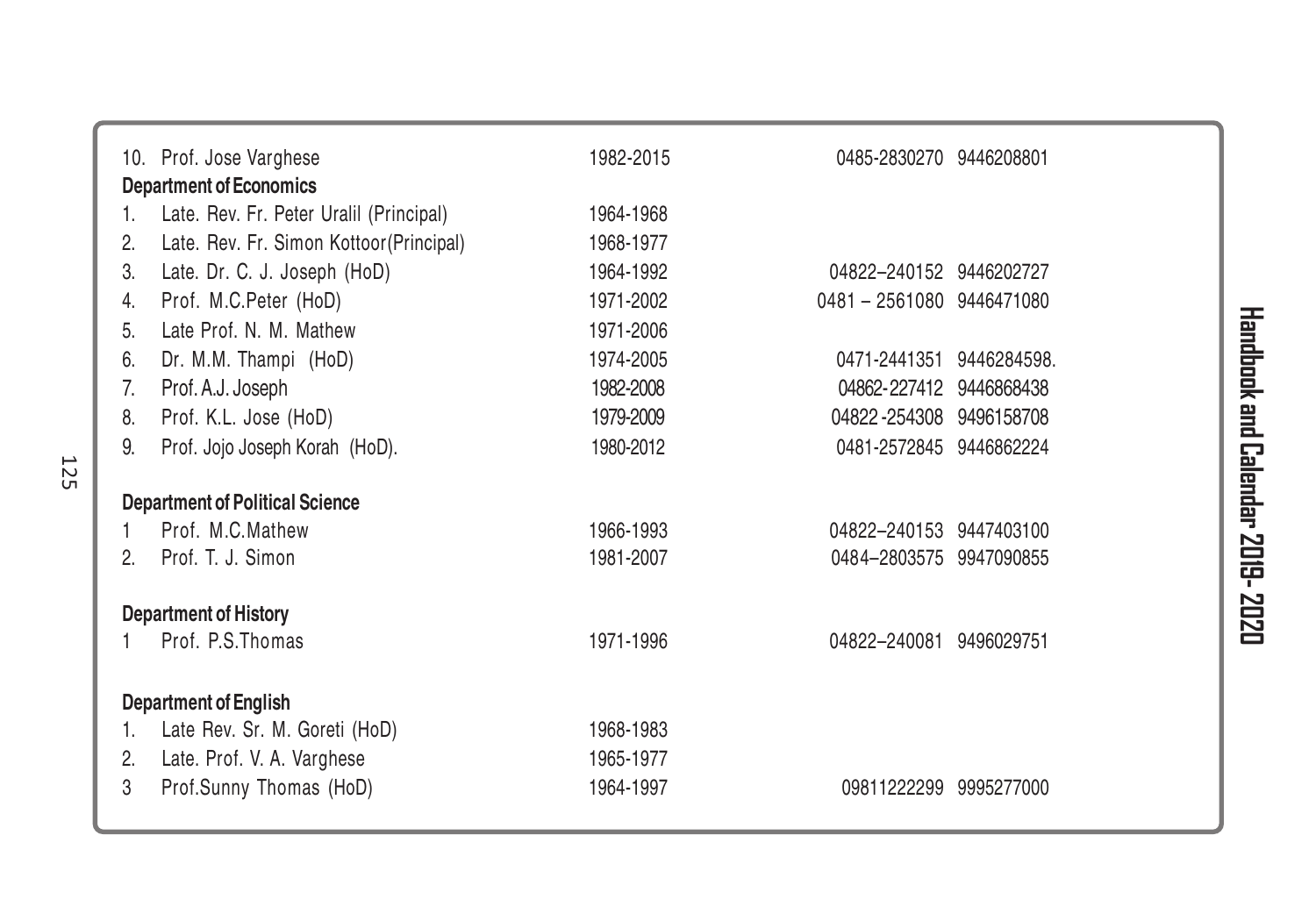| 4.  | Late Prof. N. N. Nampoothiri     | 1964-1985 |                         |            |
|-----|----------------------------------|-----------|-------------------------|------------|
| 5.  | Rev. Fr. Abraham Vellanthadam    | 1970-1981 | 0481-2572208            | 9847457220 |
| 6   | Prof.C.J.Stephen (HoD)           | 1970-1998 | 04822-240141            | 9567655451 |
| 7   | Prof. T.M.James                  | 1967-1997 | 0481-2562040            | 9447418116 |
| 8   | Prof.C.J.Thomas                  | 1968-1997 | 0481-2791819            | 9446288062 |
| 9.  | Dr. E. A.Thomas (HoD) Dubai      | 1971-2003 |                         |            |
| 10  | Prof.K.J.Kurian                  | 1976-2002 | 04822-242275            |            |
| 11  | Prof.V.J.Joseph                  | 1974-2002 | 04862-227413            | 9847432463 |
| 12. | Prof. T.T. Thomas                |           | 04829-249041            | 9447598333 |
|     | 13. Prof. V.K. Thomas<br>(USA)   |           |                         | 9744235794 |
|     | 14. Prof. E.P.Mathew             | 1980-2009 | 0481-2310445            | 9447456900 |
| 15. | Prof. Philip Chacko              | 1981-2010 | 0481-2524493            | 9447660692 |
| 16. | Prof. Nannet Joseph (HoD)        | 1979-2011 | 0481-2598179            | 9847218101 |
| 17. | Dr. C.V. Thomas                  | 1982-2011 | 04828-236480            |            |
| 18. | Prof. Aleyamma Kurian (HoD)      | 1981-2014 | 04822-240176 9446407176 |            |
| 19. | Prof. T.U. Mathai                | 1983-2014 | 04822-240358            | 9447127218 |
| 20. | Smt. Pushpa Joseph (HoD)         | 1983-2016 | 0481-2595940            | 9447786056 |
| 21. | Smt. Mary Joseph (HoD)           | 1985-2017 | 04822-211501            | 9447476455 |
| 22. | Prof. Joji Mathew                | 1988-2009 |                         |            |
|     | <b>Department of Mathematics</b> |           |                         |            |
|     | Late Prof. V. M. Souriar (HoD)   | 1964-1976 |                         |            |
| 2   | Prof.K.M.Joseph (HoD)            | 1971-2002 | 0481-2561484 9447039314 |            |
| 3   | Prof. V.P.Thomaskutty            | 1974-2003 | 04829 - 243911          | 9447779709 |
|     |                                  |           |                         |            |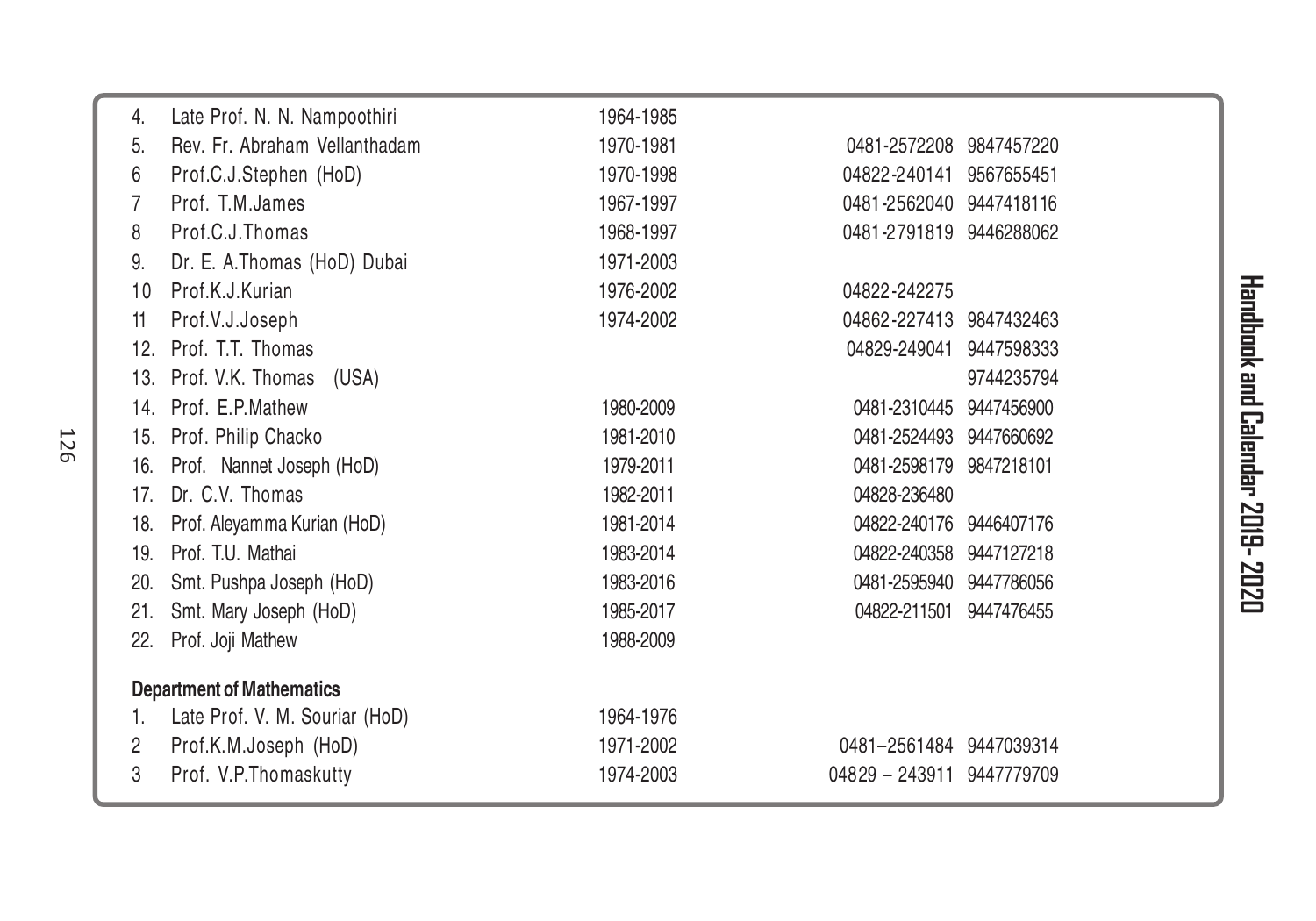| 4. | Late Prof. Thomaskutty Philip   | 1974-2000 |                         |                                    |
|----|---------------------------------|-----------|-------------------------|------------------------------------|
| 5. | Late.Prof. Stephen Mathew V.    | 1981-1988 | 04822-240176 (Res.)     |                                    |
| 6. | Prof. Leelamma Philip           | 1977-1985 | 0481-2562040            |                                    |
| 7. | Prof. James Joseph              | 1971-1979 |                         | 9496938742                         |
| 8. | Dr. Francis Cyriac. E (HoD)     | 1985-2016 |                         | 04822 240284 9447473866 9447776747 |
|    | <b>Department of Statistics</b> |           |                         |                                    |
|    | Prof. E. J. Mathew (HoD)        | 1977-2007 | 0481-2598770 9447909660 |                                    |
|    | <b>Department of Malayalam</b>  |           |                         |                                    |
| 1. | Sr. Helen (HoD)                 | 1964-1967 | 0481-2311979            |                                    |
| 2  | Prof.Antony Blavath (HoD)       | 1965-1993 | 0491-2532908 9447341474 |                                    |
| 3  | Prof.P.J.Mathew (HoD)           | 1970-2002 | 0481-2561298 9447598895 |                                    |
| 4. | Late Prof. Somi Jacob (H.o.D)   | 1982-2012 | 0481-2567751 9447042437 |                                    |
| 5. | Dr. Sr. Deepa (H.o.D)           | 1988-2015 | 04812-535834 9447111224 |                                    |
|    | <b>Department of Hindi</b>      |           |                         |                                    |
| 1. | Late Rev. Sr. James (HoD)       | 1964-1991 |                         |                                    |
| 2  | Prof.M.J.Thomas (HoD)           | 1967-1993 | $0481 - 2599820$        |                                    |
| 3  | Dr. Valsala S. Varma (HoD)      | 1975-2004 | 0481 - 2311466          |                                    |
| 4. | Prof. Annamma Simon (HoD)       | 1985-2007 | 0485-2250260 9495876981 |                                    |
| 5. | Late Dr. Sindhu K. C (HoD)      | 1990-2010 |                         | 9447944721 (Res.)                  |
|    | <b>Department of Physics</b>    |           |                         |                                    |
|    | Late Prof. K. M. Mathew (HoD)   | 1968-1996 | 04822-254190            |                                    |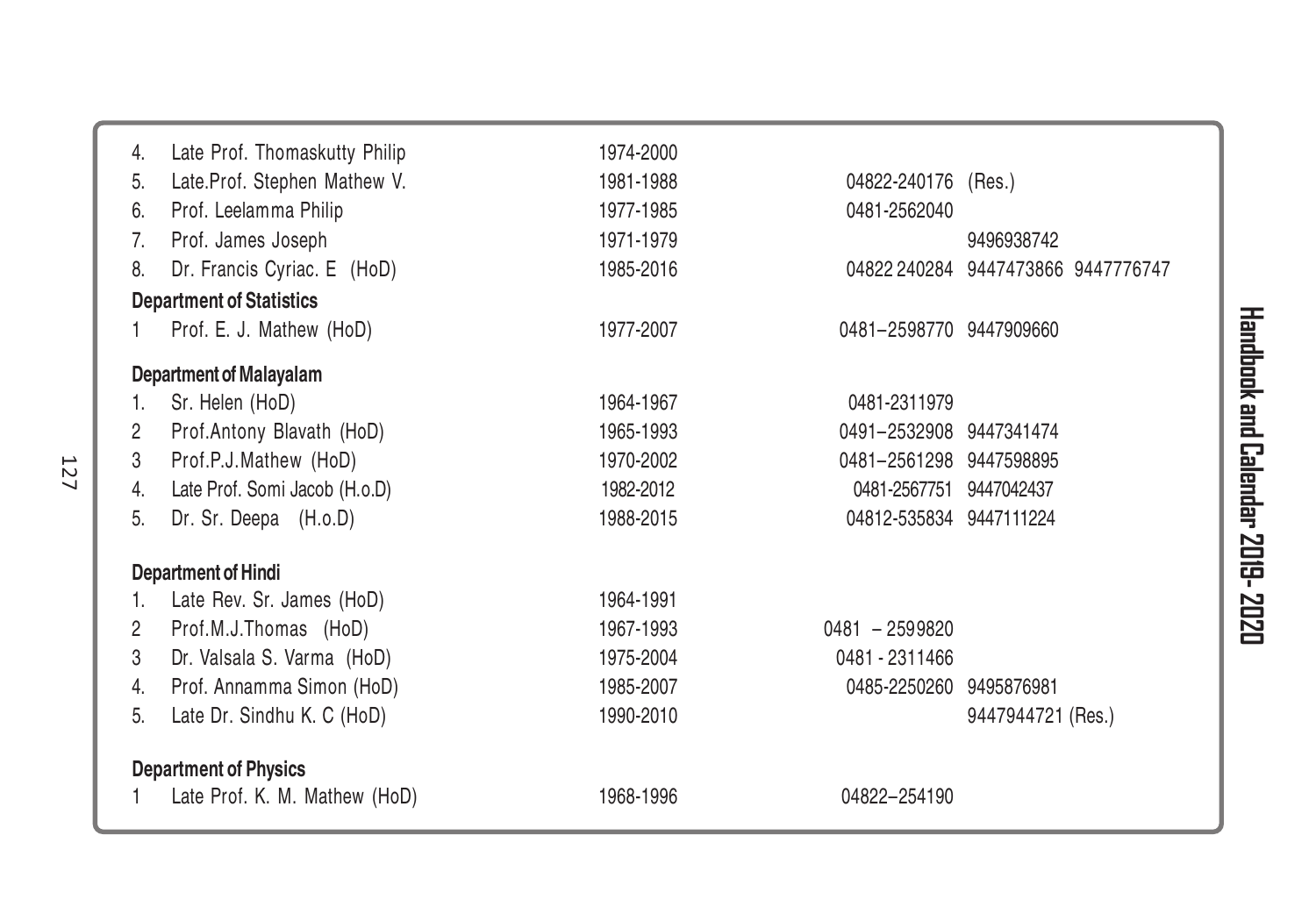| 2   | Rev. Fr. Luke Puthiyakunnel                 | 1968-1992 | 0482-2240081            | 497744637  |
|-----|---------------------------------------------|-----------|-------------------------|------------|
| 3   | Prof.P.M.Alexander (HoD)                    | 1964-1996 | 04822-236326 9846236326 |            |
| 4   | Prof.V.J.Joseph (HoD)                       | 1965-1997 | 04822-242227            | 9447792227 |
| 5   | Prof. C. U. Mary (HoD) USA                  | 1976-2007 | 04822-240355            | 8129707324 |
| 6   | Late. Smt. Celine K Joseph                  | 1978-1996 |                         |            |
| 7   | Prof. Cherian Thomas (HoD)                  | 1978-2010 | 0481-2311166 9447123111 |            |
| 8   | Prof. K.L. Thomas (HoD)                     | 1979-2011 | 0481-2392466 9447742161 |            |
| 9   | Prof. John Zachariah (H.o.D)                | 1980-2013 | 0481-2430572 9495380770 |            |
| 10. | Prof. James Kurian                          | 1981-2013 | 04829-253285            | 9447089100 |
| 11. | Prof. Shaji Sebastian (H.o.D)               | 1980-2014 | 04822-216627 9447137812 |            |
| 12. | Prof. Reenamma Cyriac Mathew                | 1988-2015 | 04822-241661            | 9446983207 |
| 13. | Sri. Philipson C. Philip (H.o.D)            | 1987-2019 |                         | 9496632570 |
|     | <b>Department of Physical Education</b>     |           |                         |            |
|     | Prof. P J Sebastian                         | 1965-1966 |                         |            |
| 2   | Prof. O.A. Chacko (HoD)                     | 1967-1988 | 04822 - 240053          |            |
| 3   | Prof. Kurian Lukose                         | 1971-1982 | 04812-560695 9447464362 |            |
| 4   | Dr. Raju G Kanattu                          | 1994-1995 |                         |            |
| 5   | Prof. M.S. Thomas (HoD)                     | 1982-2008 | 04822-240497            | 9633388009 |
|     | <b>Department of Zoology</b>                |           |                         |            |
| 1   | Dr. Elizabeth Abraham (Sr. Mary Bellarmina) | 1968-1969 | 04692630891             | 9447161025 |
| 2   | Late. Prof. C.K.Abraham (HoD)               | 1964-1984 | 0481-2570460            |            |
|     |                                             |           |                         |            |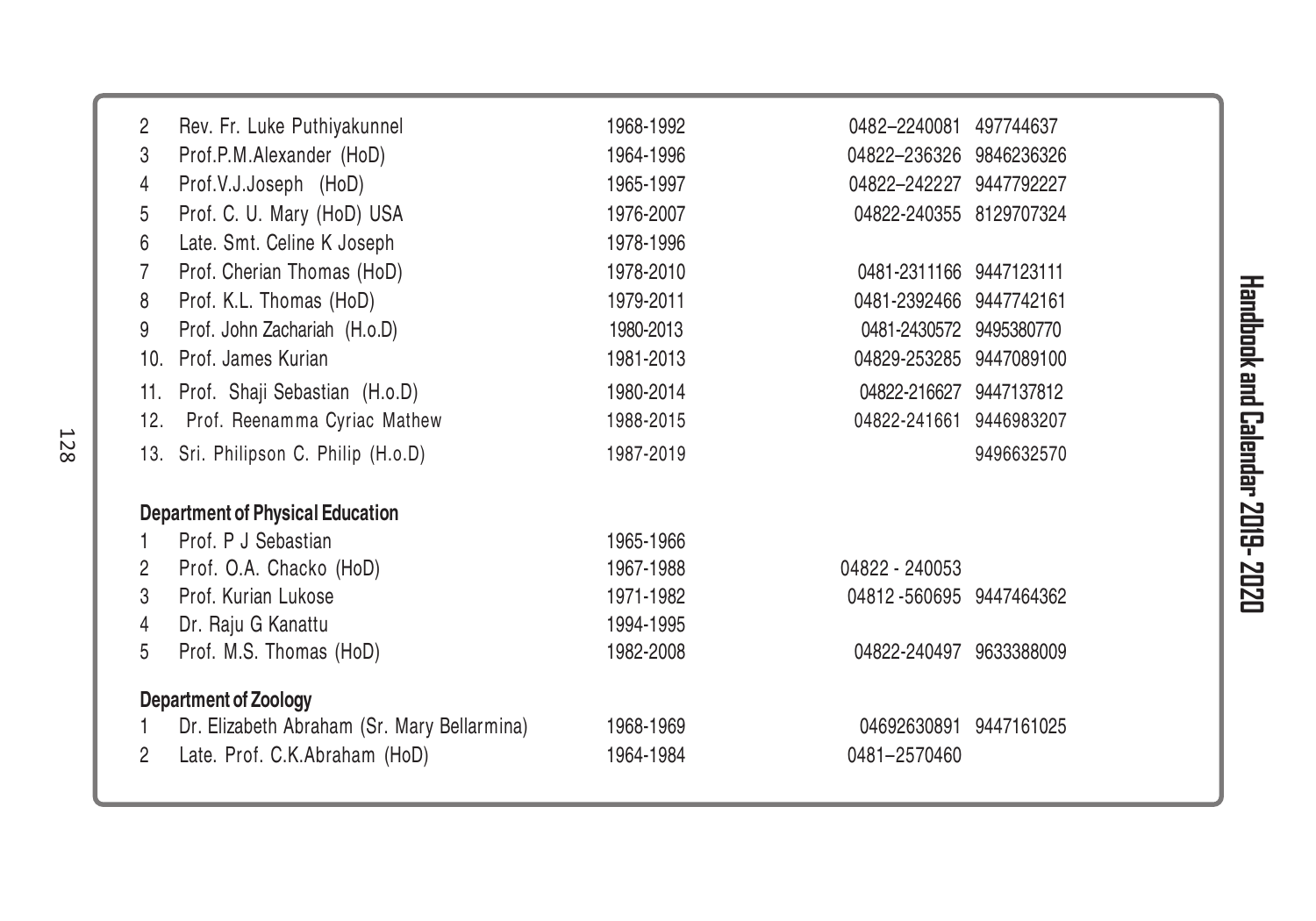| 3  | Prof. Joseph George Kanattu (HoD) | 1968-1998 | 04822-240150 9447421868 |            |
|----|-----------------------------------|-----------|-------------------------|------------|
| 4  | Prof. Peter Mathew (USA)          | 1970-1992 |                         |            |
| 5  | Dr. P. J. Cyriac (HoD) Australia  | 1971-2002 |                         |            |
| 6  | Dr. M. Jalaja                     | 1976-2002 | 0471-2310433 9946699065 |            |
|    | Prof. P. J. Joy (USA)             | 1980-2006 | 04822-254391            |            |
| 8  | Prof. Thomas M. Paimpalil (HoD)   | 1980-2012 | 04822-254716            |            |
| 9. | Prof. Jainamma John (HoD)         | 1987-2017 | 0481-2791326 9495665167 |            |
|    |                                   |           |                         |            |
|    | <b>Department of Botany</b>       |           |                         |            |
|    | Prof.Josamma Sunny (HoD)          | 1965-1999 | 04822-240149 9895705660 |            |
| 2  | Fr.Joseph Kochuthazham (HoD)      |           | 0481-2432218            | 9656618591 |
| 3  | Prof. K. C. Joseph (HoD) USA      | 1976-2005 | 04822-240355 9995522114 |            |
| 4  | Prof. Nirmala Chackochan (HoD)    | 1979-2008 | 04862 221618 9447139033 |            |
|    |                                   |           |                         |            |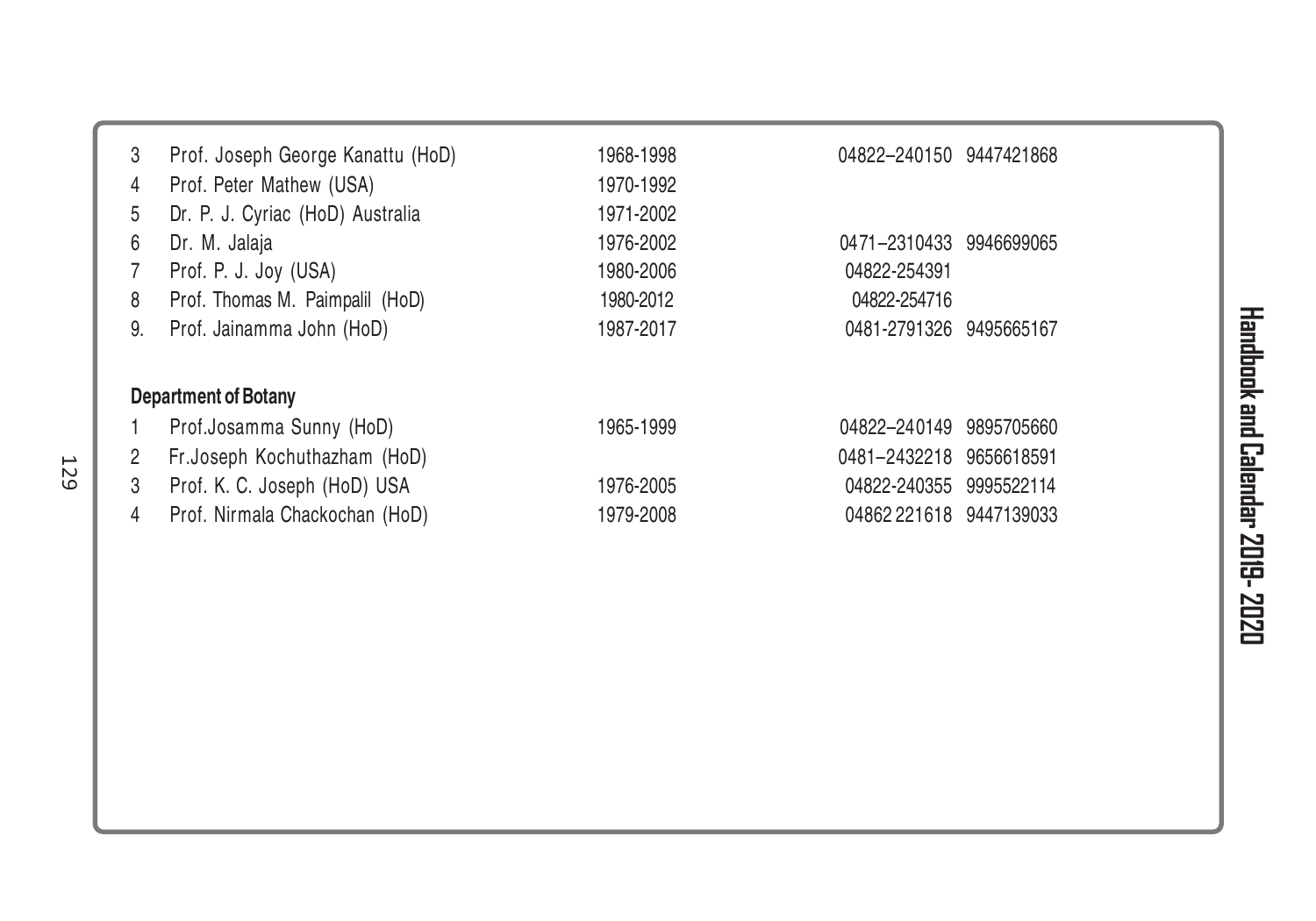|                                                                                                                                                                                                                                                                                                                                                                                                                                                                                                                                                                        | <b>NON TEACHING STAFF - FORMER MEMBERS</b>                      |
|------------------------------------------------------------------------------------------------------------------------------------------------------------------------------------------------------------------------------------------------------------------------------------------------------------------------------------------------------------------------------------------------------------------------------------------------------------------------------------------------------------------------------------------------------------------------|-----------------------------------------------------------------|
| 1.<br>Sr. Tharsisia (Office Supdt.)<br>2.<br>Sr. Constantia (Office Supdt.)<br>3.<br>Sr.Shanthal (Office Supdt.)<br>4.<br>Sr. Alma (Office Supdt.)<br>5.<br>Sr. Leena (Office Supdt.)<br>Sr. Remya (Office Sup.)<br>6.<br>Sr. M. Simon<br>7.<br>8.<br>Sr. Altraceta<br>9.<br>Smt. A. M. Aleykutty<br>Smt. C. J. Elsy<br>10.<br>Sr. M. Stani<br>11.<br>12.<br>Smt. C. A. Aleyamma<br>13.<br>Sr. Stephen<br>Sr. Sarala<br>14.<br>15.<br>Sr. Anitta<br>16.<br>Sr. Elsy<br>17.<br>Late. Sr. Chrisanthus<br>18.<br>Sr. Ranitta<br>Sr. Santhose<br>19.<br>Sr. Jovitta<br>20. | Mother General<br>Visitation Convent Generalate<br>0481-2311979 |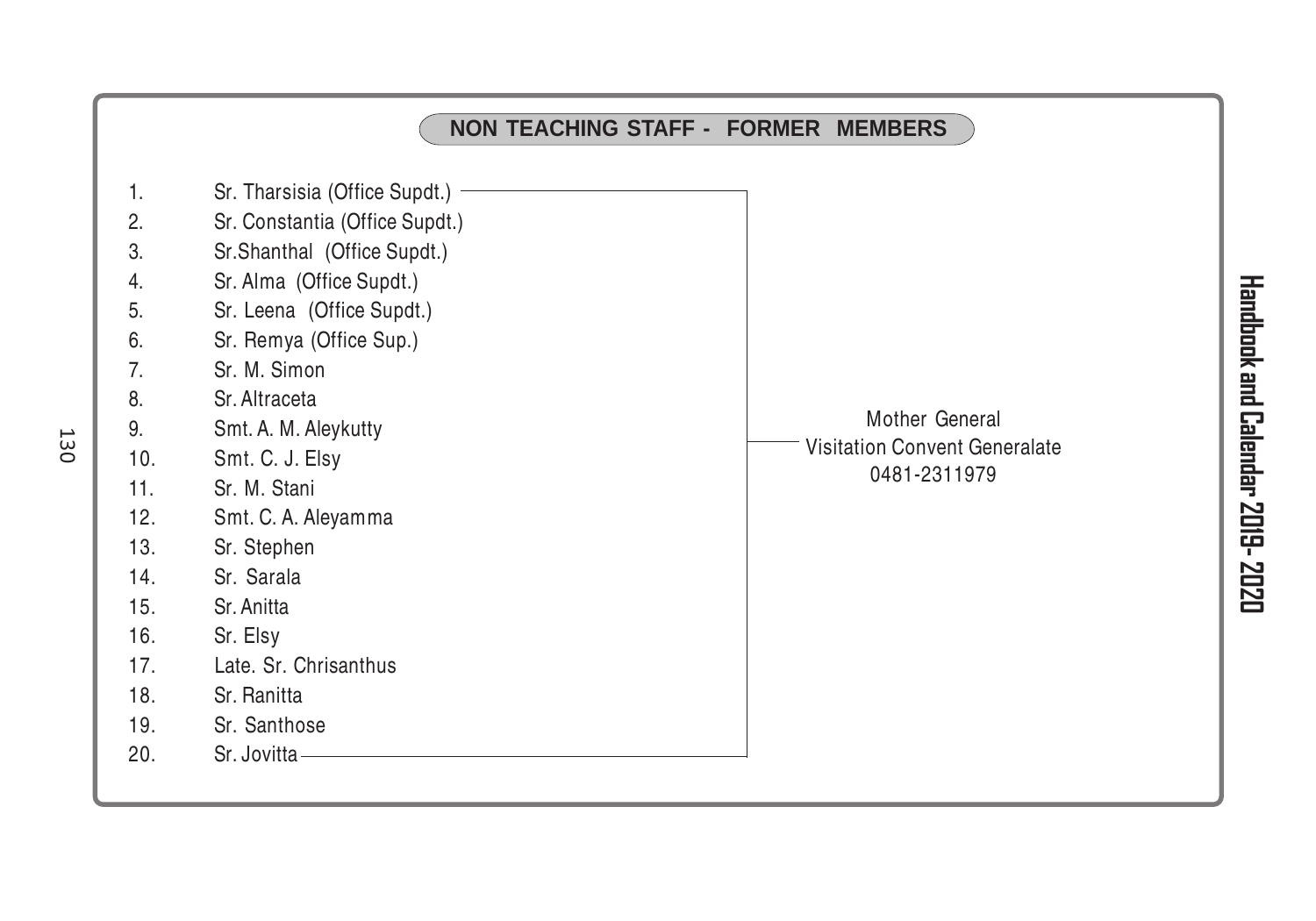| 20. | Sr. Crystella        |                  |                                      |  |
|-----|----------------------|------------------|--------------------------------------|--|
| 21. | Sr. Johnsy           |                  |                                      |  |
| 22. | Sr. Preethi          |                  |                                      |  |
| 23. | Late.Sr. Lisba       |                  |                                      |  |
| 24. | Sr. Lisbeth          |                  |                                      |  |
| 25. | Late.Sr. Rosalia     |                  | Mother General                       |  |
| 26. | Late.Sr.Sarah        |                  | <b>Visitation Convent Generalate</b> |  |
| 25. | Sr. Giles            |                  | 0481-2311979                         |  |
| 26. | Sr. Meritol          |                  |                                      |  |
| 27. | Sr. Azaria           |                  |                                      |  |
| 28. | Sr. Savitha          |                  |                                      |  |
| 29. | Sr. Eliza            |                  |                                      |  |
| 30. | Sr. Elsa             |                  |                                      |  |
| 31. | Sr. Jose Mary -      |                  |                                      |  |
| 32. | Late. Sri.Jacob T.C  |                  |                                      |  |
| 33. | Late. Mr. Johny T.L. |                  |                                      |  |
| 34. | Late. Minni Mathew   |                  |                                      |  |
| 35  | Sri. V.K. Mathai     | 04822 -- 240930  |                                      |  |
| 36  | Sri. T. M. Luka      | $04822 - 232267$ |                                      |  |
| 37  | Sri. K. L. Kurian    | 04822 - 240693   |                                      |  |
| 38  | Sri. P. L. Mathew    | $04822 - 240591$ |                                      |  |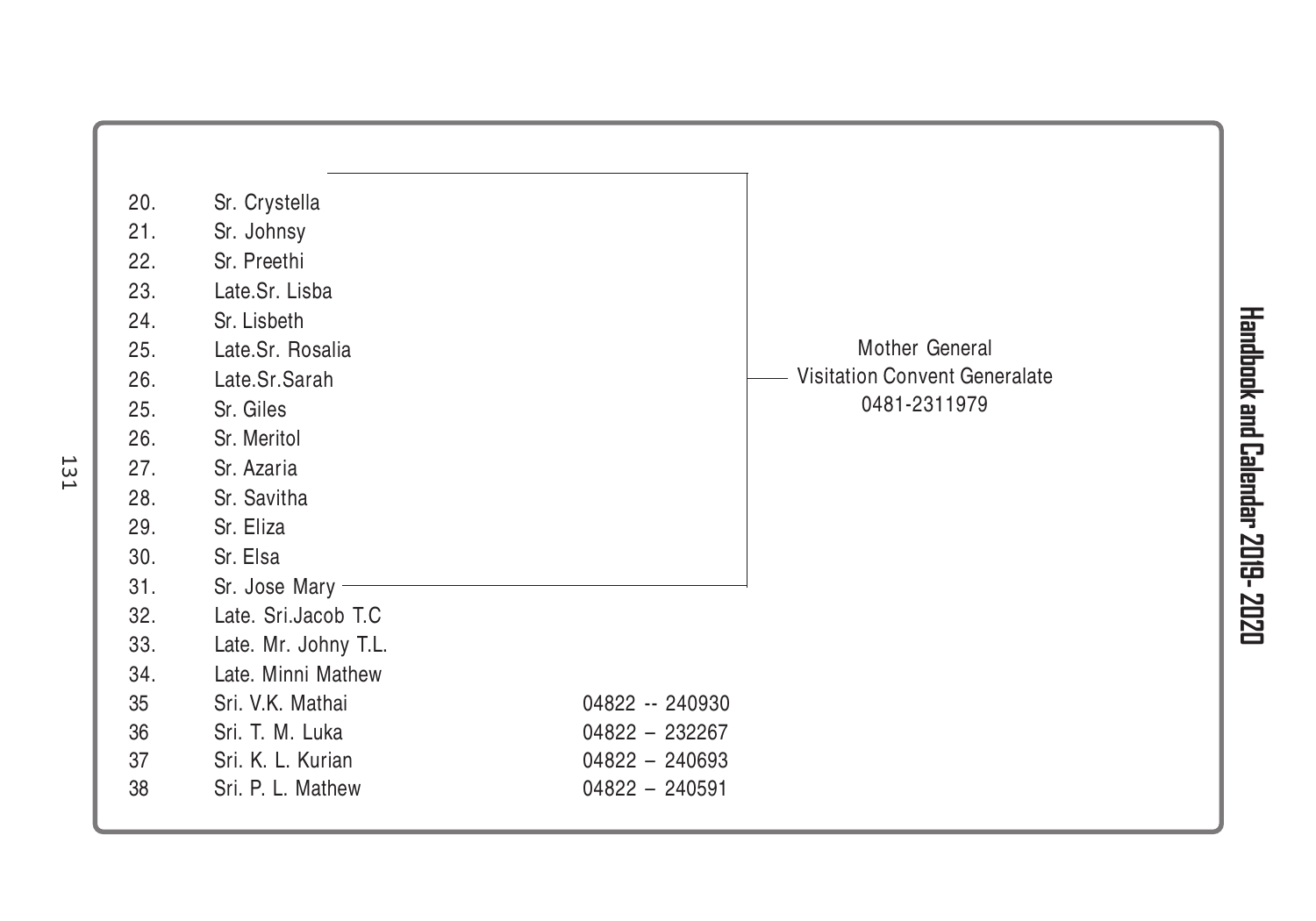| 39  | Late, Sri, P. J. John       | $04822 - 240221$           |
|-----|-----------------------------|----------------------------|
| 40  | Sri. P. T. Abraham          | $04822 - 240465$           |
| 41  | Sri. A. J. Philip           | 04822 - 240379/240376      |
| 42  | Sri. V. M. Thomas           |                            |
| 43  | Smt. E.A. Annakutty         | 04822 - 240591             |
| 44  | Sri. P. L. Aleykutty        | $04822 - 240590$           |
| 45  | Sri. E. M. Simon            | $04822 - 241267$           |
| 46  | Sri. T. K. Kurian           | $04822 - 240877$           |
| 47  | Sri. K. T. Aleykutty        | 04822-244212, 9048071703   |
| 48  | Sri. V. T. John             | 9744939711                 |
| 49  | Sri. V. P. Thomas           | $04822 - 241689$           |
| 50  | Sri. P. U. Joseph           | 9496414793                 |
| 51  | Sri. V. K. Stephen          |                            |
| 52  | Late Sri. T.C. Korah        | 04822 - 244986             |
| 53  | Sri. C. L. Mathai           | 04822 - 241834, 9447872830 |
| 54  | Sri. M. K. Thomas           | $04822 - 240323$           |
| 55  | Sri. A. A. Kurian           | $04822 - 249179$           |
| 56  | Sri. M. C. Joseph           | $04822 - 241923$           |
| 57  | Smt. Gracey P. M            |                            |
| 58  | Sri. P.L. Joseph            | 04822-249392               |
| 59. | Smt. P. K. Thressiamma      |                            |
| 60. | Sri. Jose Thottiyil - Store | 9744986706                 |
| 61. | Late Thomas P.M.            | 04822-240583               |
|     |                             |                            |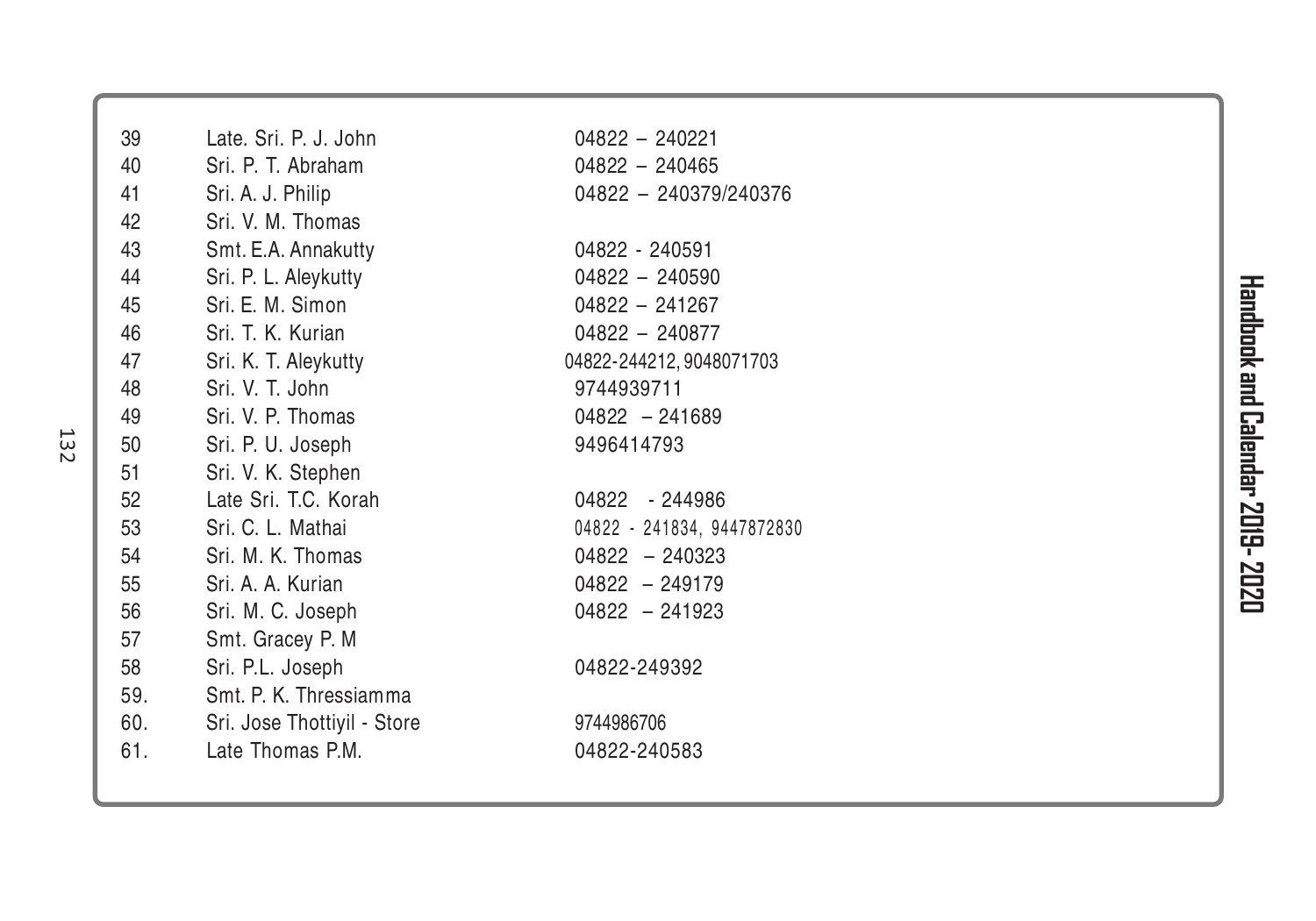| 62. | Sri. Mathews Thomas        | 04822-254050             |
|-----|----------------------------|--------------------------|
| 63. | Sri. K.E. Thomas           | 04822-241458             |
| 64. | Smt. V.U. Mary             | 04822-240796             |
| 65  | Smt. Chinnamma T.J.        |                          |
| 66. | Sri. Krishna Bahadur Thapa | 009779846069969          |
| 67. | Smt. Theres V. U           | 9745789075               |
| 68. | Sri, P.C. Thomas           | 04822-241448,9496945228  |
| 69. | Sri. James P.T.            | 04822-255593, 9961634249 |
| 70. | Sri. V.C. Stephen          | 04822-231078,9447911653  |
| 71. | Sri. Thomas Abraham K.     | 9447507394               |
| 72. | Sri. Sreekumaran K.        | 04822-249141             |
| 73. | Smt. C.T. Leelamma         | 04822-231078             |
| 74. | Smt. Aleyamma A. U         | 04822-249392, 9744389203 |
| 75. | Sri. Raju Kurian V.        | 04822-241430, 9495561430 |
| 76. | Smt. Luciamma Abraham      | 0481-2532153, 9539011298 |
| 77. | Smt. Mariamma K. T.        | 04822-240057             |
| 78. | Smt. K.E. Mercy            | 9400741448, 04822-241448 |
| 79. | Smt. Ancy Kurian           | 04822-241116             |
| 80. | Sr. Josin SVM              | 9645493860               |
|     |                            |                          |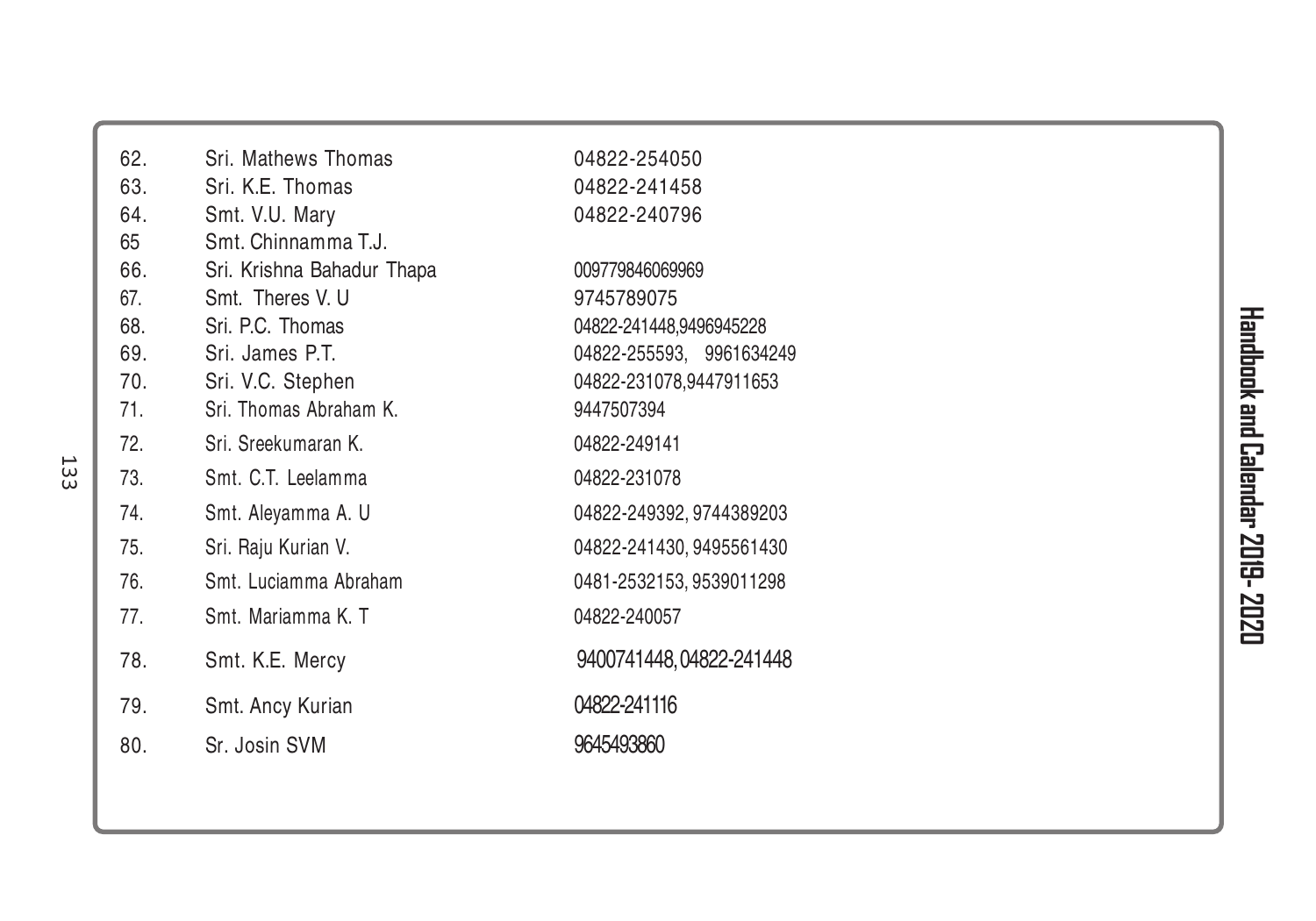# **PRAYER SONGS**

| 1. | പ്രാർത്ഥനാ ഗാനമെൻ<br>നാവിലുണരുമ്പോൾ<br>കൂപ്പുകൈകളോടെ നിൻ<br>സന്നിധേ നിൽപ്പു ഞാൻ<br>എൻ ദൈവമെ, എൻ ദൈവമെ<br>ആദിമുതലേ അവിടുന്നെന്നെ അറിയുന്നല്ലോ<br>അളവില്ലാത്ത കരുണകൾക്കായ് സ്തുതികളാലപിക്കാം (2)                                                                          |
|----|-------------------------------------------------------------------------------------------------------------------------------------------------------------------------------------------------------------------------------------------------------------------------|
| 2. | ഈ പ്രപഞ്ച സംരക്ഷകാ, തൃക്കടാക്ഷമേകീടണെ<br>ഈ മഹനീയ ഭൂമിയിൽ നിൻകൃപാവരമേകണെ (2)<br>കാൽവരിയിലെ ക്രിസ്തുവും<br>ദ്വാരക ക കൃഷ്ണനും<br>മക്ക തന്നിൽ മുഹമ്മദും<br>മന്നിലേകത്വ ദൈവമായ്<br>ഈ പ്രപഞ്ച സംരക്ഷകാ, തൃക്കടാക്ഷമേകീടണെ<br>ഈ മഹനീയ ഭൂമിയിൽ നിൻകൃപാവരമേകണെ<br>നിൻകൃപാവരമേകണെ |
| 3. | പ്രാർത്ഥനകൾ പാതയിൽ<br>പൂക്കളായ് വിരിയണം<br>പൂ വിരിഞ്ഞ വീഥികൾ<br>പൂണ്യ വീഥികളാകണം<br>പുണ്യ വഴികളിലൂടെ നാം<br>യാത്രയും ചെയ്യണം<br>യാത്രചെയ്യും വേളയിൽ<br>ഈശ്വരനെയോർക്കണം<br>ഈശ്വരനാണെൻ ബലം<br>ഈശ്വരനാണെൻ ധനം<br>(പ്രാർത്ഥനകൾ പാതയിൽവീഥികളാകണം)                            |
| 4. | സത്യവും ജീവനും മാർഗ്ഗവുമായുള്ള<br>സർവ്വേശാ നിന്നെ നമിച്ചിടുന്നു (2)<br>ലോകത്തിൻ നന്മയ്ക്കായ് സേവനം ചെയ്യുവാൻ<br>ഇന്നും കൃപ നീ അരുളേണമെ (2)<br>ഈ വിധം പ്രാർത്ഥിക്കാൻ<br>ഈ മന്ത്രമെന്നും മുഴങ്ങട്ടെ പാരിൽ<br>ലോകസമസ്ത സുഖിനോഭവന്തു (3)                                    |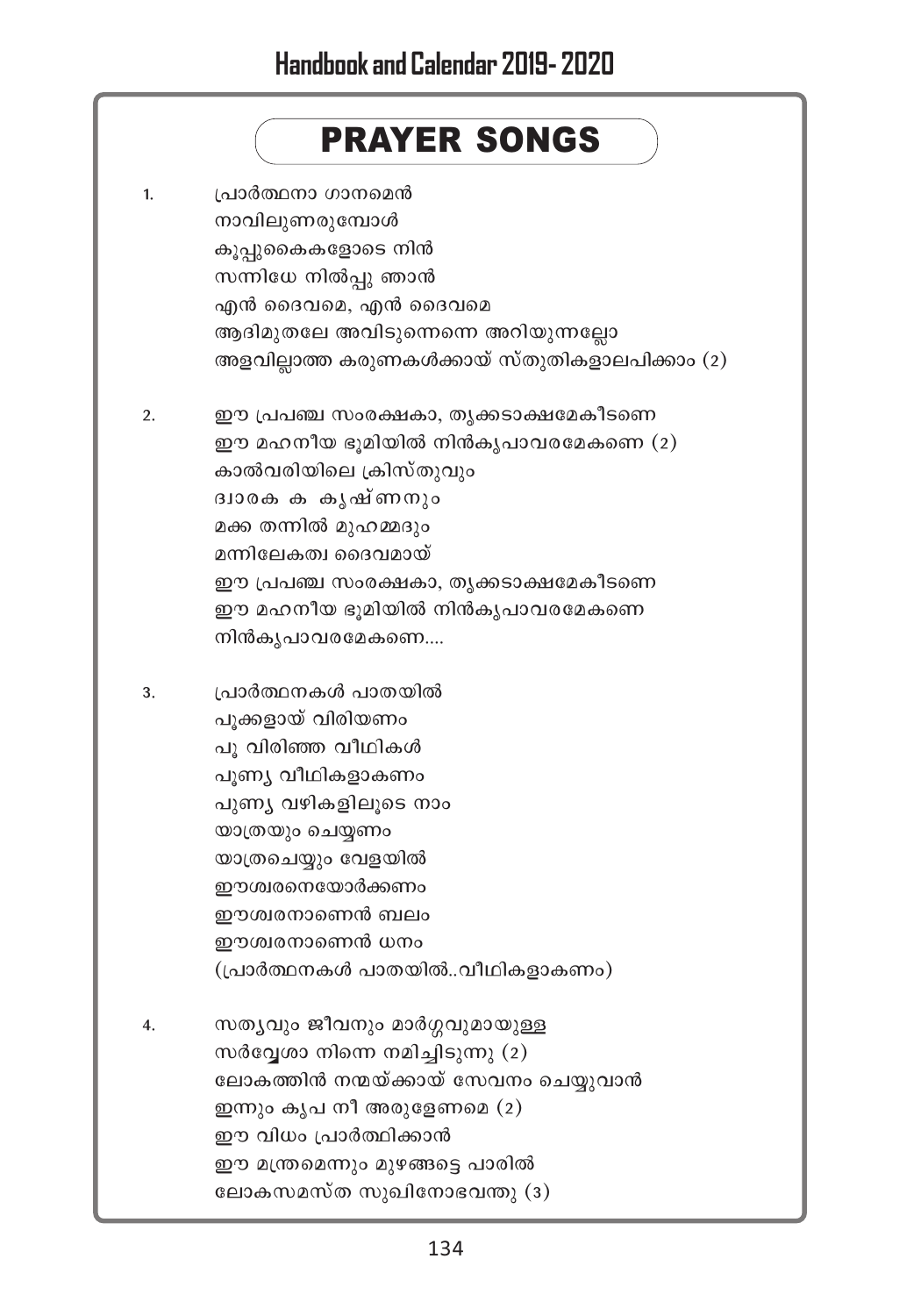| 5. | നന്മരൂപിയായ ദൈവമേ നിനക്കു വന്ദനം (2)<br>ബുദ്ധിയും വിശുദ്ധിയും സ്വഭാവശുദ്ധിയും മമ<br>ഭക്തിയും വിവേകവും തരേണമെ ദയാനിധേ<br>(നന്മരൂപി)<br>ഇക്കലാലയം നമുക്കു നിതൃവും വസിക്കുവാൻ<br>എത്രയും മനോജ്ഞമാം സദനമായ് ഭവിക്കണം (2)<br>(നന്മരൂപി)                                                                                                                             |
|----|----------------------------------------------------------------------------------------------------------------------------------------------------------------------------------------------------------------------------------------------------------------------------------------------------------------------------------------------------------------|
| 6. | കനിവിൻ കനലേ<br>കാരുണ്യ കടലേ<br>അറിവിൻ കേദാരമല്ലേ<br>ഇരുളിൻ പൊരുളാം<br>അജ്ഞതയെല്ലാം<br>അവിടുന്നു നീക്കിത്തരേണം<br>വെളിച്ചവും അകലേ<br>ധർമ്മവുമകലേ<br>അതുതേടി പോകുന്നു ഞങ്ങൾ (2)<br>അതുവഴിക്കെങ്ങാനും ഞങ്ങളെക്കാണുമ്പോൾ<br>ഒരു കൈ നീട്ടിത്തരേണം<br>കനിവിൻ കനലേ                                                                                                    |
| 7. | ഹൃദയരാഗ തന്ത്രി മീട്ടി<br>സ്നേഹഗീതമേകിയും<br>കർമ്മഭൂമി തളിരിടുന്ന<br>വർണ്ണമേകിയും<br>നമ്മിൽ വാഴും ആദിനാമം<br>ഇന്ന് വാഴ്ത്തിടാം<br>(ഹൃദയരാഗ)<br>ഞങ്ങൾ പാടുമീ സ്വരങ്ങൾ<br>കീർത്തനങ്ങളാകണേ<br>ചോടുവയ്ക്കുമീ പാദങ്ങൾ<br>നൃത്തലോലമാകണേ<br>കുഞ്ഞുവീടിനുൾത്തടങ്ങൾ<br>സ്വർഗമാകണേ<br>അമ്മ നൽകും ഉമ്മ പോലും<br>അമൃതമാകണേ<br>പൂർണമീ ചരാചരങ്ങൾ<br>ഗുരുവരങ്ങളാകണേ (ഹൃദയരാഗ) |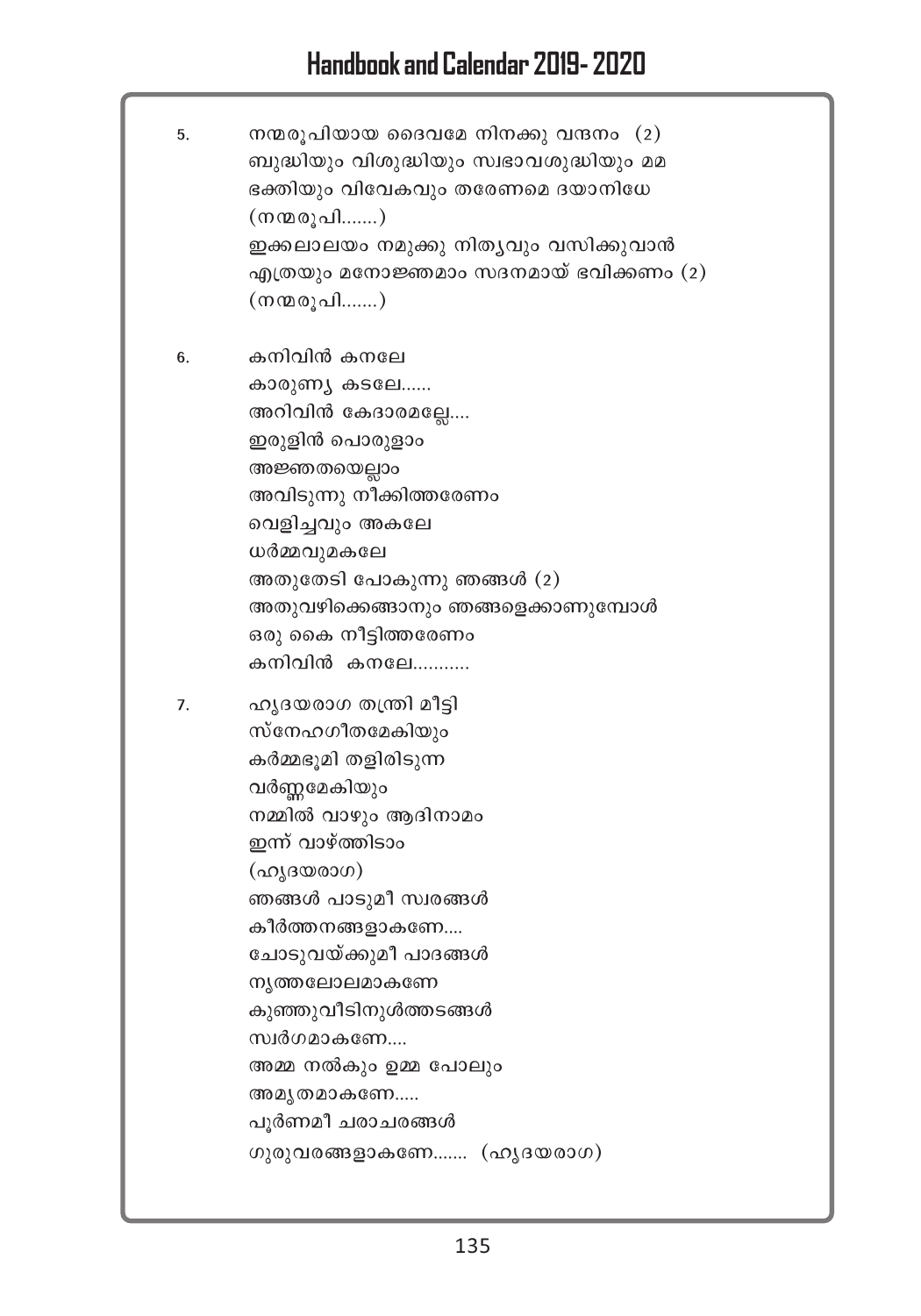| ST. STEPHEN'S COLLEGE,<br><b>UZHAVOOR</b><br><b>APPLICATION FOR LEAVE</b><br>(Specimen Copy) |
|----------------------------------------------------------------------------------------------|
|                                                                                              |
|                                                                                              |
|                                                                                              |
|                                                                                              |
|                                                                                              |
|                                                                                              |
|                                                                                              |
|                                                                                              |
|                                                                                              |
| Signature of guardian<br>Signature of Student                                                |
| Date:                                                                                        |
| Class Teacher:                                                                               |
| Principal                                                                                    |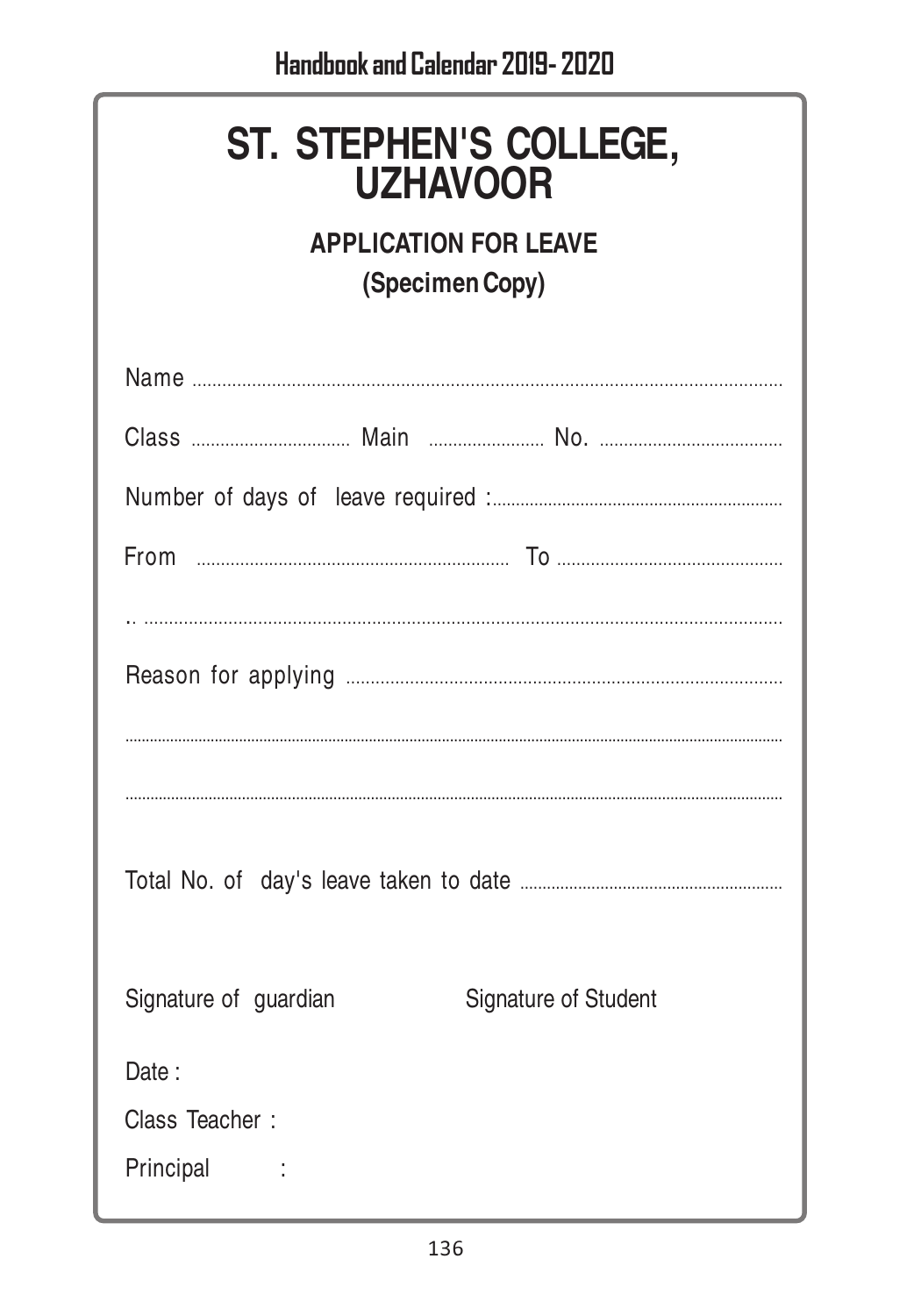# ST. STEPHEN'S COLLEGE, **UZHAVOOR**

#### **APPLICATION FOR CERTIFICATE** (Specimen Copy)

| (Specify Month & Year) |  |  |
|------------------------|--|--|
|                        |  |  |
|                        |  |  |
|                        |  |  |
|                        |  |  |
|                        |  |  |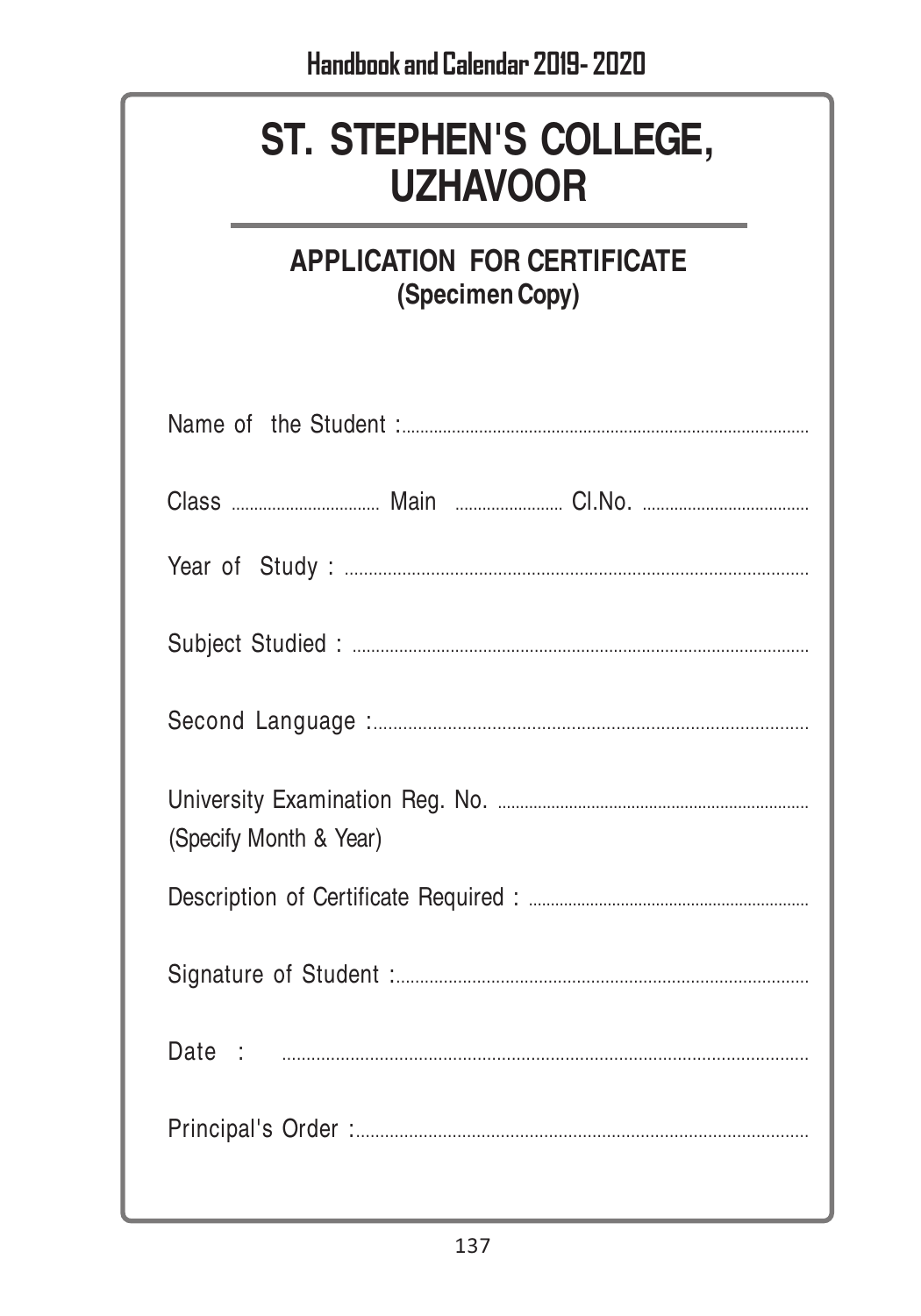

138